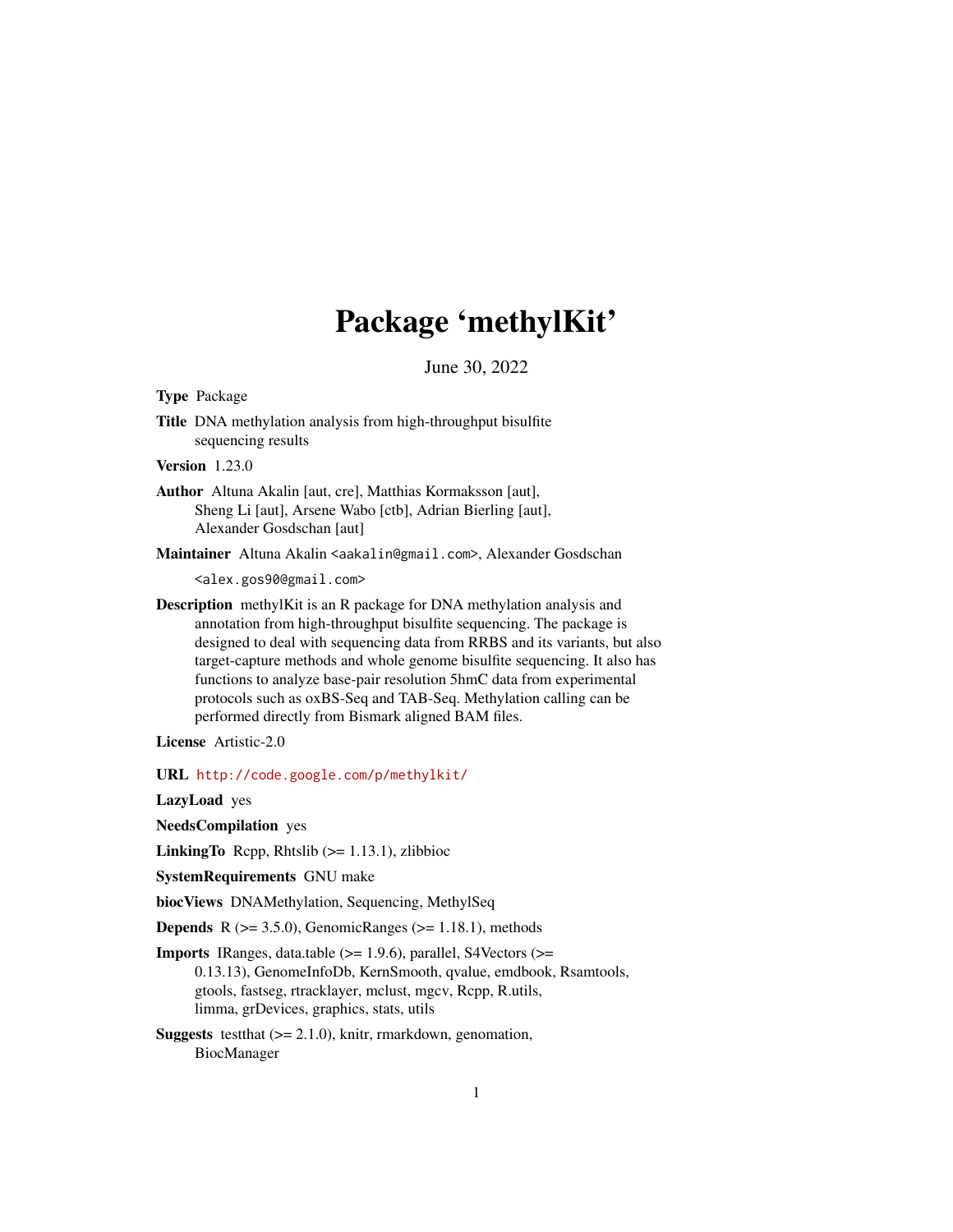## VignetteBuilder knitr

Collate 'methylKit.R' 'backbone.R' 'diffMeth.R' 'clusterSamples.R' 'regionalize.R' 'processBismarkAln.R' 'RcppExports.R' 'document\_data.R' 'bedgraph.R' 'reorganize.R' 'percMethylation.R' 'normalizeCoverage.R' 'pool.R' 'adjustMethylC.R' 'updateMethObject.R' 'batchControl.R' 'dataSim.R' 'methylDBClasses.R' 'methylDBFunctions.R' 'tabix.functions.R' 'methSeg.R' 'diffMethDSS.R' 'deprecated\_defunct.R' 'onUnload.R'

## RoxygenNote 7.1.1

git\_url https://git.bioconductor.org/packages/methylKit

git\_branch master

git\_last\_commit f41c238

git\_last\_commit\_date 2022-04-26

Date/Publication 2022-06-30

# R topics documented:

|     | 3  |
|-----|----|
|     | 5  |
|     | 6  |
|     | 9  |
|     | 12 |
| 13  |    |
| 15  |    |
| 17  |    |
| 18  |    |
| 20  |    |
| 22. |    |
| 24  |    |
| 25  |    |
| 26  |    |
| 28  |    |
| 29  |    |
| 30  |    |
| 31  |    |
| 33  |    |
| 35  |    |
| 36  |    |
| 37  |    |
| 38  |    |
| 42  |    |
| 44  |    |
| 45  |    |
| 46  |    |
| 47  |    |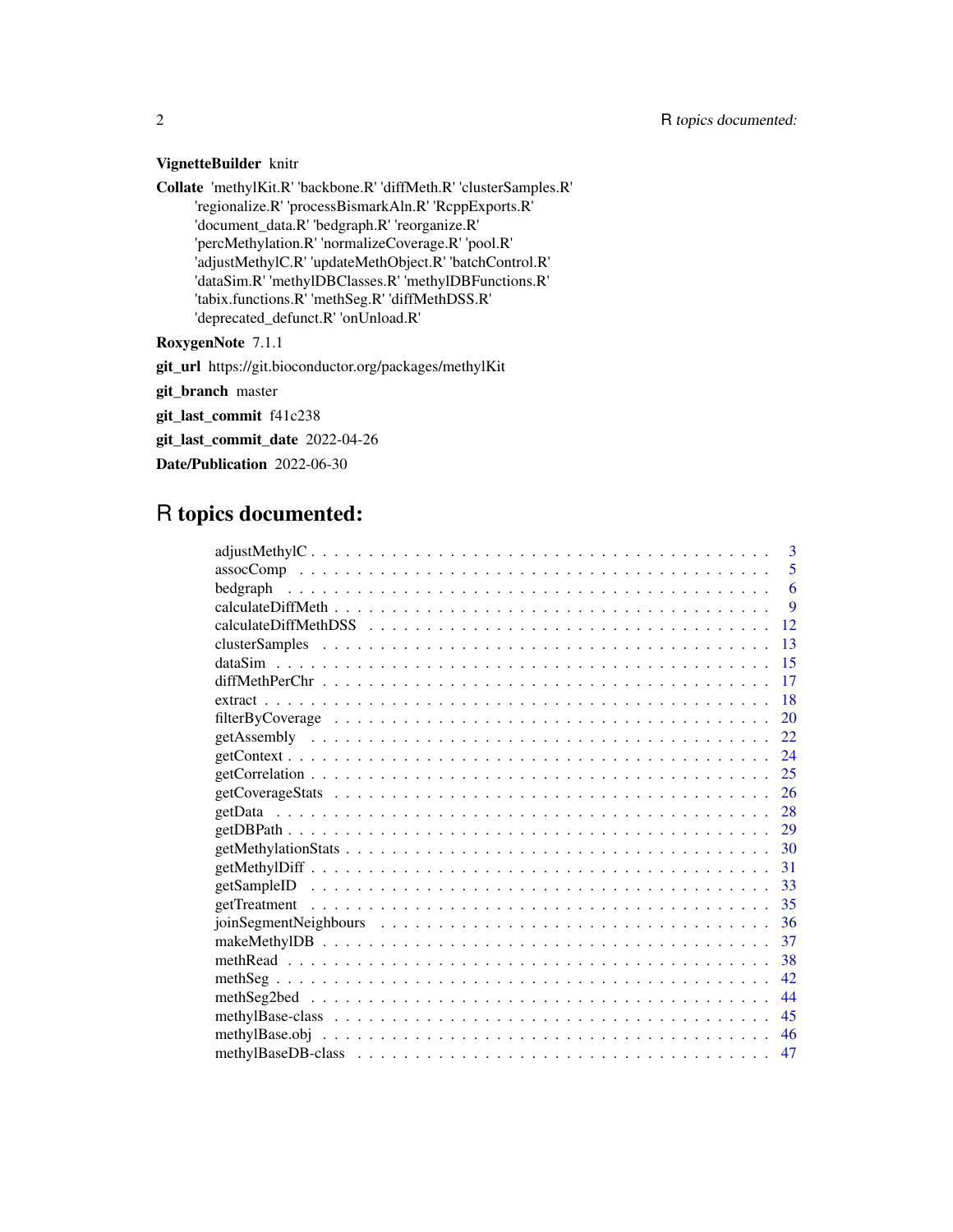<span id="page-2-0"></span>

| Index | 87                                                                                                                         |
|-------|----------------------------------------------------------------------------------------------------------------------------|
|       | -86                                                                                                                        |
|       | 84                                                                                                                         |
|       | 81                                                                                                                         |
|       | 80<br>show, methylBase-method $\ldots \ldots \ldots \ldots \ldots \ldots \ldots \ldots \ldots \ldots \ldots \ldots \ldots$ |
|       | 78<br>$selectByOverlap$                                                                                                    |
|       | 77                                                                                                                         |
|       | 74                                                                                                                         |
|       | 73                                                                                                                         |
|       | 68                                                                                                                         |
|       | 66                                                                                                                         |
|       | 65                                                                                                                         |
|       | 63                                                                                                                         |
|       | 61                                                                                                                         |
|       | 60                                                                                                                         |
|       | 58                                                                                                                         |
|       | 56                                                                                                                         |
|       | 55                                                                                                                         |
|       | 55                                                                                                                         |
|       | 54                                                                                                                         |
|       | 53                                                                                                                         |
|       | 51<br>51                                                                                                                   |
|       | 49                                                                                                                         |
|       | 49                                                                                                                         |
|       | -48                                                                                                                        |
|       |                                                                                                                            |

adjustMethylC *Adjust measured 5mC levels using 5hmC levels*

## Description

Measured 5mC levels via bisulfite sequencing might be a combination of 5hmC and 5mC levels since bisulfite sequencing can not distinguish between the two. This function can adjust 5mC levels of a bisulfite sequencing experiment if the user supplies corresponding 5hmC levels from the same sample.

```
adjustMethylC(mc,hmc,save.db,...,chunk.size)
## S4 method for signature 'methylRaw, methylRaw'
adjustMethod(mc, hmc, save.db = FALSE, ..., chunk.size = 1e+06)## S4 method for signature 'methylRawList,methylRawList'
adjustMethod(mc, hmc, save.db = FALSE, ..., chunk.size = 1e+06)
```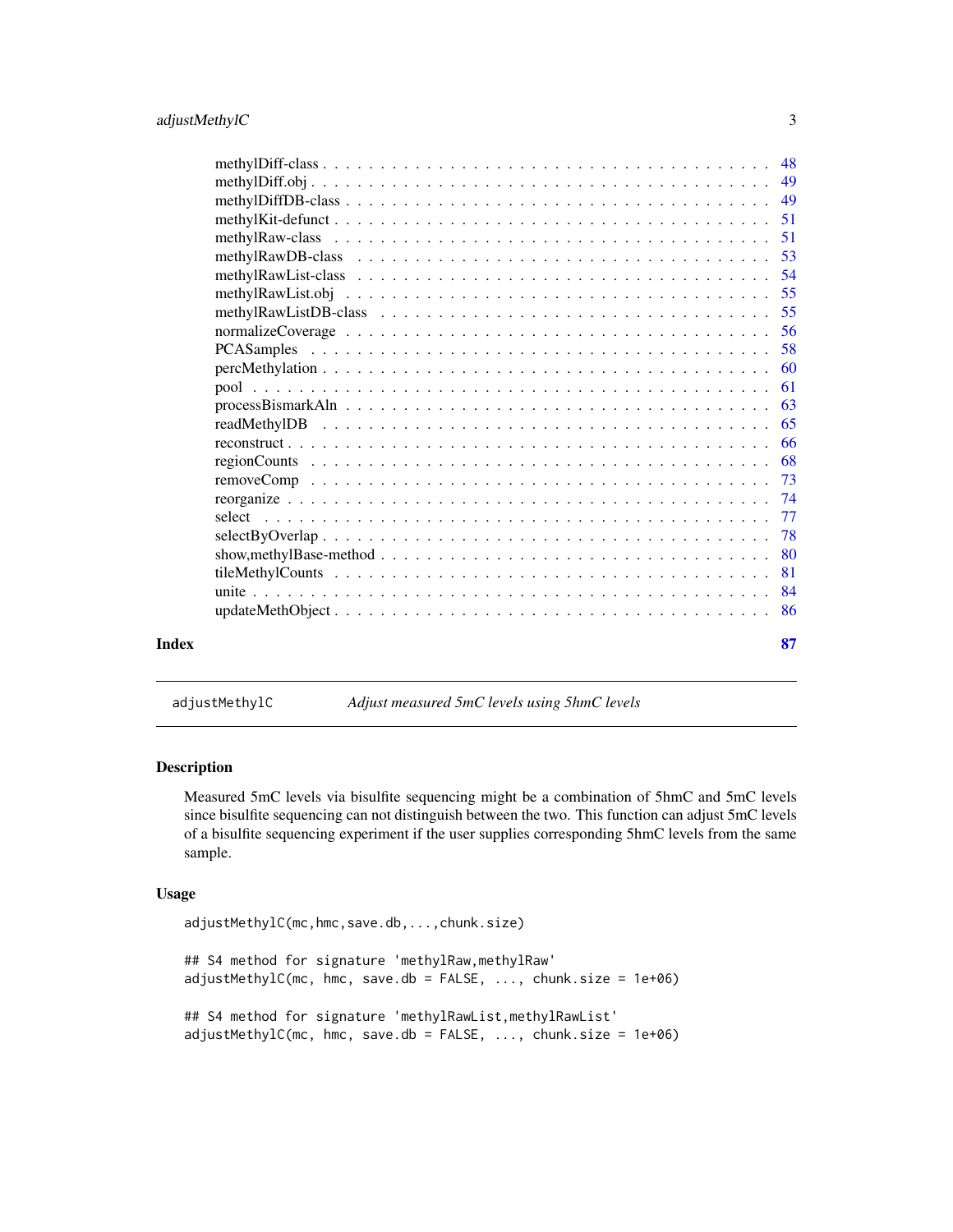```
## S4 method for signature 'methylRawDB,methylRawDB'
adjustMethod(mc, hmc, save.db = TRUE, ..., chunk.size = 1e+06)## S4 method for signature 'methylRawListDB,methylRawListDB'
adjustMethod(Cmc, hmc, save.db = TRUE, ..., chunk.size = 1e+06)
```
#### Arguments

| mc         | a methylRawList, methylRaw, methylRawDB or methylRawListDB containing<br>5mC levels of a sample or set of samples                                                                                                                                                 |
|------------|-------------------------------------------------------------------------------------------------------------------------------------------------------------------------------------------------------------------------------------------------------------------|
| hmc        | a methylRawList, methylRaw, methylRawDB or methylRawListDB containing<br>5hmC levels of a sample or set of samples. If a methy lRawList or methy lRawListDB<br>given the sample order should be same as "mc" methylRawList or methylRawListDB<br>object.          |
| save.db    | A Logical to decide whether the resulting object should be saved as flat file<br>database or not, default: explained in Details sections                                                                                                                          |
|            | optional Arguments used when save.db is TRUE                                                                                                                                                                                                                      |
|            | suffix A character string to append to the name of the output flat file database,<br>only used if save.db is true, default actions: append "_filtered" to current file-<br>name if database already exists or generate new file with filename "sampleID_filtered" |
|            | dbdir The directory where flat file database(s) should be stored, defaults to<br>getwd(), working directory for newly stored databases and to same directory for<br>already existing database                                                                     |
|            | dbtype The type of the flat file database, currently only option is "tabix" (only<br>used for newly stored databases)                                                                                                                                             |
| chunk.size | Number of rows to be taken as a chunk for processing the methylRawDB or<br>methylRawListDB objects (default: 1e6)                                                                                                                                                 |

## Value

returns adjusted 5-methyl cytosine levels in the form of methylRawList, methylRaw, methylRawDB or methylRawListDB object depending on the input object

#### Details

The parameter chunk.size is only used when working with methylRawDB or methylRawListDB objects, as they are read in chunk by chunk to enable processing large-sized objects which are stored as flat file database. Per default the chunk.size is set to 1M rows, which should work for most systems. If you encounter memory problems or have a high amount of memory available feel free to adjust the chunk.size.

The parameter save.db is per default TRUE for methylDB objects as methylRawDB and methylRawListDB, while being per default FALSE for methylRaw and methylRawList. If you wish to save the result of an in-memory-calculation as flat file database or if the size of the database allows the calculation in-memory, then you might change the value of this parameter.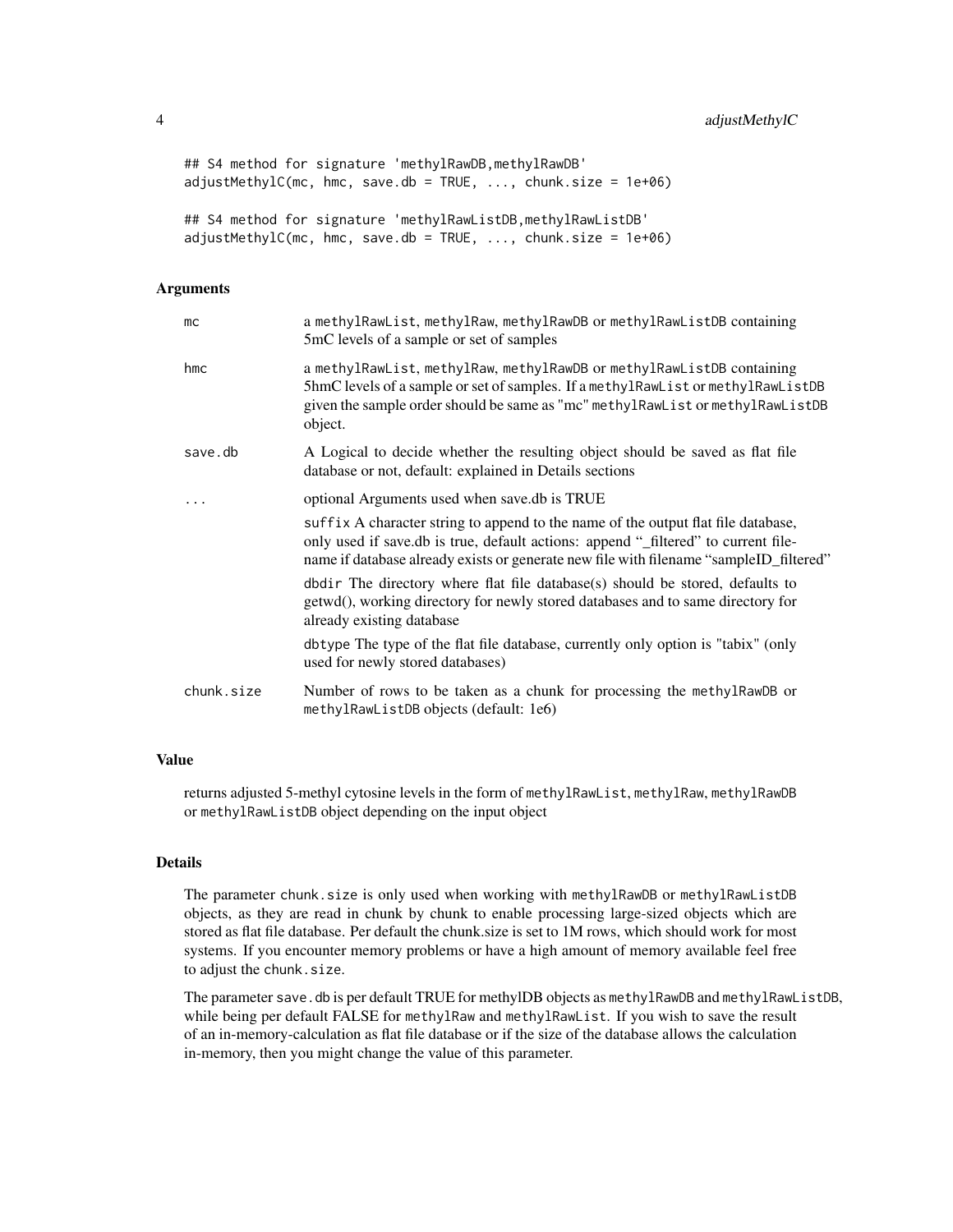## <span id="page-4-0"></span>assocComp 5

## References

1. Booth, Branco, et al. (2012). Quantitative Sequencing of 5-Methylcytosine and 5-Hydroxymethylcytosine at Single-Base Resolution. Science, 934

2. Yu, Hon, et al. (2012). Base-resolution analysis of 5-hydroxymethylcytosine in the Mammalian genome. Cell, 149(6), 1368-80.

#### Examples

```
# read 5hmC and 5mC files
hmc.file=system.file("extdata", "test1.myCpG.txt", package = "methylKit")
mc.file =system.file("extdata", "test2.myCpG.txt", package = "methylKit")
my5hmC=methRead( hmc.file,sample.id="hmc",assembly="hg18")
my5mC =methRead( mc.file,sample.id="mc",assembly="hg18")
# adjusting the 5mC levels using 5hmC levels
adjusted.5mC=adjustMethylC(my5mC,my5hmC)
```
assocComp *Associate principal components with sample annotations*

#### Description

This function associates principal components with sample annotations such as age, gender, batch\_id. Can be used to detect which batch effects are associated with the variation in the methylation values.

#### Usage

```
assocComp(mBase, sampleAnnotation)
```
#### Arguments

mBase [methylBase](#page-44-1) or [methylBaseDB](#page-46-1) object with no NA values in the data part.

sampleAnnotation

a data frame where columns are different annotations and rows are the samples, in the same order as in the methylBase object.

#### Value

a named list of principal component matrix (named 'pcs'),

by principal compopents (named 'vars') and a p-value matrix showing association p-values between sample annotations and principal components (named 'association').

## Author(s)

Altuna Akalin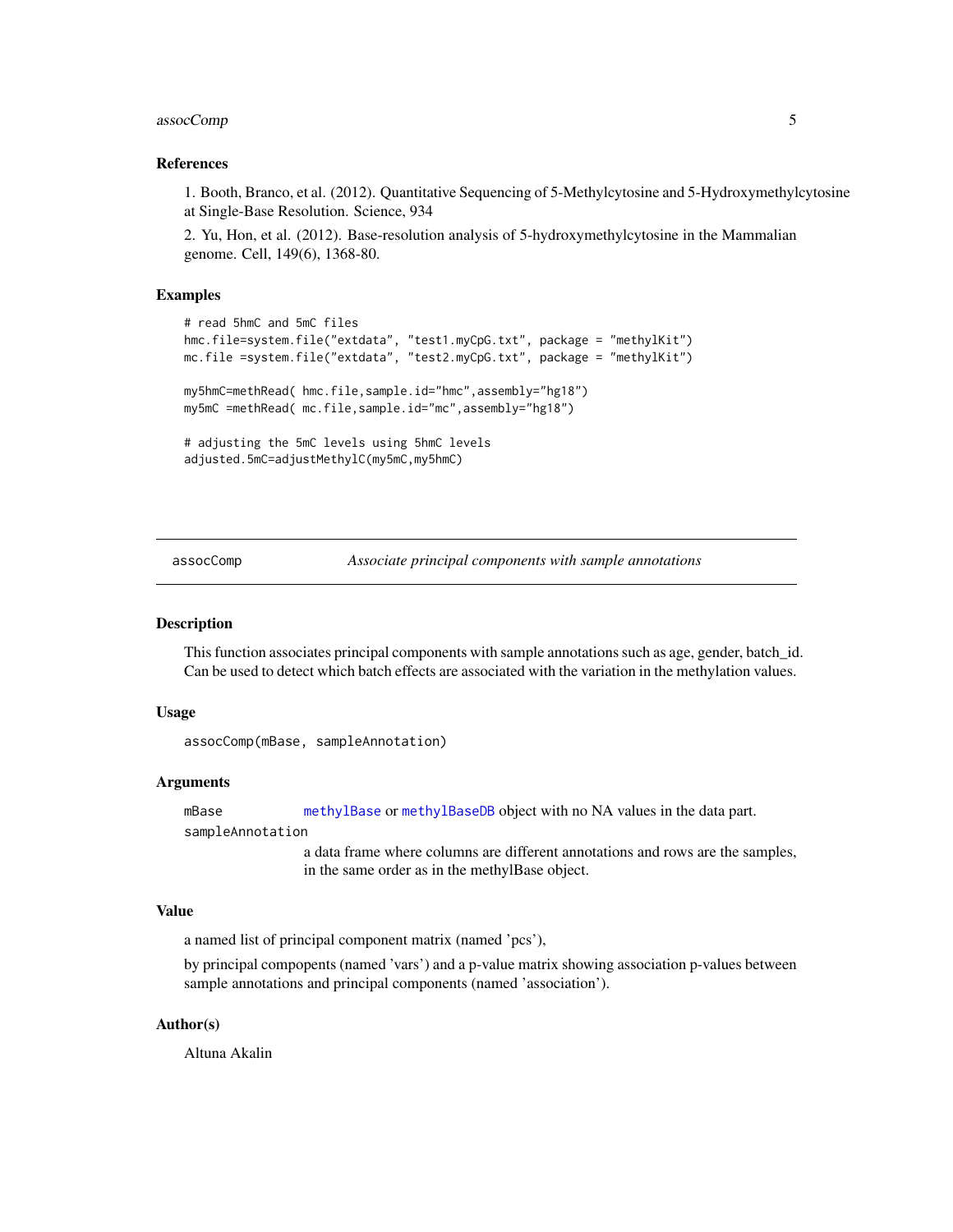## Examples

```
data(methylKit)
sampleAnnotation=data.frame(batch_id=c("a","a","b","b"),age=c(19,34,23,40))
as=assocComp(mBase=methylBase.obj,sampleAnnotation)
```
bedgraph *Get bedgraph from methylRaw, methylRawList and methylDiff objects*

### Description

The function converts [methylRaw](#page-50-1), [methylRawDB](#page-52-1), [methylRawList](#page-53-1), [methylRawListDB](#page-54-1), [methylDiff](#page-47-1) or [methylDiffDB](#page-48-1) object into a bedgraph format. It either writes as a file or returns a data.frame

```
bedgraph(
 methylObj,
  file.name = NULL,
  col.name,
  unmeth = FALSE,log.transform = FALSE,
  negative = FALSE,
 add.on = ",
  chunk.size = 1e+06)
## S4 method for signature 'methylDiff'
bedgraph(
 methylObj,
  file.name,
  col.name,
  unmeth,
  log.transform,
  negative,
  add.on
)
## S4 method for signature 'methylRaw'
bedgraph(
 methylObj,
  file.name,
  col.name,
  unmeth,
  log.transform,
```
<span id="page-5-0"></span>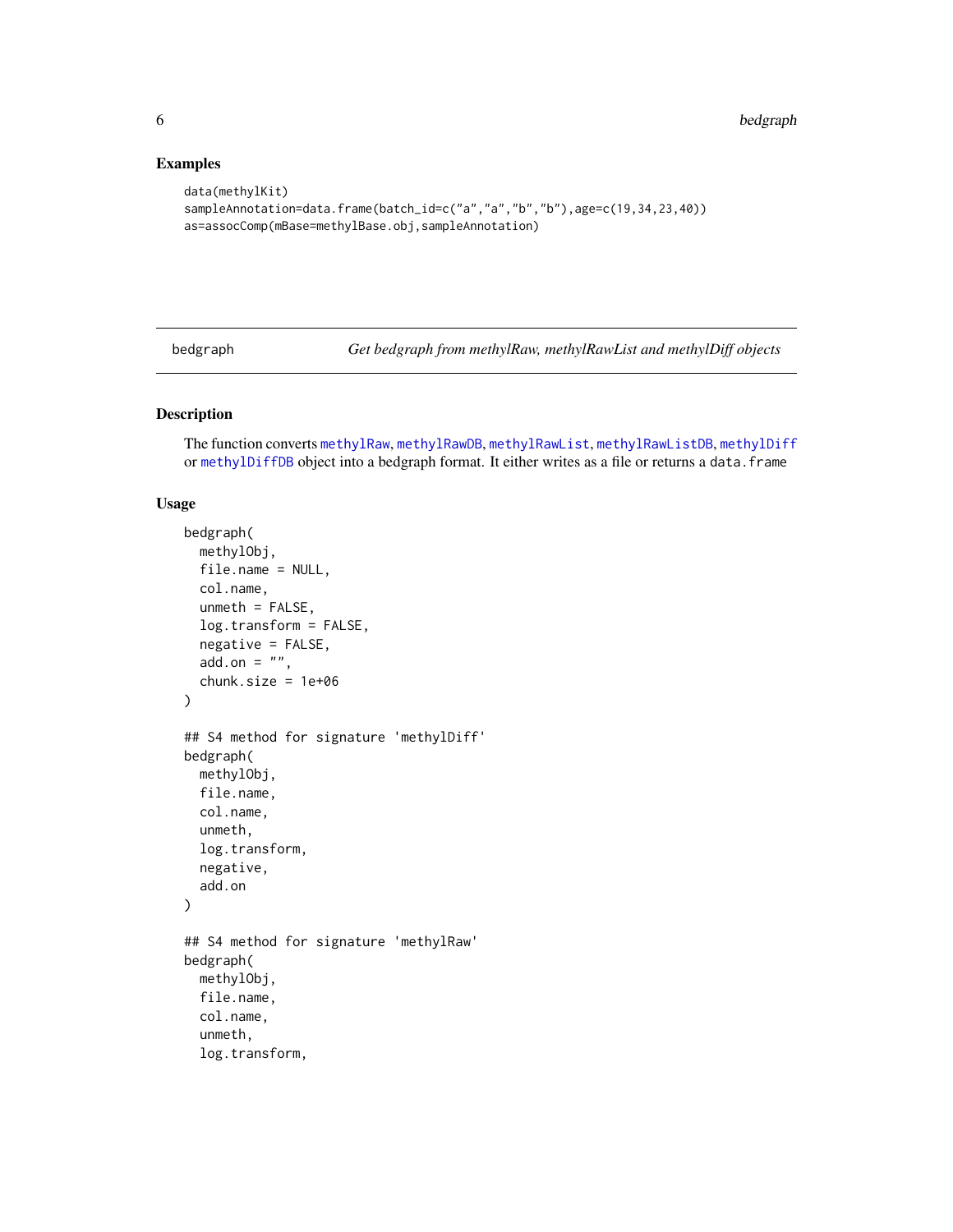```
negative,
  add.on
\lambda## S4 method for signature 'methylRawList'
bedgraph(
 methylObj,
  file.name,
  col.name,
  unmeth,
  log.transform,
  negative,
  add.on
)
## S4 method for signature 'methylRawDB'
bedgraph(
 methylObj,
  file.name = NULL,
  col.name,
  unmeth = FALSE,log.transform = FALSE,
  negative = FALSE,
  add. on = ",
  chunk.size = 1e+06
)
## S4 method for signature 'methylRawListDB'
bedgraph(
 methylObj,
  file.name = NULL,
  col.name,
  unmeth = FALSE,log.transform = FALSE,
  negative = FALSE,
  add.on = ",
  chunk.size = 1e+06
)
## S4 method for signature 'methylDiffDB'
bedgraph(
 methylObj,
  file.name,
  col.name,
  log.transform,
  negative,
  add.on,
  chunk.size
```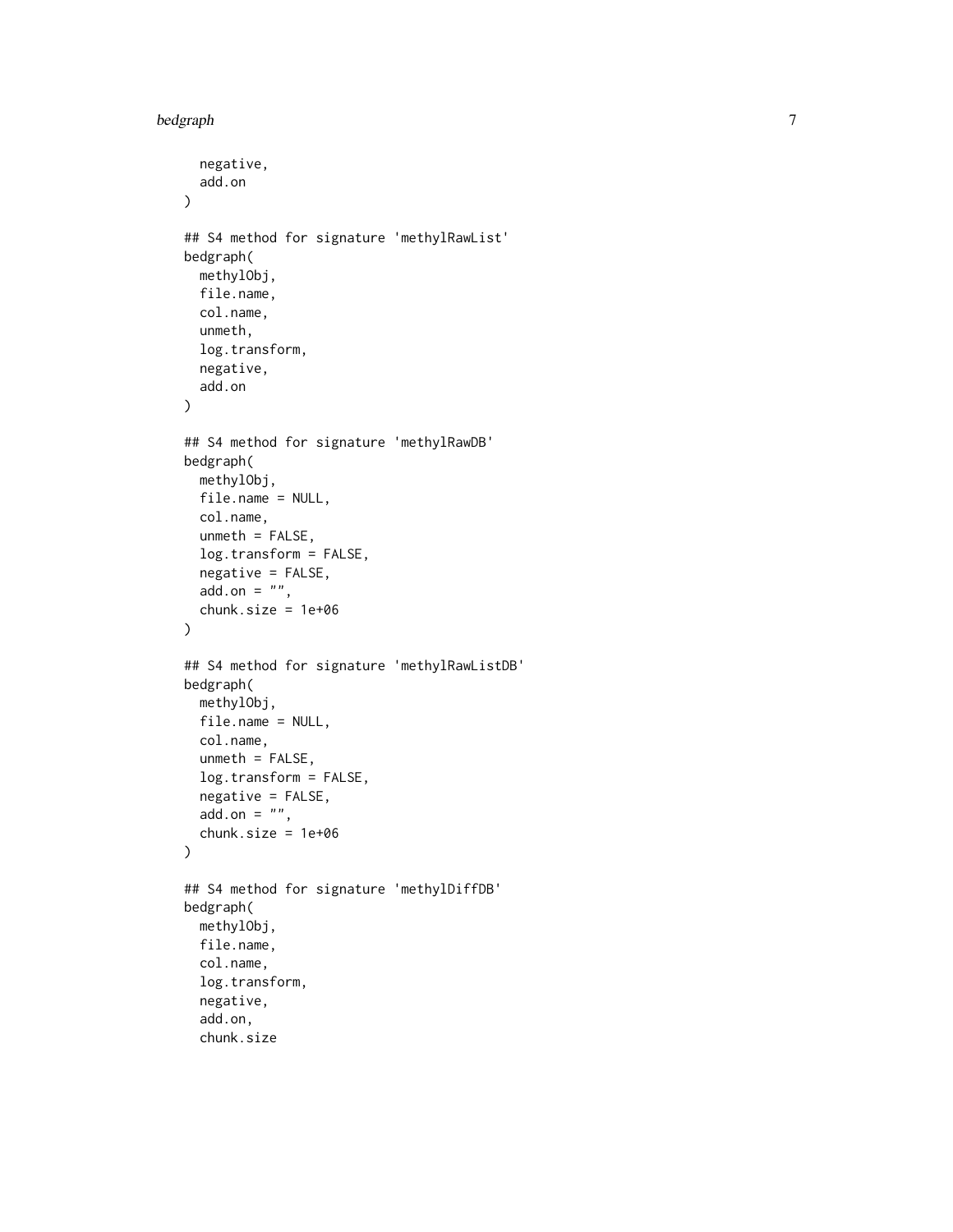8 bedgraph

#### Arguments

 $\mathcal{L}$ 

| methylObj     | a methylRaw, methylRawDB, methylRawList, methylRawListDB, methylDiff<br>or methylDiffDB object                                                                                                                                                                                                                                                                                                                       |
|---------------|----------------------------------------------------------------------------------------------------------------------------------------------------------------------------------------------------------------------------------------------------------------------------------------------------------------------------------------------------------------------------------------------------------------------|
| file.name     | Default: NULL. if a string is given a bedgraph file will be written, if NULL a<br>data.frame or a list of data frames will be returned                                                                                                                                                                                                                                                                               |
| col.name      | name of the column in methylRaw, methylRawDB, methylRawList, methylRawListDB,<br>methylDiff or methylDiffDB objects to be used as a score for the bedgraph.<br>For methylDiff or methylDiffDB, col.name must be one of the following<br>'pvalue','qvalue', 'meth.diff'. For methylRaw, methylRawDB, methylRawList<br>and methylRawListDB it must be one of the following 'coverage', 'numCs','numTs',<br>'perc.meth' |
| unmeth        | when working with methylRaw, methylRawDB, methylRawList and methylRawListDB<br>objects should you output unmethylated C percentage this makes it easier to<br>see the unmethylated bases because their methylation percentage values will be<br>zero. Only invoked when file.name is not NULL.                                                                                                                       |
| log.transform | Default FALSE, If TRUE the score column of the bedgraph wil be in log10<br>scale. Ignored when col.name='perc.meth'                                                                                                                                                                                                                                                                                                  |
| negative      | Default FALSE, If TRUE, the score column of the bedgraph will be multiplied<br>by -1. Ignored when col.name='perc.meth'                                                                                                                                                                                                                                                                                              |
| add.on        | additional string to be add on the track line of bedgraph. can be viewlim-<br>its, priority etc. Check bedgraph track line options at UCSC browser                                                                                                                                                                                                                                                                   |
| chunk.size    | Number of rows to be taken as a chunk for processing the methylRawDB, methylRawListDB<br>or methylDiffDB objects, default: 1e6                                                                                                                                                                                                                                                                                       |

## Value

Returns a data.frame or list of data.frames if file.name=NULL, if a file.name given appropriate bed file will be written to that file

## Details

The parameter chunk.size is only used when working with methylRawDB, methylRawListDB or methylDiffDB objects, as they are read in chunk by chunk to enable processing large-sized objects which are stored as flat file database. Per default the chunk.size is set to 1M rows, which should work for most systems. If you encounter memory problems or have a high amount of memory available feel free to adjust the chunk.size.

## Examples

```
data(methylKit)
```

```
# getting a bedgraph file from a methylDiff object containing differential
# methylation percentages
bedgraph(methylDiff.obj, file.name="test.bed", col.name="meth.diff",
        unmeth=FALSE,log.transform=FALSE,negative=FALSE,add.on="")
```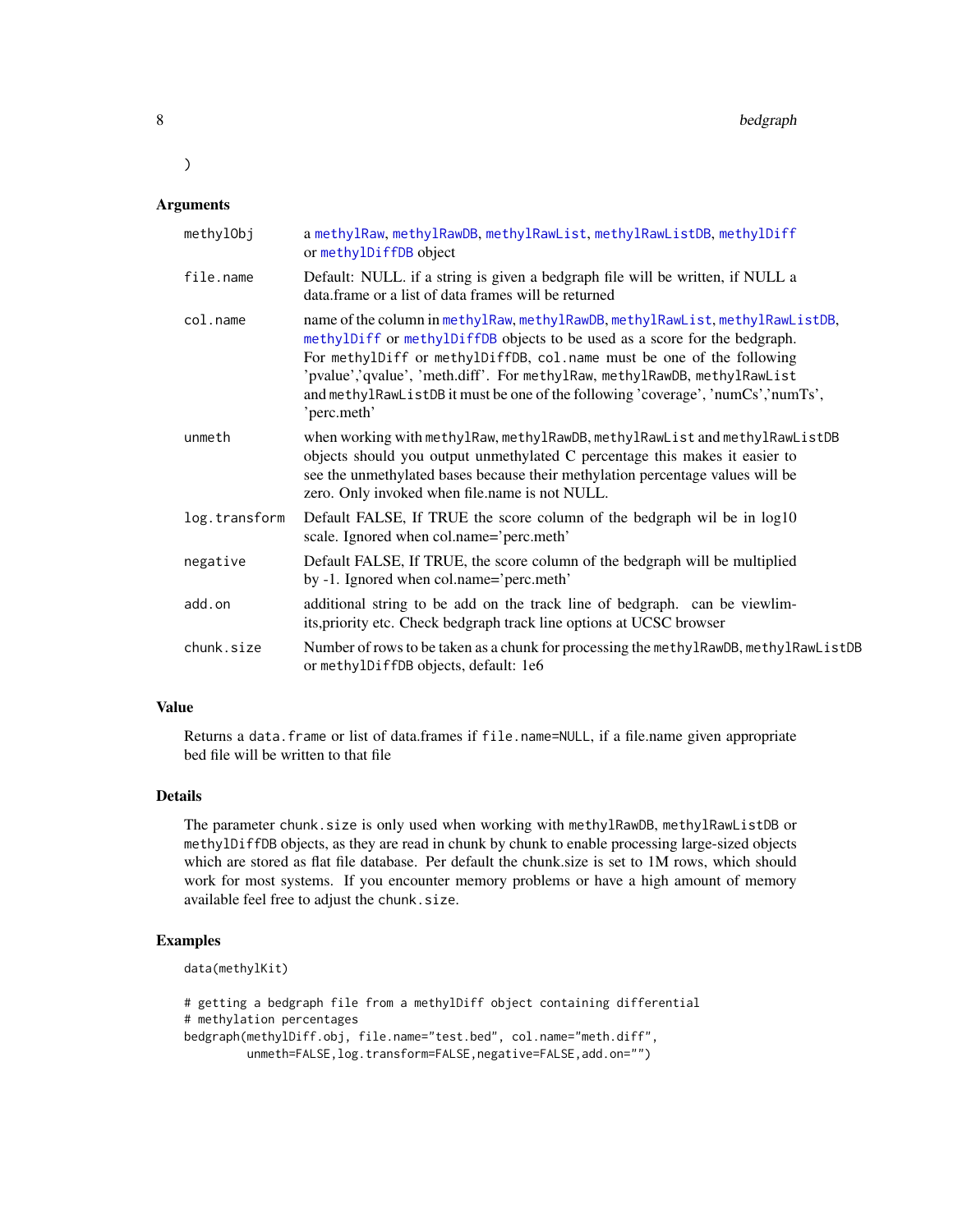```
# remove the file
unlink("test.bed")
# getting a bedgraph file from a methylBase object containing percent
#methylation values
bedgraph(methylRawList.obj[[1]], file.name="test2.bed", col.name="perc.meth",
         unmeth=FALSE, log.transform=FALSE, negative=FALSE, add.on="")
unlink("test2.bed") # remove the file
```
calculateDiffMeth *Calculate differential methylation statistics*

#### Description

The function calculates differential methylation statistics between two groups of samples. The function uses either logistic regression test or Fisher's Exact test to calculate differential methylation. See the rest of the help page and references for detailed explanation on statistics.

```
calculateDiffMeth(
  .Object,
  covariates = NULL,
  overdispersion = c("none", "MN", "shrinkMN"),
 adjust = c("SLIM", "holm", "hochberg", "hommel", "bonferroni", "BH", "BY", "fdr",
    "none", "qvalue"),
  effect = c("wmean", "mean", "predicted"),
  parShrinkMN = list(),
  test = c("F", "Chisq", "fast.fisher", "midPval"),
  mc.cores = 1,
  slim = TRUE,
  weighted.mean = TRUE,
  chunk.size = 1e+06,save.db = FALSE,
  ...
)
## S4 method for signature 'methylBaseDB'
calculateDiffMeth(
  .Object,
  covariates = NULL,
  overdispersion = c("none", "MN", "shrinkMN"),
 adjust = c("SLIM", "holm", "hochberg", "hommel", "bonferroni", "BH", "BY", "fdr",
    "none", "qvalue"),
  effect = c("wmean", "mean", "predicted"),
```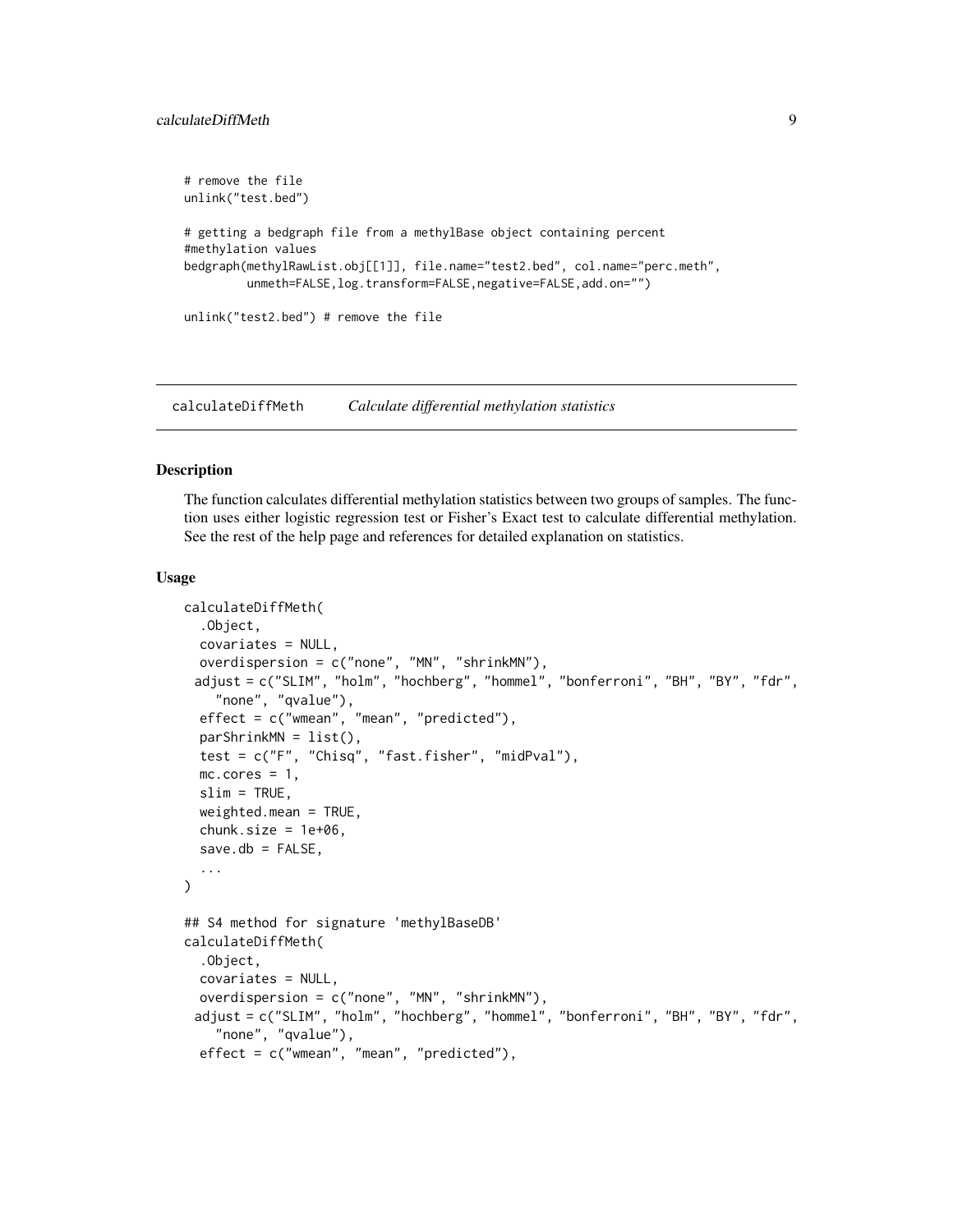```
parShrinkMN = list(),
  test = c("F", "Chisq", "fast.fisher", "midPval"),
 mc.cores = 1,slim = TRUE,
 weighted.mean = TRUE,
 chunk.size = 1e+06,
 save.db = TRUE,
  ...
\mathcal{L}
```
## Arguments

| .0bject        | a methylBase or methylBaseDB object to calculate differential methylation                                                                                                                                                                                                                                                                                                                                            |
|----------------|----------------------------------------------------------------------------------------------------------------------------------------------------------------------------------------------------------------------------------------------------------------------------------------------------------------------------------------------------------------------------------------------------------------------|
| covariates     | a data. frame containing covariates, which should be included in the test.                                                                                                                                                                                                                                                                                                                                           |
| overdispersion | If set to "none"(default), no overdispersion correction will be attempted. If set<br>to "MN", basic overdispersion correction, proposed by McCullagh and Nelder<br>(1989) will be applied. This correction applies a scaling parameter to variance<br>estimated by the model. EXPERIMENTAL: If set to "shrinkMN", scaling pa-<br>rameter will be shrunk towards a common value (not thoroughly tested as of<br>yet). |
| adjust         | different methods to correct the p-values for multiple testing. Default is "SLIM"<br>from methylKit. For "qvalue" please see qvalue and for all other methods see<br>p.adjust.                                                                                                                                                                                                                                       |
| effect         | method to calculate the mean methylation different between groups using read<br>coverage as weights (default). When set to "mean", the generic mean is applied<br>and when set to "predicted", predicted means from the logistic regression model<br>is used for calculating the effect.                                                                                                                             |
| parShrinkMN    | a list for squeezeVar(). (NOT IMPLEMENTED)                                                                                                                                                                                                                                                                                                                                                                           |
| test           | the statistical test used to determine the methylation differences. The Chisq-test<br>is used by default for more than two groups, while the F-test can be chosen if<br>overdispersion control is applied. If there is one sample per group the Fisher's<br>exact test will be applied using "fast.fisher", while "midPval" can be choosen to<br>boost calculation speed. See details section for more information.  |
| mc.cores       | integer denoting how many cores should be used for parallel differential methy-<br>lation calculations (can only be used in machines with multiple cores).                                                                                                                                                                                                                                                           |
| slim           | If set to FALSE, adjust will be set to "BH" (default behaviour of earlier ver-<br>sions)                                                                                                                                                                                                                                                                                                                             |
| weighted.mean  | If set to FALSE, effect will be set to "mean" (default behaviour of earlier<br>versions)                                                                                                                                                                                                                                                                                                                             |
| chunk.size     | Number of rows to be taken as a chunk for processing the methylBaseDB objects<br>(default: 1e6)                                                                                                                                                                                                                                                                                                                      |
| save.db        | A Logical to decide whether the resulting object should be saved as flat file<br>database or not, default: explained in Details section.                                                                                                                                                                                                                                                                             |
| .              | optional Arguments used when save.db is TRUE                                                                                                                                                                                                                                                                                                                                                                         |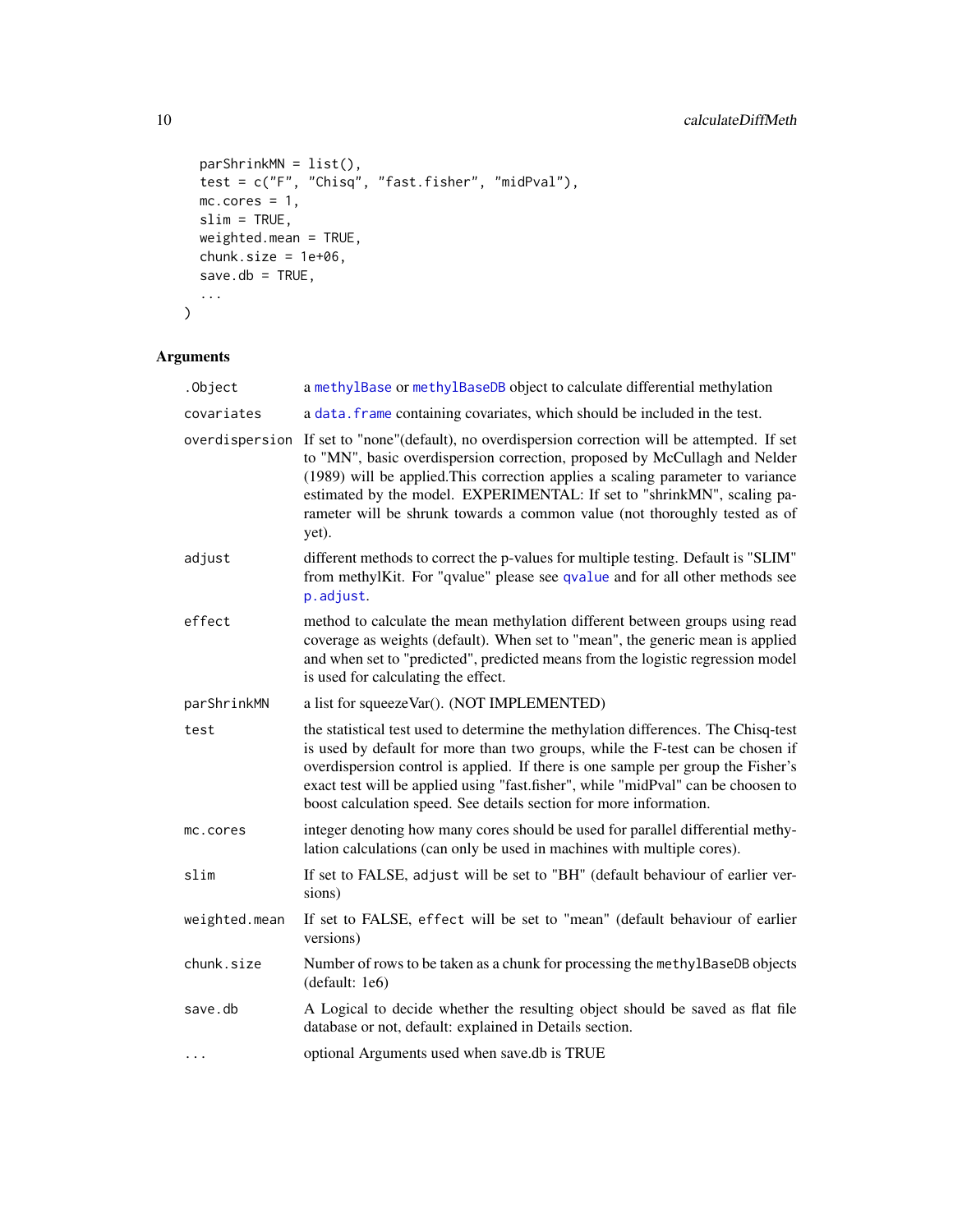suffix A character string to append to the name of the output flat file database, only used if save.db is true, default actions: The default suffix is a 13-character random string appended to the fixed prefix "methylDiff", e.g. "methylDiff\_16d3047c1a254.txt.bgz". dbdir The directory where flat file database(s) should be stored, defaults to

getwd(), working directory for newly stored databases and to same directory for already existing database

dbtype The type of the flat file database, currently only option is "tabix" (only used for newly stored databases)

## Value

a [methylDiff](#page-47-1) object containing the differential methylation statistics and locations for regions or bases

## Details

Covariates can be included in the analysis. The function will then try to separate the influence of the covariates from the treatment effect via a linear model.

The Chisq-test is used per default only when no overdispersion correction is applied. If overdispersion correction is applied, the function automatically switches to the F-test. The Chisq-test can be manually chosen in this case as well, but the F-test only works with overdispersion correction switched on.

If there is one sample in each group, e.g. after applying the pooling samples, the Fisher's exact test will be applied for differential methylation. methyKit offers two implementations to perform this test, which yield slightly different results but differ much in computation time. "fast.fisher" is a cut down version 'fisher.test()' that should produce the exact same results as the base implementation, while "midPval" will produce marginaly different p-values, but offers a large boost in calculation speed.

The parameter chunk. size is only used when working with methylBaseDB objects, as they are read in chunk by chunk to enable processing large-sized objects which are stored as flat file database. Per default the chunk.size is set to 1M rows, which should work for most systems. If you encounter memory problems or have a high amount of memory available feel free to adjust the chunk.size.

The parameter save.db is per default TRUE for methylDB objects as methylBaseDB, while being per default FALSE for methylBase. If you wish to save the result of an in-memory-calculation as flat file database or if the size of the database allows the calculation in-memory, then you might want to change the value of this parameter.

#### References

Altuna Akalin, Matthias Kormaksson, Sheng Li, Francine E. Garrett-Bakelman, Maria E. Figueroa, Ari Melnick, Christopher E. Mason. (2012). "methylKit: A comprehensive R package for the analysis of genome-wide DNA methylation profiles." Genome Biology.

McCullagh and Nelder. (1989). Generalized Linear Models. Chapman and Hall. London New York.

Barnard. (1989). On alleged gains in power from lower P-values. Statistics in Medicine. Armitage and Berry. (1994) Statistical Methods in Medical Research (3rd edition). Blackwell.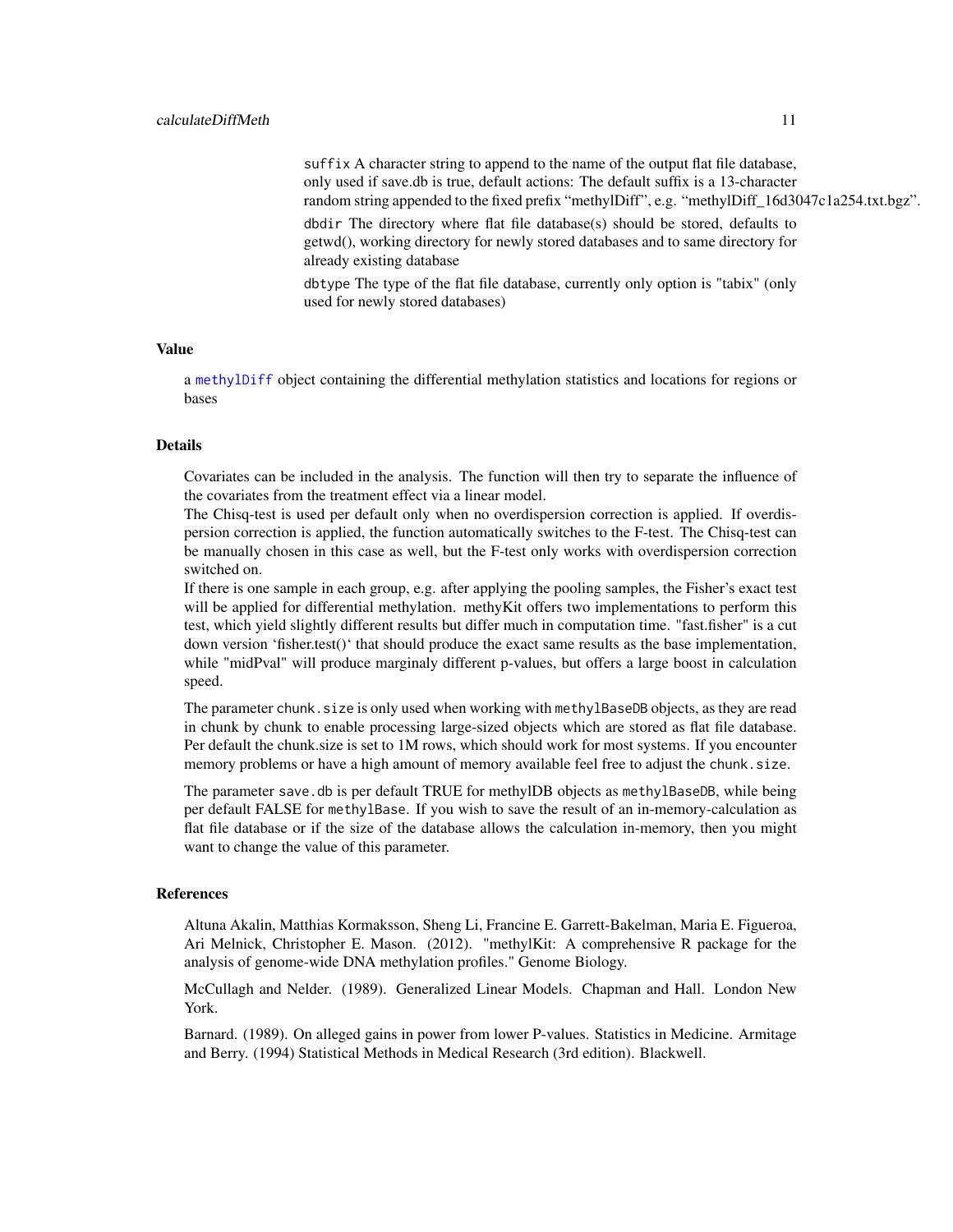## See Also

[pool](#page-60-1), [reorganize](#page-73-1) [dataSim](#page-14-1)

## Examples

data(methylKit)

# The Chisq-test will be applied when no overdispersion control is chosen. my.diffMeth=calculateDiffMeth(methylBase.obj,covariates=NULL, overdispersion=c("none"), adjust=c("SLIM"))

```
# pool samples in each group
pooled.methylBase=pool(methylBase.obj,sample.ids=c("test","control"))
# After applying the pool() function, there is one sample in each group.
# The Fisher's exact test will be applied for differential methylation.
my.diffMeth2=calculateDiffMeth(pooled.methylBase,covariates=NULL,
                               overdispersion=c("none"),
                               adjust=c("SLIM"))
# Covariates and overdispersion control:
# generate a methylBase object with age as a covariate
covariates=data.frame(age=c(30,80,30,80))
sim.methylBase<-dataSim(replicates=4,sites=1000,treatment=c(1,1,0,0),
                        covariates=covariates,
                        sample.ids=c("test1","test2","ctrl1","ctrl2"))
# Apply overdispersion correction and include covariates
# in differential methylation calculations.
my.diffMeth3<-calculateDiffMeth(sim.methylBase,
                                covariates=covariates,
```
overdispersion="MN",test="Chisq",mc.cores=1)

calculateDiffMethDSS *calculate Differential Methylation with DSS*

#### Description

This function provides an interface to the beta-binomial model from DSS package by Hao Wu. It calculates the differential methylation statistics using a beta-binomial model with parameter shrinkage. See the reference for details.

```
calculateDiffMethDSS(
  meth,
 adjust = c("SLIM", "holm", "hochberg", "hommel", "bonferroni", "BH", "BY", "fdr",
```
<span id="page-11-0"></span>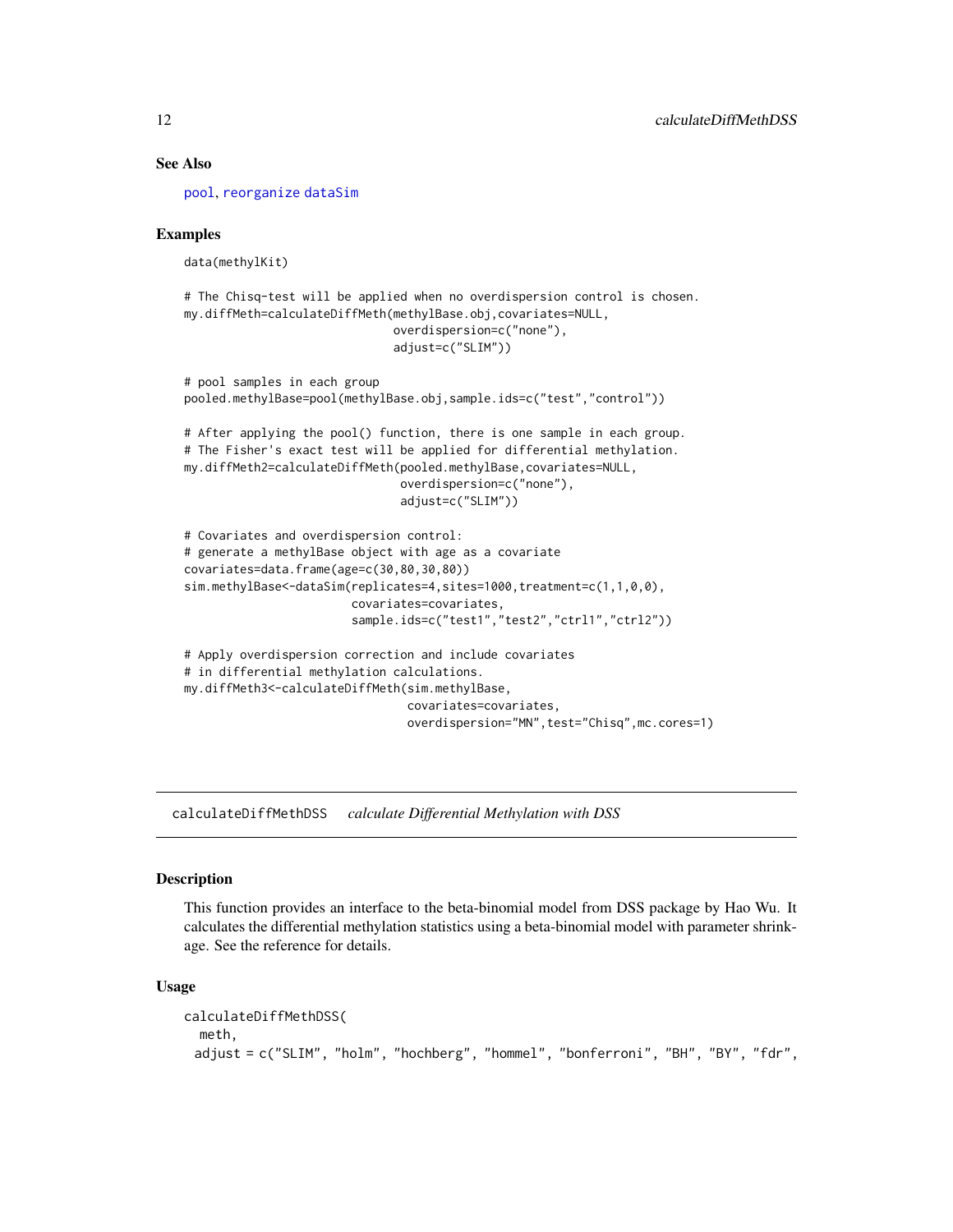## <span id="page-12-0"></span>clusterSamples 13

```
"none", "qvalue"),
 mc.core = 1
)
## S4 method for signature 'methylBase'
calculateDiffMethDSS(
 meth,
 adjust = c("SLIM", "holm", "hochberg", "hommel", "bonferroni", "BH", "BY", "fdr",
    "none", "qvalue"),
  mc.cores = 1
\mathcal{L}
```
## Arguments

| meth     | a methylBase object                                                                                                                                                            |
|----------|--------------------------------------------------------------------------------------------------------------------------------------------------------------------------------|
| adjust   | different methods to correct the p-values for multiple testing. Default is "SLIM"<br>from methylKit. For "qvalue" please see qvalue and for all other methods see<br>p.adjust. |
| mc.cores | integer denoting how many cores should be used for parallel differential methy-<br>lation calculations (can only be used in machines with multiple cores).                     |

## Value

a methylDiff object

#### References

Feng H, Conneely K and Wu H (2014). A bayesian hierarchical model to detect differentially methylated loci from single nucleotide resolution sequencing data. Nucleic acids research

## Examples

data(methylKit)

```
dssDiffay <- calculateDiffMethDSS(methylBase.obj, adjust="SLIM", mc.cores=1)
```

| clusterSamples | Hierarchical Clustering using methylation data The function clusters<br>samples using heliust function and various distance metrics derived |
|----------------|---------------------------------------------------------------------------------------------------------------------------------------------|
|                | from percent methylation per base or per region for each sample.                                                                            |

## Description

Hierarchical Clustering using methylation data

The function clusters samples using [hclust](#page-0-0) function and various distance metrics derived from percent methylation per base or per region for each sample.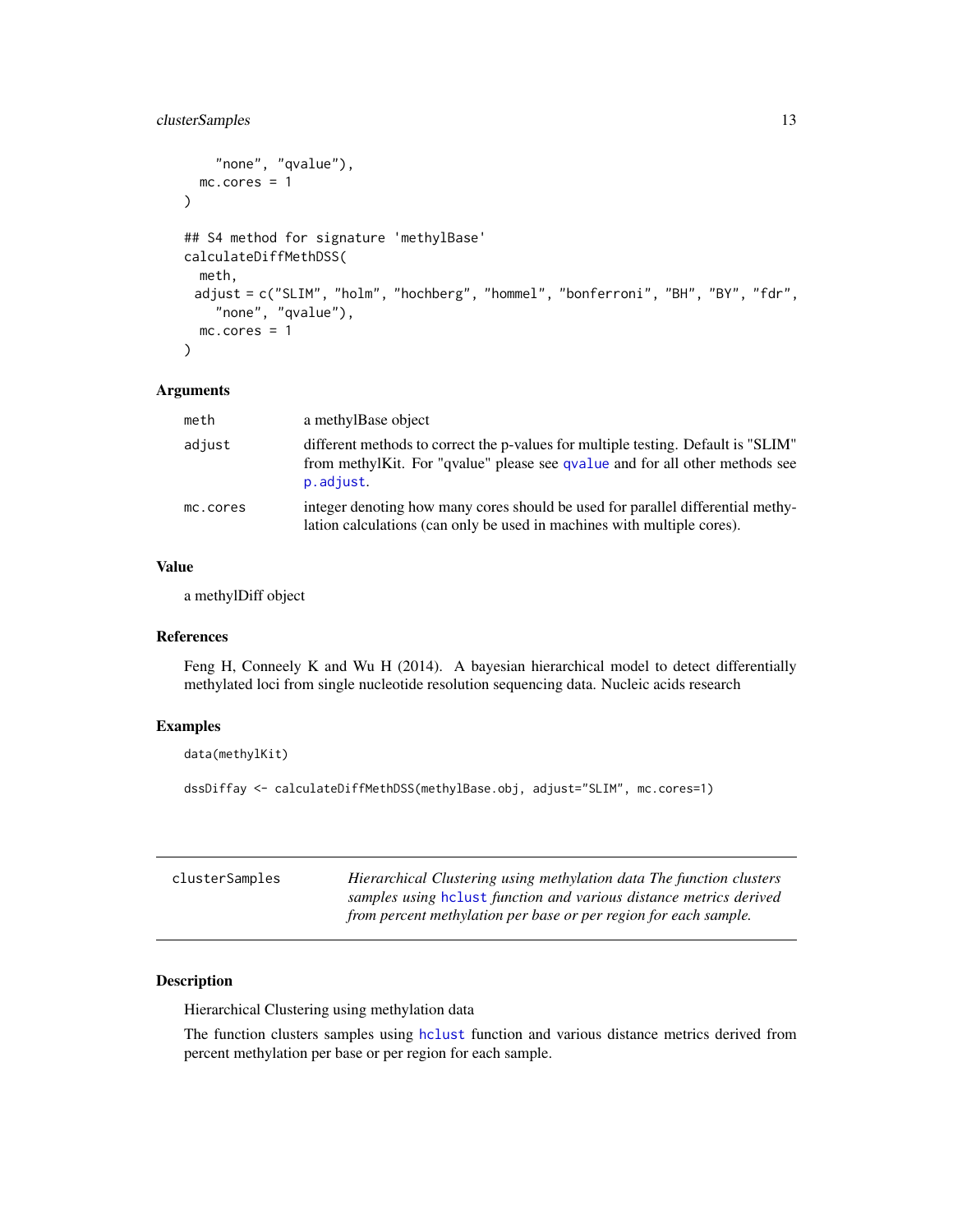## Usage

```
clusterSamples(.Object, dist="correlation", method="ward",
                        sd.filter=TRUE,sd.threshold=0.5,
                        filterByQuantile=TRUE, plot=TRUE,chunk.size)
## S4 method for signature 'methylBase'
clusterSamples(
  .Object,
  dist,
  method,
  sd.filter,
  sd.threshold,
  filterByQuantile,
  plot
)
## S4 method for signature 'methylBaseDB'
clusterSamples(
  .Object,
  dist = "correlation",
  method = "ward",sd.filter = TRUE,
  sd.threshold = 0.5,
  filterByQuantile = TRUE,
  plot = TRUE,
  chunk.size = 1e+06
\mathcal{L}
```
## Arguments

| .Object          | a methylBase or methylBaseDB object                                                                                                                                                                                                                                                                               |  |
|------------------|-------------------------------------------------------------------------------------------------------------------------------------------------------------------------------------------------------------------------------------------------------------------------------------------------------------------|--|
| dist             | the distance measure to be used. This must be one of "correlation", "euclidean",<br>"maximum", "manhattan", "canberra", "binary" or "minkowski". Any unam-<br>biguous abbreviation can be given. (default:"correlation")                                                                                          |  |
| method           | the agglomeration method to be used. This should be (an unambiguous ab-<br>breviation of) one of "ward.D", "ward.D", "single", "complete", "average",<br>"mcquitty", "median" or "centroid". (default:"ward")                                                                                                     |  |
| sd.filter        | If TRUE, the bases/regions with low variation will be discarded prior to clustering<br>(default:TRUE)                                                                                                                                                                                                             |  |
| sd.threshold     | A numeric value. If filter By Quantile is TRUE, features whose standard de-<br>viations is less than the quantile denoted by sd. threshold will be removed.<br>If filterByQuantile is FALSE, then features whose standard deviations is less<br>than the value of sd. threshold will be removed. $(default: 0.5)$ |  |
| filterByQuantile |                                                                                                                                                                                                                                                                                                                   |  |
|                  | A logical determining if sd. threshold is to be interpreted as a quantile of all<br>Standard Deviation values from bases/regions (the default), or as an absolute<br>value                                                                                                                                        |  |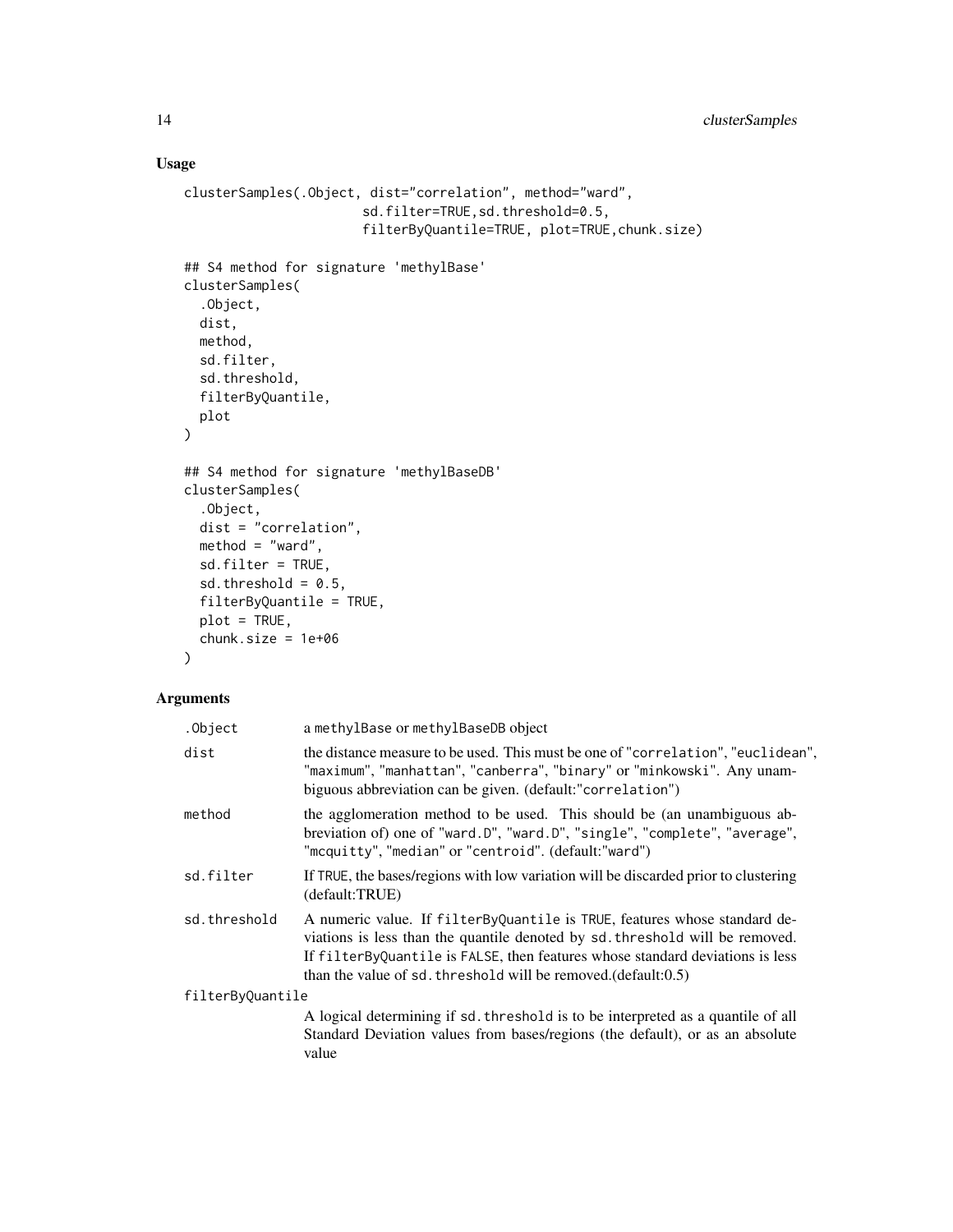#### <span id="page-14-0"></span>dataSim and the control of the control of the control of the control of the control of the control of the control of the control of the control of the control of the control of the control of the control of the control of

| plot       | a logical value indicating whether to plot hierarchical clustering. (default:TRUE) |
|------------|------------------------------------------------------------------------------------|
| chunk.size | Number of rows to be taken as a chunk for processing the methylBaseDB ob-          |
|            | jects, default: 1e6                                                                |

## Value

a tree object of a hierarchical cluster analysis using a set of dissimilarities for the n objects being clustered.

## Details

The parameter chunk. size is only used when working with methylBaseDB objects, as they are read in chunk by chunk to enable processing large-sized objects which are stored as flat file database. Per default the chunk.size is set to 1M rows, which should work for most systems. If you encounter memory problems or have a high amount of memory available feel free to adjust the chunk.size.

### Examples

```
data(methylKit)
```
clusterSamples(methylBase.obj, dist="correlation", method="ward", plot=TRUE)

<span id="page-14-1"></span>

dataSim *Simulate DNA methylation data*

#### Description

The function simulates DNA methylation data from multiple samples. See references for detailed explanation on statistics.

```
dataSim(
  replicates,
  sites,
  treatment,
 percentage = 10,
  effect = 25,
  alpha = 0.4,
 beta = 0.5,
  theta = 10,
  covariates = NULL,
  sample.ids = NULL,
  assembly = "hg18",
  context = "CpG",
```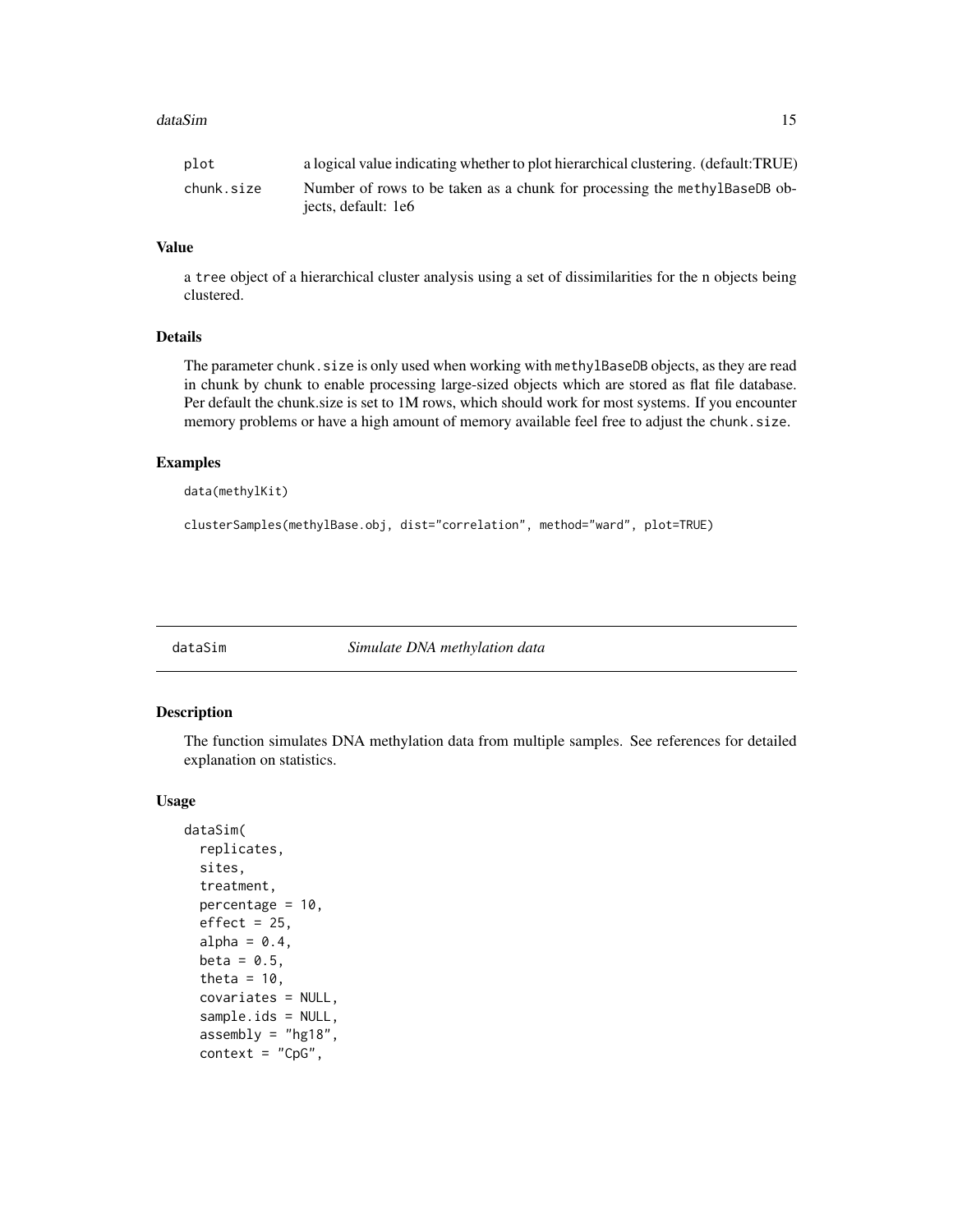```
add.info = FALSE)
```
#### Arguments

| replicates | the number of samples that should be simulated.                                                                                                                                                                                                                                                                   |
|------------|-------------------------------------------------------------------------------------------------------------------------------------------------------------------------------------------------------------------------------------------------------------------------------------------------------------------|
| sites      | the number of CpG sites per sample.                                                                                                                                                                                                                                                                               |
| treatment  | a vector containing treatment information.                                                                                                                                                                                                                                                                        |
| percentage | the proportion of sites which should be affected by the treatment.                                                                                                                                                                                                                                                |
| effect     | a number between 0 and 100 specifying the effect size of the treatment. This is<br>essentially describing the average percent methylation difference between dif-<br>ferentially methylated bases. See 'Examples' and 'Details'.                                                                                  |
| alpha      | shape1 parameter for beta distribution (used for initial sampling of methylation<br>proportions)                                                                                                                                                                                                                  |
| beta       | shape2 parameter for beta distribution (used for initial sampling of methylation<br>proportions)                                                                                                                                                                                                                  |
| theta      | dispersion parameter for beta distribution (initial sampling of methylation pro-<br>portions)                                                                                                                                                                                                                     |
| covariates | a data.frame containing covariates (optional)                                                                                                                                                                                                                                                                     |
| sample.ids | will be generated automatically from treatment, but can be overwritten by a<br>character vector containing sample names.                                                                                                                                                                                          |
| assembly   | the assembly description (e.g. "hg18"). Only needed for book keeping.                                                                                                                                                                                                                                             |
| context    | the experimanteal context of the data (e.g. "CpG"). Only needed for book keep-<br>ing.                                                                                                                                                                                                                            |
| add.info   | if set to TRUE, the output will be a list with the first element being the methyl-<br>base object and a vector of indices that indicate which CpGs should be differ-<br>entially methylated. This vector can be used to subset simulated methylBase or<br>methylDiff object with differentially methylated bases. |

#### Value

a methylBase object containing simulated methylation data, or if add.info=TRUE a list containing the methylbase object and the indices of all treated sites (differentially methylated bases or regions) as the second element.

## Details

The function uses a Beta distribution to simulate the methylation proportion background across all samples. The parameters alpha, beta used in a beta distribution to draw methylation proportions,  $\mu$ , from a typical bimodal distribution. For each initial methylation proportion drawn using the parameters above, a range of methylation proportions is distributed around the original  $\mu$  with overdispersion parameter  $\theta$ , this is using an alternative parameterization of Beta distribution:  $Beta(\mu, \theta)$ . The parameters percentage and effect determine the proportion of sites that are affected by the treatment (meaning differential sites) and the strength of this influence, respectively. effect is added on top of  $\mu$  for the CpGs that are affected by the treament. The affected group of samples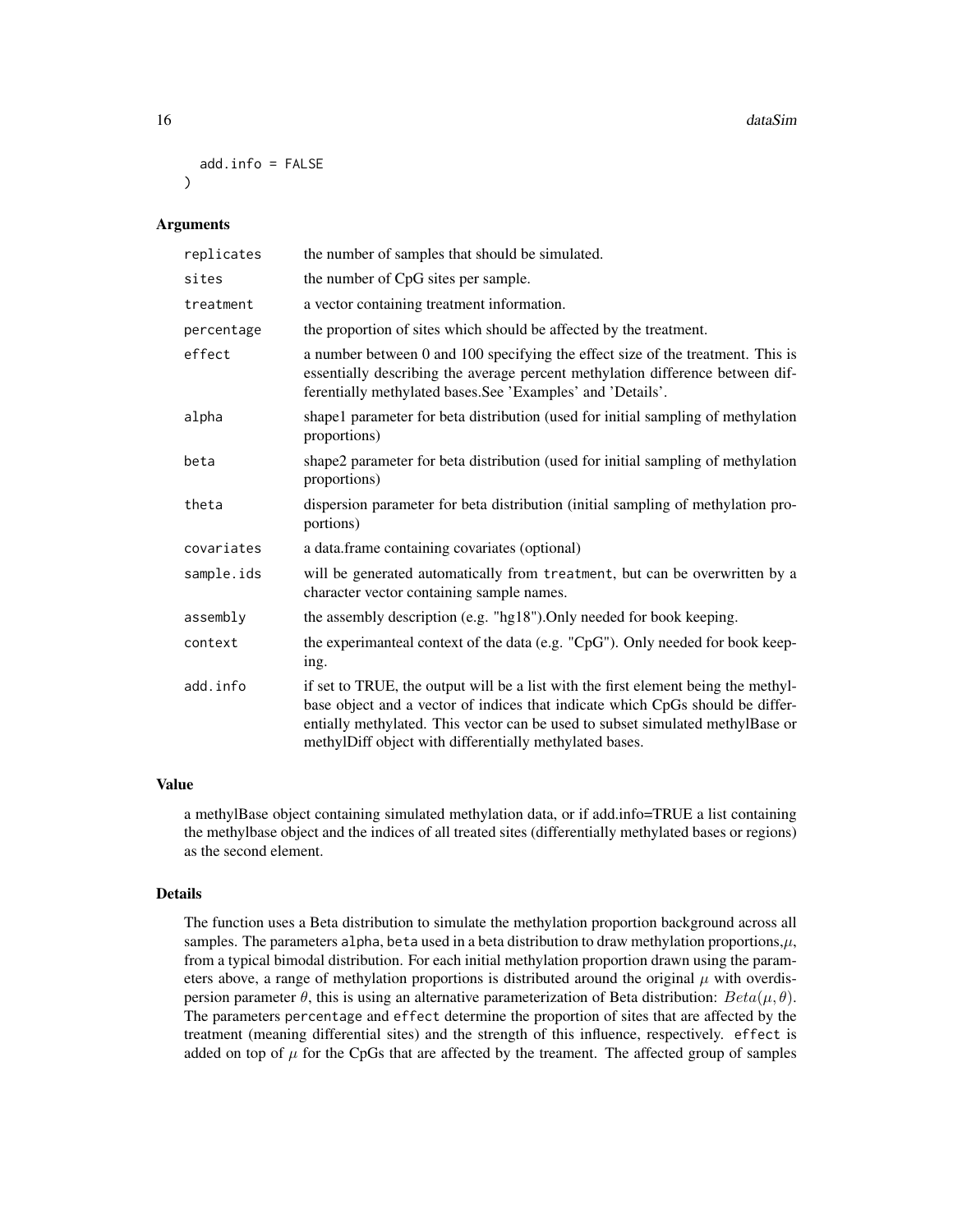## <span id="page-16-0"></span>diffMethPerChr 17

for that particular CpG will now be distributed by  $Beta(\mu + eff \cdot \theta)$ . The coverage is modeled with a negative binomial distribution, using rnbinom function with size=1 and prob=0.01. The additional information needed for a valid methylBase object, such as CpG start, end and strand, is generated as "dummy values", but can be overwritten as needed.

## Examples

```
data(methylKit)
```

```
# Simulate data for 4 samples with 20000 sites each.
# The methylation in 10% of the sites are elevated by 25%.
my.methylBase=dataSim(replicates=4,sites=2000,treatment=c(1,1,0,0),
percentage=10,effect=25)
```

| diffMethPerChr | Get and plot the number of hyper/hypo methylated regions/bases per |  |
|----------------|--------------------------------------------------------------------|--|
|                | <i>chromosome</i>                                                  |  |

## Description

This function gets number of hyper/hypo methylated regions/bases from [methylDiff](#page-47-1) object. It can also plot percentages of differentially methylated bases per chromosome.

```
diffMethPerChr(
  x,
 plot = TRUE,
 qvalue.cutoff = 0.01,
 meth.cutoff = 25,
 exclude = NULL,
  keep.empty.chrom = FALSE,
  ...
\lambda## S4 method for signature 'methylDiff'
diffMethPerChr(
  x,
 plot = TRUE,
 qvalue.cutoff = 0.01,
 meth.cutoff = 25,
 exclude = NULL,
 keep.empty.chrom = FALSE,
  ...
)
```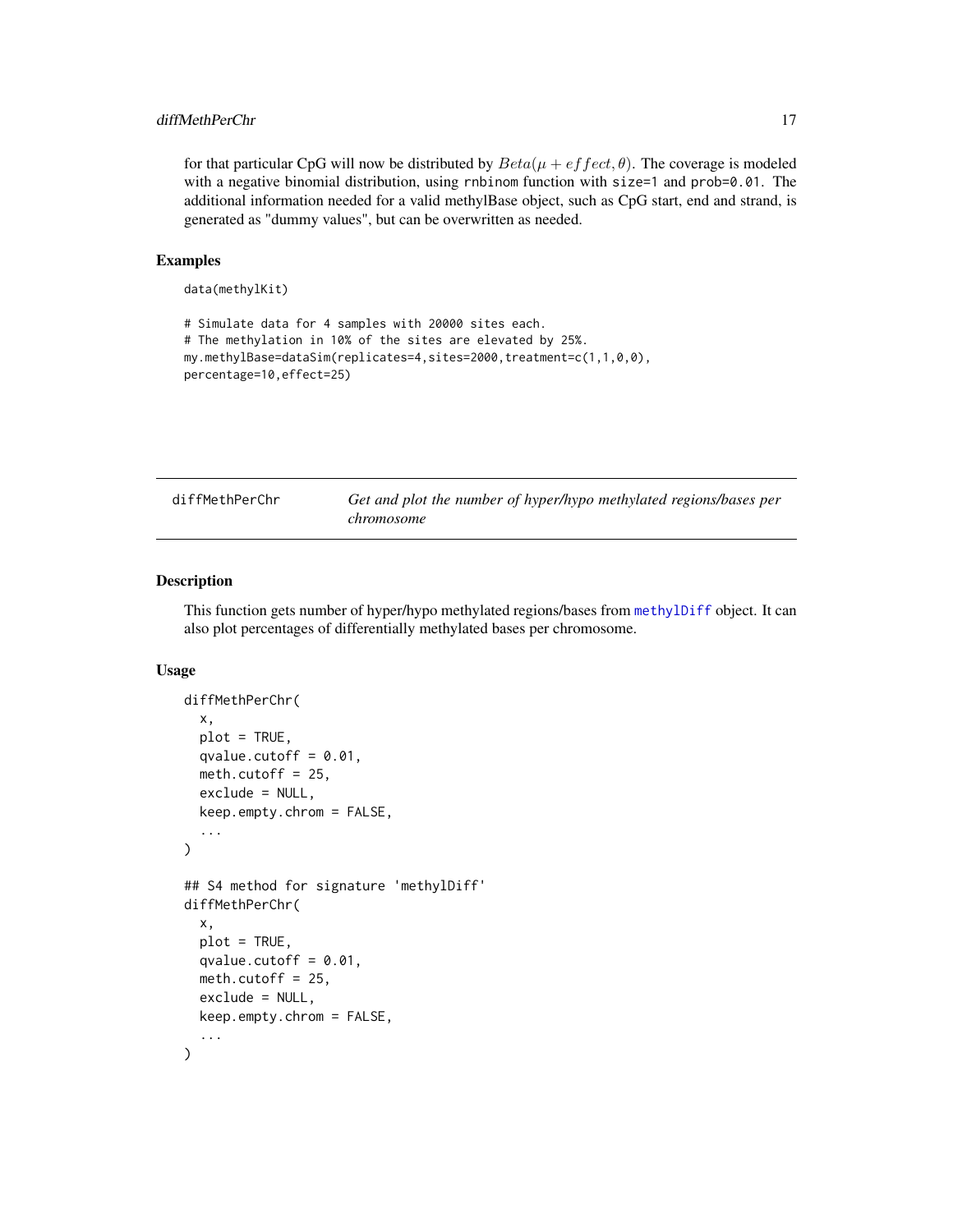#### <span id="page-17-0"></span>18 extract

```
## S4 method for signature 'methylDiffDB'
diffMethPerChr(
  x,
 plot = TRUE,
 qvalue.cutoff = 0.01,
 meth.cutoff = 25,
 exclude = NULL,
 keep.empty.chrom = FALSE,
  ...
\mathcal{L}
```
## Arguments

| x                | a methylDiff object                                                                                |  |
|------------------|----------------------------------------------------------------------------------------------------|--|
| plot             | TRUEIFALSE. If TRUE horizontal barplots for proportion of hypo/hyper methy-<br>lated bases/regions |  |
| qvalue.cutoff    | cutoff for q-value                                                                                 |  |
| meth.cutoff      | cutoff for percent methylation difference                                                          |  |
| exclude          | names of chromosomes to be excluded from plot                                                      |  |
| keep.empty.chrom |                                                                                                    |  |
|                  | keep chromosome in list / plot, even if it contains no hyper/hypo sites                            |  |
| $\ddots$         | extra graphical parameters to be passed to barplot function                                        |  |
|                  |                                                                                                    |  |

## Value

plots a piechart or a barplot for percentage of the target features overlapping with annotation

## Examples

```
data(methylKit)
```

```
# get a list of differentially methylated bases/regions per chromosome and overall
diffMethPerChr(methylDiff.obj, plot=FALSE,qvalue.cutoff=0.01,
              meth.cutoff=25,exclude=NULL)
```

| extract | extract parts of methylRaw,methylRawDB,methylBase,methylBaseDB |
|---------|----------------------------------------------------------------|
|         | and methylDiff data                                            |

## Description

The function extracts part of the data and returns a new object.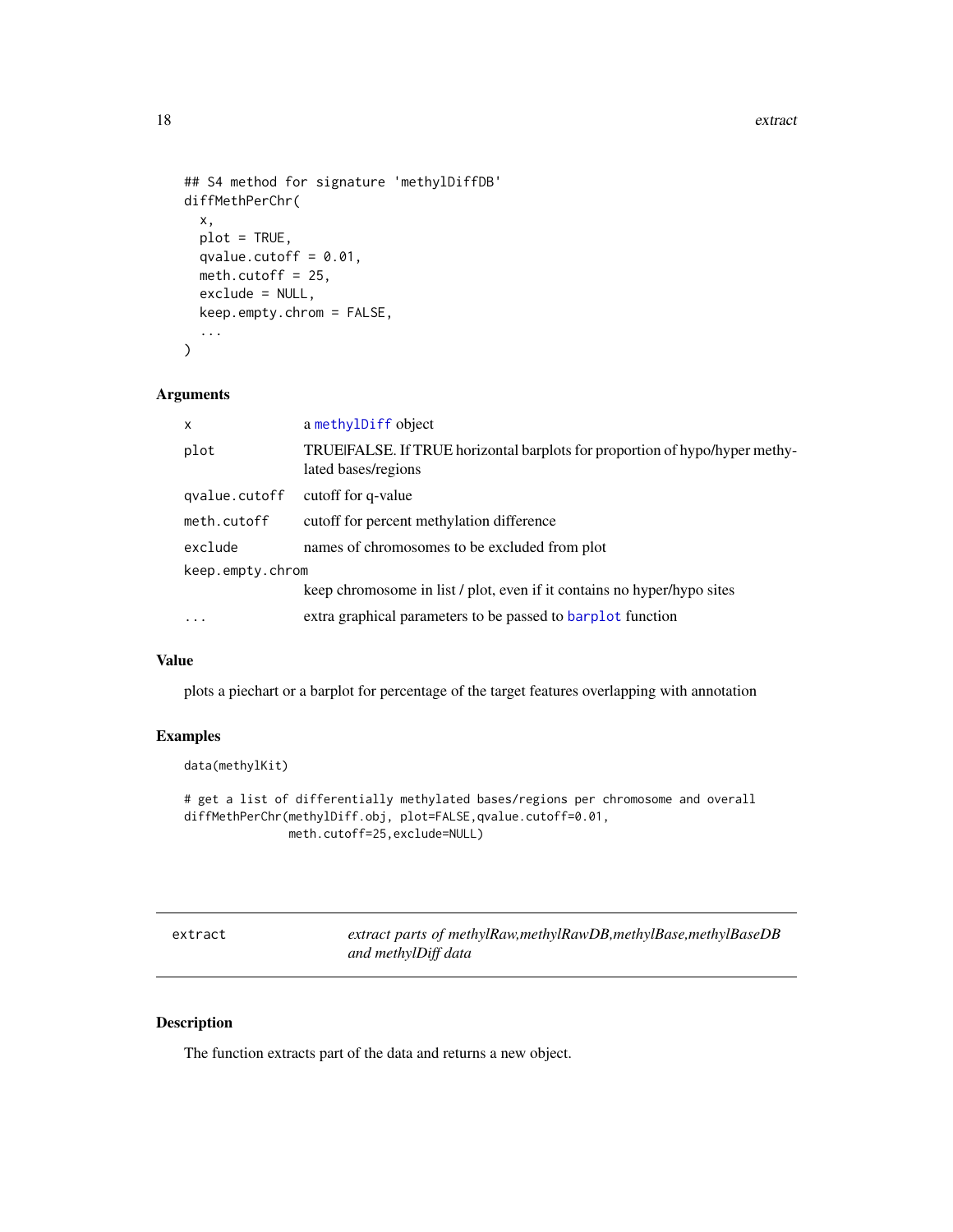#### extract the contract of the contract of the contract of the contract of the contract of the contract of the contract of the contract of the contract of the contract of the contract of the contract of the contract of the co

## Usage

```
## S4 method for signature 'methylRaw,ANY,ANY,ANY'
x[i, j]
## S4 method for signature 'methylBase, ANY, ANY, ANY'
x[i, j]
## S4 method for signature 'methylDiff,ANY,ANY,ANY'
x[i, j]
## S4 method for signature 'methylRawDB,ANY,ANY,ANY'
x[i, j]
## S4 method for signature 'methylBaseDB, ANY, ANY, ANY'
x[i, j]
## S4 method for signature 'methylDiffDB,ANY,ANY,ANY'
```
x[i, j]

## Arguments

| $\mathsf{x}$ | an methylBase, methylBaseDB, methylRaw, methylRawDB or methylDiff ob-<br>ject                                                                                                                                                                                 |
|--------------|---------------------------------------------------------------------------------------------------------------------------------------------------------------------------------------------------------------------------------------------------------------|
| $\mathbf{i}$ | a numeric or logical vector. This vector corresponds to bases or regions con-<br>tained in methylkit objects. The vector is used to subset the data.                                                                                                          |
| i            | This argument can not be used for the extraction of columns. As unintentional<br>extraction of the columns will cause an error in the downstream analysis. Using<br>this argument will cause an error. Use getData to access the data part of the<br>objects. |

## Examples

data(methylKit)

# selects first hundred rows, returns a methylRaw object subset1=methylRawList.obj[[1]][1:100]

# selects first hundred rows, returns a methylBase object subset2=methylBase.obj[1:100,]

# selects first hundred rows, returns a methylDiff object subset3=methylDiff.obj[1:100,]

```
# This will get chromomsomes, will return a factor
# That means the resulting object will ceases to be a methylKit object
chrs=methylDiff.obj[[2]]
```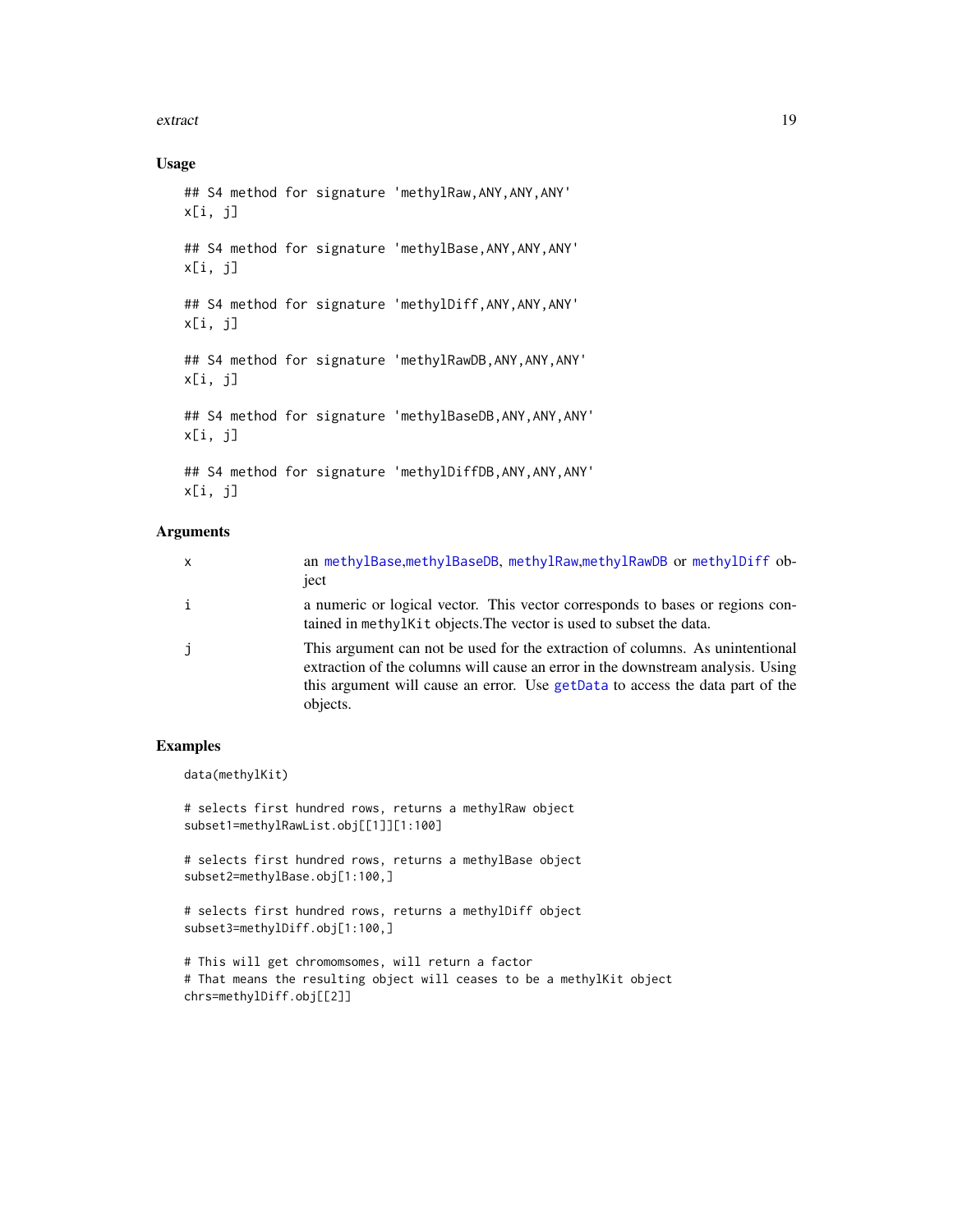<span id="page-19-0"></span>filterByCoverage *Filter methylRaw, methylRawDB, methylRawList and methyl-RawListDB object based on read coverage*

## Description

This function filters methylRaw, methylRawDB, methylRawList and methylRawListDB objects. You can filter based on lower read cutoff or high read cutoff. Higher read cutoff is usefull to eliminate PCR effects Lower read cutoff is usefull for doing better statistical tests.

```
filterByCoverage(
 methylObj,
  lo.count = NULL,lo.perc = NULL,
 hi.count = NULL,hi.perc = NULL,
  chunk.size = 1e+06,
  save.db = FALSE,...
)
## S4 method for signature 'methylRaw'
filterByCoverage(
 methylObj,
 lo.count = NULL,lo.perc = NULL,hi.count = NULL,hi.perc = NULL,
  chunk.size = 1e+06,
  save.db = FALSE,...
\mathcal{L}## S4 method for signature 'methylRawList'
filterByCoverage(
 methylObj,
 lo.count = NULL,lo.perc = NULL,hi.count = NULL,
 hi.perc = NULL,
  chunk.size = 1e+06,
  save.db = FALSE,...
)
```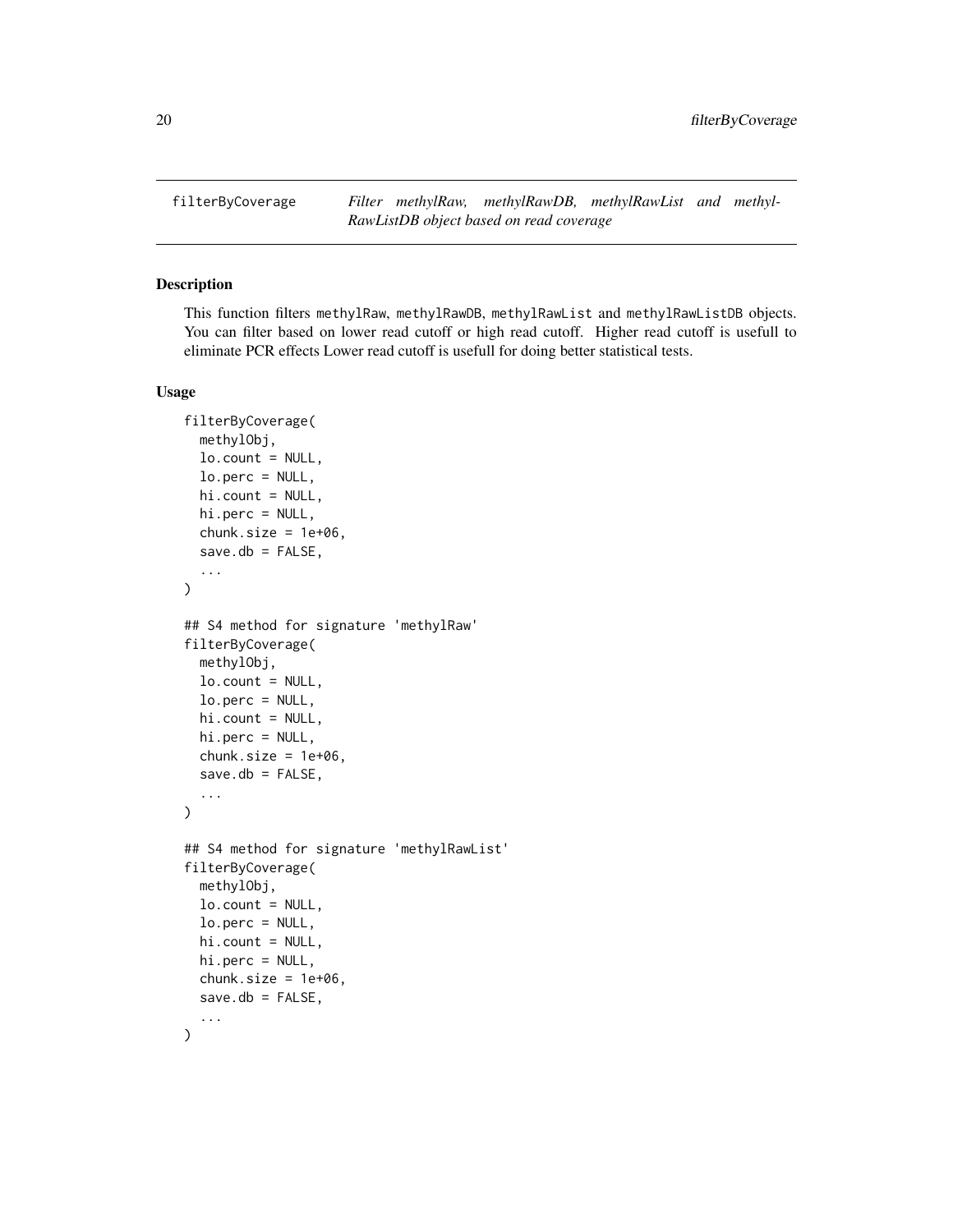## filterByCoverage 21

```
## S4 method for signature 'methylRawDB'
filterByCoverage(
 methylObj,
 lo.count = NULL,
 lo.perc = NULL,
 hi.count = NULL,
 hi.perc = NULL,
 chunk.size = 1e+06,
  save.db = TRUE,
  ...
\mathcal{L}## S4 method for signature 'methylRawListDB'
filterByCoverage(
 methylObj,
 lo.count = NULL,
 lo.perc = NULL,
 hi.count = NULL,
 hi.perc = NULL,
 chunk.size = 1e+06,save.db = TRUE,
  ...
\mathcal{L}
```
## Arguments

| methylObj  | a methylRaw, methylRawDB, methylRawList or methylRawListDB object                                                                                                                                                                                                 |
|------------|-------------------------------------------------------------------------------------------------------------------------------------------------------------------------------------------------------------------------------------------------------------------|
| lo.count   | An integer for read counts. Bases/regions having lower coverage than this count<br>is discarded                                                                                                                                                                   |
| lo.perc    | A double [0-100] for percentile of read counts. Bases/regions having lower<br>coverage than this percentile is discarded                                                                                                                                          |
| hi.count   | An integer for read counts. Bases/regions having higher coverage than this is<br>count discarded                                                                                                                                                                  |
| hi.perc    | A double [0-100] for percentile of read counts. Bases/regions having higher<br>coverage than this percentile is discarded                                                                                                                                         |
| chunk.size | Number of rows to be taken as a chunk for processing the methylRawDB or<br>methylRawListDB objects, default: 1e6                                                                                                                                                  |
| save.db    | A Logical to decide whether the resulting object should be saved as flat file<br>database or not, default: explained in Details sections                                                                                                                          |
| .          | optional Arguments used when save.db is TRUE                                                                                                                                                                                                                      |
|            | suffix A character string to append to the name of the output flat file database,<br>only used if save.db is true, default actions: append "_filtered" to current file-<br>name if database already exists or generate new file with filename "sampleID_filtered" |
|            | dbdir The directory where flat file database(s) should be stored, defaults to<br>getwd(), working directory for newly stored databases and to original directory<br>for already existing database                                                                 |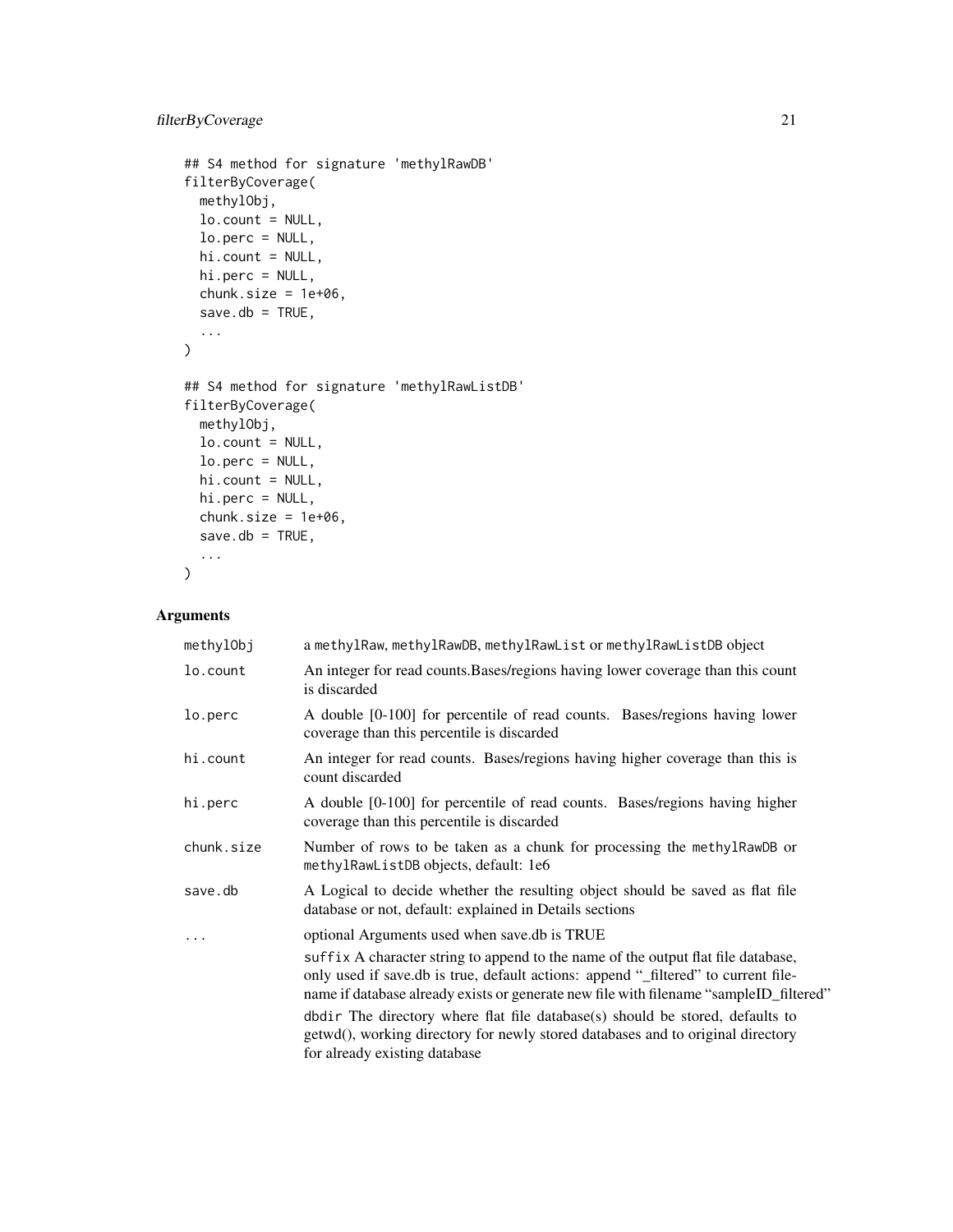dbtype The type of the flat file database, currently only option is "tabix" (only used for newly stored databases)

#### <span id="page-21-0"></span>Value

methylRaw, methylRawDB, methylRawList or methylRawListDB object depending on input object

## Details

The parameter chunk.size is only used when working with methylRawDB or methylRawListDB objects, as they are read in chunk by chunk to enable processing large-sized objects which are stored as flat file database. Per default the chunk.size is set to 1M rows, which should work for most systems. If you encounter memory problems or have a high amount of memory available feel free to adjust the chunk.size.

The parameter save, db is per default TRUE for methylDB objects as methylRawDB and methylRawListDB, while being per default FALSE for methylRaw and methylRawList. If you wish to save the result of an in-memory-calculation as flat file database or if the size of the database allows the calculation in-memory, then you might change the value of this parameter.

#### Examples

```
data(methylKit)
```

```
# filter out bases with covereage above 500 reads
filtered1=filterByCoverage(methylRawList.obj,lo.count=NULL,lo.perc=NULL,
hi.count=500,hi.perc=NULL)
# filter out bases with cread coverage above 99.9th percentile of coverage
# distribution
filtered2=filterByCoverage(methylRawList.obj,lo.count=NULL,lo.perc=NULL,
hi.count=NULL,hi.perc=99.9)
# filter out bases with covereage above 500 reads and save to database
# "test1_max500.txt.bgz"
# in directory "methylDB", filtered3 now becomes a \code{methylRawDB} object
filtered3=filterByCoverage(methylRawList.obj[[1]], lo.count=NULL,lo.perc=NULL,
```
hi.count=500, hi.perc=NULL, save.db=TRUE, suffix="max500", dbdir="methylDB")

# tidy up rm(filtered3) unlink("methylDB",recursive=TRUE)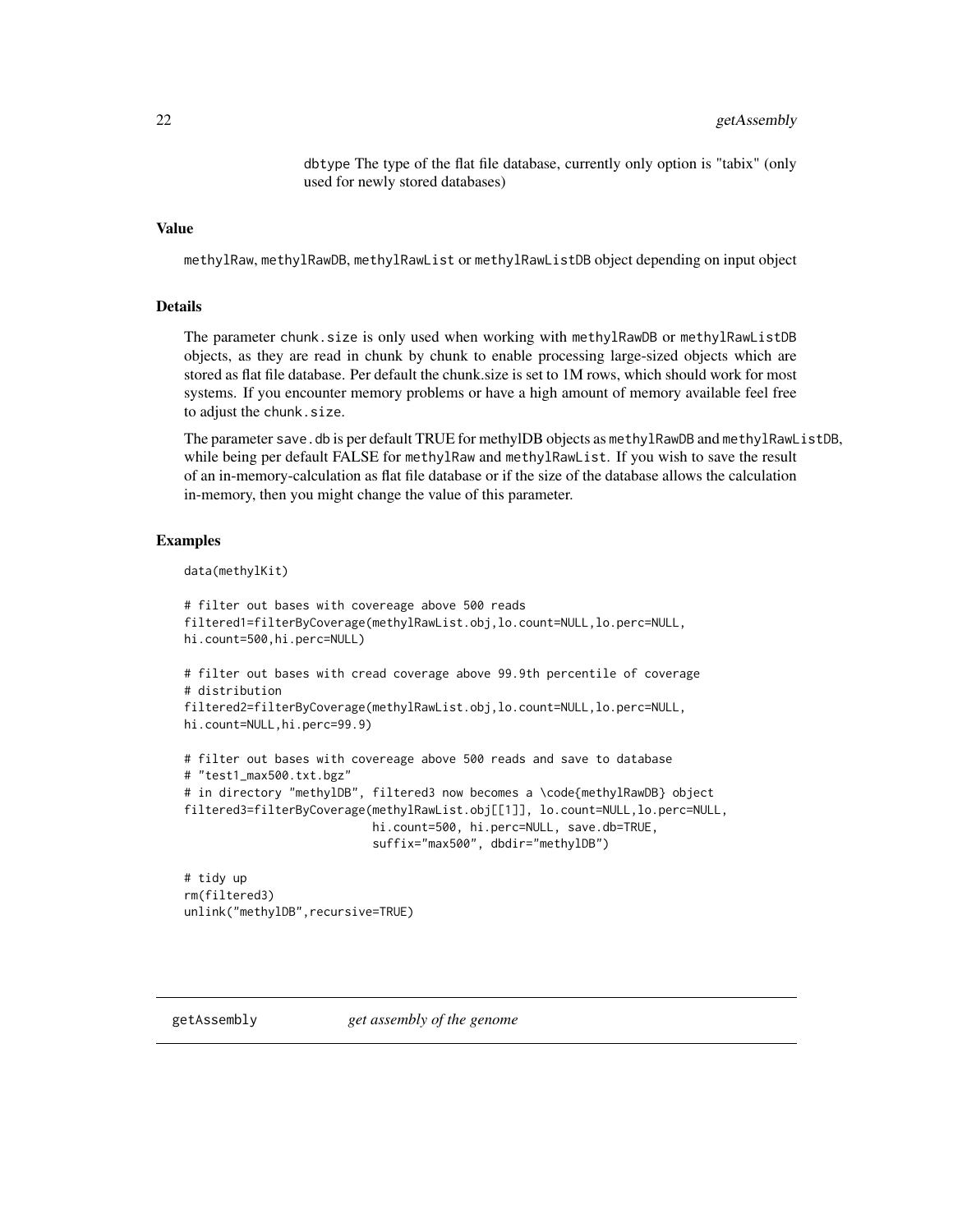## getAssembly 23

## Description

The function returns the genome assembly stored in any of the [methylBase](#page-44-1),[methylBaseDB](#page-46-1),[methylRaw](#page-50-1), [methylRawDB](#page-52-1),[methylDiff](#page-47-1) objects

#### Usage

```
getAssembly(x)
## S4 method for signature 'methylBase'
getAssembly(x)
## S4 method for signature 'methylRaw'
getAssembly(x)
## S4 method for signature 'methylDiff'
getAssembly(x)
## S4 method for signature 'methylRawDB'
getAssembly(x)
## S4 method for signature 'methylBaseDB'
getAssembly(x)
```

```
## S4 method for signature 'methylDiffDB'
getAssembly(x)
```
#### Arguments

x an [methylBase](#page-44-1),[methylBaseDB](#page-46-1), [methylRaw](#page-50-1),[methylRawDB](#page-52-1) or [methylDiff](#page-47-1) object

## Value

the assembly string for the object

## Examples

```
data(methylKit)
```

```
getAssembly(methylBase.obj)
getAssembly(methylDiff.obj)
getAssembly(methylRawList.obj[[1]])
```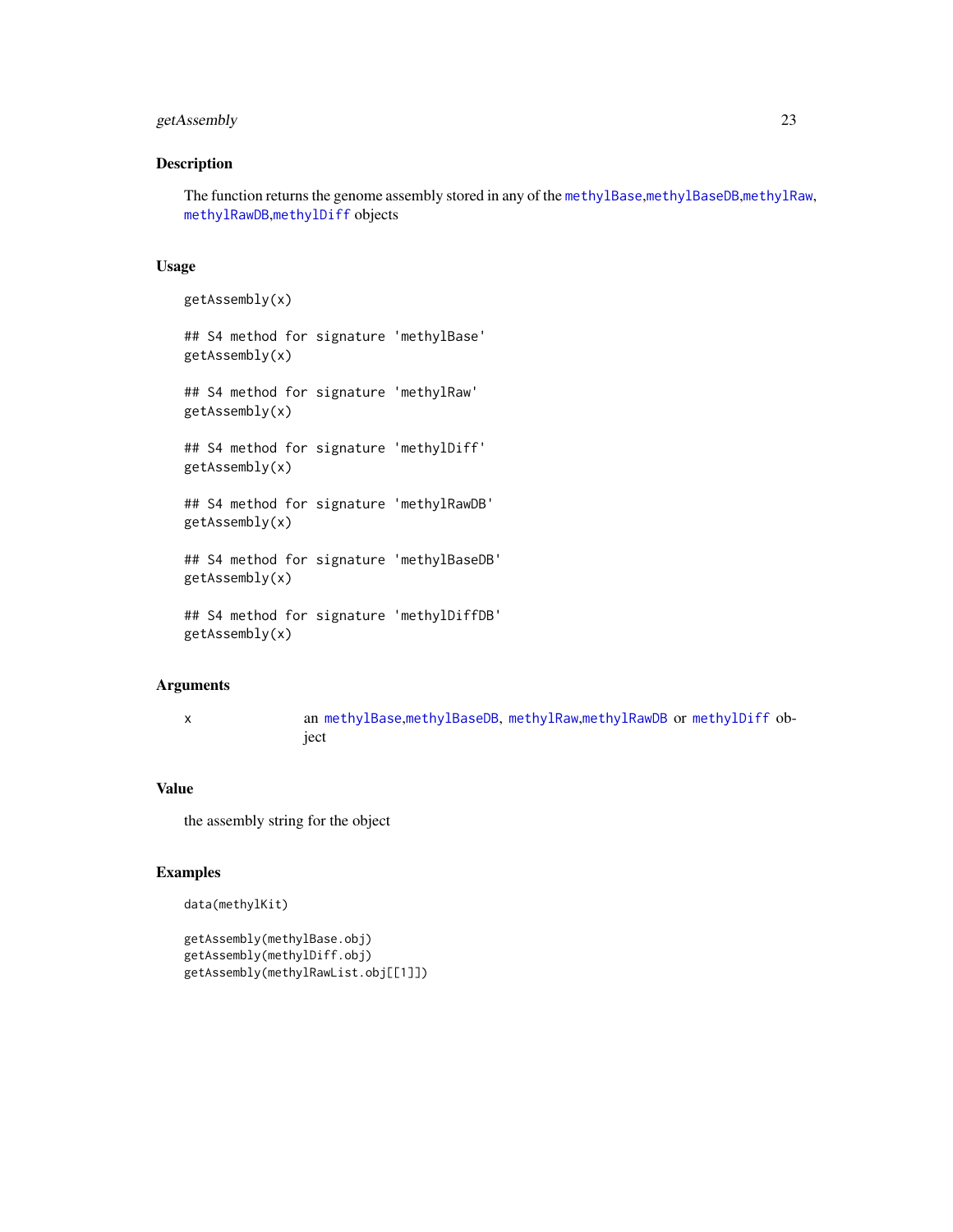<span id="page-23-0"></span>

## Description

The function returns the context of methylation. For example: "CpG","CHH" or "CHG"

## Usage

```
getContext(x)
## S4 method for signature 'methylBase'
getContext(x)
## S4 method for signature 'methylRaw'
getContext(x)
## S4 method for signature 'methylDiff'
getContext(x)
## S4 method for signature 'methylRawDB'
getContext(x)
## S4 method for signature 'methylBaseDB'
getContext(x)
## S4 method for signature 'methylDiffDB'
```
# Arguments

getContext(x)

x an [methylBase](#page-44-1),[methylBaseDB](#page-46-1), [methylRaw](#page-50-1),[methylRawDB](#page-52-1) or an [methylDiff](#page-47-1) object

#### Value

a string for the context methylation

## Examples

```
data(methylKit)
```

```
getContext(methylBase.obj)
getContext(methylDiff.obj)
getContext(methylRawList.obj[[1]])
```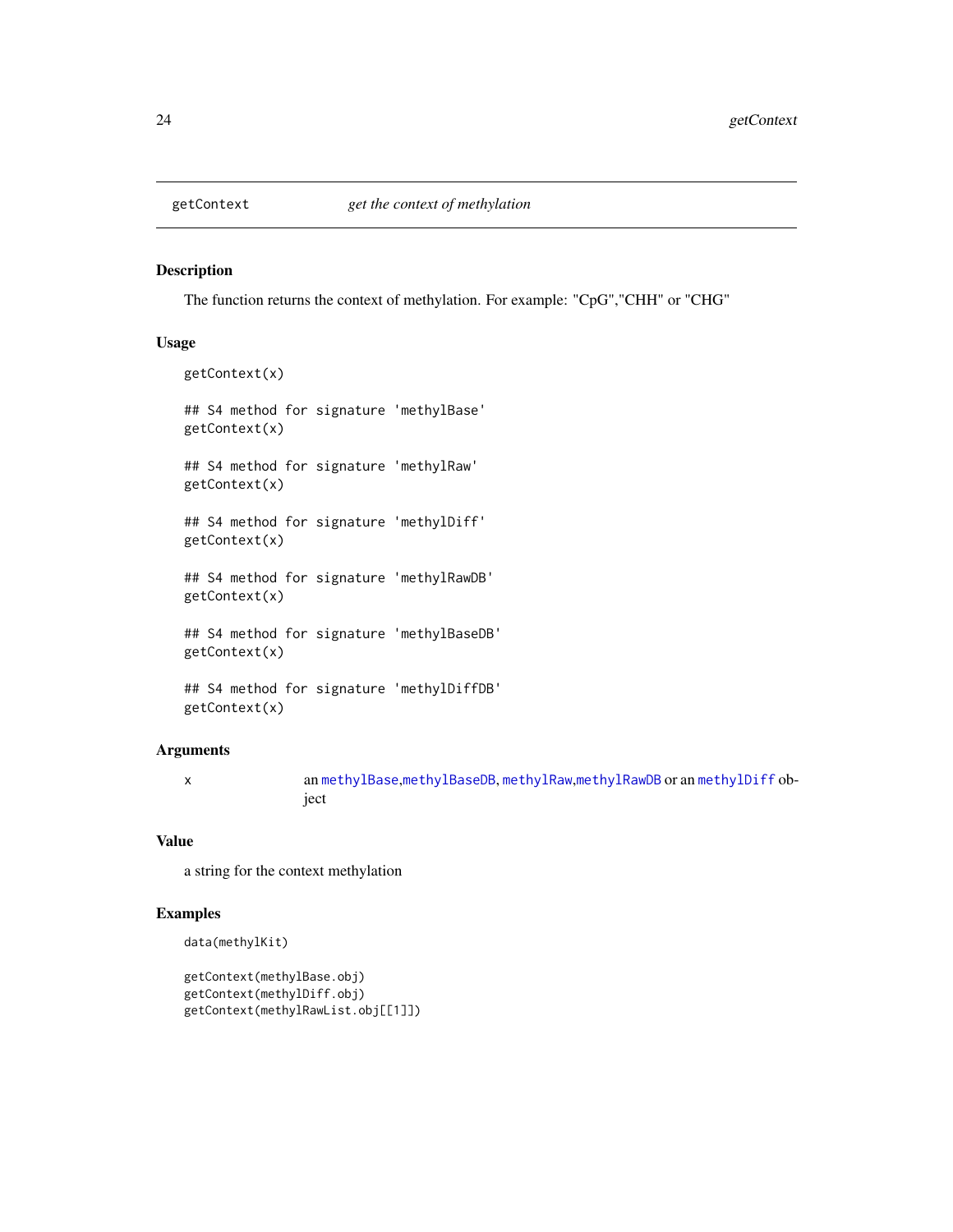<span id="page-24-0"></span>

## Description

The functions returns a matrix of correlation coefficients and/or a set of scatterplots showing the relationship between samples. The scatterplots will contain also fitted lines using lm() for linear regression and lowess for polynomial regression.

## Usage

getCorrelation(object,method="pearson",plot=FALSE,nrow)

## S4 method for signature 'methylBase' getCorrelation(object, method = c("pearson", "kendall", "spearman"), plot)

```
## S4 method for signature 'methylBaseDB'
getCorrelation(object, method = "pearson", plot = FALSE, nrow = 2e+06)
```
#### Arguments

| object | a methylBase or methylBaseDB object                                                                                                                               |
|--------|-------------------------------------------------------------------------------------------------------------------------------------------------------------------|
| method | a character string indicating which correlation coefficient (or covariance) is to<br>be computed (default: "pearson", other options are "kendall" and "spearman") |
| plot   | scatterPlot if TRUE (default:FALSE)                                                                                                                               |
| nrow   | a numeric giving the number of lines to read in of methylBaseDB object, de-<br>faults to 2e6                                                                      |

## Value

a correlation matrix object and plot scatterPlot

## Details

The argument 'nrow' is only evaluated if the input is a methylBaseDB object. If 'nrow' is not specified getCorrelation will read the first 2M records of the given object, but if you want to read all records 'nrow' has to be NULL. You should change 'nrow' if using getCorrelation with all records of the methylBaseDB object would take too long.

If the scatter plot is plotted, the red line in the plot is from linear regression fit and the green line is from polynomial regression fit with stats::lowess.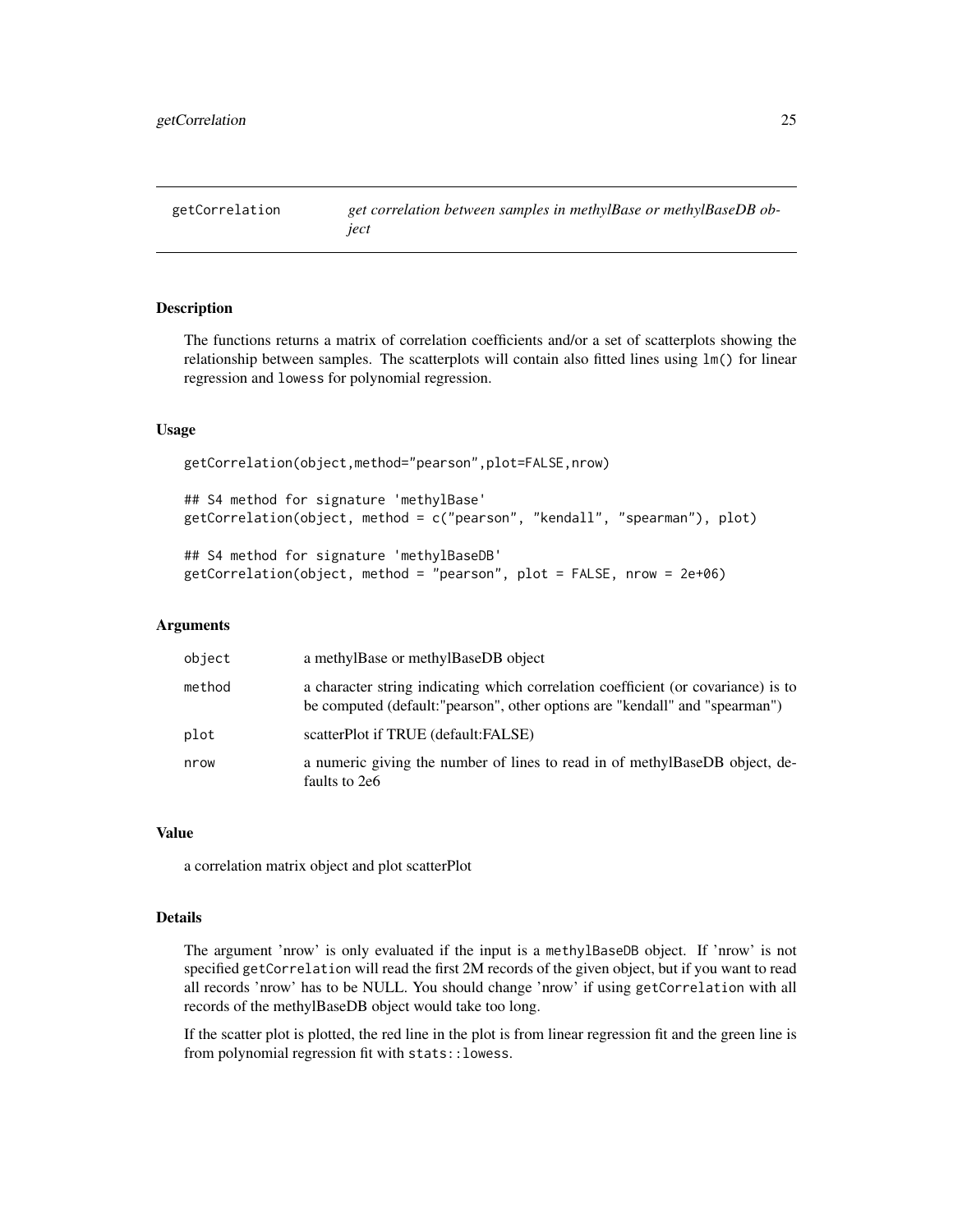## Examples

```
data(methylKit)
getCorrelation(methylBase.obj,method="pearson",plot=FALSE)
# create methylBaseDB
methylBaseDB.obj <- unite(methylRawList.obj,save.db=TRUE,dbdir="methylDB")
getCorrelation(methylBaseDB.obj,method="pearson",plot=FALSE,nrow=10000)
```
# remove Database again rm(methylBaseDB.obj) unlink("methylDB", recursive=TRUE)

getCoverageStats *get coverage stats from methylRaw object*

## Description

The function returns basic statistics about read coverage per base. It can also plot a histogram of read coverage values.

## Usage

```
getCoverageStats(
  object,
 plot = FALSE,
  both.strands = FALSE,
  labels = TRUE,...,
  chunk.size = 1e+06)
## S4 method for signature 'methylRaw'
getCoverageStats(
 object,
  plot = FALSE,
 both.strands = FALSE,
  labels = TRUE,
  ...,
  chunk.size = 1e+06\lambda
```
## S4 method for signature 'methylRawDB'

<span id="page-25-0"></span>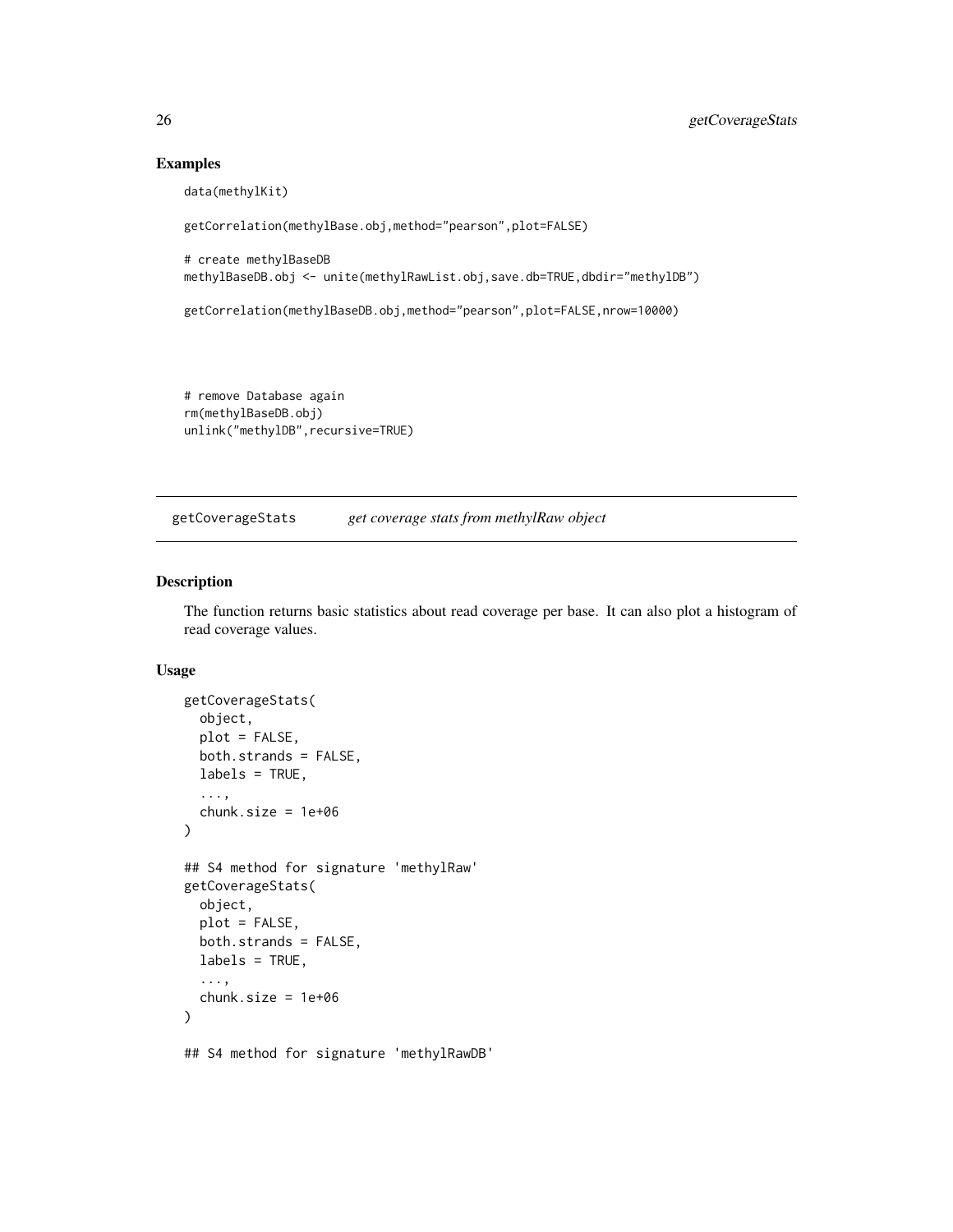## getCoverageStats 27

```
getCoverageStats(
 object,
 plot = FALSE,
 both.strands = FALSE,
 labels = TRUE,
  ...,
 chunk.size = 1e+06)
```
## Arguments

| object       | a methylRaw or methylRawDB object                                                                            |
|--------------|--------------------------------------------------------------------------------------------------------------|
| plot         | plot a histogram of coverage if TRUE (default:FALSE)                                                         |
| both.strands | do stats and plot for both strands if TRUE (default:FALSE)                                                   |
| labels       | should the bars of the histrogram have labels showing the percentage of values<br>in each bin (default:TRUE) |
| $\ddots$ .   | options to be passed to hist function                                                                        |
| chunk.size   | Number of rows to be taken as a chunk for processing the methyl RawDB objects<br>(default: 1e6)              |

## Value

a summary of coverage statistics or plot a histogram of coverage

## Details

The parameter chunk.size is only used when working with methylRawDB or methylRawListDB objects, as they are read in chunk by chunk to enable processing large-sized objects which are stored as flat file database. Per default the chunk.size is set to 1M rows, which should work for most systems. If you encounter memory problems or have a high amount of memory available feel free to adjust the chunk.size.

#### Examples

```
data(methylKit)
```

```
# gets coverage stats for the first sample in methylRawList.obj object
getCoverageStats(methylRawList.obj[[1]],plot=TRUE,
both.strands=FALSE,labels=TRUE)
```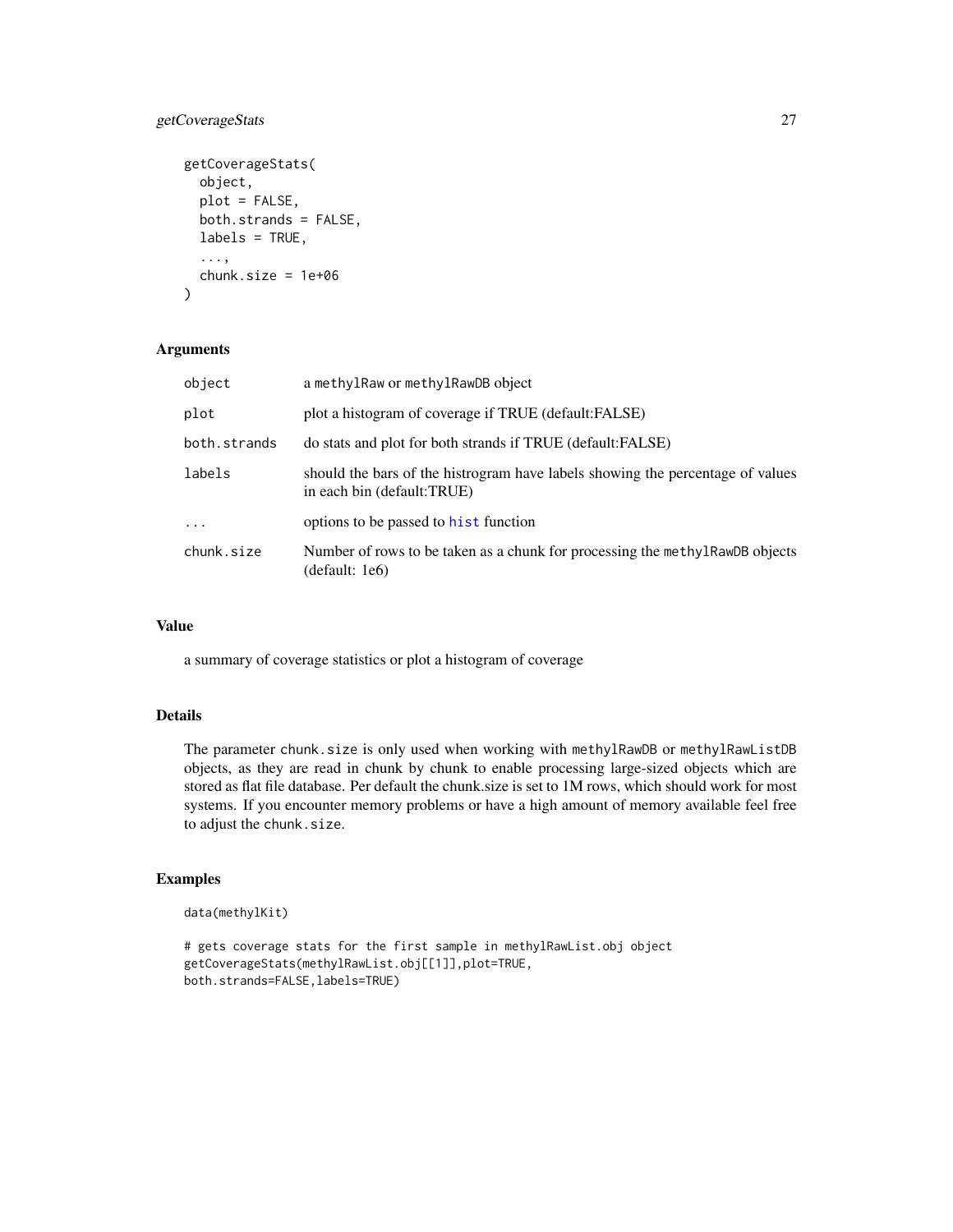#### <span id="page-27-1"></span><span id="page-27-0"></span>Description

The functions retrieves the table containing methylation information from methylKit Objects. The data retrived from this function is of a data. frame. This is basically containing all relevant methylation information per genomic region or base.

## Usage

getData(x) ## S4 method for signature 'methylBase' getData(x) ## S4 method for signature 'methylRaw' getData(x) ## S4 method for signature 'methylDiff' getData(x) ## S4 method for signature 'methylRawDB' getData(x) ## S4 method for signature 'methylBaseDB' getData(x)

## S4 method for signature 'methylDiffDB' getData(x)

## Arguments

x an [methylBase](#page-44-1),[methylBaseDB](#page-46-1), [methylRaw](#page-50-1),[methylRawDB](#page-52-1) or [methylDiff](#page-47-1) object

## Value

data frame for methylation events

#### Examples

```
data(methylKit)
```
# following commands show first lines of returned # data.frames from getData() function head( getData(methylBase.obj)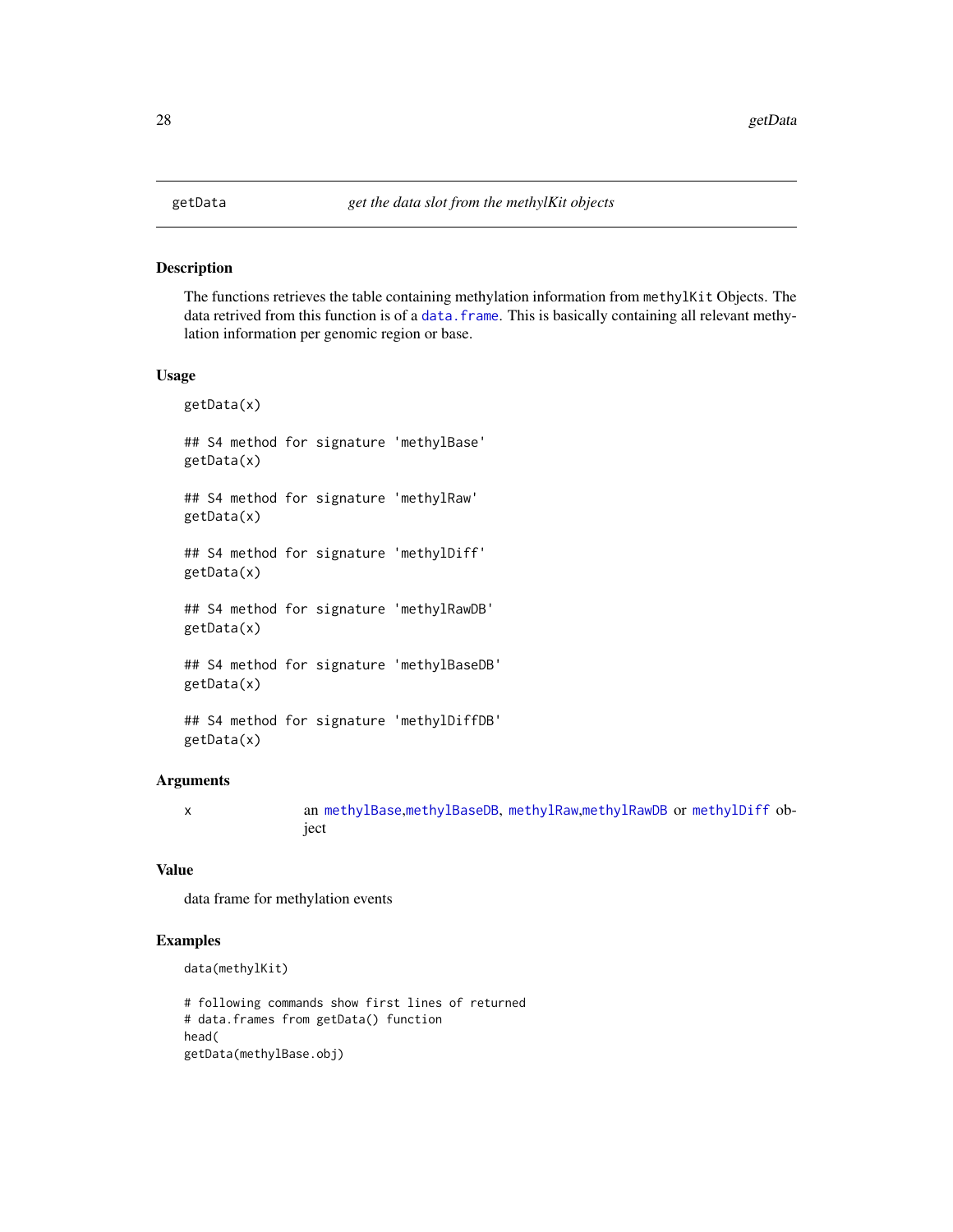#### <span id="page-28-0"></span>getDBPath 29

 $\mathcal{L}$ 

```
head( getData(methylDiff.obj))
```

```
head(getData(methylRawList.obj[[1]]))
```
getDBPath *Get path to database of the methylDB objects*

## Description

The function returns the path to the flat file database that stores the data of the [methylRawDB](#page-52-1), [methylRawListDB](#page-54-1), [methylBaseDB](#page-46-1) or [methylDiffDB](#page-48-1) objects.

### Usage

getDBPath(x)

## S4 method for signature 'methylRawListDB' getDBPath(x)

## S4 method for signature 'methylBaseDB' getDBPath(x)

## S4 method for signature 'methylRawDB' getDBPath(x)

```
## S4 method for signature 'methylDiffDB'
getDBPath(x)
```
## Arguments

x an [methylBaseDB](#page-46-1),[methylRawDB](#page-52-1), [methylRawListDB](#page-54-1) or [methylDiffDB](#page-48-1) object

## Examples

data(methylKit)

```
methylBaseDB.obj <- unite(methylRawList.obj,save.db=TRUE,dbdir="methylDB")
```
#The path to the database is returned getDBPath(methylBaseDB.obj)

# remove Database again rm(methylBaseDB.obj)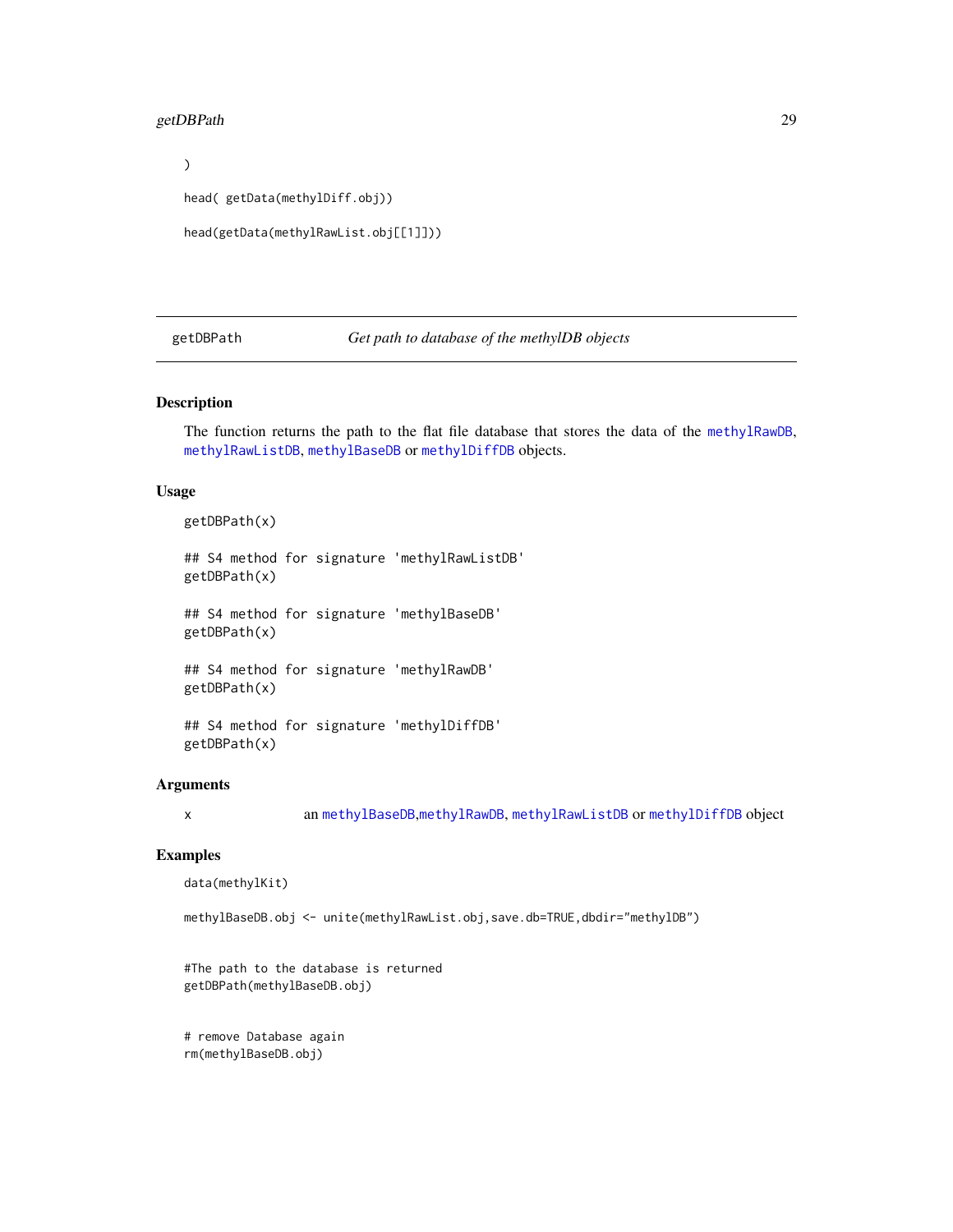unlink("methylDB", recursive=TRUE)

getMethylationStats *get Methylation stats from methylRaw or methylRawDB object*

## Description

The function returns basic statistics about It can also plot a histogram of

#### Usage

```
getMethylationStats(
 object,
 plot = FALSE,
 both.strands = FALSE,
 labels = TRUE,
  ...,
  chunk.size = 1e+06
)
## S4 method for signature 'methylRaw'
getMethylationStats(
 object,
 plot = FALSE,
 both.strands = FALSE,
  labels = TRUE,
  ...,
  chunk.size = 1e+06\mathcal{L}## S4 method for signature 'methylRawDB'
getMethylationStats(
 object,
 plot = FALSE,
 both.strands = FALSE,
  labels = TRUE,...,
  chunk.size = 1e+06)
```
## Arguments

| obiect       | a methylRaw or methylRawDB object                                      |
|--------------|------------------------------------------------------------------------|
| plot         | plot a histogram of Methylation if TRUE (deafult:FALSE)                |
| both.strands | do plots and stats for both strands seperately if TRUE (deafult:FALSE) |

<span id="page-29-0"></span>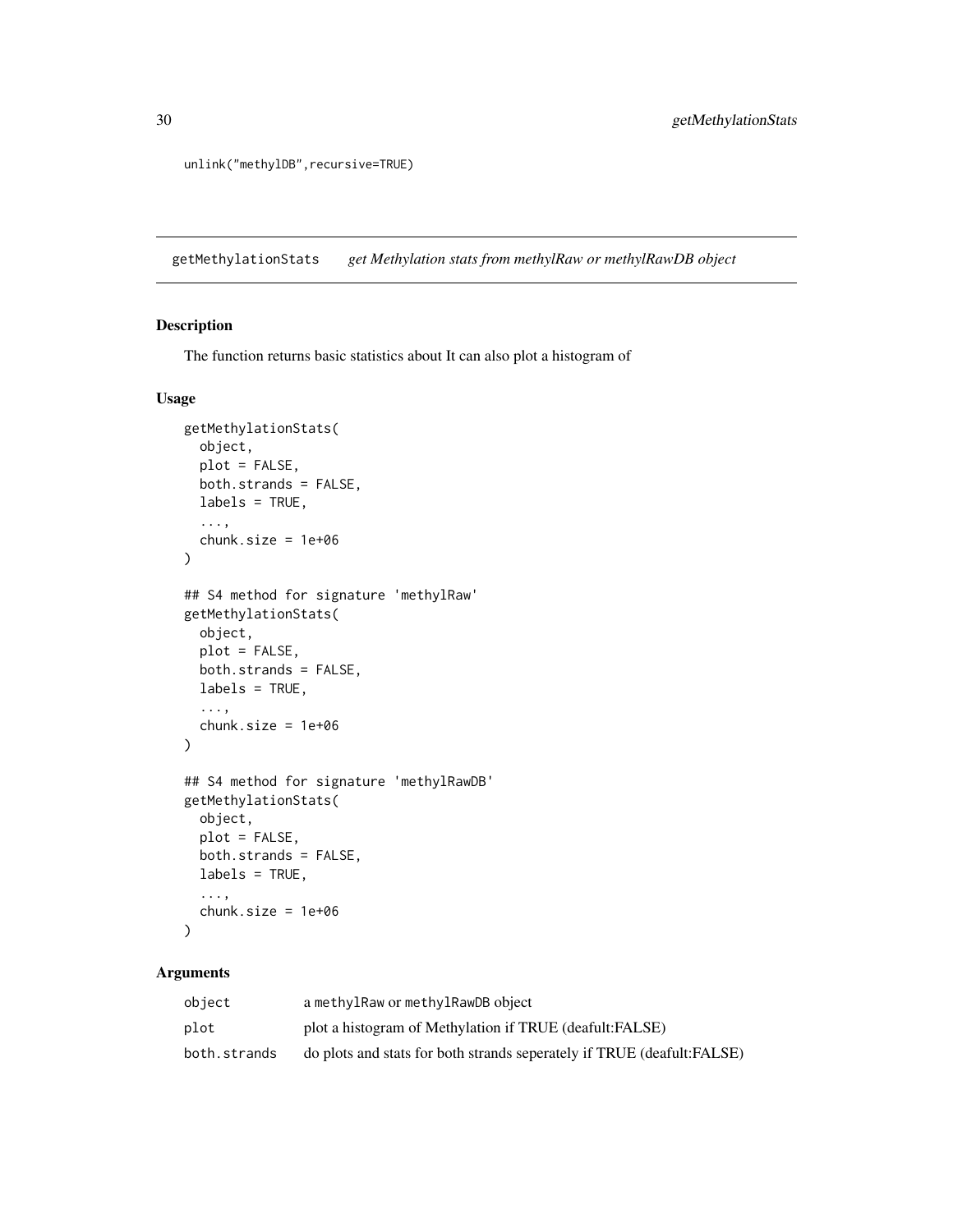<span id="page-30-0"></span>

| labels     | should the bars of the histrogram have labels showing the percentage of values<br>in each bin (default:TRUE) |
|------------|--------------------------------------------------------------------------------------------------------------|
| .          | options to be passed to hist function.                                                                       |
| chunk.size | Number of rows to be taken as a chunk for processing the methy IRawDB objects<br>(default: 1e6)              |

## Value

a summary of Methylation statistics or plot a histogram of coverage

#### Details

The parameter chunk.size is only used when working with methylRawDB or methylRawListDB objects, as they are read in chunk by chunk to enable processing large-sized objects which are stored as flat file database. Per default the chunk.size is set to 1M rows, which should work for most systems. If you encounter memory problems or have a high amount of memory available feel free to adjust the chunk.size.

## Examples

```
data(methylKit)
```

```
# gets Methylation stats for the first sample in methylRawList.obj object
getMethylationStats(methylRawList.obj[[1]],plot=TRUE,
both.strands=FALSE,labels=TRUE)
```
getMethylDiff *get differentially methylated regions/bases based on cutoffs*

## Description

The function subsets a [methylDiff](#page-47-1) or [methylDiffDB](#page-48-1) object in order to get differentially methylated bases/regions satisfying thresholds.

```
getMethylDiff(
  .Object,
  difference = 25,
  qvalue = 0.01,
  type = "all",chunk.size = 1e+06,save.db = FALSE....
)
```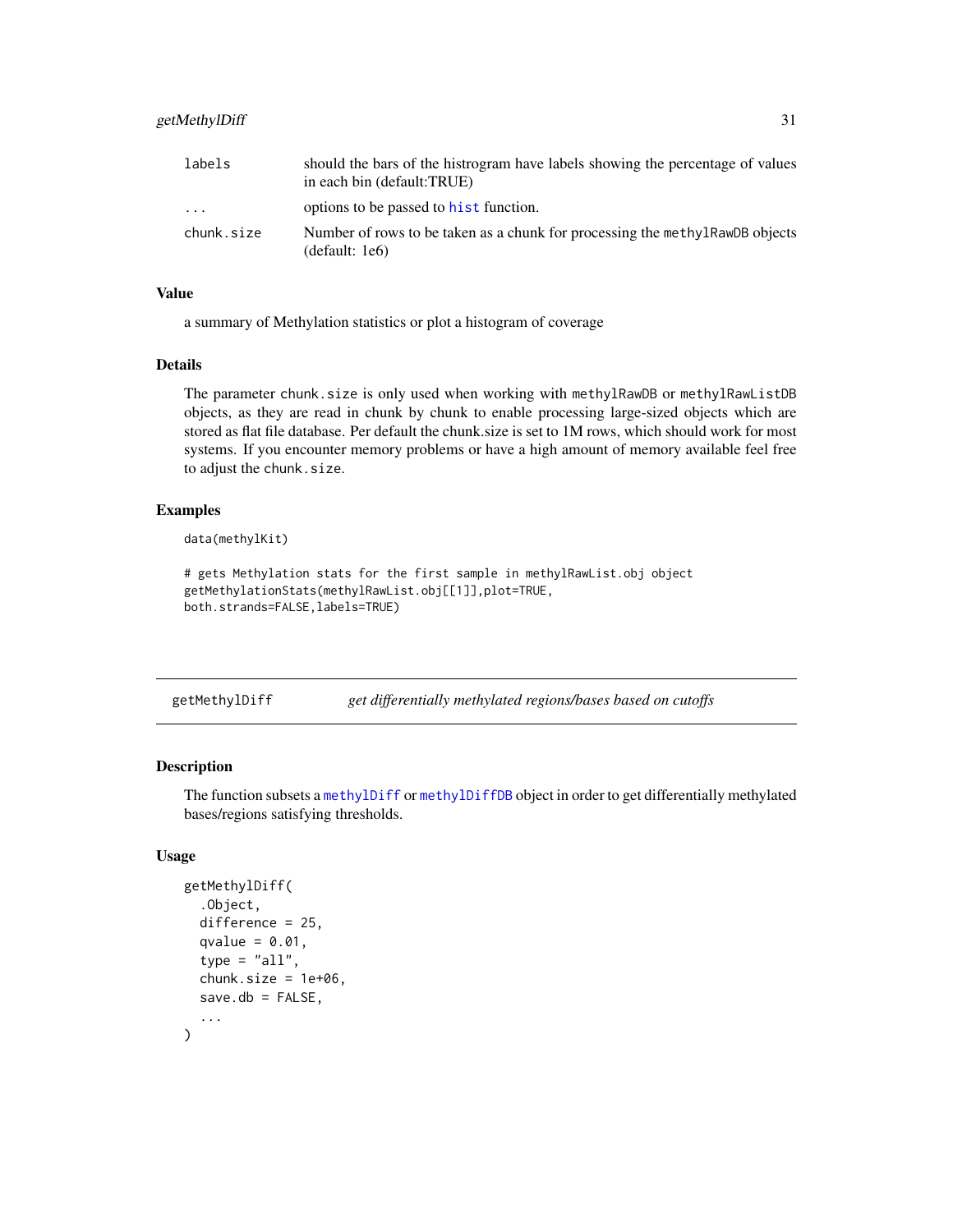```
## S4 method for signature 'methylDiff'
getMethylDiff(
  .Object,
  difference = 25,
  qvalue = 0.01,
  type = "all",chunk.size = 1e+06,
  save.db = FALSE,...
\lambda## S4 method for signature 'methylDiffDB'
getMethylDiff(
  .Object,
  difference = 25,
  qvalue = 0.01,
  type = "all",chunk.size = 1e+06,
  save.db = TRUE,
  ...
\mathcal{L}
```
## Arguments

| .Object    | a methylDiff or methylDiffDB object                                                                                                                                                                                                                       |
|------------|-----------------------------------------------------------------------------------------------------------------------------------------------------------------------------------------------------------------------------------------------------------|
| difference | cutoff for absolute value of methylation percentage change between test and<br>control (default:25)                                                                                                                                                       |
| qvalue     | cutoff for qvalue of differential methylation statistic (default:0.01)                                                                                                                                                                                    |
| type       | one of the "hyper", "hypo" or "all" strings. Specifies what type of differentially<br>menthylated bases/regions should be returned. For retrieving Hyper-methylated<br>regions/bases type="hyper", for hypo-methylated type="hypo" (default:"all")        |
| chunk.size | Number of rows to be taken as a chunk for processing the methylDiffDB objects<br>(default: 1e6)                                                                                                                                                           |
| save.db    | A Logical to decide whether the resulting object should be saved as flat file<br>database or not, default: see Details                                                                                                                                    |
|            | optional Arguments used when save.db is TRUE                                                                                                                                                                                                              |
|            | suffix A character string to append to the name of the output flat file database,<br>only used if save.db is true, default actions: append "_type" to current filename<br>if database already exists or generate new file with filename "methylDiff_type" |
|            | $dbdir$ The directory where flat file database $(s)$ should be stored, defaults to<br>getwd(), working directory for newly stored databases and to same directory for<br>already existing database                                                        |
|            | dbtype The type of the flat file database, currently only option is "tabix" (only<br>used for newly stored databases)                                                                                                                                     |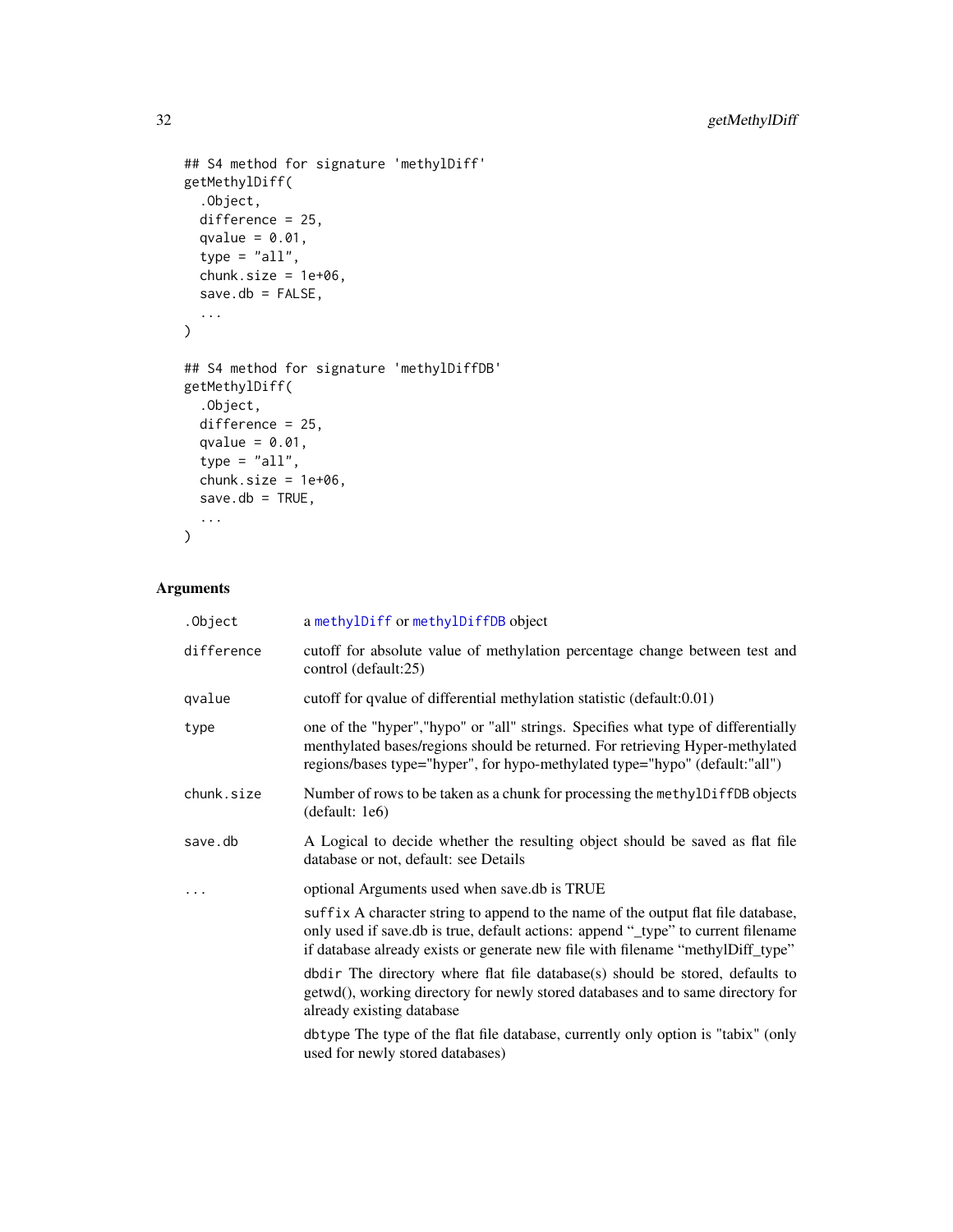#### <span id="page-32-0"></span>getSampleID 33

## Value

a methylDiff or methylDiffDB object containing the differential methylated locations satisfying the criteria

#### Details

The parameter chunk. size is only used when working with methylDiffDB objects, as they are read in chunk by chunk to enable processing large-sized objects which are stored as flat file database. Per default the chunk.size is set to 1M rows, which should work for most systems. If you encounter memory problems or have a high amount of memory available feel free to adjust the chunk.size.

The parameter save.db is per default TRUE for methylDB objects as methylDiffDB, while being per default FALSE for methylDiff. If you wish to save the result of an in-memory-calculation as flat file database or if the size of the database allows the calculation in-memory, then you might want to change the value of this parameter.

### Examples

```
data(methylKit)
```

```
# get differentially methylated bases/regions with specific cutoffs
all.diff=getMethylDiff(methylDiff.obj,difference=25,qvalue=0.01,type="all")
# get hyper-methylated
hyper=getMethylDiff(methylDiff.obj,difference=25,qvalue=0.01,type="hyper")
# get hypo-methylated
```

```
hypo=getMethylDiff(methylDiff.obj,difference=25,qvalue=0.01,type="hypo")
```
getSampleID *Get or Set Sample-IDs of the methylKit objects*

#### Description

The function returns or replaces the sample-ids stored in any of the following methylKit objects: [methylRaw](#page-50-1), [methylRawDB](#page-52-1), [methylBase](#page-44-1), [methylBaseDB](#page-46-1), [methylRawList](#page-53-1), [methylRawListDB](#page-54-1), [methylDiff](#page-47-1), [methylDiffDB](#page-48-1).

```
getSampleID(x)
getSampleID(x) <- value
getSampleID(x) <- value
## S4 method for signature 'methylRawList'
getSampleID(x)
```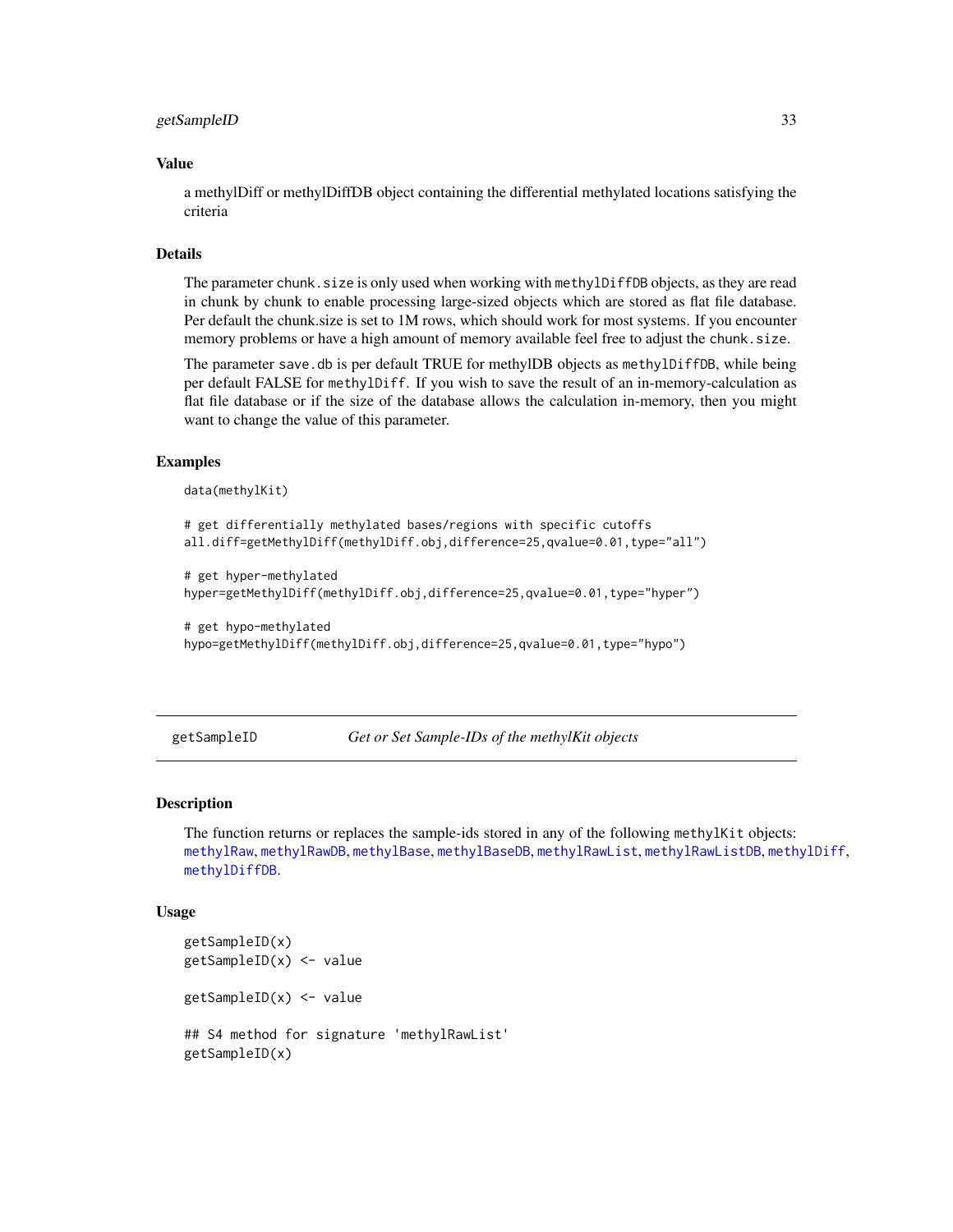## 34 getSampleID

```
## S4 replacement method for signature 'methylRawList'
getSampleID(x) <- value
## S4 method for signature 'methylBase'
getSampleID(x)
## S4 replacement method for signature 'methylBase'
getSampleID(x) <- value
## S4 method for signature 'methylRaw'
getSampleID(x)
## S4 replacement method for signature 'methylRaw'
getSampleID(x) <- value
## S4 method for signature 'methylDiff'
getSampleID(x)
## S4 replacement method for signature 'methylDiff'
getSampleID(x) <- value
## S4 method for signature 'methylRawListDB'
getSampleID(x)
## S4 replacement method for signature 'methylRawListDB'
getSampleID(x) <- value
## S4 method for signature 'methylBaseDB'
getSampleID(x)
## S4 replacement method for signature 'methylBaseDB'
getSampleID(x) <- value
## S4 method for signature 'methylRawDB'
getSampleID(x)
## S4 replacement method for signature 'methylRawDB'
getSampleID(x) <- value
## S4 method for signature 'methylDiffDB'
getSampleID(x)
## S4 replacement method for signature 'methylDiffDB'
getSampleID(x) <- value
```
## Arguments

x an [methylBaseDB](#page-46-1),[methylRawListDB](#page-54-1) or [methylDiffDB](#page-48-1) object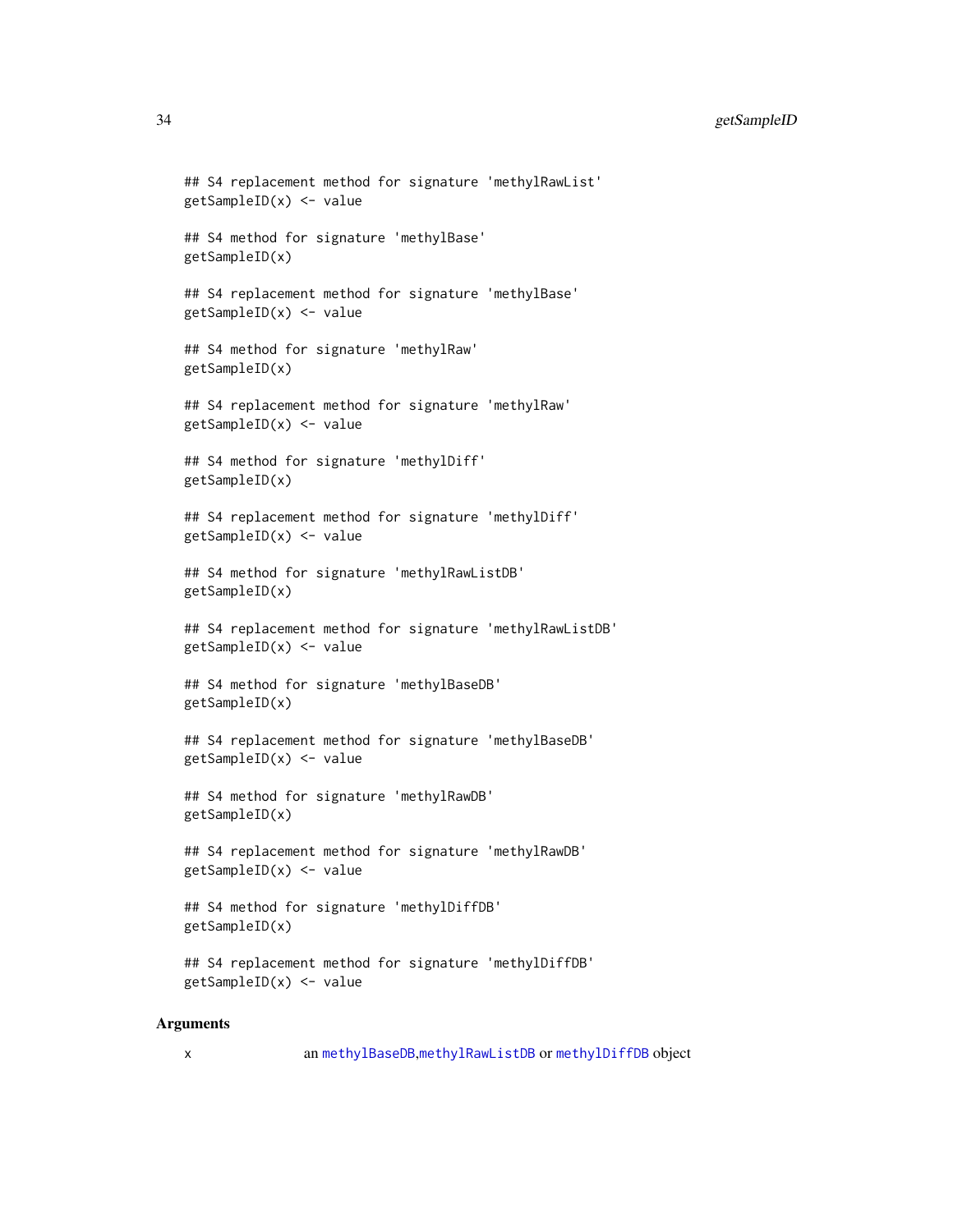## <span id="page-34-0"></span>getTreatment 35

value a valid replacement vector for the sample-ids of the object

#### Examples

data(methylKit)

```
#The Sample-Ids can be printed ..
getSampleID(methylBase.obj)
# .. or replaced.
newObj <- methylBase.obj
getSampleID(newObj) <- c("sample1","sample2","sample3","sample4")
getSampleID(newObj)
```
getTreatment *Get or Set treatment vector of methylKit object*

## Description

The function returns or replaces the treatment vector stored in any of the following methylKit objects: [methylBase](#page-44-1),[methylRawList](#page-53-1),[methylBaseDB](#page-46-1), [methylRawListDB](#page-54-1),[methylDiff](#page-47-1),[methylDiffDB](#page-48-1).

```
getTreatment(x)
getTreatment(x) <- value
getTreatment(x) <- value
## S4 method for signature 'methylRawList'
getTreatment(x)
## S4 replacement method for signature 'methylRawList'
getTreatment(x) <- value
## S4 method for signature 'methylBase'
getTreatment(x)
## S4 replacement method for signature 'methylBase'
getTreatment(x) <- value
## S4 method for signature 'methylDiff'
getTreatment(x)
## S4 replacement method for signature 'methylDiff'
getTreatment(x) <- value
```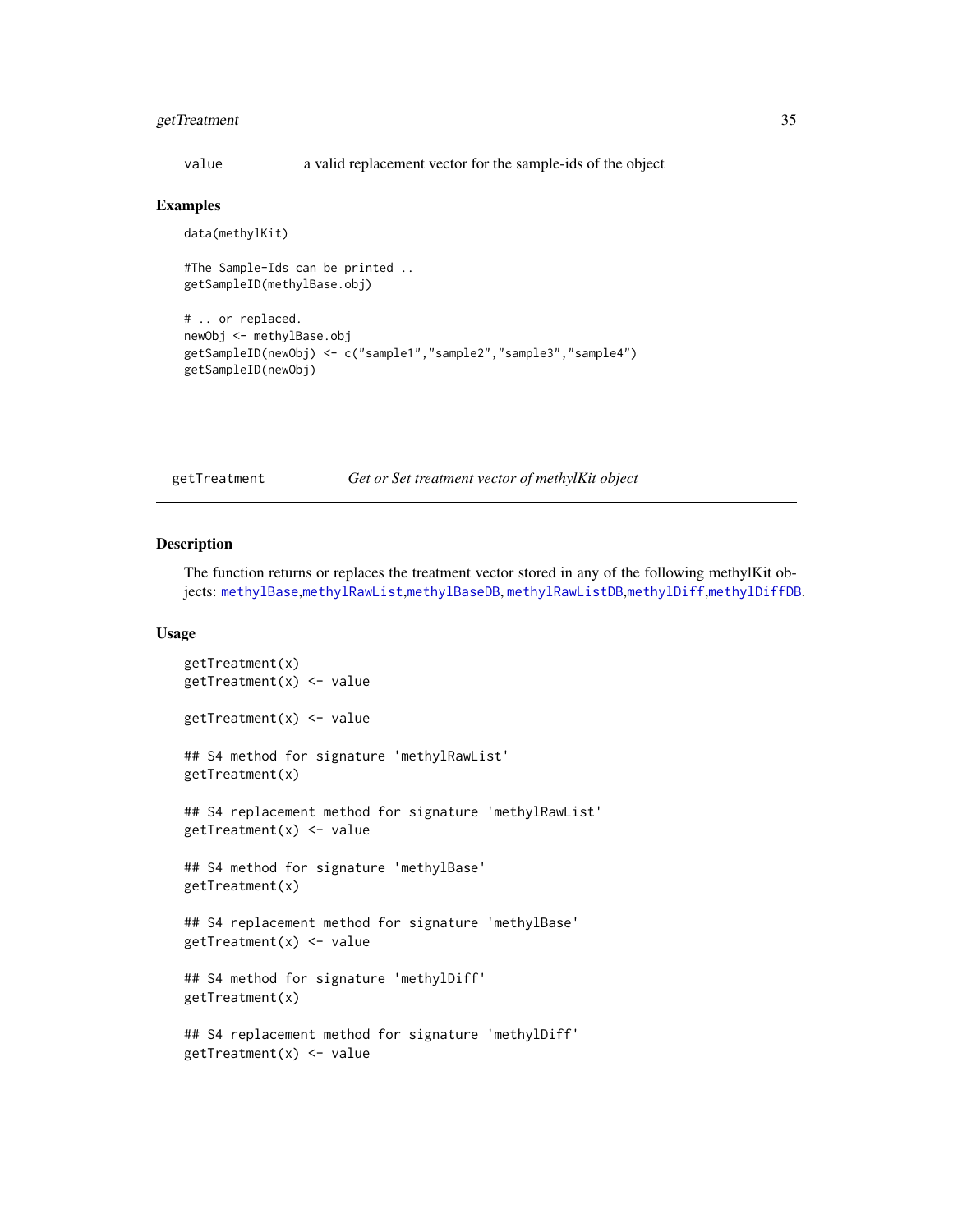```
## S4 method for signature 'methylRawListDB'
getTreatment(x)
## S4 replacement method for signature 'methylRawListDB'
getTreatment(x) <- value
## S4 method for signature 'methylBaseDB'
getTreatment(x)
## S4 replacement method for signature 'methylBaseDB'
getTreatment(x) <- value
## S4 method for signature 'methylDiffDB'
getTreatment(x)
## S4 replacement method for signature 'methylDiffDB'
getTreatment(x) <- value
```
## Arguments

|       | a methylKit object                                         |
|-------|------------------------------------------------------------|
| value | a valid replacement for the treatment vector of the object |

#### Examples

```
data(methylKit)
```
# The treatment vector can be printed .. getTreatment(methylBase.obj)

```
# .. or replaced with a new one
newObj <- methylBase.obj
getTreatment(newObj) <- c(1,2,3,4)
getTreatment(newObj)
```
joinSegmentNeighbours *Join directly neighbouring segments produced by methSeg*

## Description

Segmentation and clustering are two distinct steps in methSeg(), leading to adjacent segments of the same class. This leads to a bias segment length distributions, which is removed by joining those neighbours.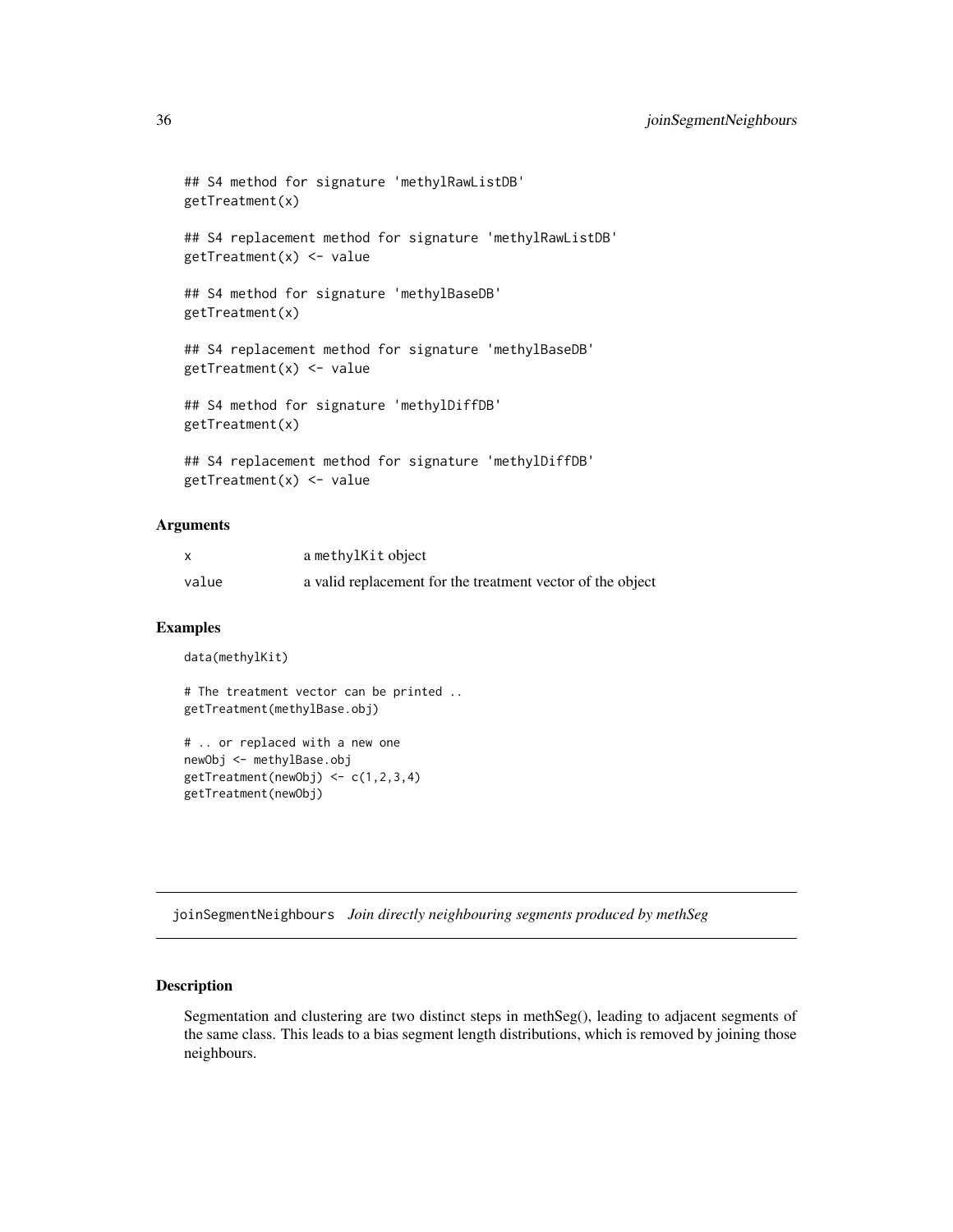# makeMethylDB 37

### Usage

```
joinSegmentNeighbours(res)
```
### Arguments

res A [GRanges](#page-0-0) object with segment classification and information prudoced by [methSeg](#page-41-0)

# Value

A [GRanges](#page-0-0) object with segment classification and information.

### See Also

[methSeg](#page-41-0)

makeMethylDB *coerce methylKit objects from memory to flat file database objects*

### Description

The function converts in-memory methylKit objects to methylDB objects

#### Usage

```
makeMethylDB(obj, dbdir = getwd())
## S4 method for signature 'methylBase'
makeMethylDB(obj, dbdir = getwd())
## S4 method for signature 'methylRaw'
makeMethylDB(obj, dbdir = getwd())## S4 method for signature 'methylDiff'
makeMethylDB(obj, dbdir = getwd())
## S4 method for signature 'methylRawList'
makeMethylDB(obj, dbdir = getwd())
```
### Arguments

| obi   | an methylBase, methylRaw, methylRawList or an methylDiff object                                      |
|-------|------------------------------------------------------------------------------------------------------|
| dbdir | directory where flat file database(s) should be stored, defaults to getwd(), work-<br>ing directory. |

# Value

an [methylBaseDB](#page-46-0),[methylRawDB](#page-52-0), [methylRawListDB](#page-54-0) or an [methylDiffDB](#page-48-0) object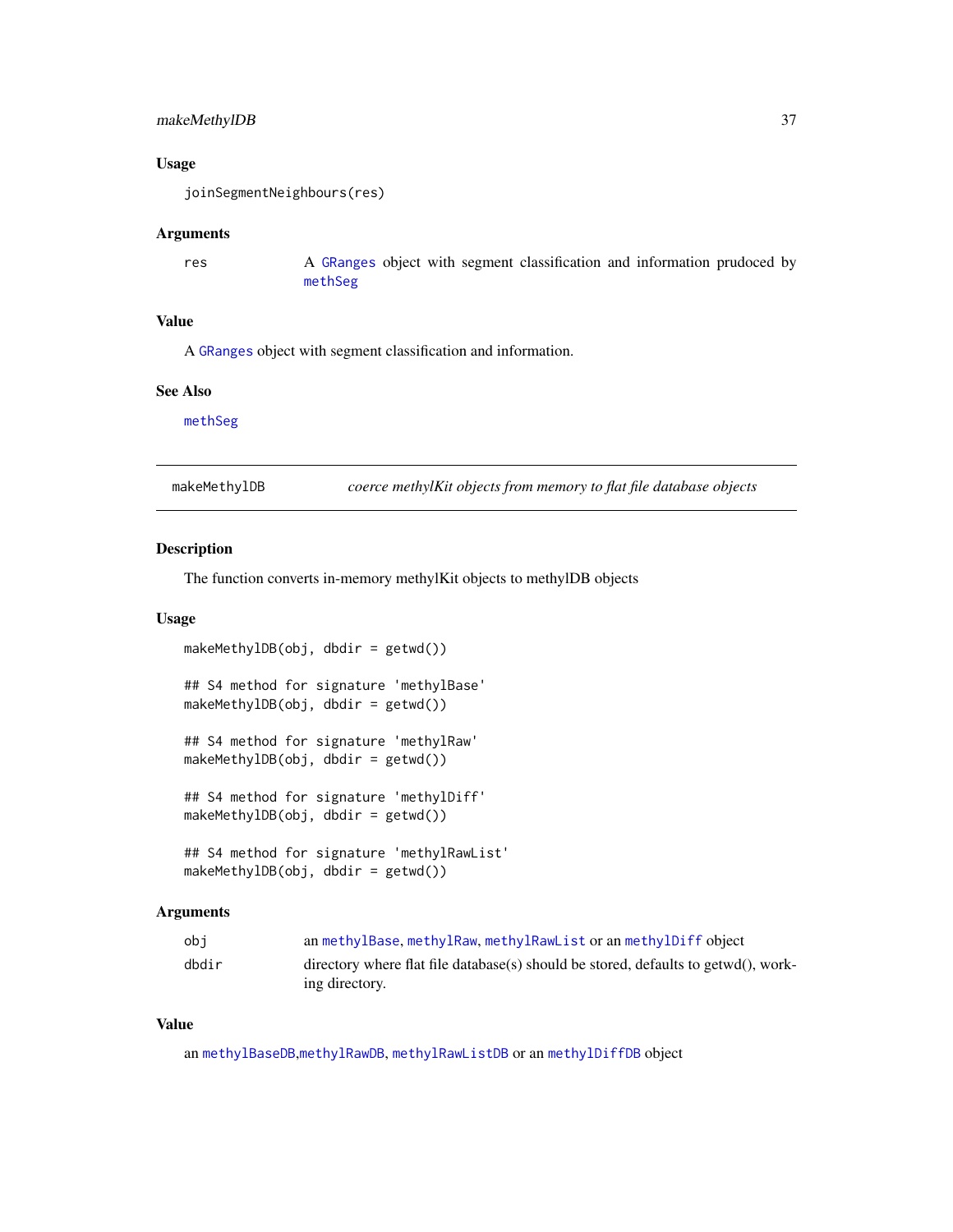# Examples

```
## Not run:
data(methylKit)
```
makeMethylDB(methylBase.obj,"my/path")

## End(Not run)

<span id="page-37-0"></span>methRead *read file(s) to methylRaw or methylRawList objects*

# Description

The function reads a list of files or single files with methylation information for bases/region in the genome and creates a methylrawList or methylraw object. The information can be stored as flat file database by creating a methylrawlistDB or methylrawDB object.

### Usage

```
methRead(
  location,
  sample.id,
  assembly,
  dbtype = NA,
  pipeline = "amp",
  header = TRUE,skip = 0,sep = "\t",
  context = "CpG",resolution = "base",
  treatment = NA,
  dbdir = getwd(),mincov = 10)
## S4 method for signature 'character,character,character'
methRead(
  location,
  sample.id,
  assembly,
  dbtype,
  pipeline,
  header,
  skip,
  sep,
```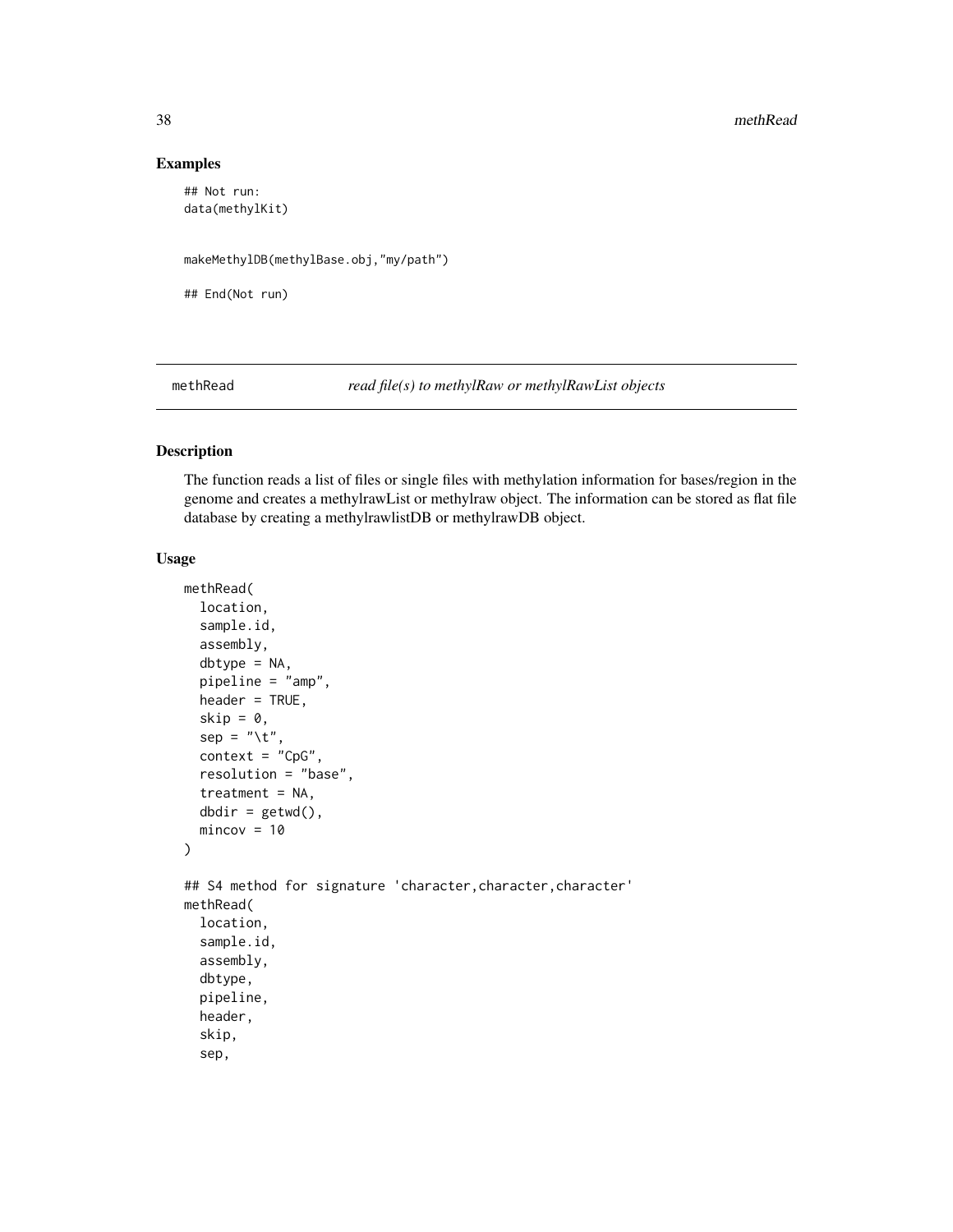```
context,
  resolution,
 dbdir,
 mincov
\mathcal{L}## S4 method for signature 'character,ANY,ANY'
methRead(
  location,
  sample.id,
  assembly,
  dbtype,
 pipeline,
 header,
  skip,
  sep,
  context,
  resolution,
 dbdir,
 mincov
)
## S4 method for signature 'list,list,character'
methRead(
 location,
  sample.id,
  assembly,
  dbtype = NA,
  pipeline = "amp",
  header = TRUE,skip = 0,sep = "\t",
  context = "CpG",resolution = "base",
  treatment = NA,
 dbdir = getwd(),mincov = 10\mathcal{L}## S4 method for signature 'list,ANY,ANY'
methRead(
  location,
  sample.id,
  assembly,
  dbtype = NA,
  pipeline = "amp",
  header = TRUE,skip = 0,
```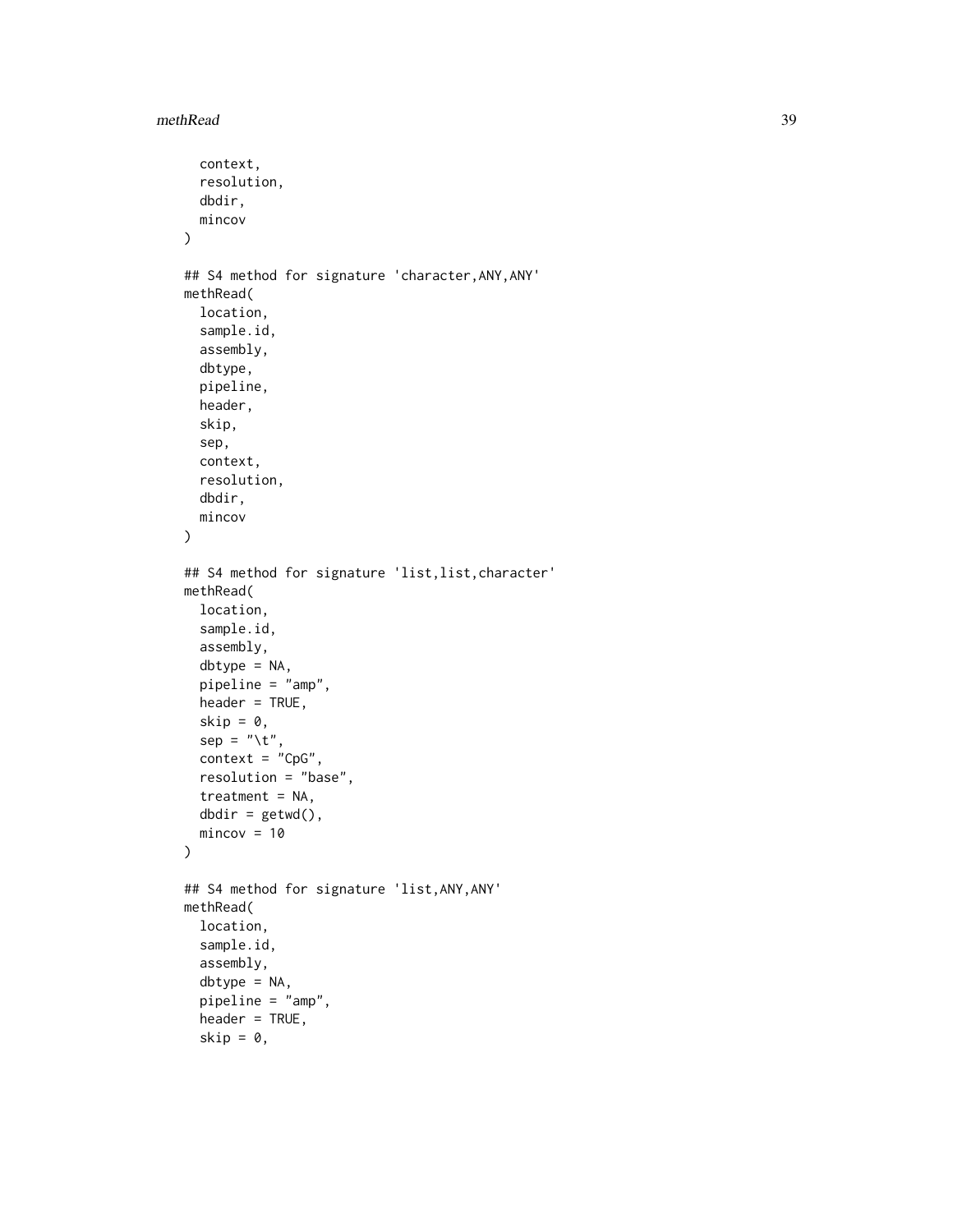```
sep = "\t",
  context = "CpG",resolution = "base",
 treatment = NA,
 dbdir = getwd(),
 mincov = 10)
```
# Arguments

| location   | file location(s), either a list of locations (each a character string) or one location<br>string                                                                                                                                                                                                                                                                                                                                                                                                                                                           |  |  |  |  |
|------------|------------------------------------------------------------------------------------------------------------------------------------------------------------------------------------------------------------------------------------------------------------------------------------------------------------------------------------------------------------------------------------------------------------------------------------------------------------------------------------------------------------------------------------------------------------|--|--|--|--|
| sample.id  | sample. $id(s)$                                                                                                                                                                                                                                                                                                                                                                                                                                                                                                                                            |  |  |  |  |
| assembly   | a string that defines the genome assembly such as hg18, mm9. this is just a<br>string for book keeping. It can be any string. Although, when using multiple<br>files from the same assembly, this string should be consistent in each object.                                                                                                                                                                                                                                                                                                              |  |  |  |  |
| dbtype     | type of the flat file database, currently only option other than NA is "tabix".<br>When "tabix" is given the objects are stored in tabix files, which are compressed<br>and indexed. The default value is NA, in which case the objects are stored in<br>memory.                                                                                                                                                                                                                                                                                           |  |  |  |  |
| pipeline   | name of the alignment pipeline, it can be either "amp", "bismark", "bismarkCoverage",<br>"bismarkCytosineReport" or a list (default:'amp'). The methylation text files<br>generated from other pipelines can be read as generic methylation text files by<br>supplying a named list argument as "pipeline" argument. The named list<br>should containt column numbers which denotes which column of the text file<br>corresponds to values and genomic location of the methylation events. See De-<br>tails for more on possible values for this argument. |  |  |  |  |
| header     | if the input file has a header or not (default: TRUE)                                                                                                                                                                                                                                                                                                                                                                                                                                                                                                      |  |  |  |  |
| skip       | number of lines to skip when reading. Can be set to 1 for bed files with track<br>line (default: 0)                                                                                                                                                                                                                                                                                                                                                                                                                                                        |  |  |  |  |
| sep        | seperator between fields, same as read. table argument (default: "\t")                                                                                                                                                                                                                                                                                                                                                                                                                                                                                     |  |  |  |  |
| context    | methylation context string, ex: CpG,CHG,CHH, etc. (default:CpG)                                                                                                                                                                                                                                                                                                                                                                                                                                                                                            |  |  |  |  |
| resolution | designates whether methylation information is base-pair resolution or regional<br>resolution. allowed values 'base' or 'region'. Default 'base'                                                                                                                                                                                                                                                                                                                                                                                                            |  |  |  |  |
| treatment  | a vector contatining 0 and 1 denoting which samples are control which samples<br>are test                                                                                                                                                                                                                                                                                                                                                                                                                                                                  |  |  |  |  |
| dbdir      | directory where flat file database(s) should be stored, defaults to getwd(), work-<br>ing directory.                                                                                                                                                                                                                                                                                                                                                                                                                                                       |  |  |  |  |
| mincov     | minimum read coverage to be included in the methylKit objects. defaults to<br>10. Any methylated base/region in the text files below the mincov value will be<br>ignored.                                                                                                                                                                                                                                                                                                                                                                                  |  |  |  |  |

# Value

returns methylRaw, methylRawList, methylRawDB, methylRawListDB object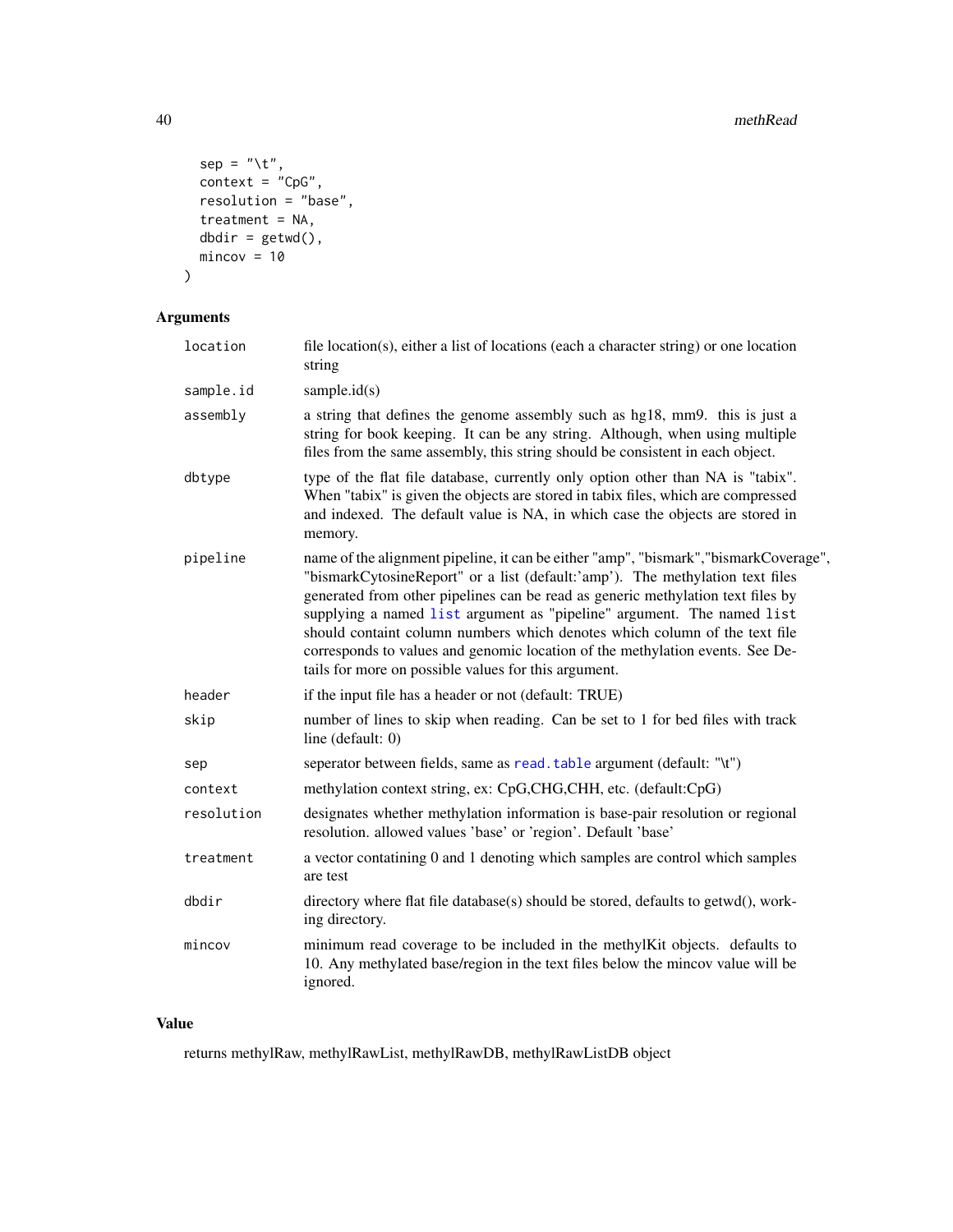### methRead 41

### Details

The output of methRead is determined by specific input arguments,as there are location, sample.id, assembly and dbtype. The first three are obligatory, while if the last argument is given database features are enabled. If then location refers to an uncompressed file the function will create a flat file database and the associated methylRawDB object will link to this database. If then location refers to an earlier created database file then the object will directly link to this database, skipping the preprocessing steps.

When pipeline argument is a list, it is exptected to provide a named list with following names. 'fraction' is a logical value, denoting if the column frequency of Cs has a range from [0-1] or [0- 100]. If true it assumes range is [0-1]. 'chr.col" is the number of the column that has chrosome string. 'start.col' is the number of the column that has start coordinate of the base/region of the methylation event. 'end.col' is the number of the column that has end coordinate of the base/region of the methylation event. 'coverage.col' is the number of the column that has read coverage values. 'strand.col' is the number of the column that has strand information, the strand information in the file has to be in the form of '+' or '-', 'freqC.col' is the number of the column that has the frequency of Cs. See examples to see how to read a generic methylation text file.

Other possible values for pipeline argument are 'amp','bismark', 'bismarkCoverage' and 'bismarkCytosineReport'. For 'amp' and 'bismark' the function expects a tabular format shown in the webpage (http://github.com/al2na/methylKit). "amp" and "bismark" expect identical input and are kept for historical reasons. 'amp' was a pipeline used in Akalin et al. 2012 Plos Genetics paper, publicly available in googlecode.

Bismark aligner can output methylation information per base in multiple formats. With pipeline='bismarkCoverage', the function reads bismark coverage files, which have chr,start,end, number of cytosines (methylated bases) and number of thymines (unmethylated bases) format. If bismark coverage files are used the function will not have the strand information,so beware of that fact. With pipeline='bismarkCytosineReport', the function expects cytosine report files from Bismark, which have chr,start, strand, number of cytosines (methylated bases) , number of thymines (unmethylated bases),context and trinucletide context format.

The function can also read gzipped files. On unix systems, this is achieved by using zcat filename and feeding that into data.table::fread . On Windows, the file is first uncompressed then read into R using data.table:: fread.

### Examples

```
# this is a list of example files, ships with the package
# for your own analysis you will just need to provide set of paths to files
# you will not need the "system.file(..." part
file.list=list(
         system.file("extdata", "test1.myCpG.txt", package = "methylKit"),
         system.file("extdata", "test2.myCpG.txt", package = "methylKit"),
         system.file("extdata", "control1.myCpG.txt", package = "methylKit"),
         system.file("extdata", "control2.myCpG.txt", package = "methylKit")
         )
# read the files to a methylRawList object: myobj
myobj=methRead(file.list,
```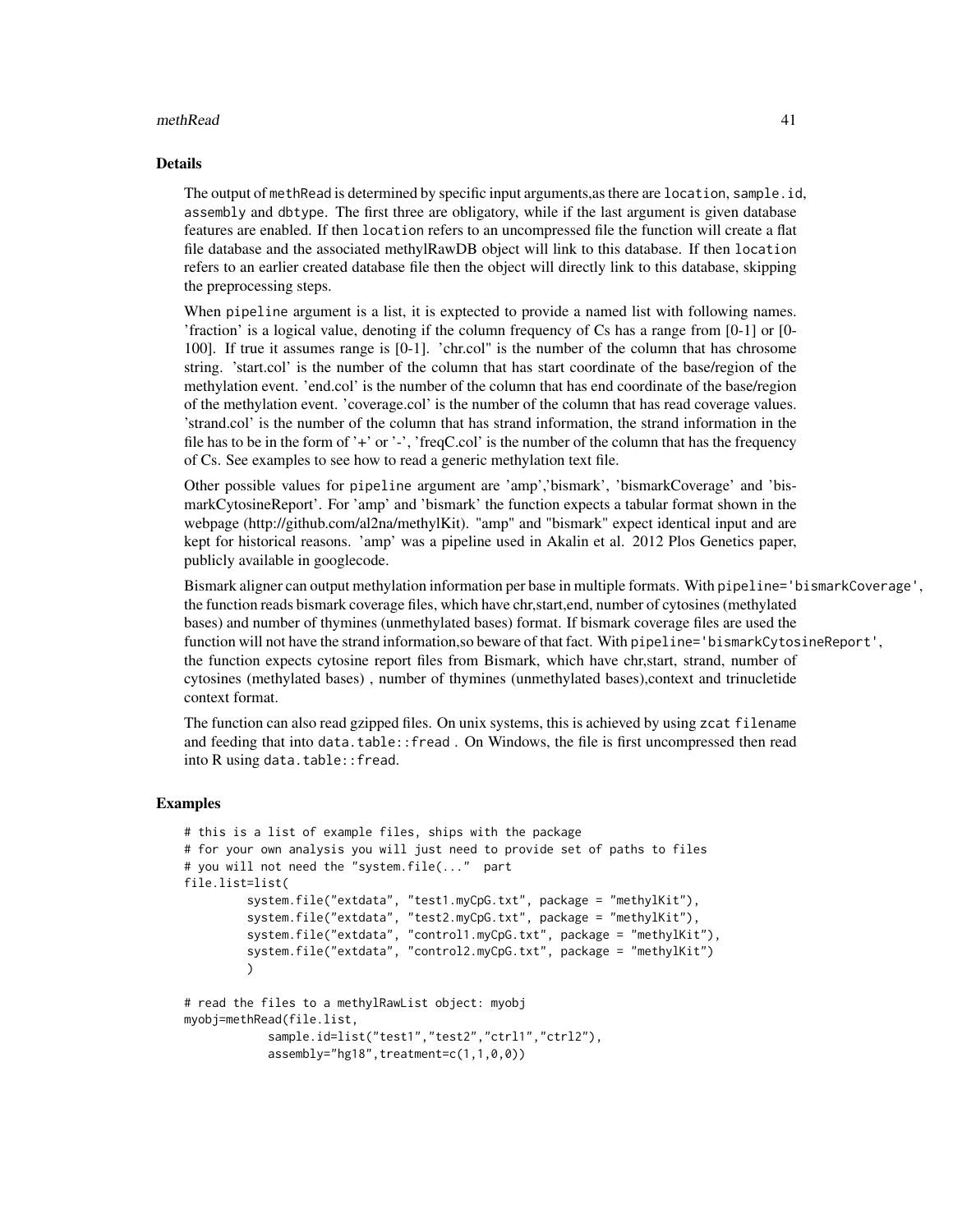```
# read one file as methylRaw object
myobj=methRead( file.list[[1]],
            sample.id="test1",assembly="hg18")
# read a generic text file containing CpG methylation values
# let's first look at the content of the file
generic.file=system.file("extdata", "generic1.CpG.txt",package = "methylKit")
read.table(generic.file,header=TRUE)
# And this is how you can read that generic file as a methylKit object
myobj=methRead( generic.file,
             pipeline=list(fraction=FALSE,chr.col=1,start.col=2,end.col=2,
                           coverage.col=4,strand.col=3,freqC.col=5),
             sample.id="test1",assembly="hg18")
# This creates tabix files that save methylation data
# Without specified dbdir first creates a folder named the following
# in working directory:
# paste("methylDB", Sys.Date(), paste(sample(c(0:9, letters, LETTERS), 3,
# replace=TRUE),collapse=""))
#
# Then, saves tabix files from methylKit objects there
myobj=methRead( file.list,
               sample.id=list("test1","test2","ctrl1","ctrl2"),
               assembly="hg18",treatment=c(1,1,0,0),
               dbtype="tabix")
# This creates a single tabix files that saves methylation data
# first creates a "methylDB_objects" directory
# Then, saves tabix file from methylKit objects there
myobj=methRead(file.list[[1]],
              sample.id="test1",
               assembly="hg18",
               dbtype="tabix",dbdir="methylDB_objects")
 # tidy up
 rm(myobj)
 unlink(list.files(pattern = "methylDB",full.names = TRUE), recursive = TRUE)
```
<span id="page-41-0"></span>methSeg *Segment methylation or differential methylation profile*

#### **Description**

The function uses a segmentation algorithm ([fastseg](#page-0-0)) to segment the methylation profiles. Following that, it uses gaussian mixture modelling to cluster the segments into k components. This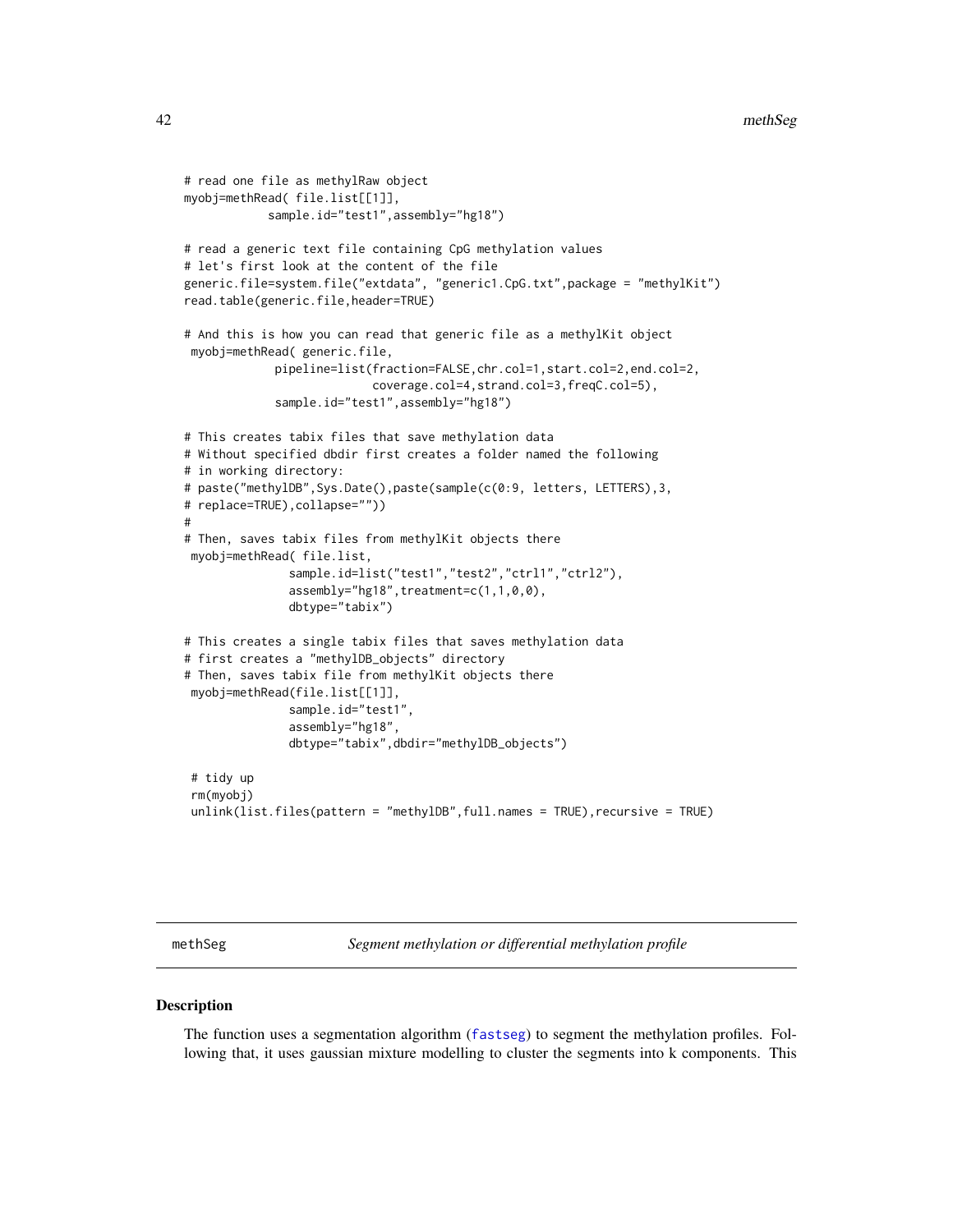### methSeg 43

process uses mean methylation value of each segment in the modeling phase. Each component ideally indicates quantitative classification of segments, such as high or low methylated regions.

#### Usage

```
methSeg(
  obj,
  diagnostic.plot = TRUE,
  join.neighbours = FALSE,
  initialize.on.subset = 1,
  ...
)
```
### Arguments

obj [GRanges](#page-0-0), [methylDiff](#page-47-0), [methylDiffDB](#page-48-0), [methylRaw](#page-50-0) or [methylRawDB](#page-52-0) . If the object is a [GRanges](#page-0-0) it should have one meta column with methylation scores and has to be sorted by position, i.e. ignoring the strand information.

```
diagnostic.plot
```
if TRUE a diagnostic plot is plotted. The plot shows methylation and length statistics per segment group. In addition, it shows diagnostics from mixture modeling: the density function estimated and BIC criterion used to decide the optimum number of components in mixture modeling.

join.neighbours

if TRUE neighbouring segments that cluster to the same seg.group are joined by extending the ranges, summing up num.marks and averaging over seg.means.

#### initialize.on.subset

a numeric value indicating either percentage or absolute value of regions to subsample from segments before performing the mixture modeling. The value can be either between 0 and 1, e.g. 0.1 means that 10 integer higher than 1 to define the number of regions to sample. By default uses the whole dataset, which can be time consuming on large datasets. (Default: 1)

... arguments to [fastseg](#page-0-0) function in fastseg package, or to [densityMclust](#page-0-0) in Mclust package, could be used to fine tune the segmentation algorithm. E.g. Increasing "alpha" will give more segments. Increasing "cyberWeight" will give also more segments."maxInt" controls the segment extension around a breakpoint. "minSeg" controls the minimum segment length. "G" argument denotes number of components used in BIC selection in mixture modeling. For more details see fastseg and Mclust documentation.

# Details

To be sure that the algorithm will work on your data, the object should have at least 5000 records

After initial segmentation with fastseg(), segments are clustered into self-similar groups based on their mean methylation profile using mixture modeling. Mixture modeling estimates the initial parameters of the distributions by using the whole dataset. If "initialize.on.subset" argument set as described, the function will use a subset of the data to initialize the parameters of the mixture modeling prior to the Expectation-maximization (EM) algorithm used by [Mclust](#page-0-0) package.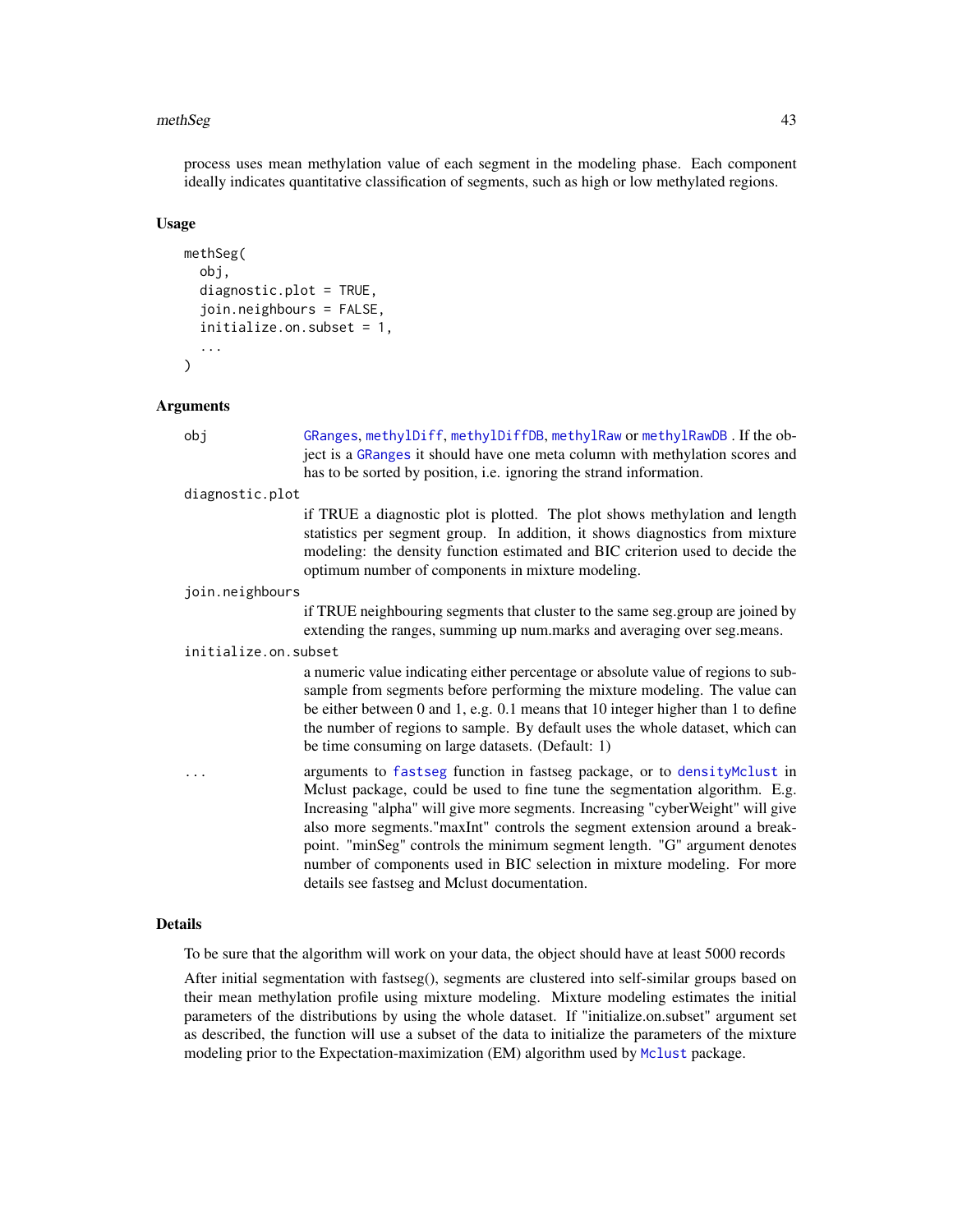# Value

A [GRanges](#page-0-0) object with segment classification and information. 'seg.mean' column shows the mean methylation per segment. 'seg.group' column shows the segment groups obtained by mixture modeling

### Author(s)

Altuna Akalin, contributions by Arsene Wabo and Katarzyna Wreczycka

# See Also

[methSeg2bed](#page-43-0), [joinSegmentNeighbours](#page-35-0)

### Examples

```
download.file(
"https://raw.githubusercontent.com/BIMSBbioinfo/compgen2018/master/day3_diffMeth/data/H1.chr21.chr22.rds",
destfile="H1.chr21.chr22.rds",method="curl")
mbw=readRDS("H1.chr21.chr22.rds")
# it finds the optimal number of componets as 6
res=methSeg(mbw,diagnostic.plot=TRUE,maxInt=100,minSeg=10)
# however the BIC stabilizes after 4, we can also try 4 componets
res=methSeg(mbw,diagnostic.plot=TRUE,maxInt=100,minSeg=10,G=1:4)
# get segments to BED file
methSeg2bed(res,filename="H1.chr21.chr22.trial.seg.bed")
```

```
unlink(list.files(pattern="H1.chr21.chr22",full.names=TRUE))
```
<span id="page-43-0"></span>methSeg2bed *Export segments to BED files*

### Description

The segments are color coded based on their score (methylation or differential methylation value). They are named by segment group (components in mixture modeling) and the score in the BED file is obtained from 'seg.mean' column of segments object.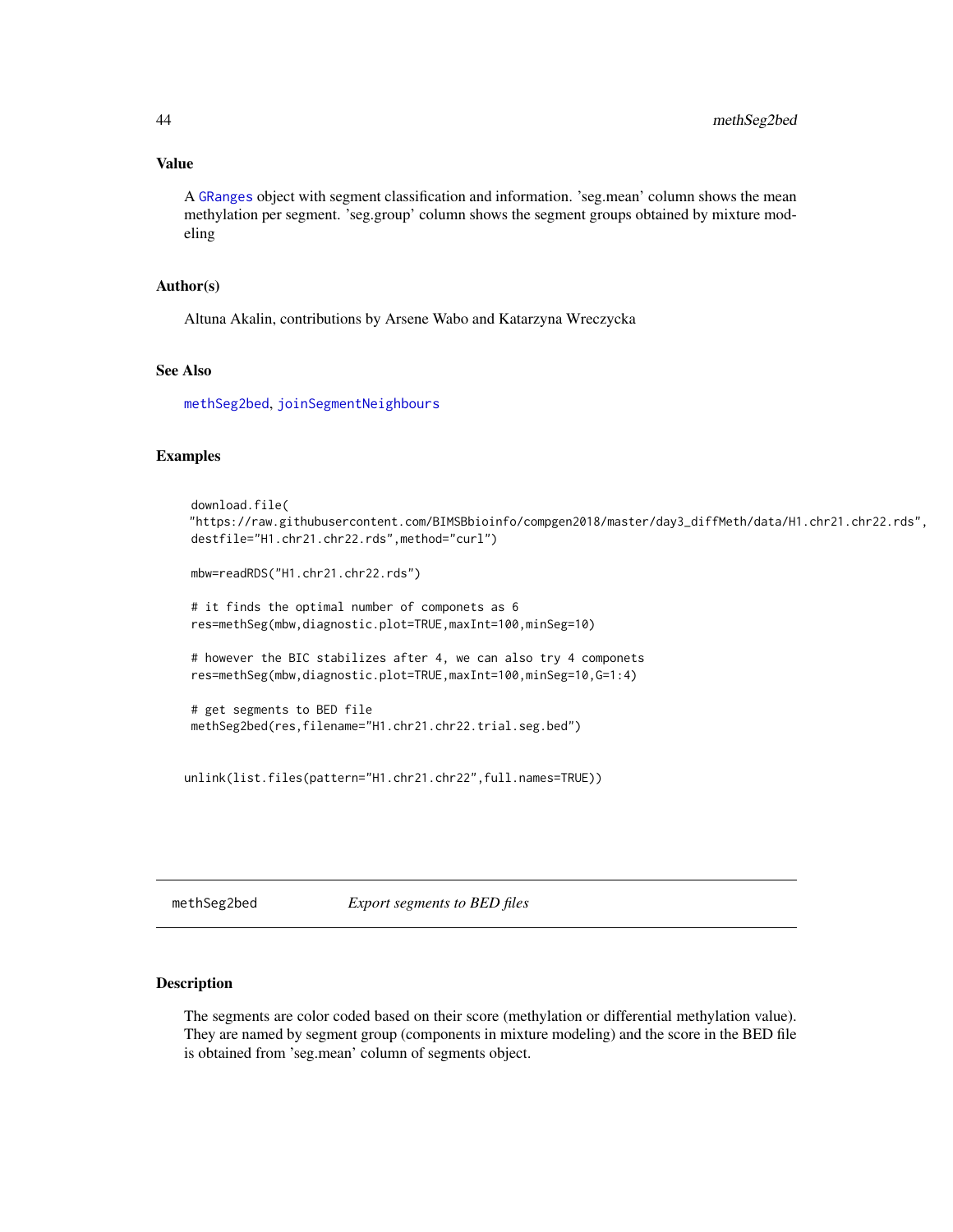# methylBase-class 45

### Usage

```
methSeg2bed(
  segments,
  filename,
 trackLine = "track name='meth segments' description='meth segments' itemRgb=On",
  colramp = colorRamp(c("gray", "green", "darkgreen"))
\lambda
```
### Arguments

| segments  | GRanges object with segment classification and information. This should be the<br>result of methSeg function |
|-----------|--------------------------------------------------------------------------------------------------------------|
| filename  | name of the output data                                                                                      |
| trackLine | UCSC browser trackline                                                                                       |
| colramp   | color scale to be used in the BED display defaults to gray, green, darkgreen scale.                          |

# Value

A BED files with the segmented data which can be visualized in the UCSC browser

# See Also

[methSeg](#page-41-0)

methylBase-class *An S4 class for methylation events sampled in multiple experiments*

# <span id="page-44-0"></span>Description

This class is designed to contain methylation information such as coverage, number of methylated bases, etc.. The methylation events contained in the class must be sampled in multiple experiments (ex: only CpG bases covered in multiple experiments are stored in the object of this class). The class extends data.frame and creates an object that holds methylation information and genomic location. The object belonging to this class is produced by [unite](#page-83-0) function.

### Slots

sample.ids: character vector for ids of samples in the object

assembly: name of the genome assembly

context: context of methylation. Ex: CpG,CpH,CHH, etc

treatment: treatment vector denoting which samples are test and control

coverage.index: vector denoting which columns in the data correspons to coverage values

numCs.index: vector denoting which columns in the data correspons to number of methylatedCs values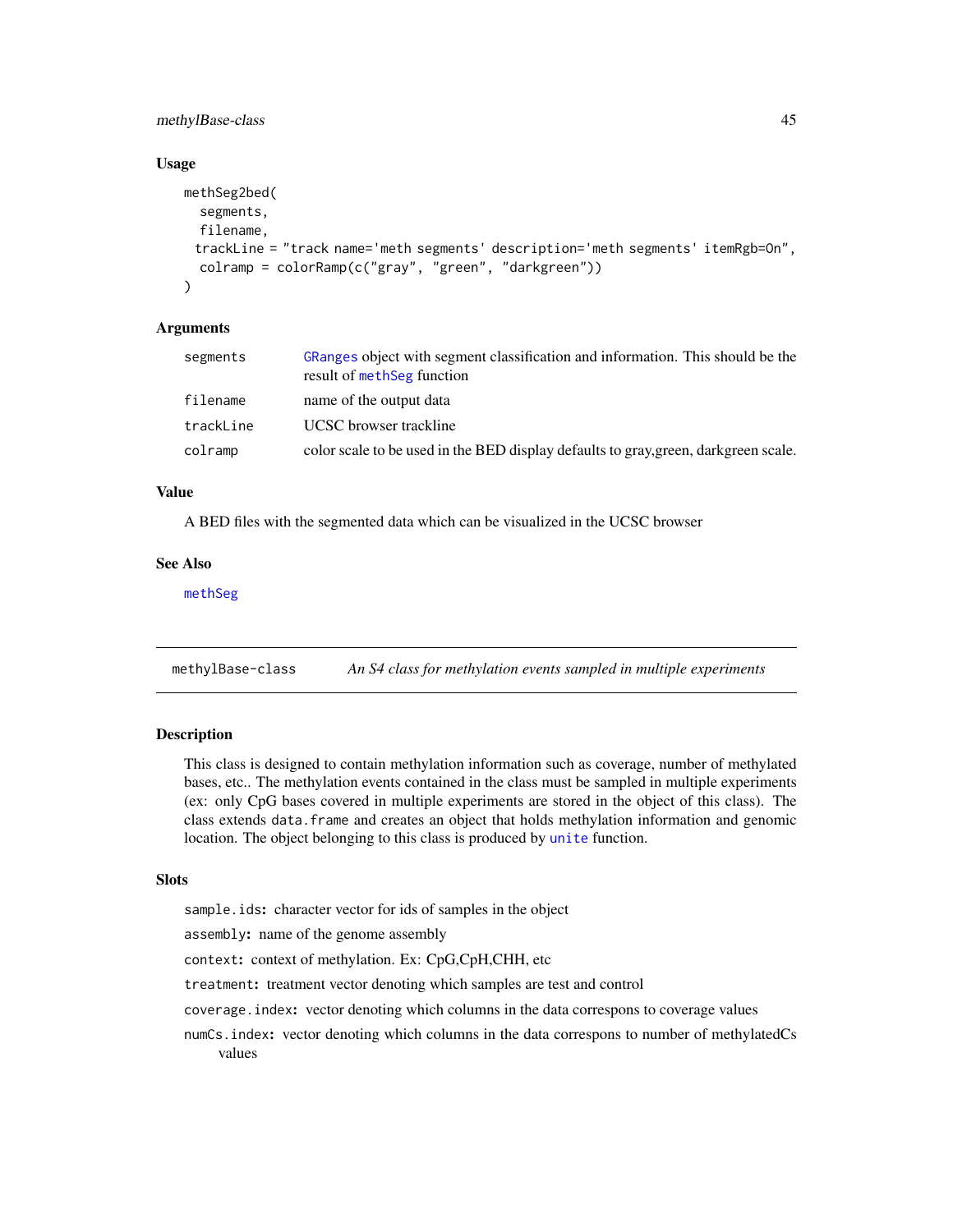numTs.index: vector denoting which columns in the data correspons to number of unmethylated Cs values

destranded: logical value. If TRUE object is destranded, if FALSE it is not.

resolution: resolution of methylation information, allowed values: 'base' or 'region'

# Details

methylBase class extends [data.frame](#page-0-0) class therefore providing novice and experienced R users with a data structure that is well known and ubiquitous in many R packages.

### Subsetting

In the following code snippets, x is a methylBase. Subsetting by  $x[i, j]$  will produce a new object if subsetting is done on rows. Column subsetting is not directly allowed to prevent errors in the downstream analysis. see ?methylKit[ .

### Accessors

The following functions provides access to data slots of methylDiffDB: - [getData](#page-27-0): get the data slot from the methylKit objects, - [getAssembly](#page-21-0): get assembly of the genome, - [getContext](#page-23-0): get the context of methylation

# Coercion

methylBase object can be coerced to [GRanges](#page-0-0) object via [as](#page-0-0) function.

# Examples

```
data(methylKit)
library(GenomicRanges)
my.gr=as(methylBase.obj,"GRanges")
```
methylBase.obj *Example methylBase object.*

# Description

methylBase, methylDiff and methylRawList. You can load the data using data(methylKit)

### Format

methylBase.obj object stores the location and methylation information for bases that are covered in all samples. methylBase partially extends data. frame S3 class.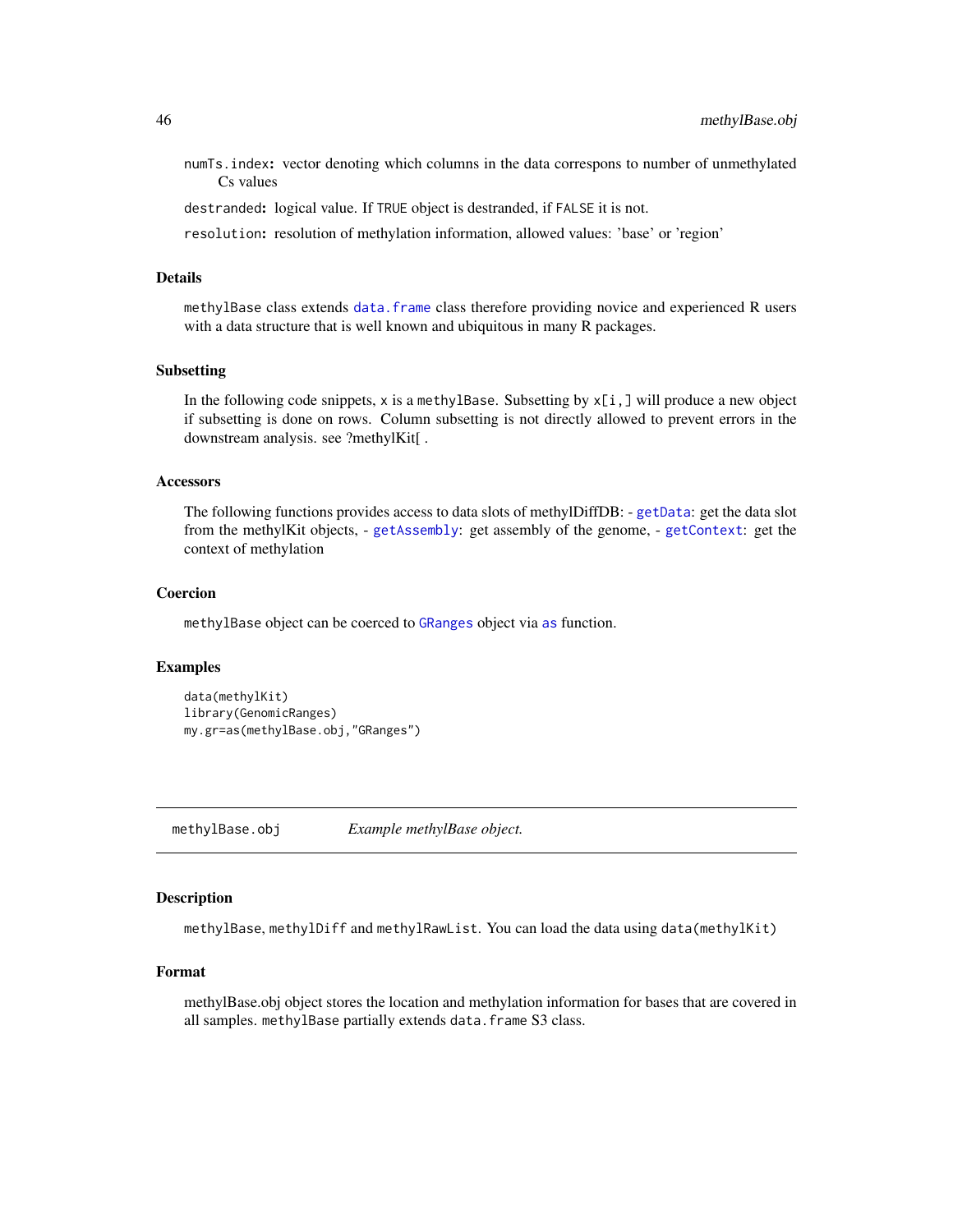methylBaseDB-class *An S4 class for storing methylation events sampled in multiple experiments as flat file database*

### <span id="page-46-0"></span>Description

This class is designed to contain methylation information such as coverage, number of methylated bases, etc... The class creates an object that holds methylation information and genomic location as flat file database. The object belonging to this class is produced by [unite](#page-83-0) function.

### **Slots**

dbpath: path to flat file database(s)

num.records: number of records (lines) in the object

sample.ids: character vector for ids of samples in the object

assembly: name of the genome assembly

context: context of methylation. Ex: CpG,CpH,CHH, etc

treatment: treatment vector denoting which samples are test and control

coverage.index: vector denoting which columns in the data correspond to coverage values

- numCs.index: vector denoting which columns in the data correspond to number of methylatedCs values
- numTs.index: vector denoting which columns in the data correspond to number of unmethylated Cs values

destranded: logical value. If TRUE object is destranded, if FALSE it is not.

resolution: resolution of methylation information, allowed values: 'base' or 'region'

dbtype: string for type of the flat file database, ex: tabix

## **Details**

methylBaseDB class has the same functionality as [methylBase](#page-44-0) class, but the data is saved in a flat database file and therefore allocates less space in memory.

#### Subsetting

In the following code snippets, x is a methylBaseDB. Subsetting by  $x[i, j]$  will produce a new methylBase object if subsetting is done on rows. Column subsetting is not directly allowed to prevent errors in the downstream analysis. see ?methylKit[ .

### **Accessors**

The following functions provides access to data slots of methylDiffDB: - [getData](#page-27-0): get the data slot from the methylKit objects, - [getAssembly](#page-21-0): get assembly of the genome, - [getContext](#page-23-0): get the context of methylation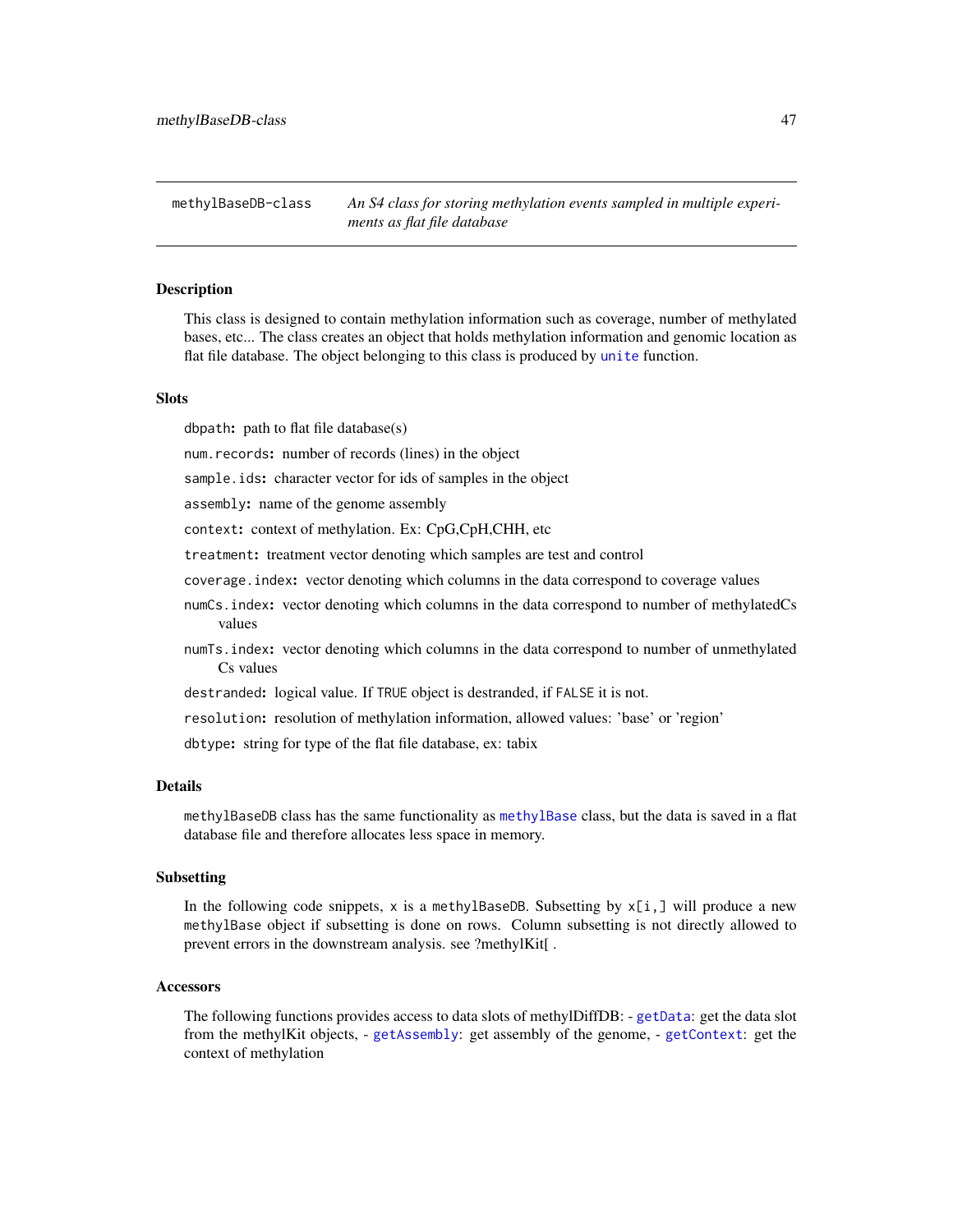### Coercion

methylBaseDB object can be coerced to: [GRanges](#page-0-0) object via [as](#page-0-0) function. [methylBase](#page-44-0) object via [as](#page-0-0) function.

# Examples

```
data(methylKit)
methylBaseDB.obj <- unite(methylRawList.obj,save.db=TRUE,dbdir="methylDB")
library(GenomicRanges)
my.gr=as(methylBaseDB.obj,"GRanges")
```

```
# remove Database again
rm(methylBaseDB.obj)
unlink("methylDB",recursive=TRUE)
```
methylDiff-class *An S4 class that holds differential methylation information*

# <span id="page-47-0"></span>Description

This class is designed to hold statistics and locations for differentially methylated regions/bases. It extends [data.frame](#page-0-0) class. [calculateDiffMeth](#page-8-0) function returns an object with methylDiff class.

#### **Slots**

sample.ids ids/names of samples in a vector assembly a name of genome assembly, such as :hg18,mm9, etc context numeric vector identifying which samples are which group treatment numeric vector identifying which samples are which group destranded logical denoting if methylation inormation is destranded or not resolution string either 'base' or 'region' defining the resolution of methylation information .Data data.frame holding the locations and statistics

# Details

methylDiff class extends [data.frame](#page-0-0) class therefore providing novice and experienced R users with a data structure that is well known and ubiquitous in many R packages.

### Subsetting

In the following code snippets, x is a methylDiff object. Subsetting by  $x[i, j]$  will produce a new object if subsetting is done on rows. Column subsetting is not directly allowed to prevent errors in the downstream analysis. see ?methylKit[ .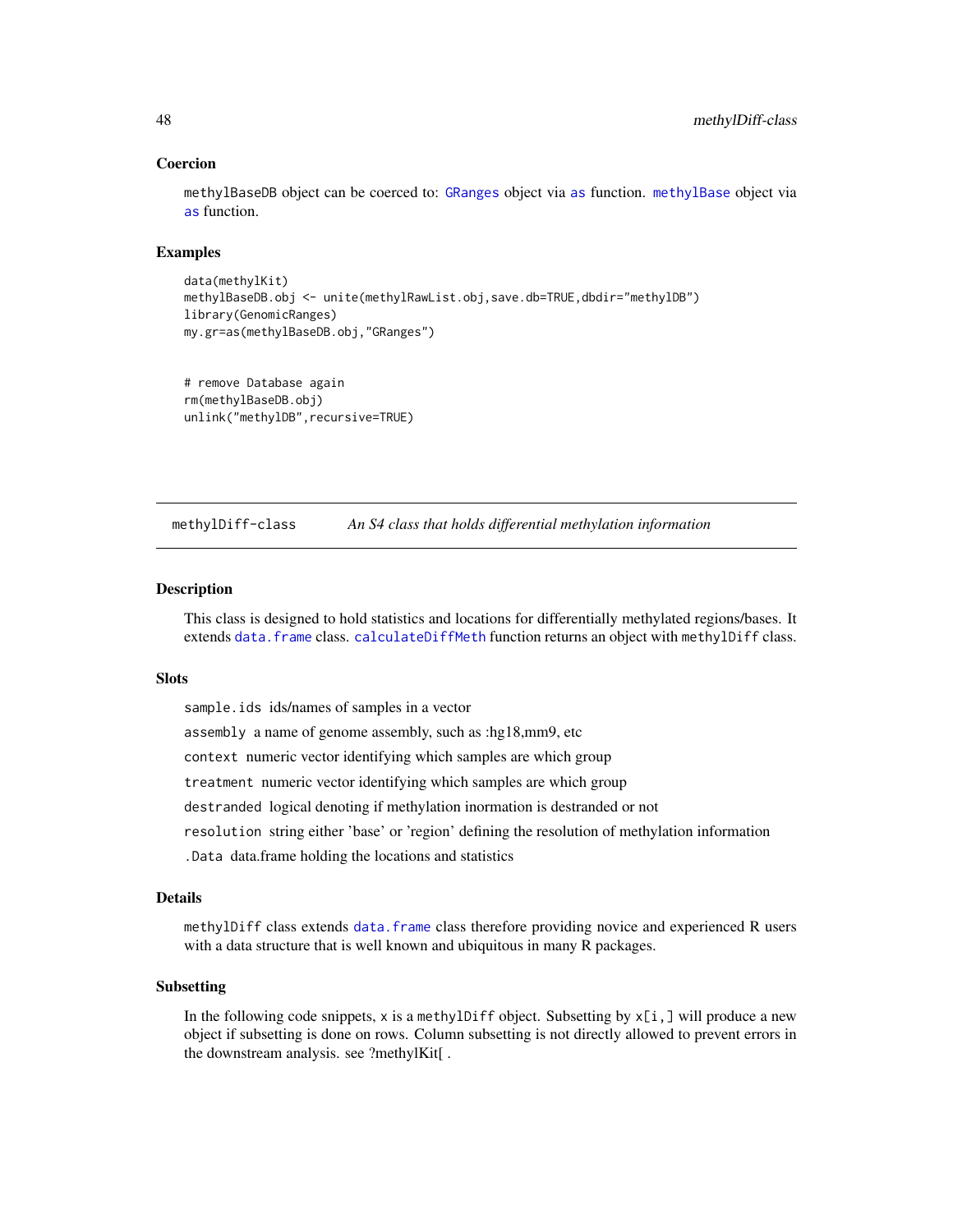# methylDiff.obj 49

### Coercion

methylDiff object can be coerced to [GRanges](#page-0-0) object via [as](#page-0-0) function.

### **Accessors**

The following functions provides access to data slots of methylDiffDB: - [getData](#page-27-0): get the data slot from the methylKit objects, - [getAssembly](#page-21-0): get assembly of the genome, - [getContext](#page-23-0): get the context of methylation

# Examples

```
data(methylKit)
library(GenomicRanges)
my.gr=as(methylDiff.obj,"GRanges")
```
methylDiff.obj *Example methylKit objects.*

### **Description**

methylBase, methylDiff and methylRawList. You can load the data using data(methylKit)

## Format

The Differential methylation information is stored in methylDiff.obj object. methylBase partially extends data.frame S3 class.

methylDiffDB-class *An S4 class that holds differential methylation information as flat file database*

# <span id="page-48-0"></span>Description

This class is designed to hold statistics and locations for differentially methylated regions/bases as flat file database. [calculateDiffMeth](#page-8-0) function returns an object with methylDiffDB class.

# **Slots**

dbpath: path to flat file database(s)

num.records: number of records (lines) in the object

sample.ids ids/names of samples in a vector

assembly a name of genome assembly, such as :hg18,mm9, etc

context numeric vector identifying which samples are which group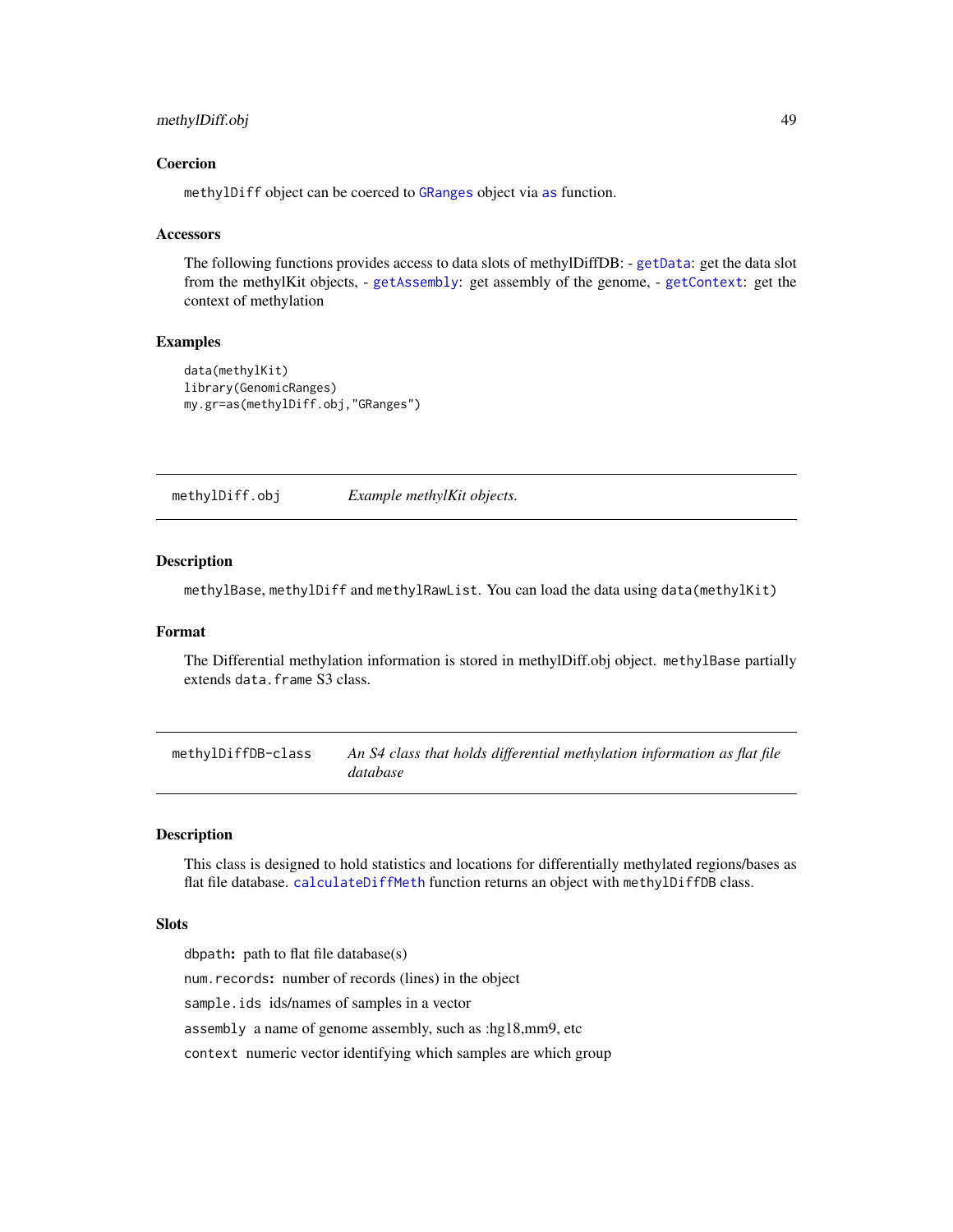treatment numeric vector identifying which samples are which group

destranded logical denoting if methylation inormation is destranded or not

resolution string either 'base' or 'region' defining the resolution of methylation information

dbtype: string for type of the flat file database, ex: tabix

### Details

methylDiffDB class has the same functionality as [methylDiff](#page-47-0) class, but the data is saved in a flat database file and therefore allocates less space in memory.

### Subsetting

In the following code snippets, x is a methylDiffDB. Subsetting by  $x[i, j]$  will produce a new object if subsetting is done on rows. Column subsetting is not directly allowed to prevent errors in the downstream analysis. see ?methylKit[ .

# Coercion

methylDiffDB object can be coerced to: [GRanges](#page-0-0) object via [as](#page-0-0) function. [methylDiff](#page-47-0) object via [as](#page-0-0) function.

### **Accessors**

The following functions provides access to data slots of methylDiffDB: - [getData](#page-27-0): get the data slot from the methylKit objects, - [getAssembly](#page-21-0): get assembly of the genome, - [getContext](#page-23-0): get the context of methylation

### Examples

data(methylKit)

methylDiffDB.obj <- calculateDiffMeth(methylBase.obj,save.db=TRUE,dbdir="methylDB")

```
library(GenomicRanges)
my.gr=as(methylDiffDB.obj,"GRanges")
```

```
# remove Database again
rm(methylDiffDB.obj)
unlink("methylDB",recursive=TRUE)
```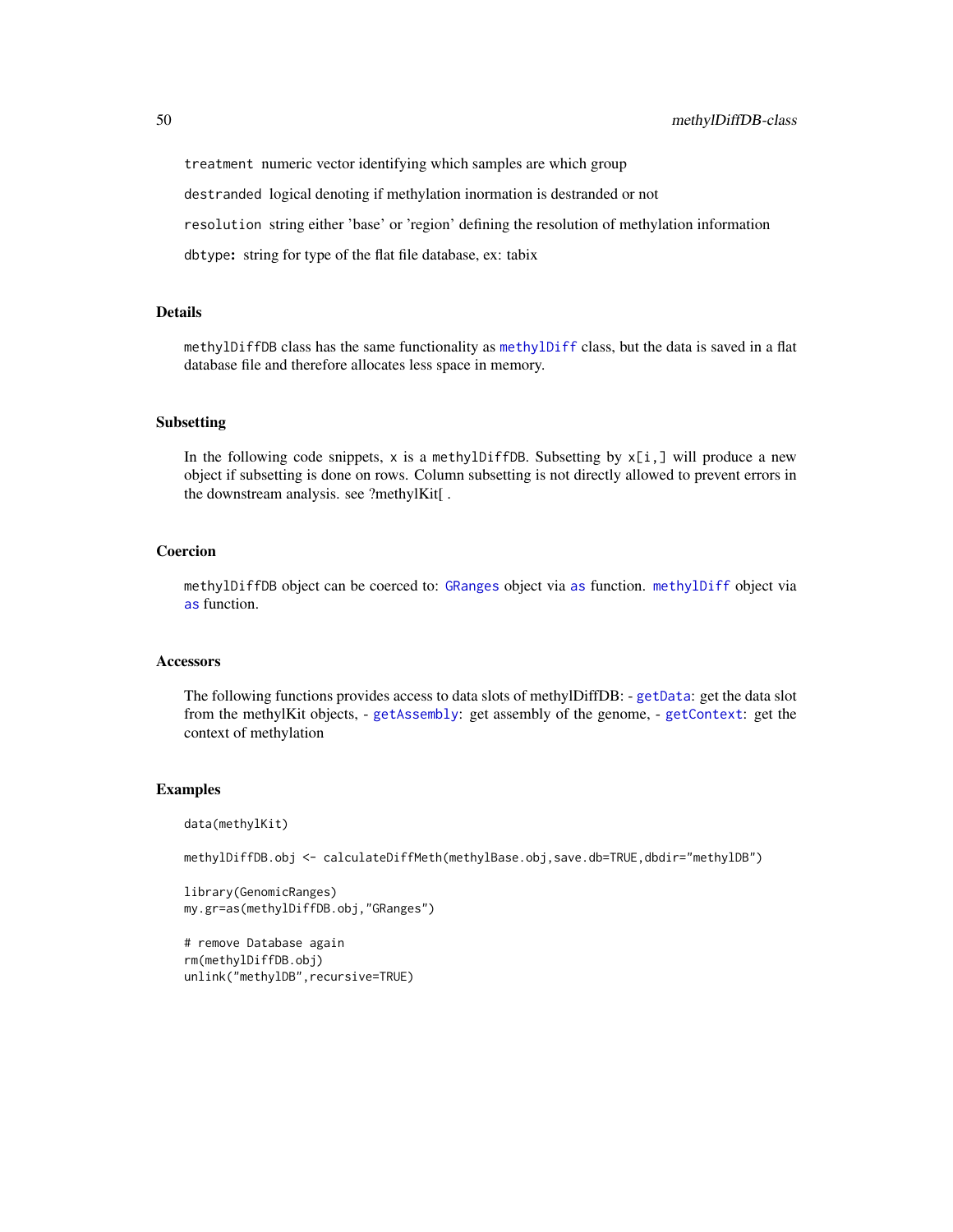# <span id="page-50-1"></span>Description

These are deprecated or defunct functions. Most of them are replaced by genomation functions. See the vignette for examples on how to use genomation functions for annotation purposes.

# Usage

annotate.WithFeature() annotate.WithFeature.Flank() annotate.WithGenicParts() read.bed() read.feature.flank() read.transcript.features() getFeatsWithTargetsStats() getFlanks() getMembers() getTargetAnnotationStats() plotTargetAnnotation() read() read.bismark() adjust.methylC() get.methylDiff()

<span id="page-50-0"></span>methylRaw-class *An S4 class for holding raw methylation data from an alignment pipeline.*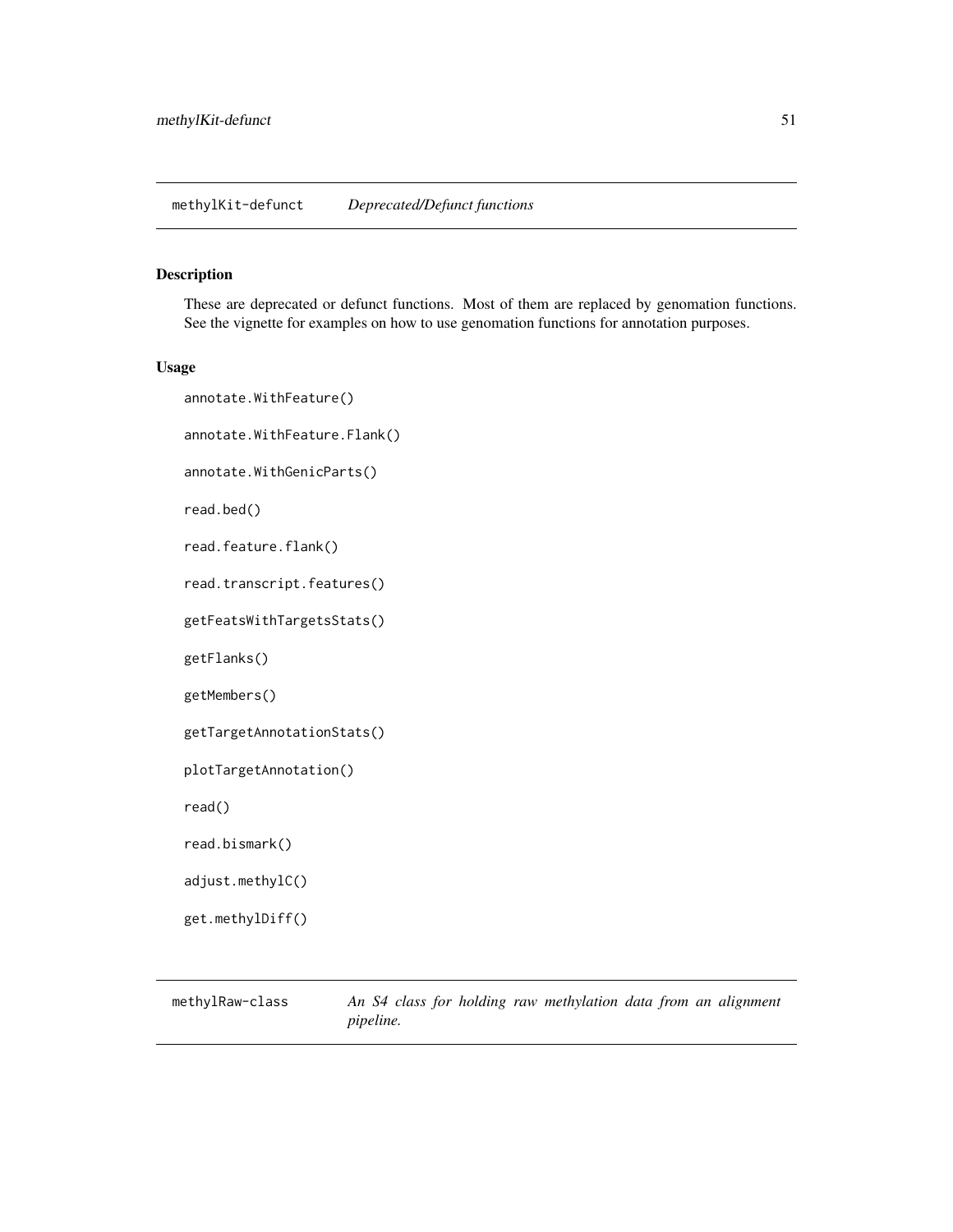### **Description**

This object stores the raw mehylation data that is read in through read function and extends data. frame. The raw methylation data is basically percent methylation values and read coverage values per genomic base/region.

### **Slots**

sample.id: string for an identifier of the sample assembly: string for genome assembly, ex: hg18,hg19,mm9 context: methylation context string, ex: CpG,CpH,CHH, etc. resolution: resolution of methylation information, 'base' or 'region'

### Details

methylRaw class extends [data.frame](#page-0-0) class therefore providing novice and experienced R users with a data structure that is well known and ubiquitous in many R packages.

# Subsetting

In the following code snippets,  $x$  is a methylRaw. Subsetting by  $x[i, j]$  will produce a new object if subsetting is done on rows. Column subsetting is not directly allowed to prevent errors in the downstream analysis. see ?methylKit[ .

#### Accessors

The following functions provides access to data slots of methylDiffDB: - [getData](#page-27-0): get the data slot from the methylKit objects, - [getAssembly](#page-21-0): get assembly of the genome, - [getContext](#page-23-0): get the context of methylation

### Coercion

methylRaw object can be coerced to [GRanges](#page-0-0) object via [as](#page-0-0) function.

### Examples

```
# example of a raw methylation data as a text file
read.table(system.file("extdata", "control1.myCpG.txt",
                                package = "methylKit"),
                                    header=TRUE,nrows=5)
```
data(methylKit)

```
# example of a methylRaw object
head(methylRawList.obj[[1]])
str(head(methylRawList.obj[[1]]))
```
library(GenomicRanges)

#coercing methylRaw object to GRanges object my.gr=as(methylRawList.obj[[1]],"GRanges")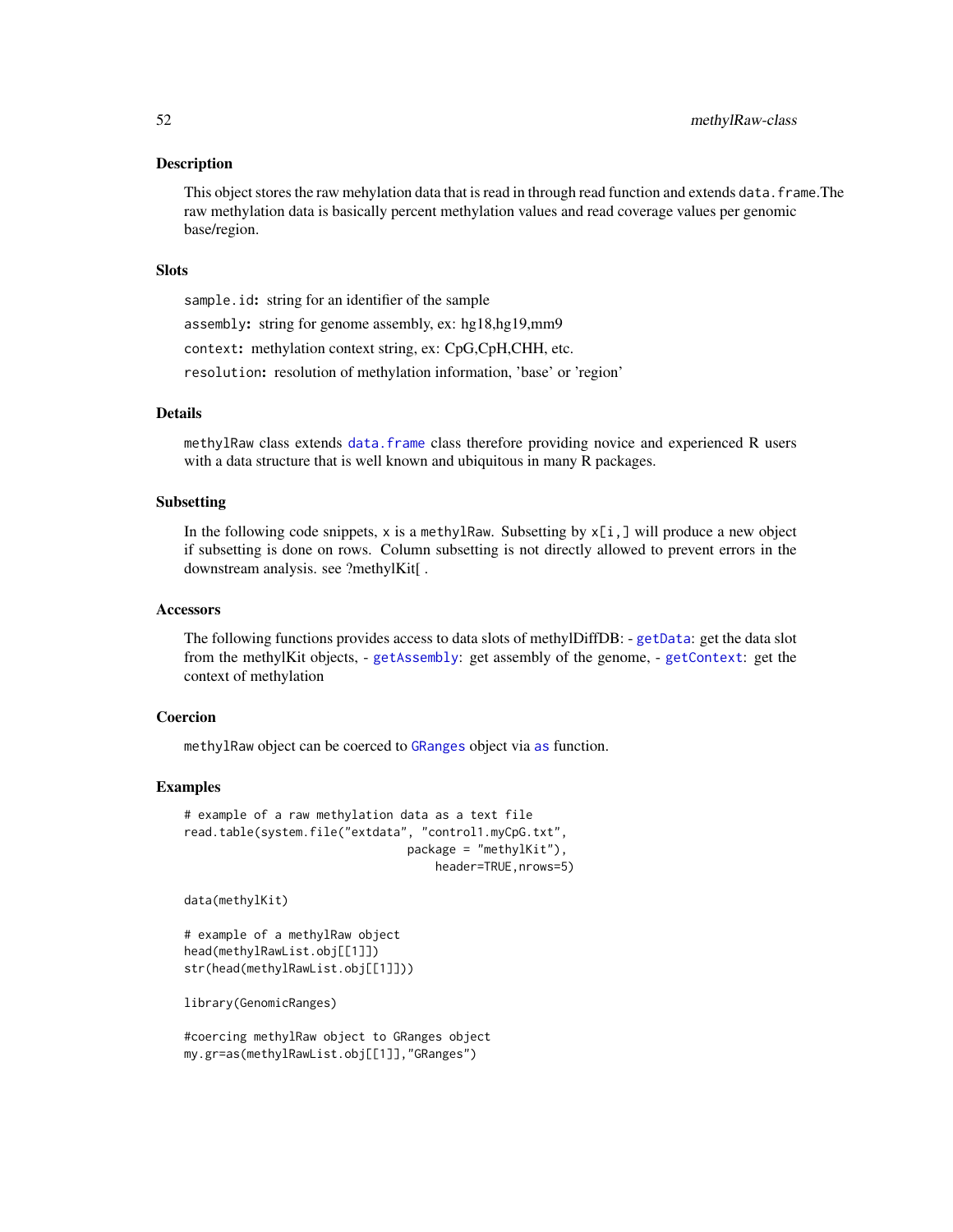methylRawDB-class *An S4 class for storing raw methylation data as flat file database.*

### <span id="page-52-0"></span>Description

This object stores the raw mehylation data that is read in through read function as flat file database.The raw methylation data is basically percent methylation values and read coverage values per genomic base/region.

### **Slots**

dbpath: path to flat file database

num.records: number of records (lines) in the object

sample.id: string for an identifier of the sample

assembly: string for genome assembly, ex: hg18,hg19,mm9

context: methylation context string, ex: CpG,CpH,CHH, etc.

resolution: resolution of methylation information, 'base' or 'region'

dbtype: string for type of the flat file database, ex: tabix

### Details

methylRawDB is created via [read](#page-50-1) function and has the same functionality as [methylRaw](#page-50-0) class, but the data is saved in a flat database file and therefore allocates less space in memory.

# Subsetting

In the following code snippets, x is a methylRawDB. Subsetting by  $x[i, j]$  will produce a new methylRaw object if subsetting is done on rows. Column subsetting is not directly allowed to prevent errors in the downstream analysis. see ?methylKit[. x[] will return the methylRawDB object as new methylRaw object

#### Accessors

The following functions provides access to data slots of methylDiffDB: - [getData](#page-27-0): get the data slot from the methylKit objects, - [getAssembly](#page-21-0): get assembly of the genome, - [getContext](#page-23-0): get the context of methylation

### Coercion

methylRawDB object can be coerced to: [GRanges](#page-0-0) object via [as](#page-0-0) function. [methylRaw](#page-50-0) object via [as](#page-0-0) function.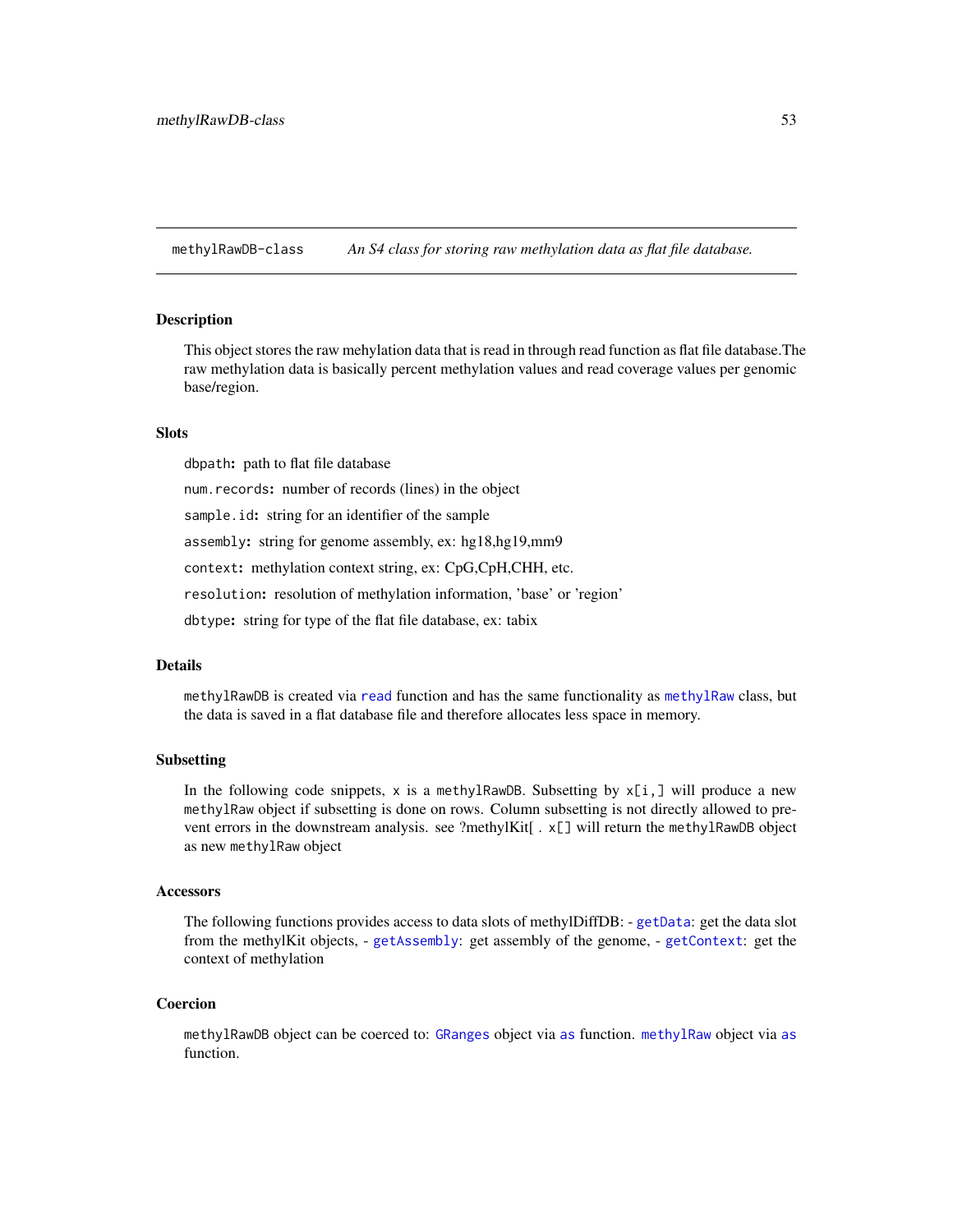# Examples

```
# example of a raw methylation data contained as a text file
read.table(system.file("extdata", "control1.myCpG.txt", package = "methylKit"),
header=TRUE,nrows=5)
methylRawDB.obj <- methRead(
system.file("extdata", "control1.myCpG.txt", package = "methylKit"),
                        sample.id = "ctrl1", assembly = "hg18",
                        dbtype = "tabix", dbdir = "methylDB")
# example of a methylRawDB object
methylRawDB.obj
str(methylRawDB.obj)
library(GenomicRanges)
#coercing methylRawDB object to GRanges object
my.gr=as(methylRawDB.obj,"GRanges")
#coercing methylRawDB object to methylRaw object
myRaw=as(methylRawDB.obj,"methylRaw")
# remove Database again
rm(methylRawDB.obj)
unlink("methylDB", recursive=TRUE)
```
methylRawList-class *An S4 class for holding a list of methylRaw objects.*

# <span id="page-53-0"></span>Description

This class stores the list of [methylRaw](#page-50-0) objects. Functions such as lapply can be used on this list. It extends [list](#page-0-0) class. This object is primarily produced by [methRead](#page-37-0) function.

# Usage

```
methylRawList(..., treatment)
```
### **Slots**

treatment numeric vector denoting control and test samples

.Data a list of [methylRaw](#page-50-0) objects

#### **Constructor**

methylRawList(...) combine multiple methylRaw objects supplied in ... into a methylRawList object.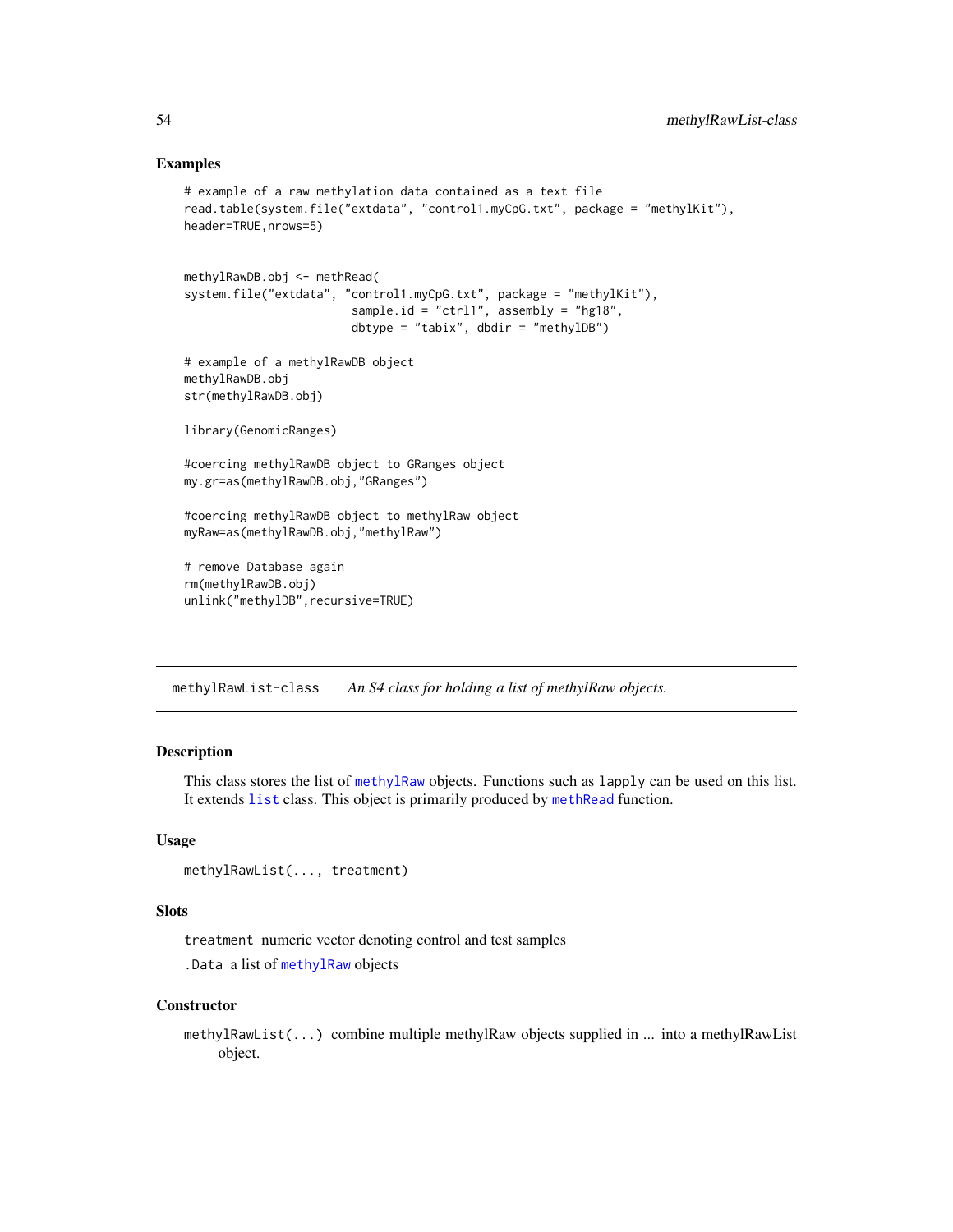# methylRawList.obj 55

### Examples

data(methylKit)

#applying functions designed for methylRaw on methylRawList object lapply(methylRawList.obj,"getAssembly")

methylRawList.obj *Example methylRawList object.*

# Description

methylBase, methylDiff and methylRawList. You can load the data using data(methylKit)

# Format

Methylation data from multiple the samples regardless of common coverage are stored in methyl-RawList.obj object. methylRawList extends list S3 class

methylRawListDB-class *An S4 class for holding a list of methylRawDB objects.*

### <span id="page-54-0"></span>Description

This class stores the list of [methylRawDB](#page-52-0) objects. Functions such as lapply can be used on this list. It extends [list](#page-0-0) class. This object is primarily produced by [methRead](#page-37-0) function.

# Usage

methylRawListDB(..., treatment)

# Slots

treatment numeric vector denoting control and test samples

.Data a list of [methylRawDB](#page-52-0) objects

# **Constructor**

methylRawListDB(...) combine multiple methylRawDB objects supplied in ... into a methyl-RawListDB object.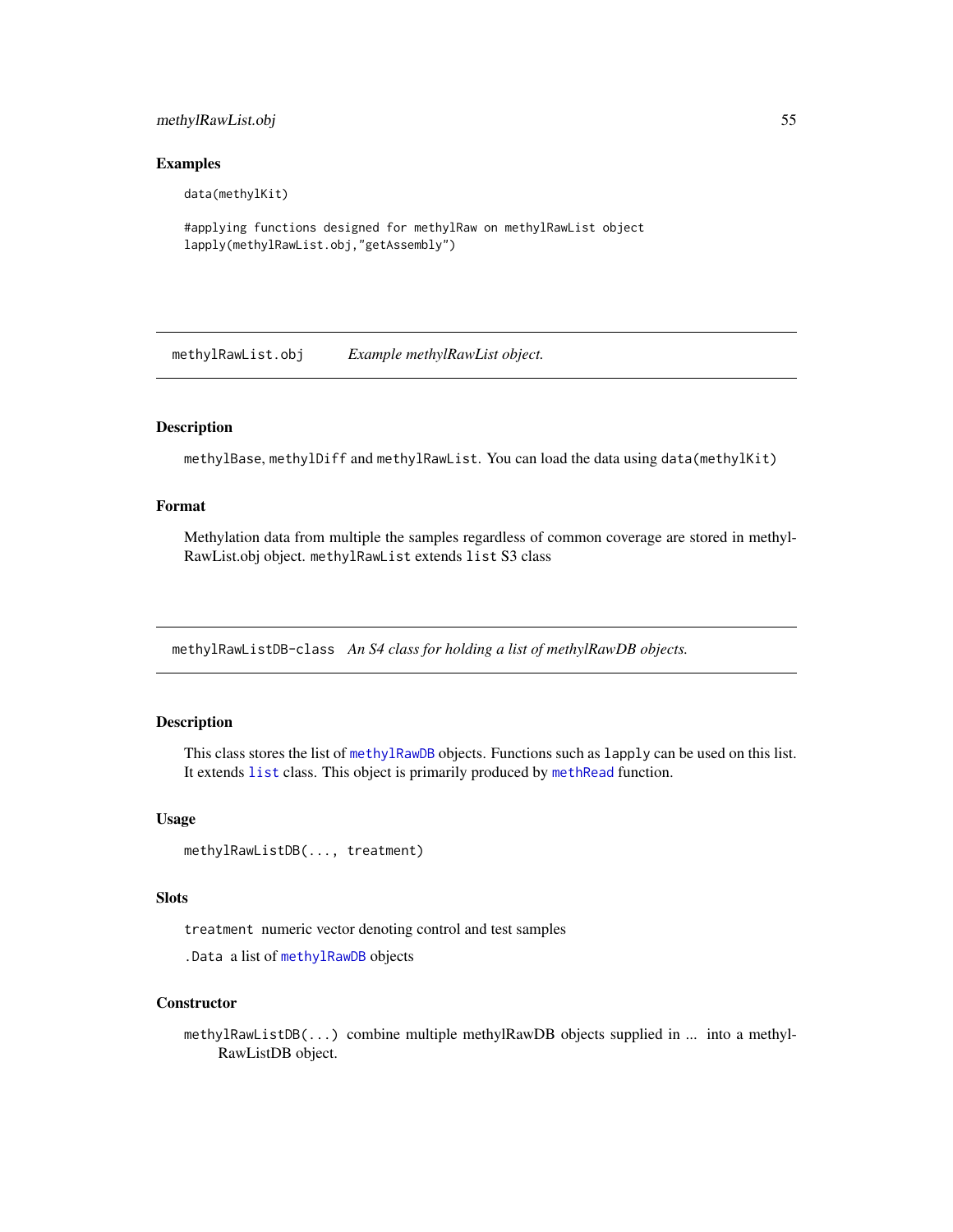# Examples

```
file.list=list( system.file("extdata", "test1.myCpG.txt",
package = "methylKit"),
                system.file("extdata", "test2.myCpG.txt",
                package = "methylKit"),
                system.file("extdata", "control1.myCpG.txt",
                package = "methylKit"),
                system.file("extdata", "control2.myCpG.txt",
                package = "methylKit") )
methylRawListDB.obj <- methRead(file.list,
sample.id = list("test1","test2","ctrl1","ctrl2"),
                            assembly = "hg18", treatment = c(1,1,0,0),
                            dbtype = "tabix",dbdir = "methylDB")
#applying functions designed for methylRawDB on methylRawListDB object
lapply(methylRawListDB.obj,"getAssembly")
```
# remove Database again rm(methylRawListDB.obj) unlink("methylDB", recursive=TRUE)

normalizeCoverage *normalize read coverage between samples*

# Description

The function normalizes coverage values between samples using a scaling factor derived from differences between mean or median of coverage distributions

### Usage

```
normalizeCoverage(obj,method="median",chunk.size,save.db,...)
```

```
## S4 method for signature 'methylRawList'
normalizeCoverage(
  obj,
  method = "median",chunk.size = 1e+06,
  save.db = FALSE,...
\lambda## S4 method for signature 'methylRawListDB'
normalizeCoverage(
  obj,
```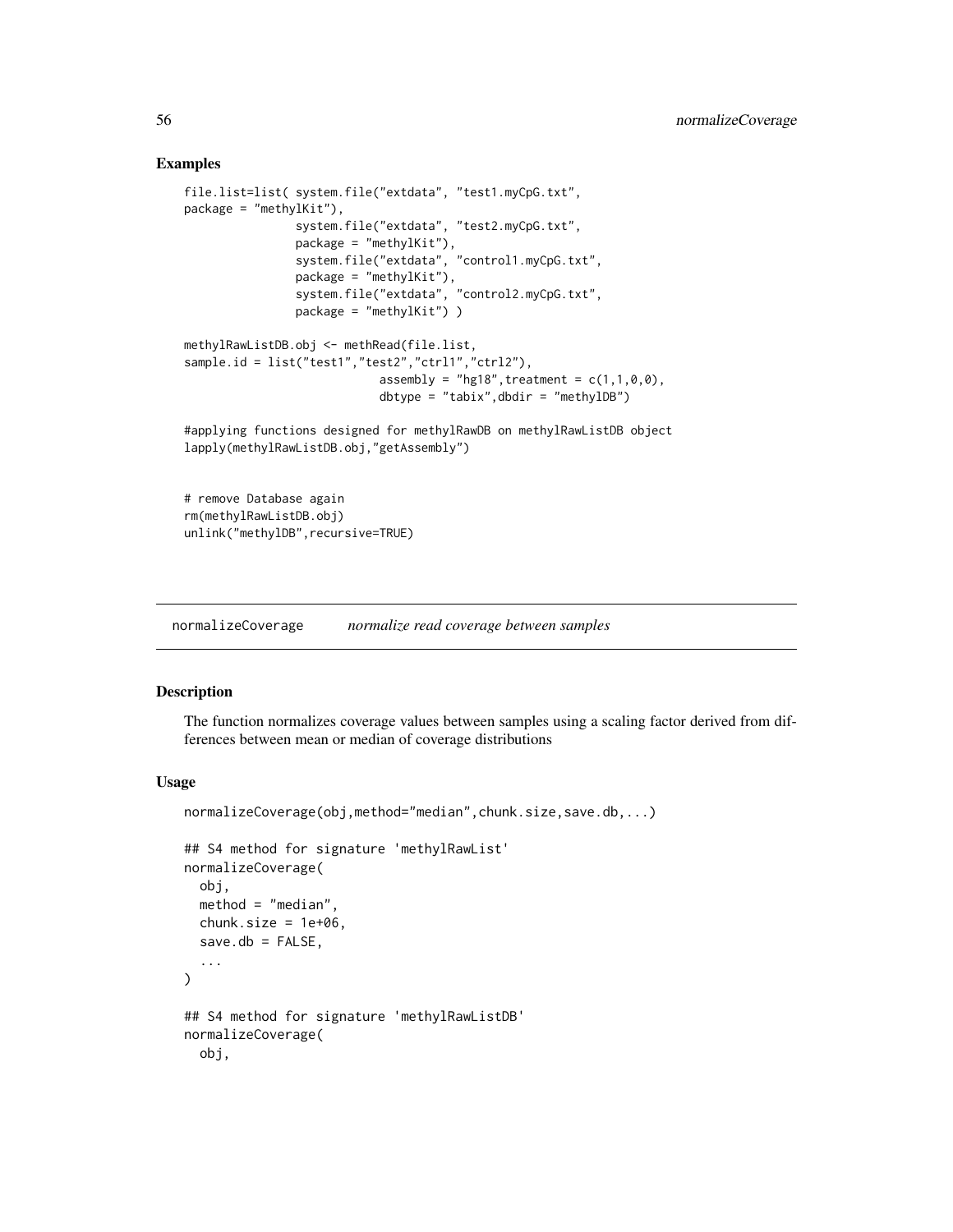# normalizeCoverage 57

```
method = "median",
chunk.size = 1e+06,
save.db = TRUE,
...
```
### Arguments

)

| obj        | methylRawList or methylRawListDB object                                                                                                                                                                                                                                                                                                                                                                                                                                                                             |  |  |  |
|------------|---------------------------------------------------------------------------------------------------------------------------------------------------------------------------------------------------------------------------------------------------------------------------------------------------------------------------------------------------------------------------------------------------------------------------------------------------------------------------------------------------------------------|--|--|--|
| method     | a string "mean" or "median" which denotes median or mean should be used to<br>calculate scaling factor. (Default: median)                                                                                                                                                                                                                                                                                                                                                                                           |  |  |  |
| chunk.size | Number of rows to be taken as a chunk for processing the methylRawListDB<br>objects. (Default: 1e6)                                                                                                                                                                                                                                                                                                                                                                                                                 |  |  |  |
| save.db    | A Logical to decide whether the resulting object should be saved as flat file<br>database or not, default: explained in Details sections                                                                                                                                                                                                                                                                                                                                                                            |  |  |  |
| $\cdot$    | optional Arguments used when save.db is TRUE<br>suffix A character string to append to the name of the output flat file database,<br>only used if save.db is true, default actions: append "_filtered" to current file-<br>name if database already exists or generate new file with filename "sampleID_filtered"<br>dbdir. The directory where flat file database(s) should be stored, defaults to<br>getwd(), working directory for newly stored databases and to same directory for<br>already existing database |  |  |  |

### Value

a methylRawList or methylRawList object depending on class of input object

# Details

The parameter chunk.size is only used when working with methylRawListDB objects, as they are read in chunk by chunk to enable processing large-sized objects which are stored as flat file database. Per default the chunk.size is set to 1M rows, which should work for most systems. If you encounter memory problems or have a high amount of memory available feel free to adjust the chunk.size.

The parameter save.db is per default TRUE for methylDB objects as methylRawListDB, while being per default FALSE for methylRawList. If you wish to save the result of an in-memorycalculation as flat file database or if the size of the database allows the calculation in-memory, then you might want to change the value of this parameter.

# Author(s)

Altuna Akalin

# Examples

```
data(methylKit)
# normalize by the median coverage
newObj = normalizeCoverage(methylRawList.obj,method="median")
```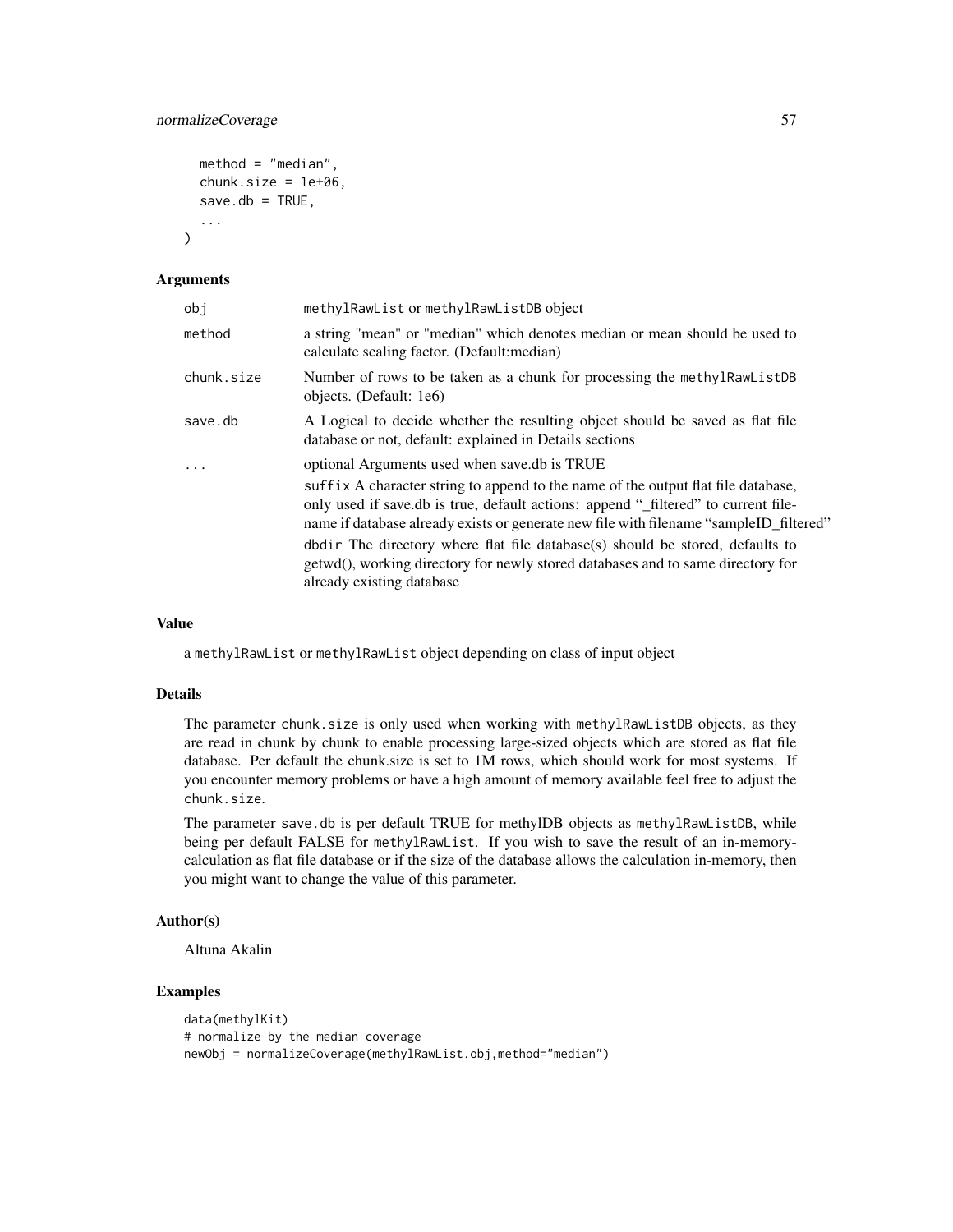```
# normalize by mean coverage and save to database in folder methylDB
newDBObj = normalizeCoverage(methylRawList.obj,method="mean",
save.db=TRUE,dbdir="methylDB")
```
 $comp = c(1, 2)$ , transpose = TRUE, sd.filter = TRUE, sd.threshold =  $0.5$ , filterByQuantile = TRUE,

PCASamples *Principal Components Analysis of Methylation data*

# Description

The function does a PCA analysis using [prcomp](#page-0-0) function using percent methylation matrix as an input.

### Usage

```
PCASamples(.Object, screeplot=FALSE, adj.lim=c(0.0004,0.1), scale=TRUE,
center=TRUE,comp=c(1,2),transpose=TRUE,sd.filter=TRUE,
           sd.threshold=0.5,filterByQuantile=TRUE,obj.return=FALSE,chunk.size)
## S4 method for signature 'methylBase'
PCASamples(
  .Object,
  screeplot,
  adj.lim,
  scale,
  center,
  comp,
  transpose,
  sd.filter,
  sd.threshold,
  filterByQuantile,
  obj.return
)
## S4 method for signature 'methylBaseDB'
PCASamples(
  .Object,
  screeplot = FALSE,
  adj.lim = c(4e-04, 0.1),
  scale = TRUE,
  center = TRUE,
```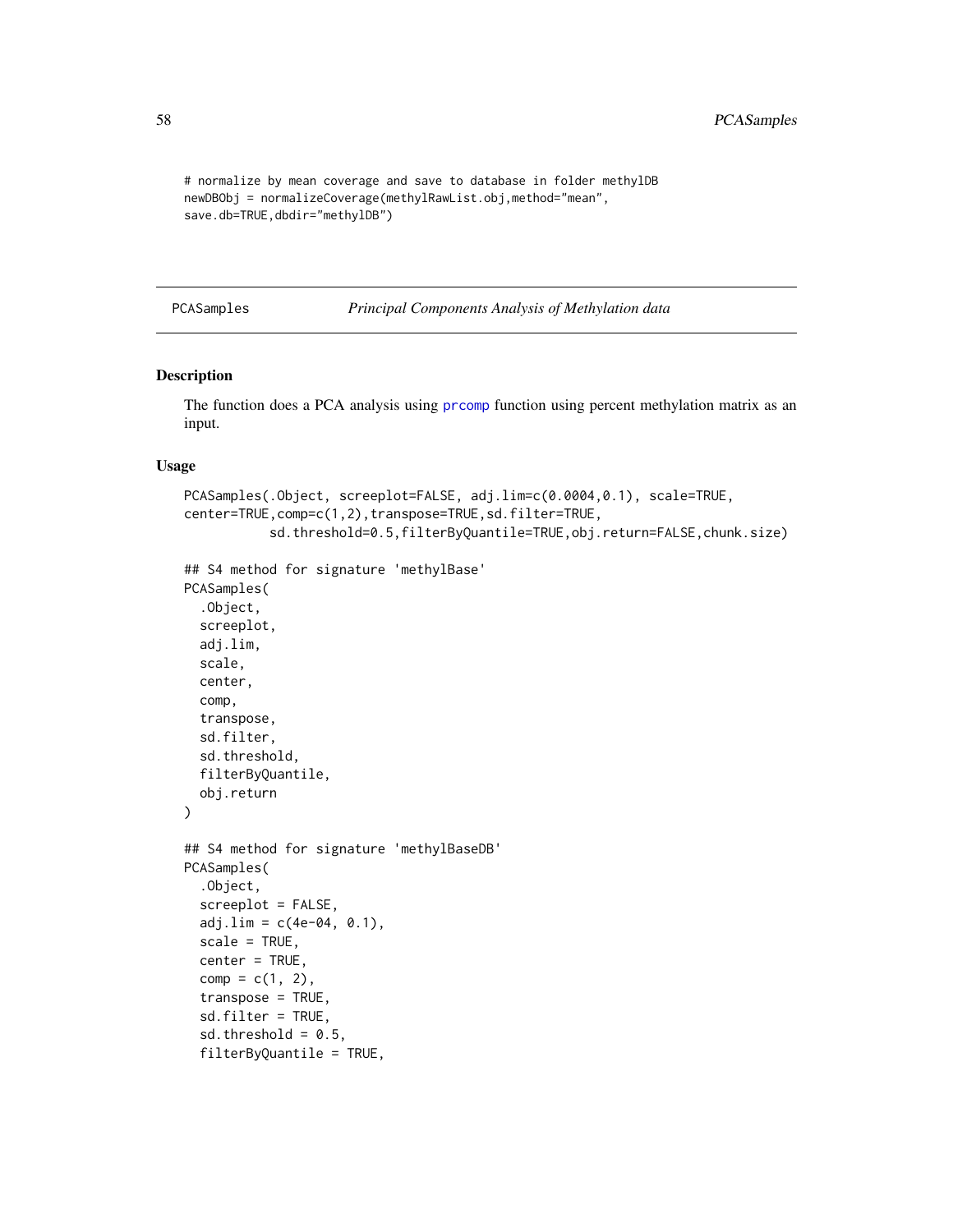# PCASamples 59

```
obj.return = FALSE,
  chunk.size = 1e+06
\lambda
```
# Arguments

| .Object          | a methylBase or methylBaseDB object                                                                                                                                                                                                                                                                                                                                                                                                                                                               |
|------------------|---------------------------------------------------------------------------------------------------------------------------------------------------------------------------------------------------------------------------------------------------------------------------------------------------------------------------------------------------------------------------------------------------------------------------------------------------------------------------------------------------|
| screeplot        | a logical value indicating whether to plot the variances against the number of<br>the principal component. (default: FALSE)                                                                                                                                                                                                                                                                                                                                                                       |
| adj.lim          | a vector indicating the propotional adjustment of xlim (adj.lim[1]) and ylim<br>(adj.lim[2]). This is primarily used for adjusting the visibility of sample labels<br>on the on the PCA plot. (default: $c(0.0004,0.1)$ )                                                                                                                                                                                                                                                                         |
| scale            | logical indicating if promp should scale the data to have unit variance or not<br>(default: TRUE)                                                                                                                                                                                                                                                                                                                                                                                                 |
| center           | logical indicating if prcomp should center the data or not (default: TRUE)                                                                                                                                                                                                                                                                                                                                                                                                                        |
| comp             | vector of integers with 2 elements specifying which components to be plotted.                                                                                                                                                                                                                                                                                                                                                                                                                     |
| transpose        | if TRUE (default) percent methylation matrix will be transposed, this is equiv-<br>alent to doing PCA on variables that are regions/bases. The resulting plot will<br>location of samples in the new coordinate system if FALSE the variables for<br>the matrix will be samples and the resulting plot whill show how each sam-<br>ple (variable) contributes to the principle component.the samples that are highly<br>correlated should have similar contributions to the principal components. |
| sd.filter        | If TRUE, the bases/regions with low variation will be discarded prior to PCA<br>(default:TRUE)                                                                                                                                                                                                                                                                                                                                                                                                    |
| sd.threshold     | A numeric value. If filterByQuantile is TRUE, the value should be between<br>0 and 1 and the features whose standard deviations is less than the quantile<br>denoted by sd. threshold will be removed. If filterByQuantile is FALSE,<br>then features whose standard deviations is less than the value of sd. threshold<br>will be removed.(default:0.5)                                                                                                                                          |
| filterByQuantile |                                                                                                                                                                                                                                                                                                                                                                                                                                                                                                   |
|                  | A logical determining if sd. threshold is to be interpreted as a quantile of all<br>standard deviation values from bases/regions (the default), or as an absolute<br>value                                                                                                                                                                                                                                                                                                                        |
| obj.return       | if the result of prcomp function should be returned or not. (Default:FALSE)                                                                                                                                                                                                                                                                                                                                                                                                                       |
| chunk.size       | Number of rows to be taken as a chunk for processing the methylRawListDB<br>objects, default: 1e6                                                                                                                                                                                                                                                                                                                                                                                                 |

# Value

The form of the value returned by PCASamples is the summary of principal component analysis by prcomp.

# Details

The parameter chunk.size is only used when working with methylBaseDB objects, as they are read in chunk by chunk to enable processing large-sized objects which are stored as flat file database. Per default the chunk.size is set to 1M rows, which should work for most systems. If you encounter memory problems or have a high amount of memory available feel free to adjust the chunk.size.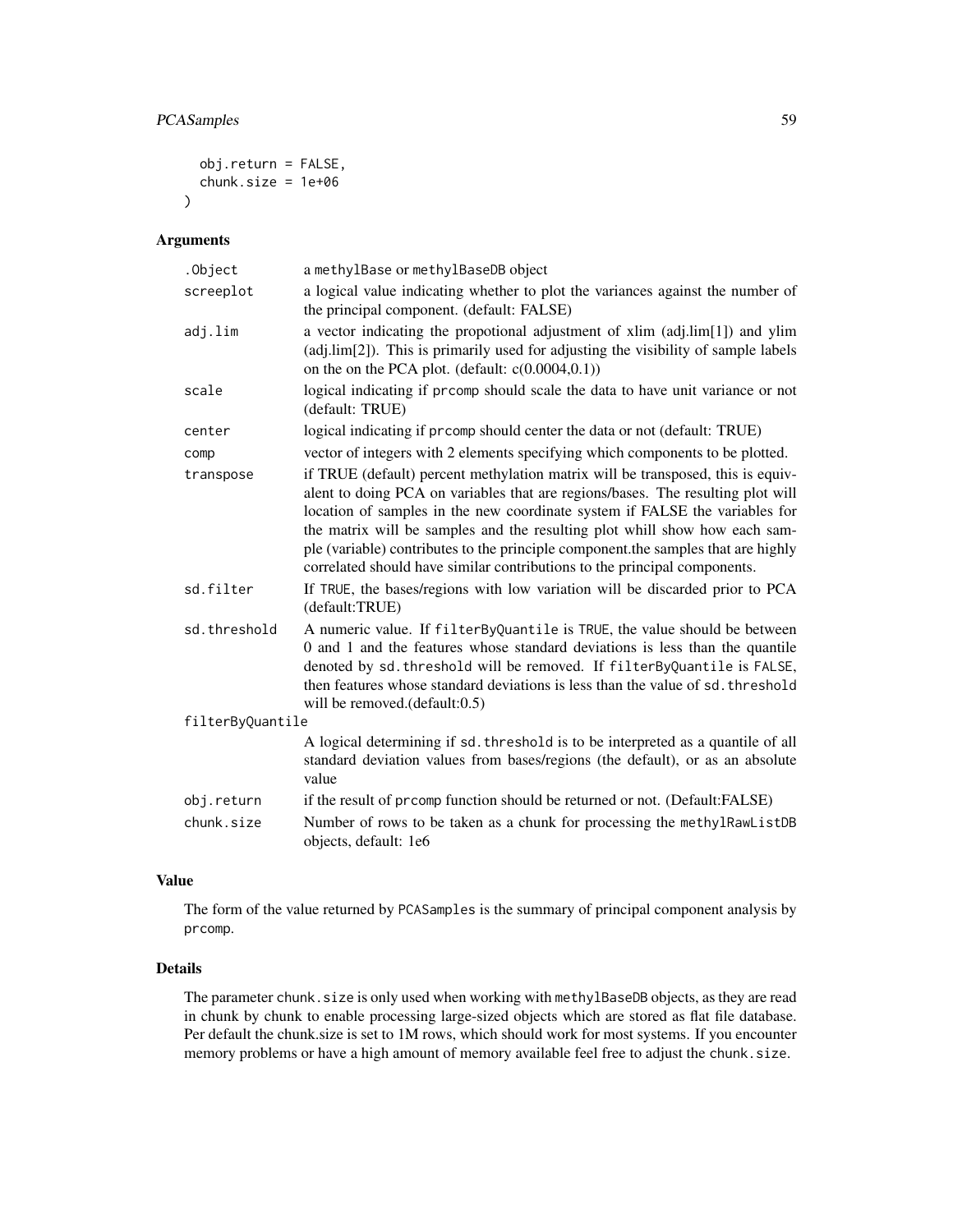# Note

cor option is not in use anymore, since prcomp is used for PCA analysis instead of princomp

### Examples

```
data(methylKit)
```
# do PCA with filtering rows with low variation, filter rows with standard # deviation lower than the 50th percentile of Standard deviation distribution PCASamples(methylBase.obj,screeplot=FALSE, adj.lim=c(0.0004,0.1), scale=TRUE,center=TRUE,comp=c(1,2),transpose=TRUE,sd.filter=TRUE, sd.threshold=0.5,filterByQuantile=TRUE,obj.return=FALSE)

| percMethylation | get percent methylation scores from methylBase or methylBaseDB ob- |
|-----------------|--------------------------------------------------------------------|
|                 | ject                                                               |

# Description

get percent methylation scores from methylBase or methylBaseDB object

# Usage

```
percMethylation(
  methylBase.obj,
  rowids = FALSE,
  save.txt = FALSE,chunk.size = 1e+06)
## S4 method for signature 'methylBase'
percMethylation(methylBase.obj, rowids = FALSE)
## S4 method for signature 'methylBaseDB'
percMethylation(
  methylBase.obj,
  rowids = FALSE,
  save.txt = FALSE,chunk.size = 1e+06)
```
# Arguments

|        | methylBase.obj a methylBase or methylBaseDB object                                |
|--------|-----------------------------------------------------------------------------------|
| rowids | if TRUE, matrix rownames have identifiers as base/region location (default:FALSE) |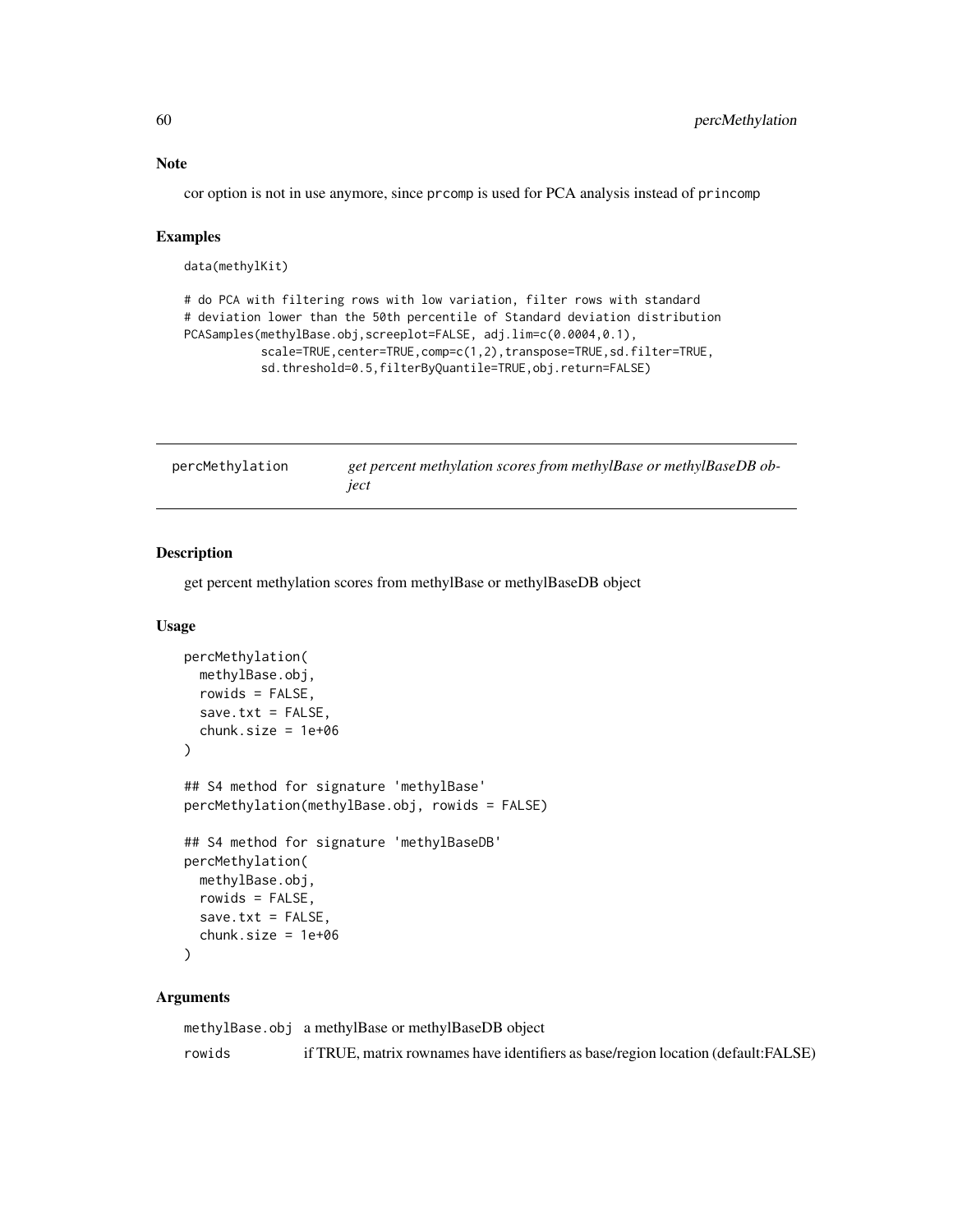### pool 61

| save.txt   | if TRUE, the matrix will be written to a text file, but only for methylBaseDB<br>objects (default: FALSE) |
|------------|-----------------------------------------------------------------------------------------------------------|
| chunk.size | Number of rows to be taken as a chunk for processing the methy also be objects<br>(default: 1e6)          |

## Value

matrix with percent methylation values per base/region across all samples, row names would be base/region identifiers

### Details

The parameter chunk. size is only used when working with methylBaseDB objects, as they are read in chunk by chunk to enable processing large-sized objects which are stored as flat file database. Per default the chunk.size is set to 1M rows, which should work for most systems. If you encounter memory problems or have a high amount of memory available feel free to adjust the chunk.size.

### Examples

```
data(methylKit)
mat=percMethylation(methylBase.obj)
head(mat)
```
pool *Pool replicates within groups to a single sample per group*

### Description

The function sums up coverage, numCs and numTs values within each group so one representative sample for each group will be created in a new methylBase object

### Usage

```
pool(obj, sample.ids, chunk.size = 1e+06, save.db = FALSE, ...)## S4 method for signature 'methylBase'
pool(obj, sample.ids, chunk.size = 1e+06, save.db = FALSE, ...)## S4 method for signature 'methylBaseDB'
pool(obj, sample.ids, chunk.size = 1e+06, save.db = TRUE, ...)
```
### Arguments

obj [methylBase](#page-44-0) or [methylBaseDB](#page-46-0) object with two groups or more and each group should have multiple samples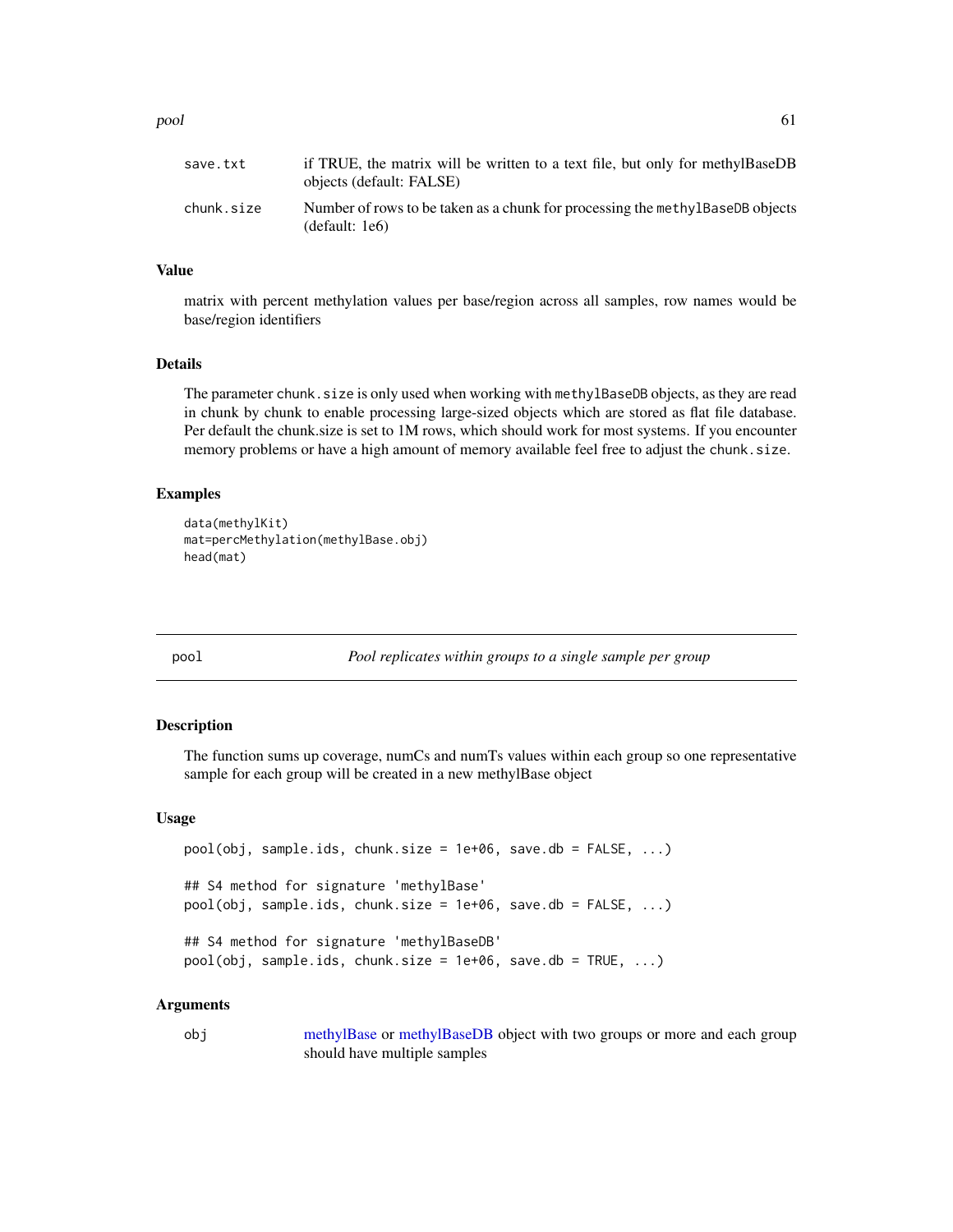| sample.ids | a character vector of new sample.ids ex:c("test","control"), should follow the<br>same order as unique treatment vector, and should be equal to the length of the<br>unique treatment vector                                                                                  |
|------------|-------------------------------------------------------------------------------------------------------------------------------------------------------------------------------------------------------------------------------------------------------------------------------|
| chunk.size | Number of rows to be taken as a chunk for processing the methylRawListDB<br>objects, default: 1e6                                                                                                                                                                             |
| save.db    | A Logical to decide whether the resulting object should be saved as flat file<br>database or not, default: explained in Details sections                                                                                                                                      |
| $\cdots$   | optional Arguments used when save.db is TRUE                                                                                                                                                                                                                                  |
|            | suffix A character string to append to the name of the output flat file database,<br>only used if save.db is true, default actions: The default suffix is a 13-character<br>random string appended to the fixed prefix "methylBase", e.g. "methylBase_16d3047c1a254.txt.bgz". |
|            | dbdir. The directory where flat file database(s) should be stored, defaults to<br>getwd(), working directory for newly stored databases and to same directory for<br>already existing database                                                                                |
|            | dbtype The type of the flat file database, currently only option is "tabix" (only<br>used for newly stored databases)                                                                                                                                                         |
|            |                                                                                                                                                                                                                                                                               |

# Value

a [methylBase](#page-44-0) or [methylBaseDB](#page-46-0) object depending on class of input object

# Details

The parameter chunk. size is only used when working with methylBaseDB objects, as they are read in chunk by chunk to enable processing large-sized objects which are stored as flat file database. Per default the chunk.size is set to 1M rows, which should work for most systems. If you encounter memory problems or have a high amount of memory available feel free to adjust the chunk.size.

The parameter save. db is per default TRUE for methylDB objects as methylBaseDB, while being per default FALSE for methylBase. If you wish to save the result of an in-memory-calculation as flat file database or if the size of the database allows the calculation in-memory, then you might want to change the value of this parameter.

### Author(s)

Altuna Akalin

### Examples

```
data(methylKit)
```
# methylBase.obj has two groups, each group has two samples, # the following function will pool the samples in each group

# so that each group will be represented by one pooled sample

pooled.methylBase=pool(methylBase.obj,sample.ids=c("test","control"))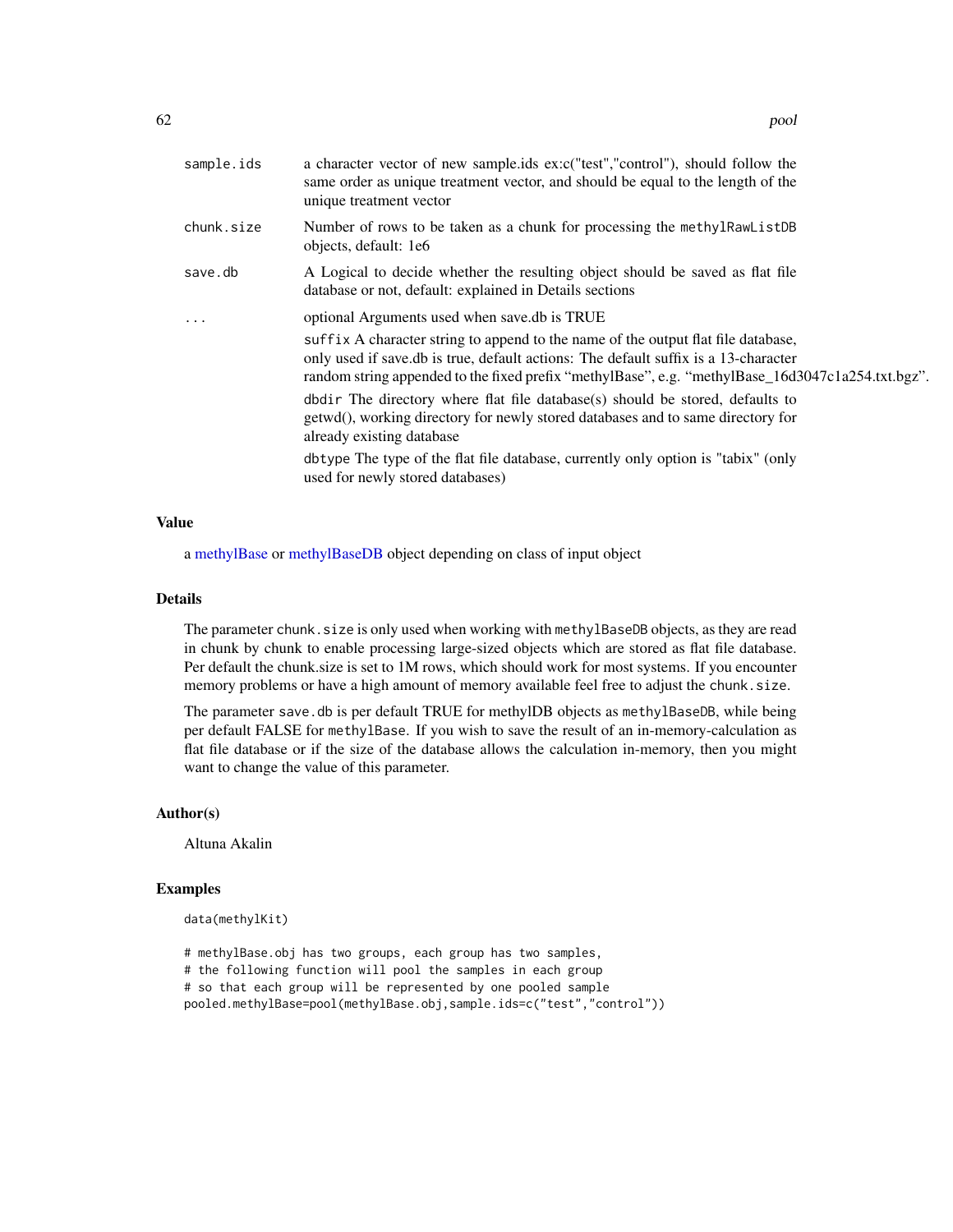processBismarkAln *Get methylation percentage from sorted Bismark alignments*

### Description

The function calls methylation percentage per base from sorted Bismark SAM or BAM files and reads methylation information as methylKit objects. Bismark is a popular aligner for high-throughput bisulfite sequencing experiments and it outputs its results in SAM format by default, and can be converted to BAM. Bismark SAM/BAM format contains aligner specific tags which are absolutely necessary for methylation percentage calling using processBismarkAln. SAM/BAM files from other aligners will not work with this function.

### Usage

```
processBismarkAln(
  location,
  sample.id,
  assembly,
  save.folder = NULL,
  save.context = c("CpG"),read.context = "CpG",nolap = FALSE,
  mincov = 10,
 minqual = 20,
 phred64 = FALSE,
  treatment = NULL,
  save.db = FALSE.verbose = 1)
## S4 method for signature 'character,character,character'
processBismarkAln(
  location,
  sample.id,
  assembly,
  save.folder = NULL,
  save.context = c("CpG"),read.context = "CpG",nolap = FALSE,mincov = 10,
 minqual = 20,
 phred64 = FALSE,
  treatment = NULL,
  save.db = FALSE.verbose = 1
```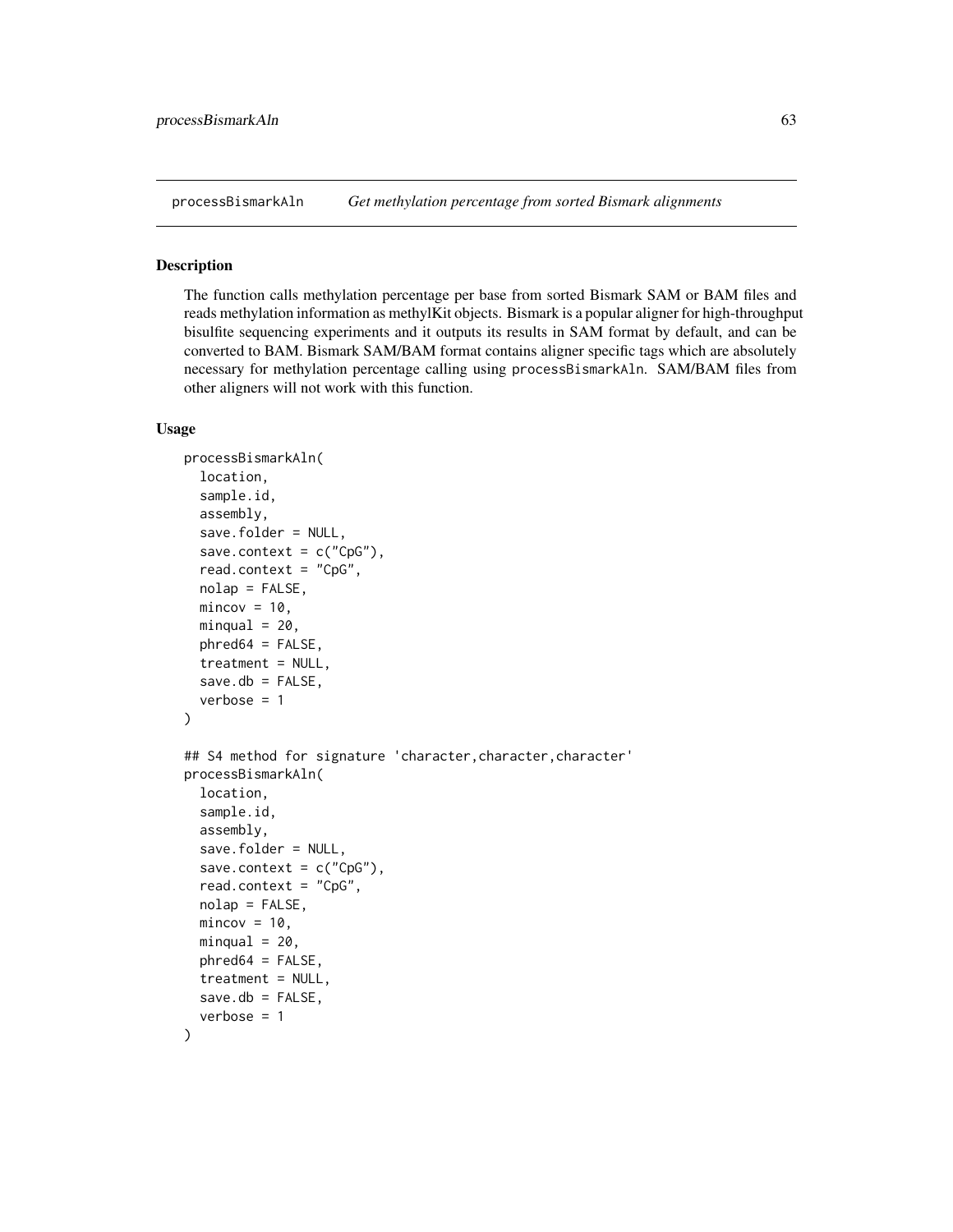```
## S4 method for signature 'list,list,character'
processBismarkAln(
 location,
 sample.id,
 assembly,
  save.folder = NULL,
 save.context = c("CpG"),
 read.context = "CpG",
 nolap = FALSE,
 mincov = 10,
 minqual = 20,
 phred64 = FALSE,treatment = NULL,
 save.db = FALSE,verbose = 1
\mathcal{L}
```
# Arguments

| location     | location of sam or bam file(s). If multiple files are given this argument must be<br>a list.                                                                                                                                                                                                                                                  |  |  |  |  |
|--------------|-----------------------------------------------------------------------------------------------------------------------------------------------------------------------------------------------------------------------------------------------------------------------------------------------------------------------------------------------|--|--|--|--|
| sample.id    | the $id(s)$ of samples in the same order as file. If multiple sam files are given this<br>arugment must be a list.                                                                                                                                                                                                                            |  |  |  |  |
| assembly     | string that determines the genome assembly. Ex: mm9, hg18 etc. This is just a<br>string for book keeping. It can be any string. Although, when using multiple<br>files from the same assembly, this string should be consistent in each object.                                                                                               |  |  |  |  |
| save.folder  | The folder which will be used to save methylation call files, if set to NULL no<br>methylation call file will be saved as a text file. The files saved can be read into<br>R in less time using methRead function in methylKit                                                                                                                |  |  |  |  |
| save.context | A character vector consisting following strings: "CpG", "CHG", "CHH". The<br>methylation percentages for these methylation contexts will be saved to save.folder                                                                                                                                                                              |  |  |  |  |
| read.context | One of the 'CpG','CHG','CHH' or 'none' strings. Determines what type of<br>methylation context will be read-in to the memory which can be immediately<br>used for analysis. If given as 'none', processBismarkAln will not return any ob-<br>ject, but if a save folder argument given it will save the methylation percentage<br>call files. |  |  |  |  |
| nolap        | if set to TRUE and the SAM/BAM file has paired-end reads, the one read of the<br>overlapping paired-end read pair will be ignored for methylation calling.                                                                                                                                                                                    |  |  |  |  |
| mincov       | minimum read coverage to call a methylation status for a base.                                                                                                                                                                                                                                                                                |  |  |  |  |
| minqual      | minimum phred quality score to call a methylation status for a base.                                                                                                                                                                                                                                                                          |  |  |  |  |
| phred64      | logical (default: FALSE) you will not need to set this TRUE, Currently bismark<br>gives only phred 33 scale                                                                                                                                                                                                                                   |  |  |  |  |
| treatment    | treatment vector only to be used when location and sample.id parameters are<br>lists and you are trying to read-in multiple samples that are related to each other<br>in down-stream analysis.                                                                                                                                                |  |  |  |  |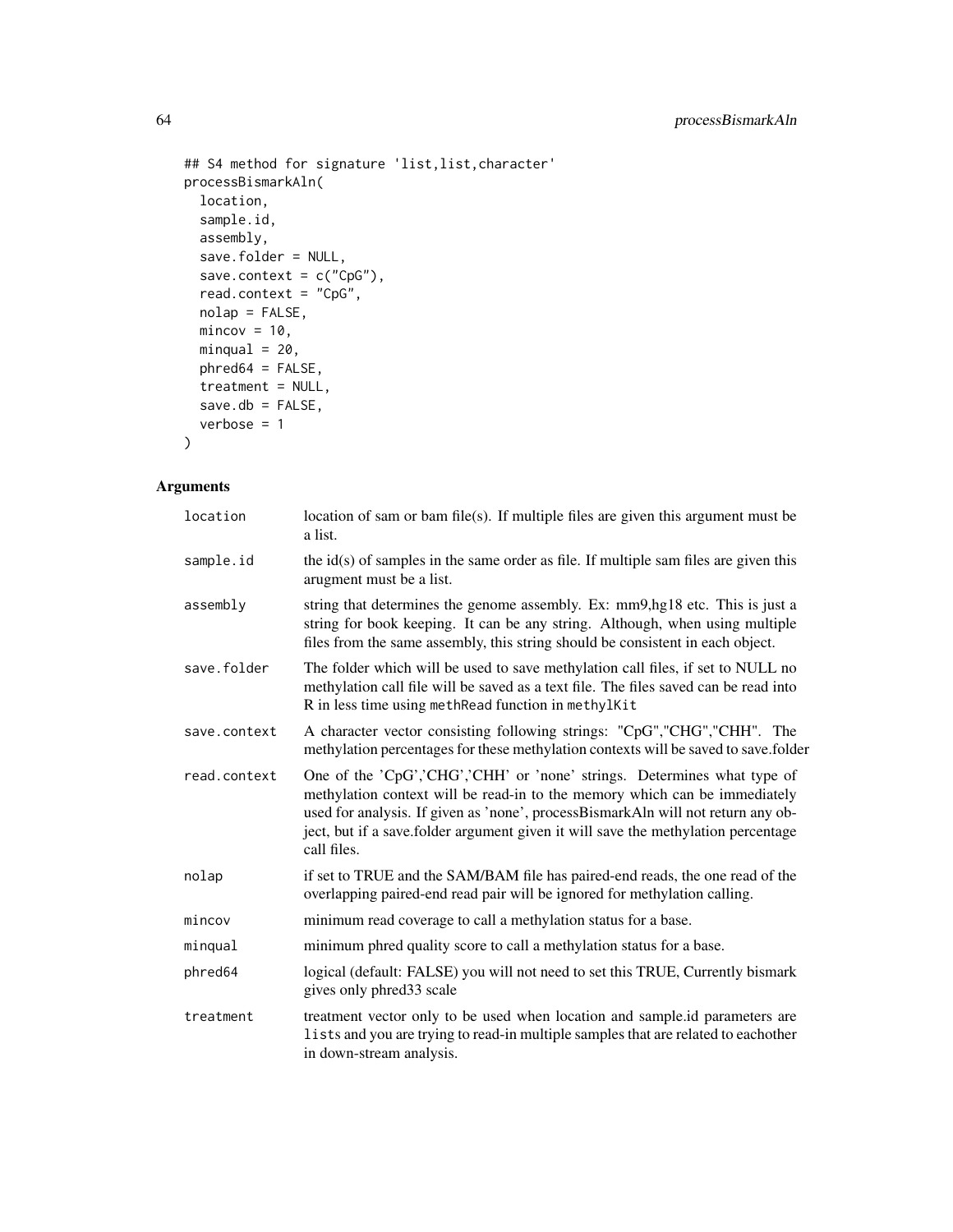# readMethylDB 65

| save.db | A Logical to decide whether the resulting object should be saved as flat file<br>database or not (default: FALSE). With the default value, a text file containing<br>methylation values will be saved. If TRUE, database will either be saved to lo-<br>cation save. Folder or if this is NULL, to a new folder in the current working<br>directory named after this scheme: "methylDB <date> &lt;3randomlettersornum-<br/>hers</date> |
|---------|----------------------------------------------------------------------------------------------------------------------------------------------------------------------------------------------------------------------------------------------------------------------------------------------------------------------------------------------------------------------------------------------------------------------------------------|
| verbose | logical set verbosity of methCall (default: TRUE)                                                                                                                                                                                                                                                                                                                                                                                      |

# Value

methylRaw or methylRawList object

### Note

SAM files should be sorted with samtools sort or unix sort. Other sorting methods can alter the order of fields(columns) in the SAM file and that will result in an error when using processBismarkAln().

### Examples

```
# reading one bismark file:
my.file=system.file("extdata", "test.fastq_bismark.sorted.min.sam",
                              package = "methylKit")
obj=processBismarkAln(my.file,"test",assembly="hg18",save.folder=NULL,
                 save.context="CpG",read.context="CpG")
# reading multiple files
file.list2=list(system.file("extdata", "test.fastq_bismark.sorted.min.sam",
package = "methylKit"),
               system.file("extdata", "test.fastq_bismark.sorted.min.sam",
               package = "methylKit"),
              system.file("extdata", "test.fastq_bismark.sorted.min.sam",
              package = "methylKit"),
               system.file("extdata", "test.fastq_bismark.sorted.min.sam",
                package = "methylKit"))
 objs=processBismarkAln(location=file.list2
             ,sample.id=list("test1","test2","ctrl1","ctrl1"),assembly="hg18",
             save.folder=NULL,save.context=NULL,read.context="CpG",
```
nolap=FALSE,mincov=10,minqual=20,phred64=FALSE, treatment=c(1,1,0,0))

readMethylDB *load tabix file with header to methylDB*

### Description

load tabix file with header to methylDB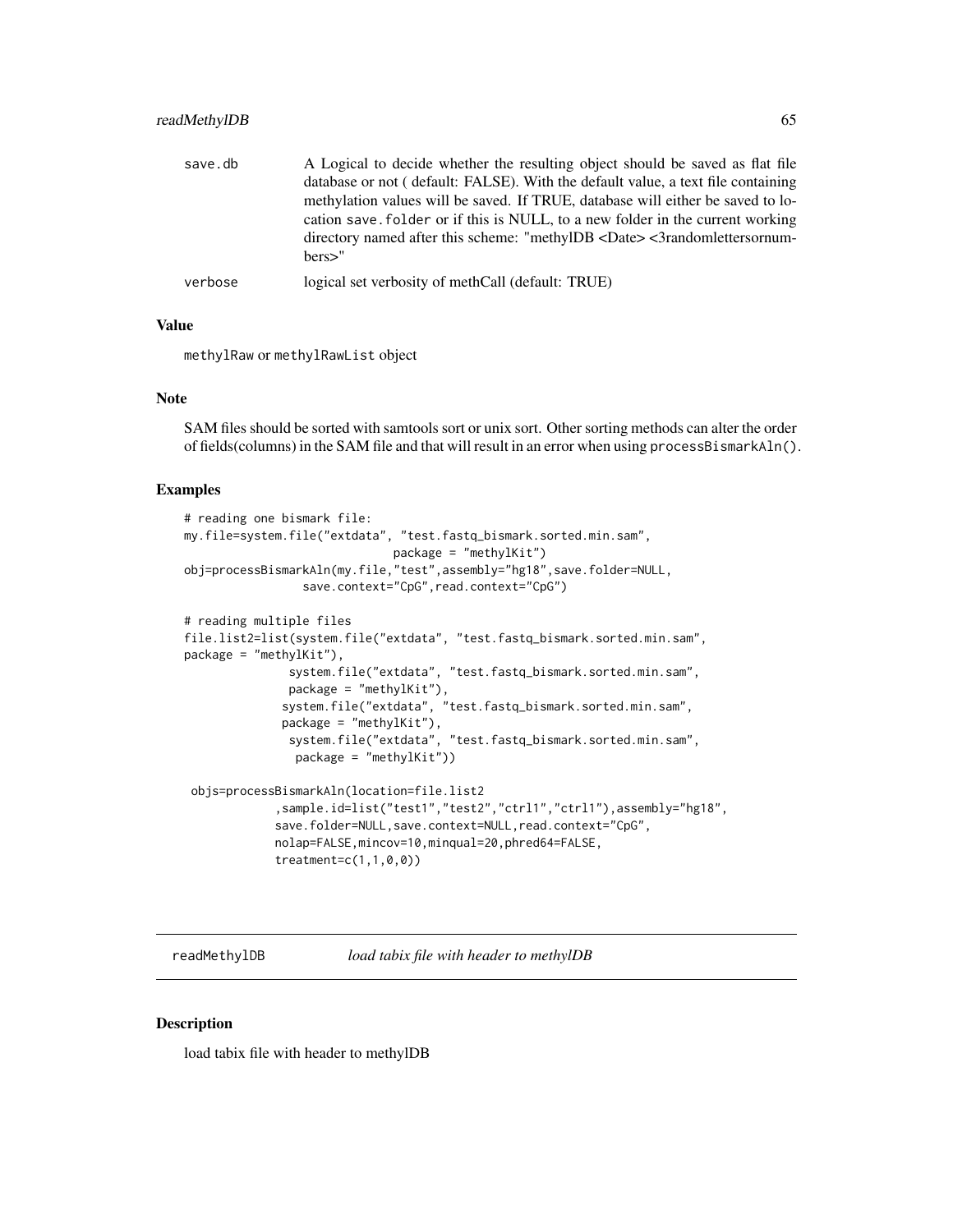### 66 reconstruction of the construction of the construction of the construction of the construction of the construction of the construction of the construction of the construction of the construction of the construction of t

### Usage

```
readMethylDB(dbpath)
```
### Arguments

dbpath path to a tabix file with header

# Details

The function reads the header from a given tabix file and loads it into corresponding methylDB object.

# Value

an [methylBaseDB](#page-46-0),[methylRawDB](#page-52-0), [methylRawListDB](#page-54-0) or an [methylDiffDB](#page-48-0) object

### Examples

## Not run: data(methylKit)

```
baseDB.obj <- makeMethylDB(methylBase.obj,"my/path")
mydbpath <- getDBPath(baseDB.obj)
rm(baseDB.obj)
readMethylDB(mydbpath)
```
## End(Not run)

reconstruct *Reconstruct methylBase or methylBaseDB object based on a new methylation percentage matrix*

### Description

The function reconstructs a new methylBase object from an input methylBase object and percent methylation matrix. Basically, it uses the read coverages in the input methylBase object and deduces new number of methylated Cs and unmethylated Cs based on the input percent methylation matrix. It is ideally to be used to reconstruct methylBase objects after batch correction on percent methylation values. The percent methylation matrix rows must match methylBase object rows in order ,and in addition column order (the order of samples) in input methylBase must match the order in percent methylation matrix.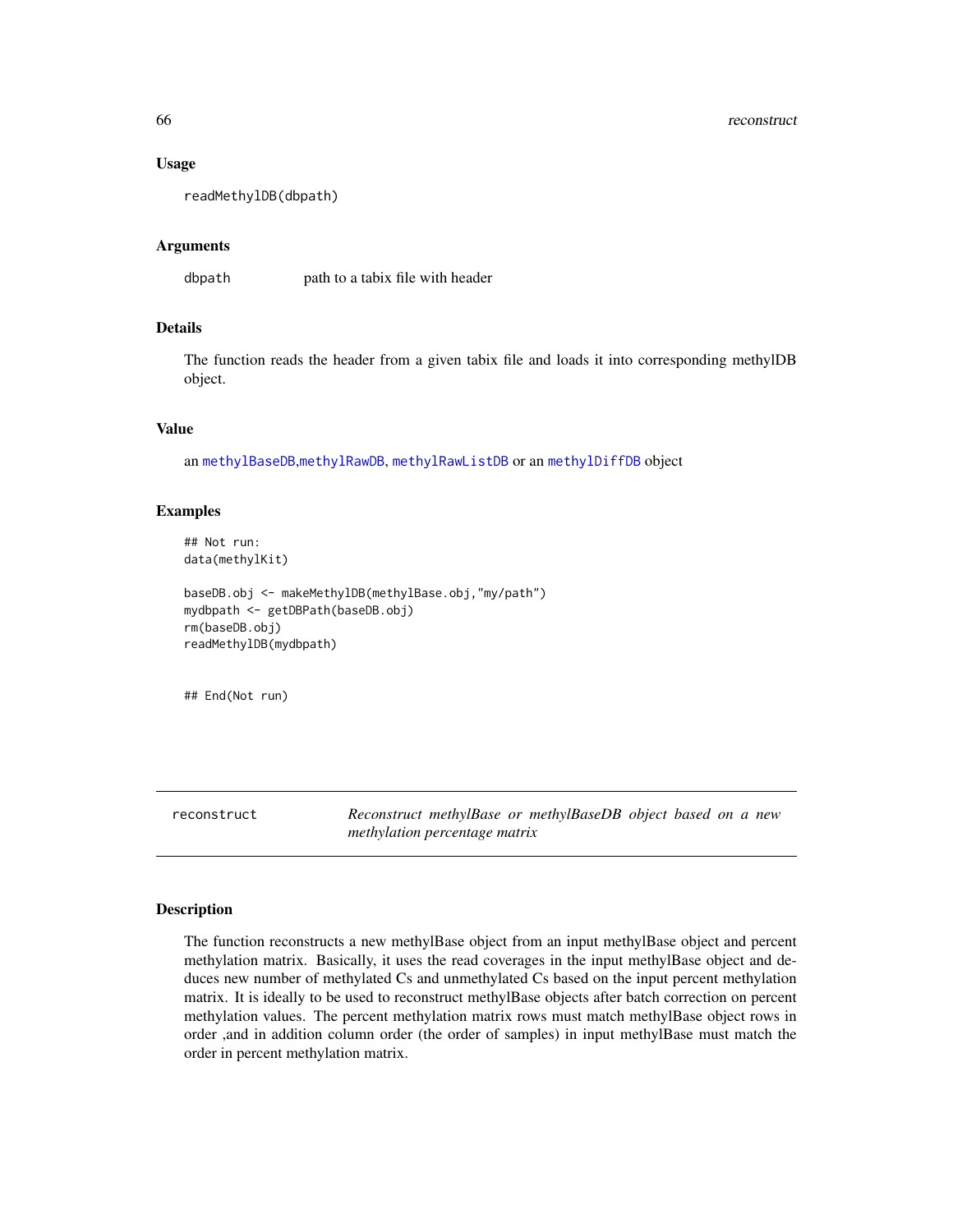### reconstruct 67

#### Usage

```
reconstruct(methMat, mBase, chunk.size = 1e+06, save.db = FALSE, ...)
## S4 method for signature 'ANY,methylBase'
reconstruct(methMat, mBase, chunk.size = 1e+06, save.db = FALSE, ...)
## S4 method for signature 'ANY,methylBaseDB'
reconstruct(methMat, mBase, chunk.size = 1e+06, save.db = TRUE, ...)
```
#### Arguments

- methMat percent methylation matrix, row order and order of the samples same as the methylBase object
- mBase [methylBase](#page-44-0) or [methylBaseDB](#page-46-0) object to be reconstructed
- chunk.size Number of rows to be taken as a chunk for processing the methylBaseDB objects (default: 1e6)
- save.db A Logical to decide whether the resulting object should be saved as flat file database or not, default: explained in Details sections
- ... optional Arguments used when save.db is TRUE

suffix A character string to append to the name of the output flat file database, only used if save.db is true, default actions: append "\_reconstructed" to current filename if database already exists or generate new file with filename "methyl-Base\_reconstructed"

dbdir The directory where flat file database(s) should be stored, defaults to getwd(), working directory for newly stored databases and to same directory for already existing database

dbtype The type of the flat file database, currently only option is "tabix" (only used for newly stored databases)

#### Value

new [methylBase](#page-44-0) or [methylBase](#page-44-0) object where methylation percentage matches input methMat and coverages matches input mBase

### Details

The parameter chunk. size is only used when working with methylBaseDB objects, as they are read in chunk by chunk to enable processing large-sized objects which are stored as flat file database. Per default the chunk.size is set to 1M rows, which should work for most systems. If you encounter memory problems or have a high amount of memory available feel free to adjust the chunk.size.

The parameter save.db is per default TRUE for methylDB objects as methylBaseDB, while being per default FALSE for methylBase. If you wish to save the result of an in-memory-calculation as flat file database or if the size of the database allows the calculation in-memory, then you might want to change the value of this parameter.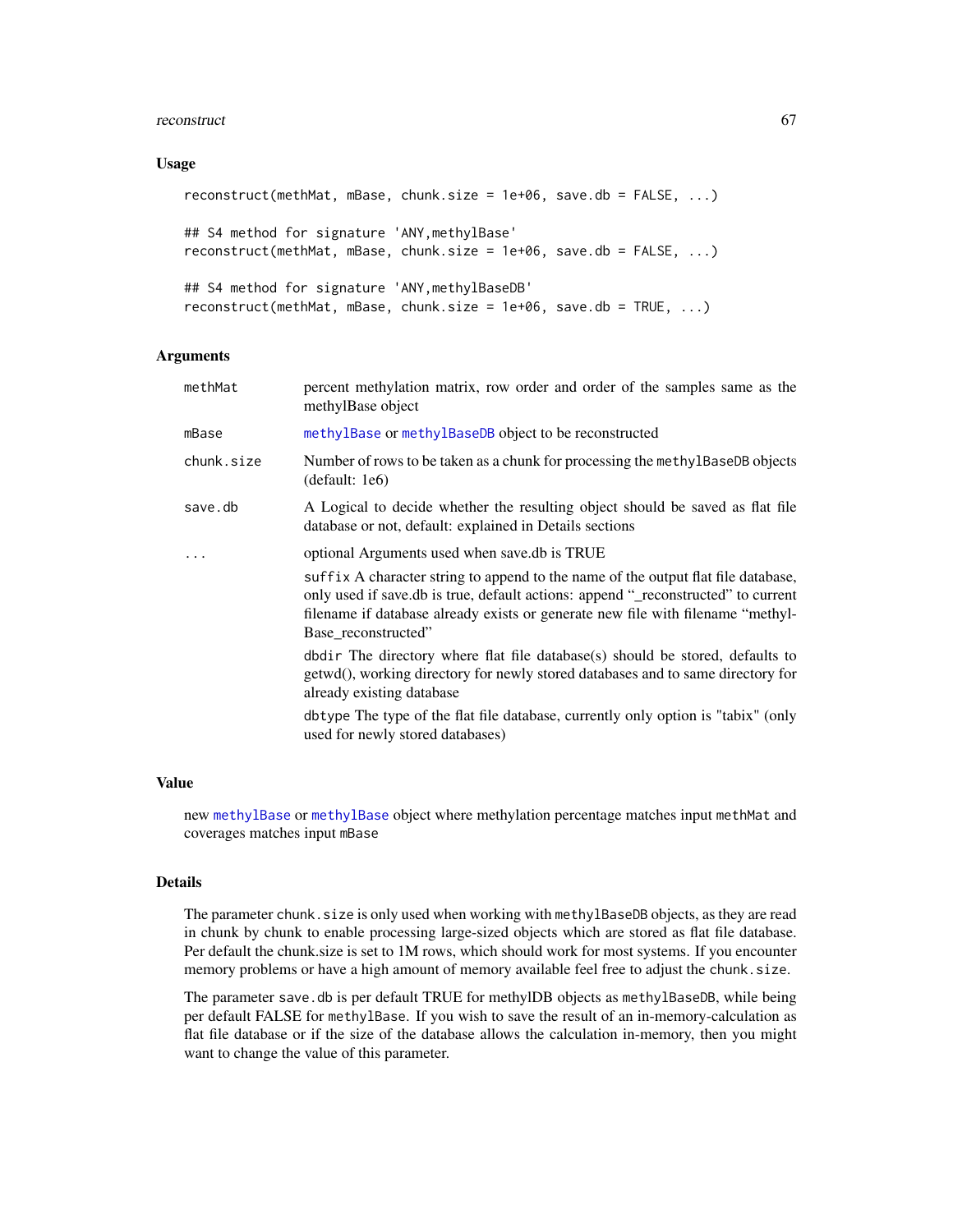Note

Batch effect correction (if any batch effect exists) is a tricky issue. We provide some simple ways to deal with it (see [assocComp](#page-4-0) and [removeComp](#page-72-0) ), But if you can find other ways to correct for batch effects and want to create a methylBase object with the corrected percent methylation values, you can use this function.

# Author(s)

Altuna Akalin

### Examples

data(methylKit)

```
# get percent methylation
mat=percMethylation(methylBase.obj)
```

```
# do some changes in the matrix
# this is just a toy example
# ideally you want to correct the matrix
# for batch effects
mat[mat==100]=80
```

```
# reconstruct the methylBase from the corrected matrix
newobj=reconstruct(mat,methylBase.obj)
```

| regionCounts | Get regional counts for given GRanges or GRangesList object |  |  |  |
|--------------|-------------------------------------------------------------|--|--|--|
|              |                                                             |  |  |  |

### Description

Convert [methylRaw](#page-50-0), [methylRawDB](#page-52-0), [methylRawList](#page-53-0), [methylRawListDB](#page-54-0), [methylBase](#page-44-0) or [methylBaseDB](#page-46-0) object into regional counts for a given [GRanges](#page-0-0) or [GRangesList](#page-0-0) object.

# Usage

```
regionCounts(object,regions,cov.bases=0,strand.aware=FALSE,chunk.size,save.db,...)
```

```
## S4 method for signature 'methylRaw,GRanges'
regionCounts(
 object,
  regions,
 cov.bases = 0,
  strand.aware = FALSE,
  chunk.size = 1e+06,save.db = FALSE,...
```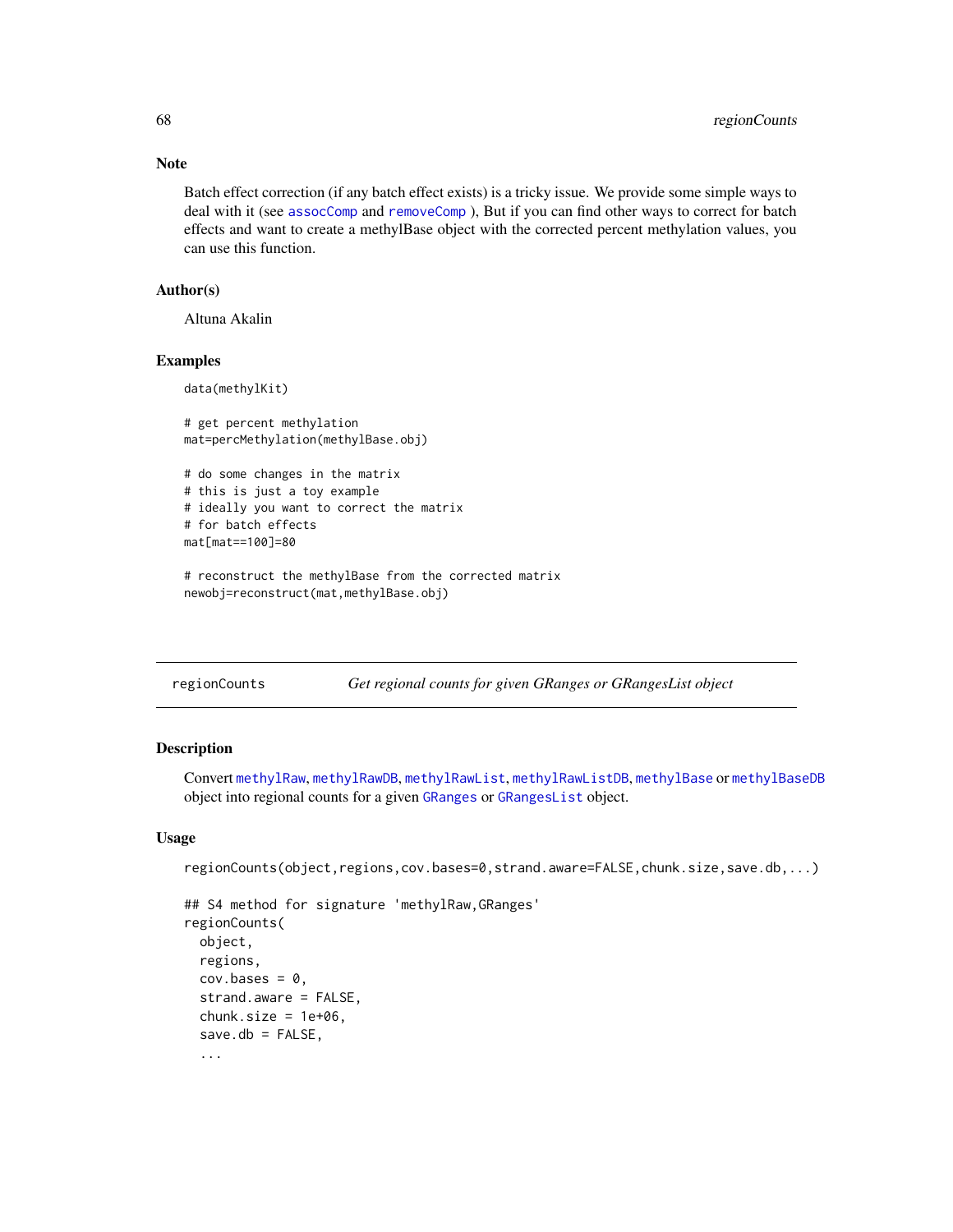regionCounts 69

```
\mathcal{L}## S4 method for signature 'methylBase,GRanges'
regionCounts(
  object,
 regions,
 cov.bases = 0,strand.aware = FALSE,
  chunk.size = 1e+06,save.db = FALSE,...
\mathcal{L}## S4 method for signature 'methylRaw,GRangesList'
regionCounts(
  object,
 regions,
 cov.bases = 0,
  strand.aware = FALSE,
  chunk.size = 1e+06,
  save.db = FALSE,...
\mathcal{L}## S4 method for signature 'methylBase,GRangesList'
regionCounts(
  object,
 regions,
 cov.bases = 0,strand.aware = FALSE,
  chunk.size = 1e+06,
  save.db = FALSE,...
\lambda## S4 method for signature 'methylRawList,GRanges'
regionCounts(
 object,
  regions,
 cov.bases = 0,strand.aware = FALSE,
  chunk.size = 1e+06,save.db = FALSE,...
\mathcal{L}## S4 method for signature 'methylRawList,GRangesList'
regionCounts(
```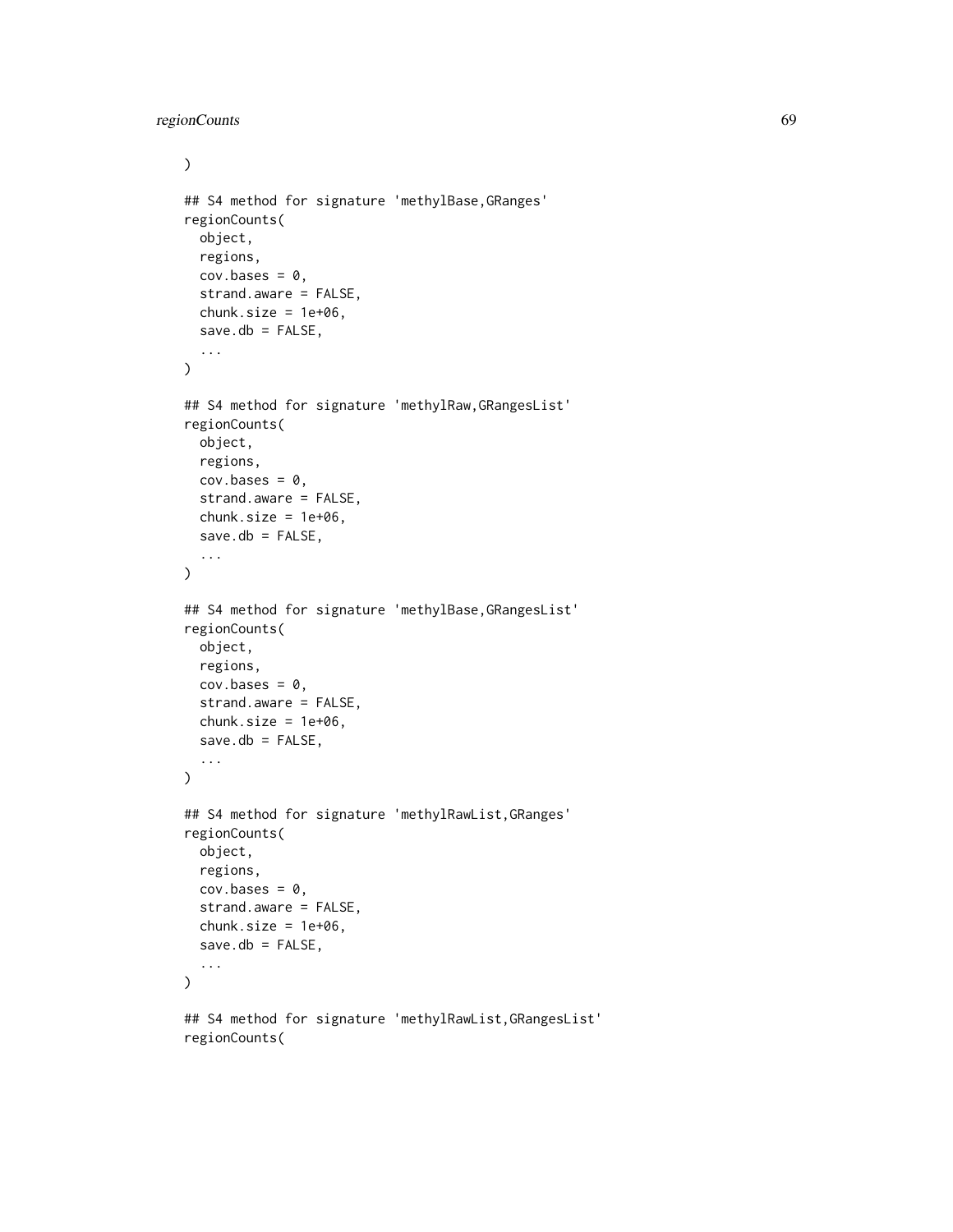```
object,
  regions,
  cov.bases = 0,
  strand.aware = FALSE,
  chunk.size = 1e+06,save.db = FALSE,...
\lambda## S4 method for signature 'methylRawDB,GRanges'
regionCounts(
 object,
 regions,
 cov.bases = 0,strand.aware = FALSE,
  chunk.size = 1e+06,
 save.db = TRUE,
  ...
\lambda## S4 method for signature 'methylRawDB,GRangesList'
regionCounts(
 object,
  regions,
 cov.bases = 0,strand.aware = FALSE,
  chunk.size = 1e+06,save.db = TRUE,
  ...
\mathcal{L}## S4 method for signature 'methylRawListDB,GRanges'
regionCounts(
 object,
 regions,
 cov.bases = 0,
  strand.aware = FALSE,
 chunk.size = 1e+06,save.db = TRUE,
  ...
\mathcal{L}## S4 method for signature 'methylRawListDB,GRangesList'
regionCounts(
 object,
  regions,
  cov.bases = 0,
  strand.aware = FALSE,
```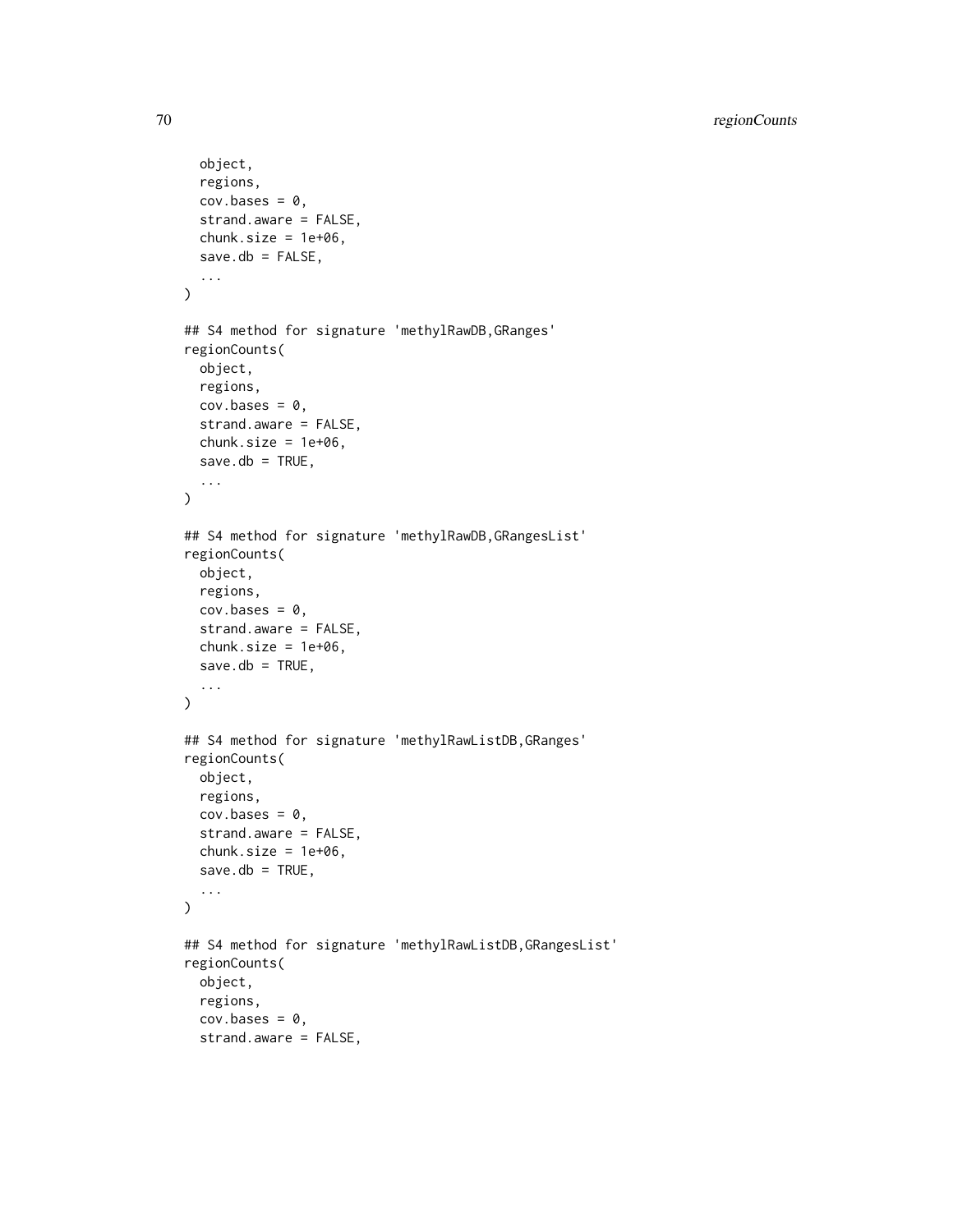```
chunk.size = 1e+06,save.db = TRUE,
  ...
\mathcal{L}## S4 method for signature 'methylBaseDB,GRanges'
regionCounts(
 object,
 regions,
 cov.bases = 0,strand.aware = FALSE,
  chunk.size = 1e+06,save.db = TRUE,
  ...
\mathcal{L}## S4 method for signature 'methylBaseDB,GRangesList'
regionCounts(
 object,
 regions,
 cov.bases = 0,strand.aware = FALSE,
 chunk.size = 1e+06,
 save.db = TRUE,...
\mathcal{L}
```
# Arguments

| object       | a methylRaw, methylRawDB, methylRawList, methylRawListDB, methylBase<br>or methylBaseDB object                                                                                                                                                                                                                                          |
|--------------|-----------------------------------------------------------------------------------------------------------------------------------------------------------------------------------------------------------------------------------------------------------------------------------------------------------------------------------------|
|              | NOTE: The given regions (Granges/GrangesList object) will be orderd based<br>on chromosome and position before searching for overlaps, so the resulting<br>methylKit object might have a different ording than expected. See details sec-<br>tion for the reasoning of this choice and ways to still get custom ordering of<br>regions. |
| regions      | a GRanges or GRangesList object. Make sure that the GRanges objects are<br>unique in chr, start, end and strand columns. You can make them unique by using<br>unique() function.                                                                                                                                                        |
| cov.bases    | number minimum bases covered per region (Default:0). Only regions with base<br>coverage above this threshold are returned.                                                                                                                                                                                                              |
| strand.aware | if set to TRUE only CpGs that match the strand of the region will be summa-<br>rized. (default:FALSE)                                                                                                                                                                                                                                   |
| chunk.size   | Number of rows to be taken as a chunk for processing the methy LDB objects<br>(default: 1e6)                                                                                                                                                                                                                                            |
| save.db      | A Logical to decide whether the resulting object should be saved as flat file<br>database or not, default: explained in Details sections                                                                                                                                                                                                |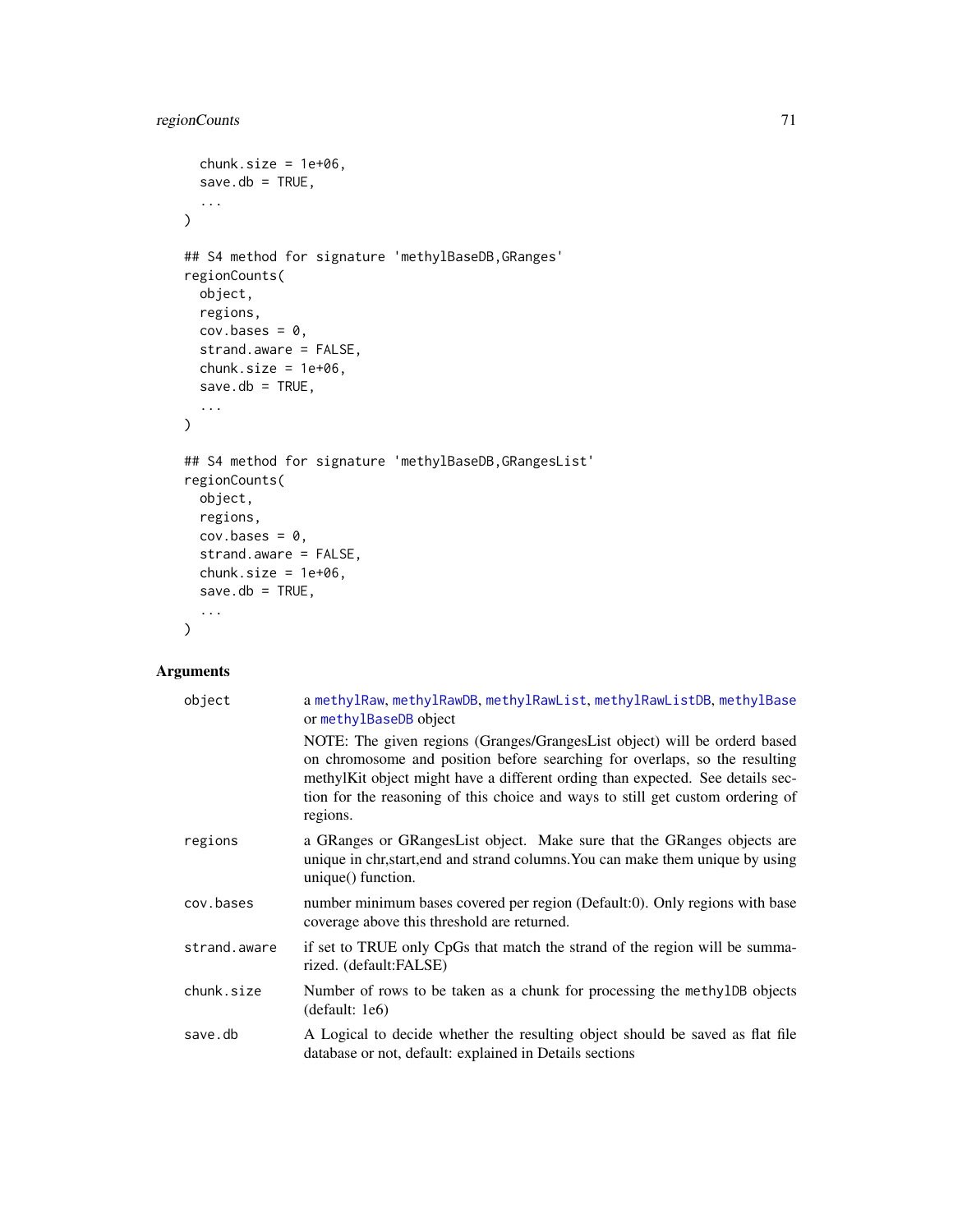... optional Arguments used when save.db is TRUE suffix A character string to append to the name of the output flat file database, only used if save.db is true, default actions: append "\_regions" to current filename if database already exists or generate new file with filename "sampleID\_regions" or "methylBase\_filtered" dependent on input object dbdir The directory where flat file database(s) should be stored, defaults to

getwd(), working directory for newly stored databases and to same directory for already existing database

dbtype The type of the flat file database, currently only option is "tabix" (only used for newly stored databases)

# Value

a new methylRaw,methylBase or methylRawList object. If strand.aware is set to FALSE (default). Even though the resulting object will have the strand information of regions it will still contain methylation information from both strands.

### Details

The given regions (Granges/GrangesList object) will be orderd based on chromosome and position before searching for overlaps, so the resulting methylKit object might have a different ording than expected. We are doing this is to ensure that resulting output is consistent for in-memory and database based objects, as database based objects always have to be sorted to enable tabix indexing and providing fast random access.

If you to still want get a custom ordering of the output regions you can access the single regions in any object providing your indices to the [select](#page-76-0) or [extract](#page-17-0) functions.

The parameter chunk.size is only used when working with methylRawDB, methylBaseDB or methylRawListDB objects, as they are read in chunk by chunk to enable processing large-sized objects which are stored as flat file database. Per default the chunk.size is set to 1M rows, which should work for most systems. If you encounter memory problems or have a high amount of memory available feel free to adjust the chunk.size.

The parameter save.db is per default TRUE for methylDB objects as methylRawDB, methylBaseDB or methylRawListDB, while being per default FALSE for methylRaw, methylBase or methylRawList. If you wish to save the result of an in-memory-calculation as flat file database or if the size of the database allows the calculation in-memory, then you might want to change the value of this parameter.

### Examples

```
data(methylKit)
```

```
# get the windows of interest as a GRanges object, this can be any set
# of genomic locations
library(GenomicRanges)
my.win=GRanges(seqnames="chr21",
ranges=IRanges(start=seq(from=9764513,by=10000,length.out=20),width=5000) )
# getting counts per region
```
regional.methylRaw=regionCounts(object=methylRawList.obj, regions=my.win,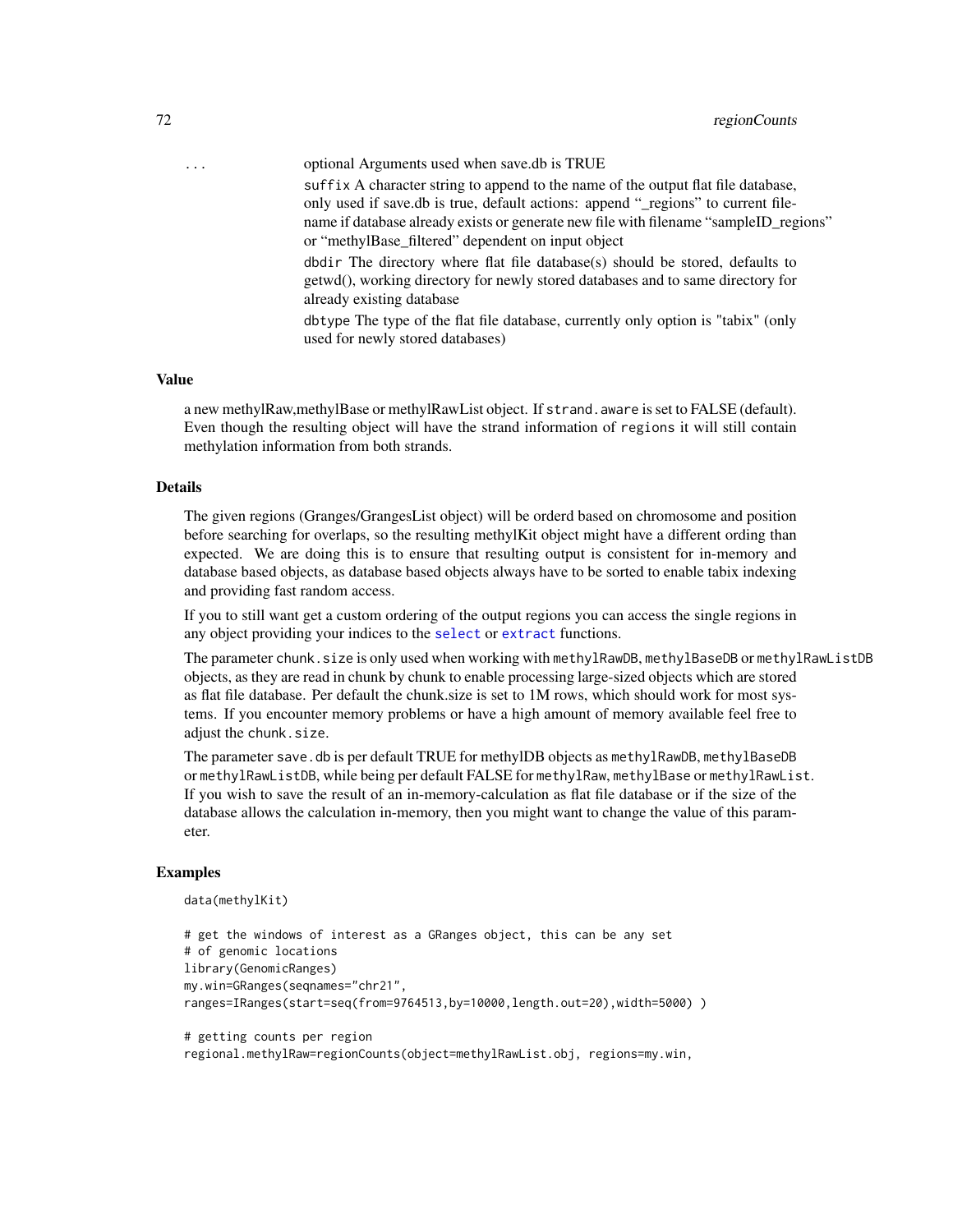# <span id="page-72-0"></span>removeComp 73

```
cov.bases=0,strand.aware=FALSE)
```
removeComp *Remove principal components from a methylBase object*

# Description

This function can remove a given principal componet from a given methylBase object. First, it calculates principal components from percent methylation matrix and removes the given component(s), reconstructs the methylation matrix then reconstructs number of methylated and unmethylated Cs per position based on the reconstructed percent methylation matrix, and finally returns a new [methylBase](#page-44-0) object.

#### Usage

```
removeComp(mBase, comp = NULL, chunk.size = 1e+06, save.db = FALSE, ...)
## S4 method for signature 'methylBase'
removeComp(mBase, comp = NULL, chunk.size = 1e+06, save.db = FALSE, ...)
```

```
## S4 method for signature 'methylBaseDB'
removeComp(mBase, comp = NULL, chunk.size = 1e+06, save.db = TRUE, ...)
```
# Arguments

| mBase      | methylBase or methylBaseDB object with no NA values, that means all bases<br>should be covered in all samples.                                                                                                                                                                   |  |
|------------|----------------------------------------------------------------------------------------------------------------------------------------------------------------------------------------------------------------------------------------------------------------------------------|--|
| comp       | vector of component numbers to be removed                                                                                                                                                                                                                                        |  |
| chunk.size | Number of rows to be taken as a chunk for processing the methy IBaseDB objects<br>(detault: 1e6)                                                                                                                                                                                 |  |
| save.db    | A Logical to decide whether the resulting object should be saved as flat file<br>database or not, default: explained in Details sections                                                                                                                                         |  |
| .          | optional Arguments used when save.db is TRUE                                                                                                                                                                                                                                     |  |
|            | suffix A character string to append to the name of the output flat file database,<br>only used if save.db is true, default actions: append "_reconstructed" to current<br>filename if database already exists or generate new file with filename "methyl-<br>Base_reconstructed" |  |
|            | dbdir The directory where flat file database(s) should be stored, defaults to<br>getwd(), working directory for newly stored databases and to same directory for<br>already existing database                                                                                    |  |
|            | dbtype The type of the flat file database, currently only option "tabix"                                                                                                                                                                                                         |  |

#### Value

new [methylBase](#page-44-0) or [methylBaseDB](#page-46-0) object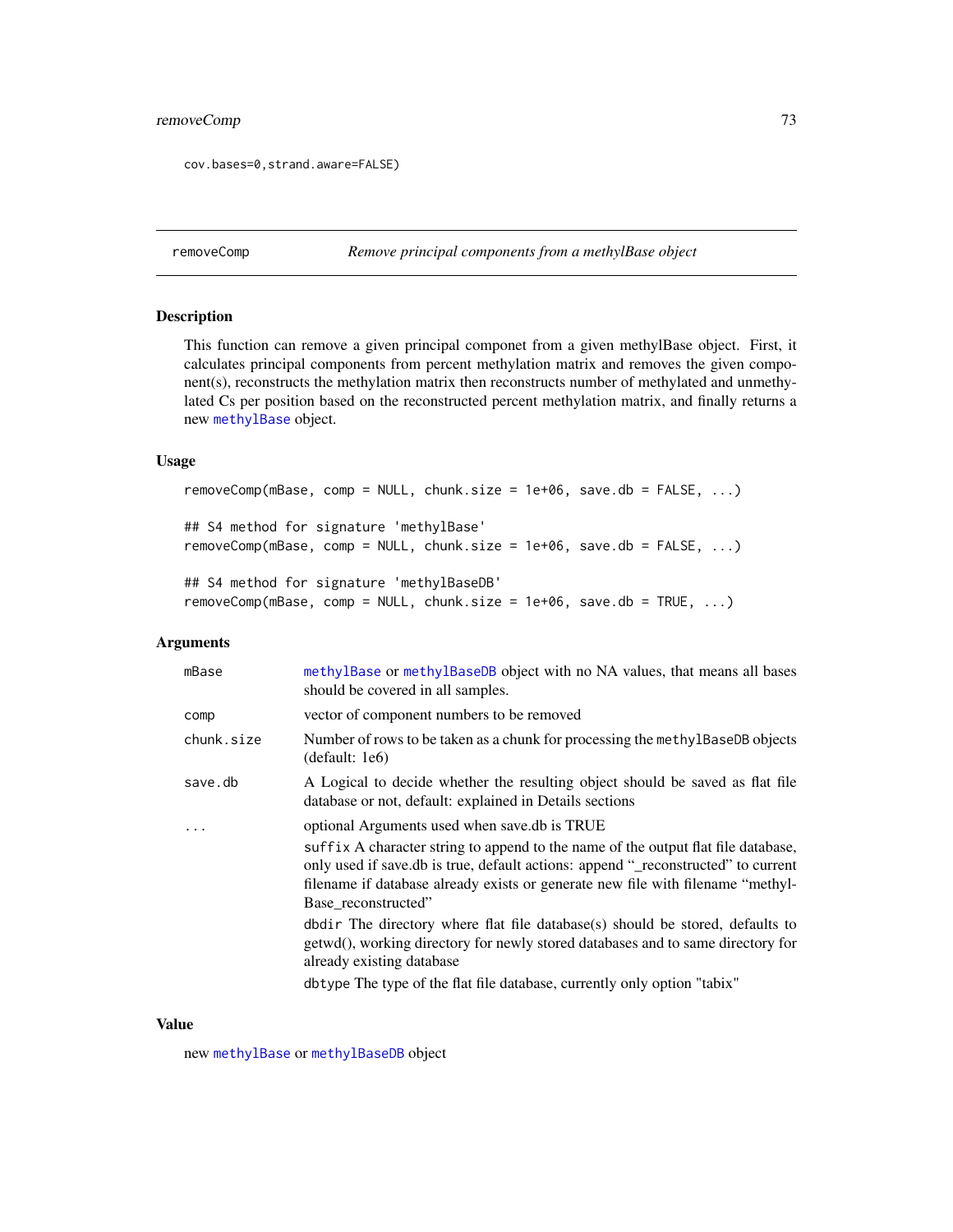#### Details

The parameter chunk, size is only used when working with methylBaseDB objects, as they are read in chunk by chunk to enable processing large-sized objects which are stored as flat file database. Per default the chunk.size is set to 1M rows, which should work for most systems. If you encounter memory problems or have a high amount of memory available feel free to adjust the chunk.size.

The parameter save.db is per default TRUE for methylDB objects as methylBaseDB, while being per default FALSE for methylBase. If you wish to save the result of an in-memory-calculation as flat file database or if the size of the database allows the calculation in-memory, then you might want to change the value of this parameter.

#### Examples

```
data(methylKit)
```

```
# remove 1st principal component
newObj=removeComp(methylBase.obj,comp=1)
```

```
# remove 3rd and 4th principal components
newObj=removeComp(methylBase.obj,comp=c(3,4))
```
reorganize *Reorganize methylKit objects by creating new objects from subset of samples*

# Description

The function creates a new methylRawList, methylRawListDB, methylBase or methylBaseDB object by selecting a subset of samples from the input object, which is a methylRawList or methylBase object. You can use the function to partition a large methylRawList or methylBase object to smaller object based on sample ids or when you want to reorder samples and/or give a new treatmet vector.

#### Usage

```
reorganize(
  methylObj,
  sample.ids,
  treatment,
  chunk.size = 1e+06,save.db = FALSE,...
)
## S4 method for signature 'methylBase'
reorganize(
  methylObj,
  sample.ids,
```
<span id="page-73-0"></span>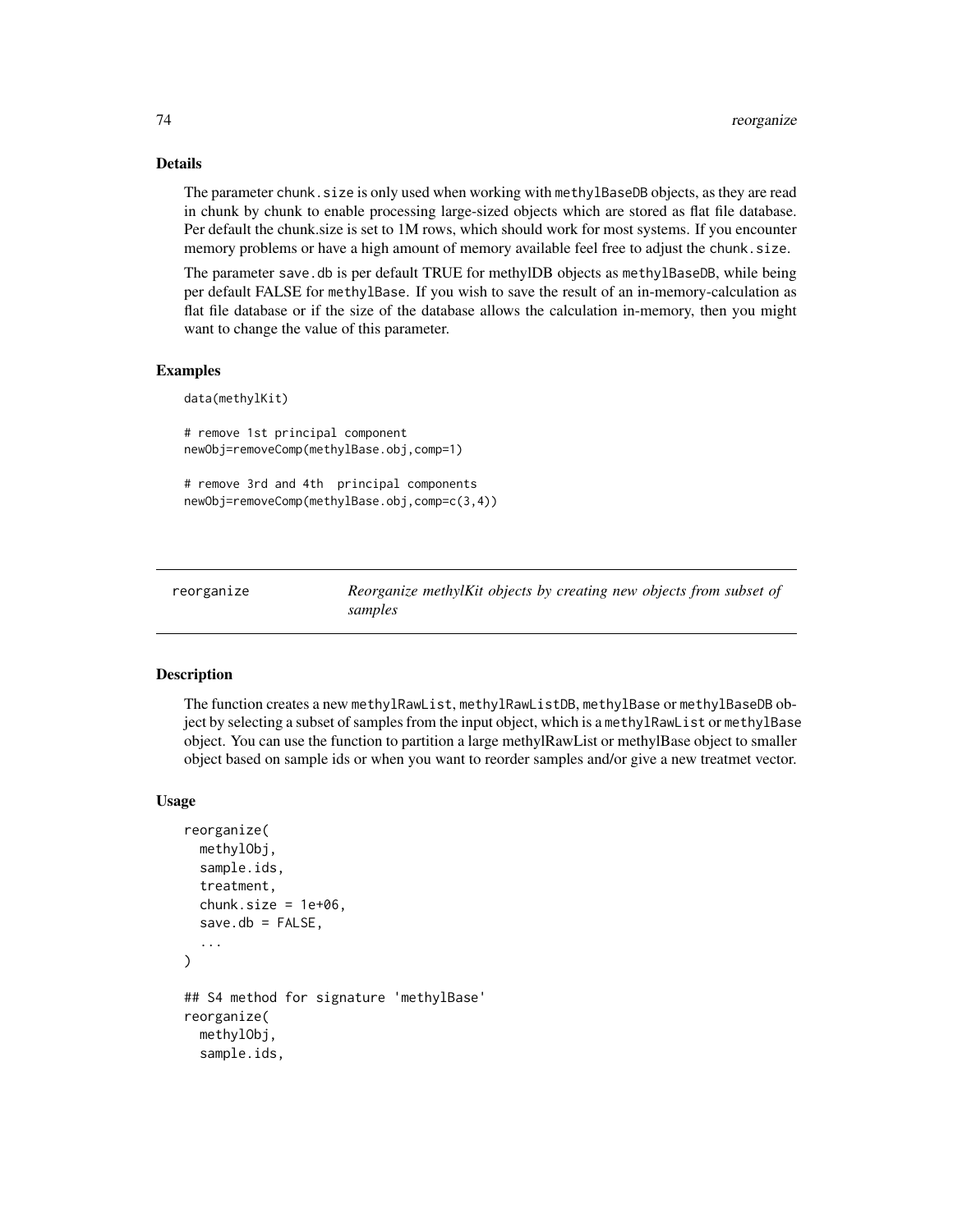# reorganize 75

```
treatment,
 chunk.size = 1e+06,save.db = FALSE,...
\mathcal{L}## S4 method for signature 'methylRawList'
reorganize(
 methylObj,
 sample.ids,
  treatment,
  chunk.size = 1e+06,save.db = FALSE,...
\mathcal{L}## S4 method for signature 'methylRawListDB'
reorganize(
 methylObj,
 sample.ids,
 treatment,
 chunk.size = 1e+06,save.db = TRUE,
  ...
\mathcal{L}## S4 method for signature 'methylBaseDB'
reorganize(
 methylObj,
 sample.ids,
  treatment,
 chunk.size = 1e+06,
 save.db = TRUE,
  ...
\mathcal{L}
```
## Arguments

| methylObj  | a methylRawList, methylRawListDB, methylBase or methylBaseDB object                                                                                                                                |  |
|------------|----------------------------------------------------------------------------------------------------------------------------------------------------------------------------------------------------|--|
| sample.ids | a vector for sample.ids to be subset. Order is important and the order should<br>be similar to treatment. sample.ids should be a subset or reordered version of<br>sample ids in the input object. |  |
| treatment  | treatment vector, should be same length as sample ids vector                                                                                                                                       |  |
| chunk.size | Number of rows to be taken as a chunk for processing the methylBaseDB or<br>methylRawListDB objects, default: 1e6                                                                                  |  |
| save.db    | A Logical to decide whether the resulting object should be saved as flat file<br>database or not, default: explained in Details sections                                                           |  |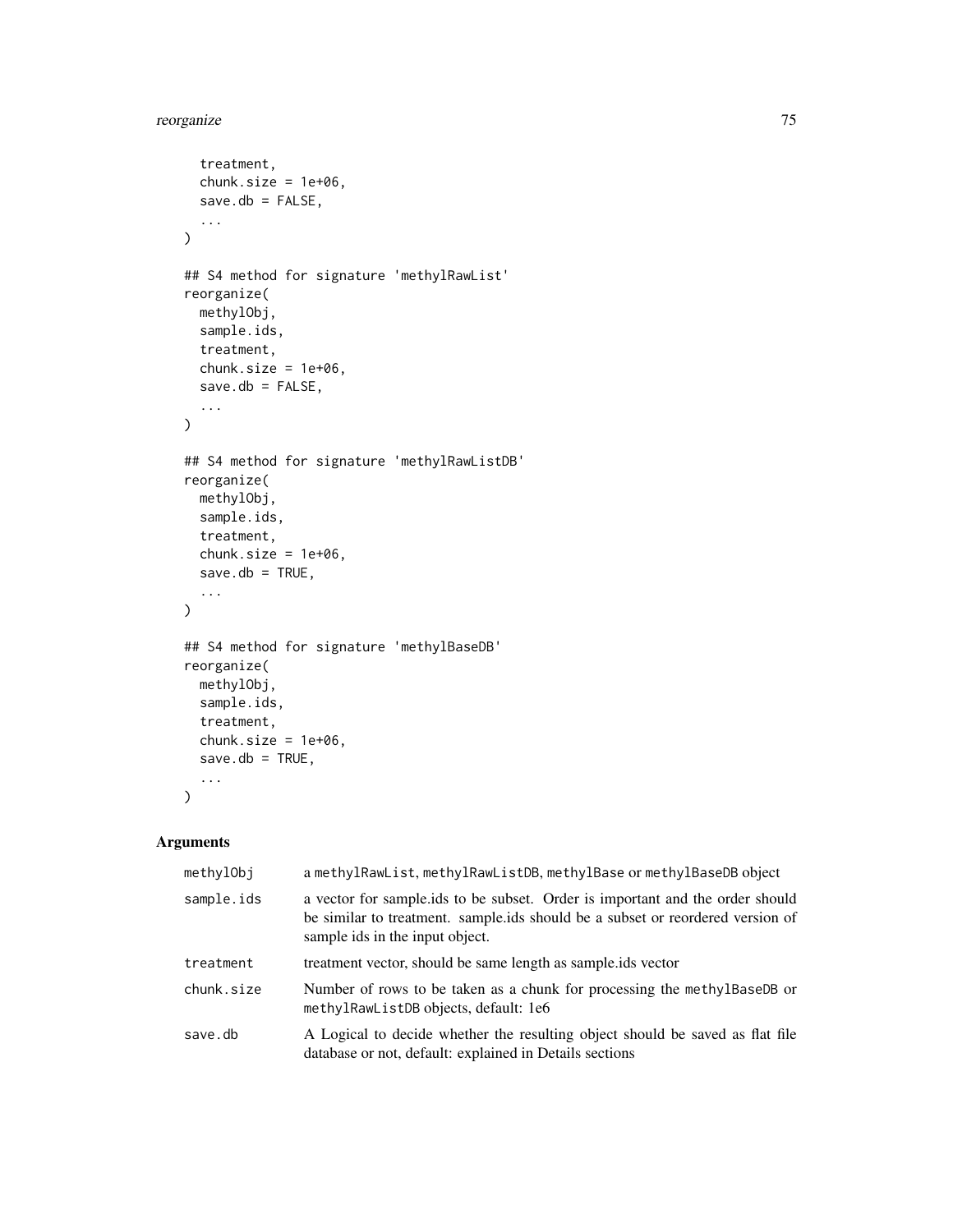... optional Arguments used when save.db is TRUE suffix A character string to append to the name of the output flat file database, only used if save.db is true, default actions: For "methylBase": The default suffix is a 13-character random string appended to the fixed prefix "methylBase", e.g. "methylBase\_16d3047c1a254.txt.bgz". For "methylRawList": ignored. dbdir The directory where flat file database(s) should be stored, defaults to getwd(), working directory for newly stored databases and to same directory for already existing database

dbtype The type of the flat file database, currently only option "tabix"

#### Value

returns a methylRawList, methylRawListDB, methylBase or methylBaseDB object depending on the input object

# Details

The parameter chunk.size is only used when working with methylBaseDB or methylRawListDB objects, as they are read in chunk by chunk to enable processing large-sized objects which are stored as flat file database. Per default the chunk.size is set to 1M rows, which should work for most systems. If you encounter memory problems or have a high amount of memory available feel free to adjust the chunk.size.

The parameter save.db is per default TRUE for methylDB objects as methylBaseDB and methylRawListDB, while being per default FALSE for methylBase and methylRawList. If you wish to save the result of an in-memory-calculation as flat file database or if the size of the database allows the calculation in-memory, then you might want to change the value of this parameter.

#### Examples

```
# this is a list of example files, ships with the package
file.list=list( system.file("extdata", "test1.myCpG.txt", package = "methylKit"),
               system.file("extdata", "test2.myCpG.txt", package = "methylKit"),
               system.file("extdata", "control1.myCpG.txt", package = "methylKit"),
               system.file("extdata", "control2.myCpG.txt", package = "methylKit") )
# read the files to a methylRawList object: myobj
myobj=methRead( file.list,
          sample.id=list("test1","test2","ctrl1","ctrl2"),
```

```
assembly="hg18",pipeline="amp",treatment=c(1,1,0,0))
meth=unite(myobj,destrand=TRUE)
```
# get samples named "test1" and "ctrl2" from myobj and create a new methylRawList object myobj2=reorganize(myobj,sample.ids=c("test1","ctrl2"),treatment=c(1,0))

```
# # get samples named "test1" and "ctrl2" from meth and create a new methylBase object
meth2 =reorganize(meth,sample.ids=c("test1","ctrl2"),treatment=c(1,0) )
```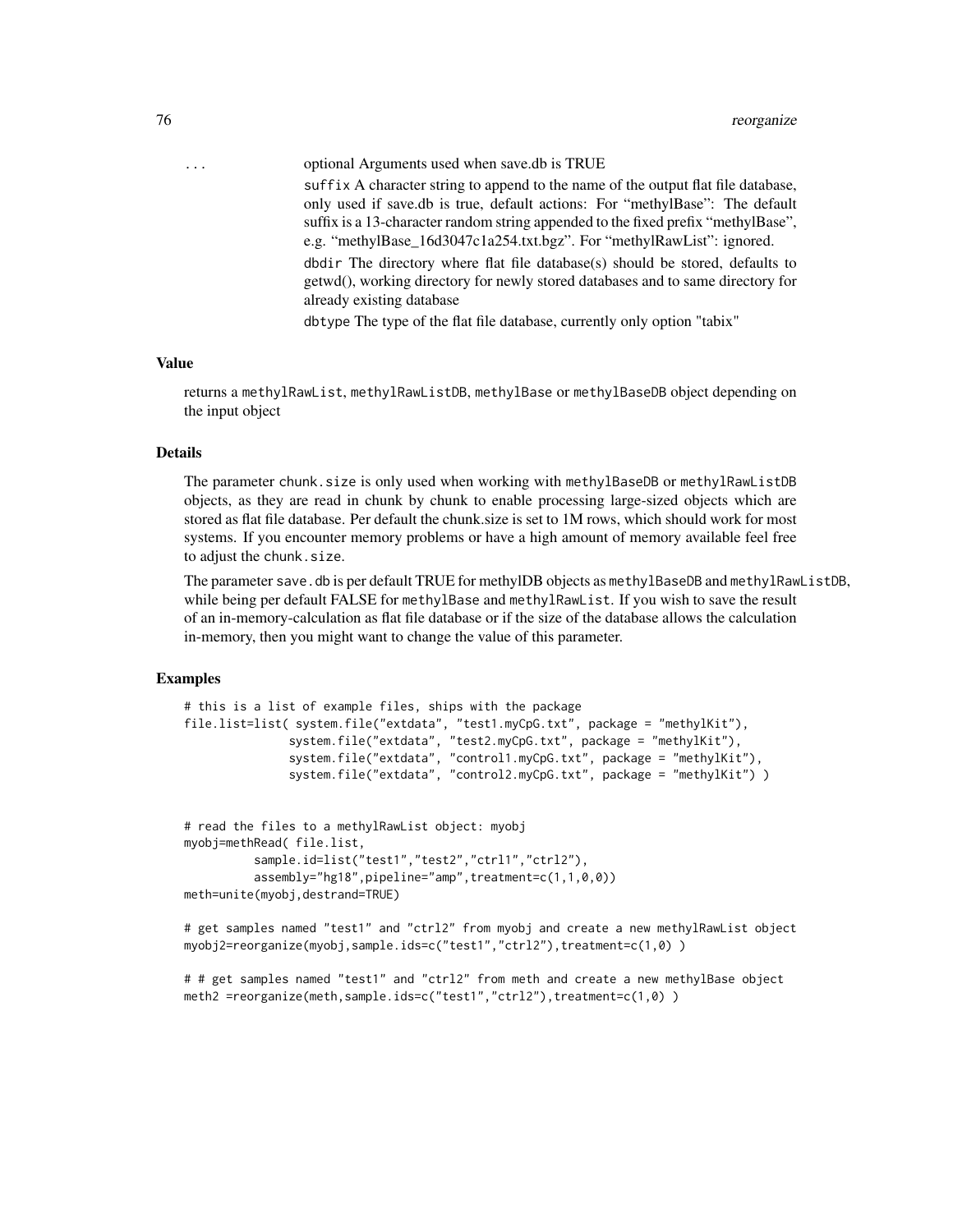<span id="page-76-0"></span>

# Description

The function returns a subset of data contained in the methylKit objects.

# Usage

```
select(x,i)
## S4 method for signature 'methylBase'
select(x, i)
## S4 method for signature 'methylRaw'
select(x, i)
## S4 method for signature 'methylDiff'
select(x, i)
## S4 method for signature 'methylRawDB'
select(x, i)
## S4 method for signature 'methylBaseDB'
select(x, i)
## S4 method for signature 'methylDiffDB'
select(x, i)
```
#### Arguments

| $\mathsf{x}$ | an methylBase, methylBaseDB, methylRaw, methylRawDB or methylDiff ob-         |
|--------------|-------------------------------------------------------------------------------|
|              | iect                                                                          |
|              | a numeric or logical vector. This vector corresponds to bases or regions con- |
|              | tained in methylkit objects. The vector is used to subset the data.           |

#### Value

a [methylBase](#page-44-0),[methylRaw](#page-50-0) or [methylDiff](#page-47-0) object depending on the input object.

# Examples

```
data(methylKit)
```
methylRawDB.obj=methRead( system.file("extdata","test1.txt.bgz",package="methylKit"), sample.id="test1", assembly="hg18", dbtype = "tabix",dbdir = "methylDB")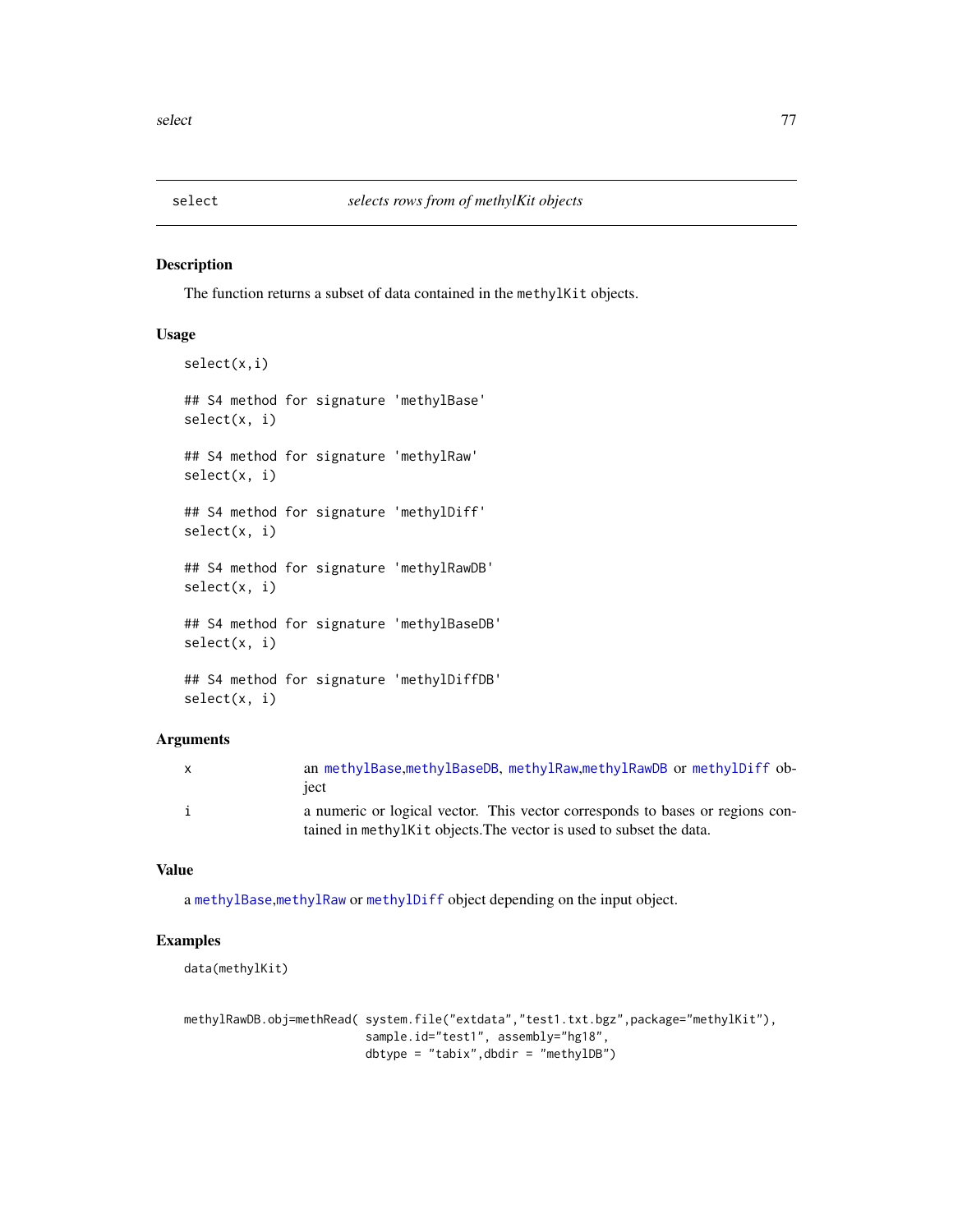```
methylBaseDB.obj=unite(methylRawList.obj,save.db=TRUE,dbdir="methylDB")
```

```
# selects first hundred rows, returns a methylRaw object
subset1=select(methylRawList.obj[[1]],1:100)
subset1=select(methylRawDB.obj,1:100)
```

```
# selects first hundred rows, returns a methylBase object
subset2=select(methylBase.obj,1:100)
subset2=select(methylBaseDB.obj,1:100)
```

```
# selects first hundred rows, returns a methylDiff object
subset3=select(methylDiff.obj,1:100)
```

```
# remove Database again
rm(methylBaseDB.obj)
rm(methylRawDB.obj)
unlink("methylDB", recursive=TRUE)
```
selectByOverlap *selects records of methylDB objects lying inside a GRanges range*

#### Description

The function selects records from any methylKit object that lie inside the regions given by ranges of class [GRanges](#page-0-0) and returns an in-memory equivalent of this object

#### Usage

```
selectByOverlap(object,ranges)
```
## S4 method for signature 'methylRaw,GRanges' selectByOverlap(object, ranges)

```
## S4 method for signature 'methylRawList,GRanges'
selectByOverlap(object, ranges)
```

```
## S4 method for signature 'methylBase,GRanges'
selectByOverlap(object, ranges)
```

```
## S4 method for signature 'methylDiff,GRanges'
selectByOverlap(object, ranges)
```
## S4 method for signature 'methylRawDB,GRanges'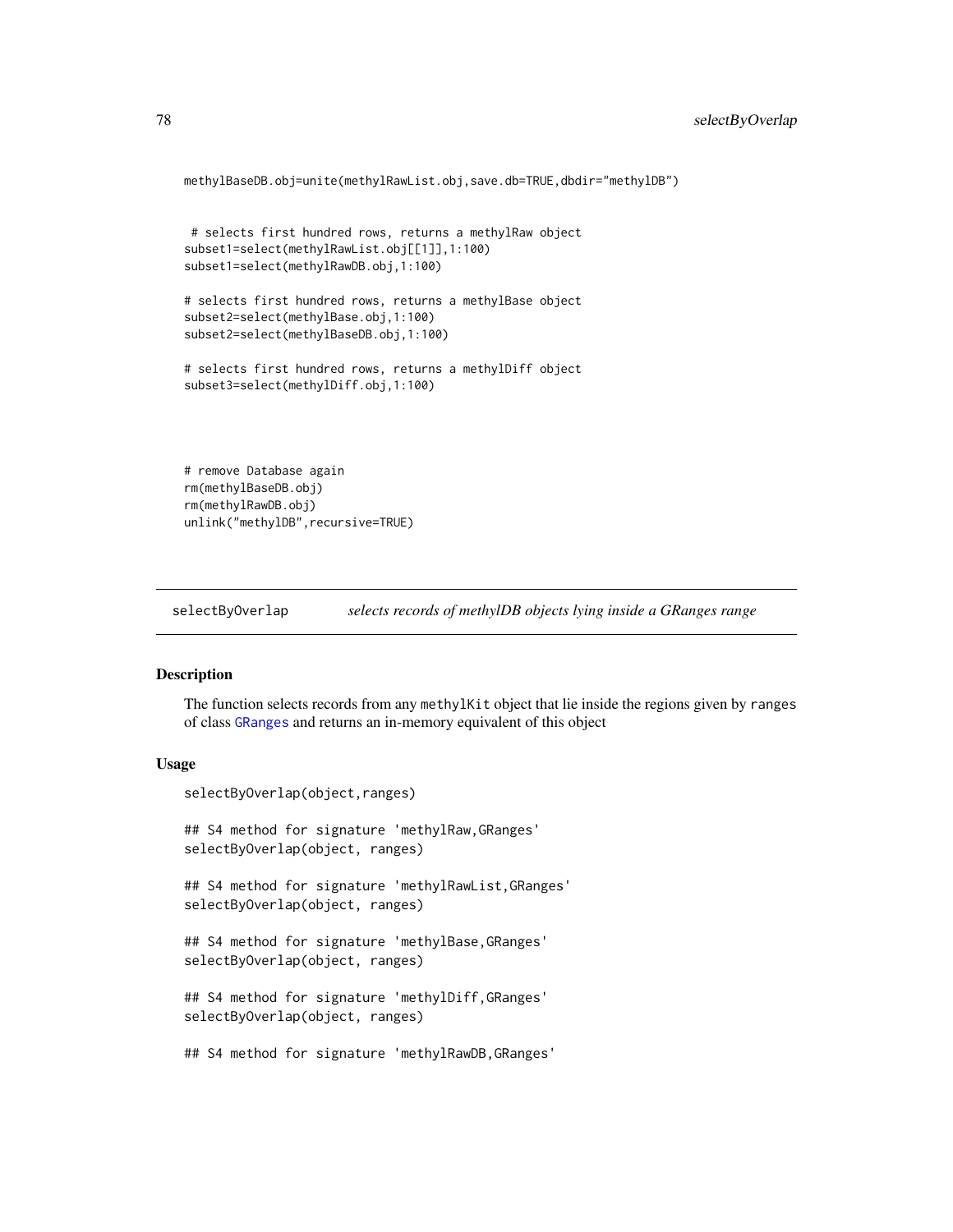# <span id="page-78-0"></span>selectByOverlap 79

selectByOverlap(object, ranges)

## S4 method for signature 'methylRawListDB,GRanges' selectByOverlap(object, ranges)

## S4 method for signature 'methylBaseDB,GRanges' selectByOverlap(object, ranges)

## S4 method for signature 'methylDiffDB,GRanges' selectByOverlap(object, ranges)

#### Arguments

| object | an methylRaw, methylRawDB, methylRawList, methylRawListDB, methylBase, |
|--------|------------------------------------------------------------------------|
|        | methylBaseDB, methylDiff or methylDiffDB object                        |
| ranges | a GRanges object specifying the regions of interest                    |

# Value

a [methylBase](#page-44-0),[methylRaw](#page-50-0), [methylRawList](#page-53-0) or [methylDiff](#page-47-0) object depending on the input object.

#### Author(s)

Alexander Gosdschan

# Examples

data(methylKit)

```
file.list=list( system.file("extdata", "test1.myCpG.txt", package = "methylKit"),
                system.file("extdata", "test2.myCpG.txt", package = "methylKit"),
                system.file("extdata", "control1.myCpG.txt", package = "methylKit"),
                system.file("extdata", "control2.myCpG.txt", package = "methylKit") )
methylRawListDB.obj=methRead(file.list,
                         sample.id=list("test1","test2","ctrl1","ctrl2"),
                         assembly="hg18", treatment=c(1,1,0,0),
                         dbtype = "tabix",dbdir = "methylDB")
methylBaseDB.obj=unite(methylRawListDB.obj)
methylDiffDB.obj = calculateDiffMeth(methylBaseDB.obj)
# define the windows of interest as a GRanges object, this can be any set
# of genomic locations
library(GenomicRanges)
my.win=GRanges(seqnames="chr21",
ranges=IRanges(start=seq(from=9764513,by=10000,length.out=20),width=5000) )
```

```
# selects the records that lie inside the regions
myRaw <- selectByOverlap(methylRawListDB.obj[[1]],my.win)
```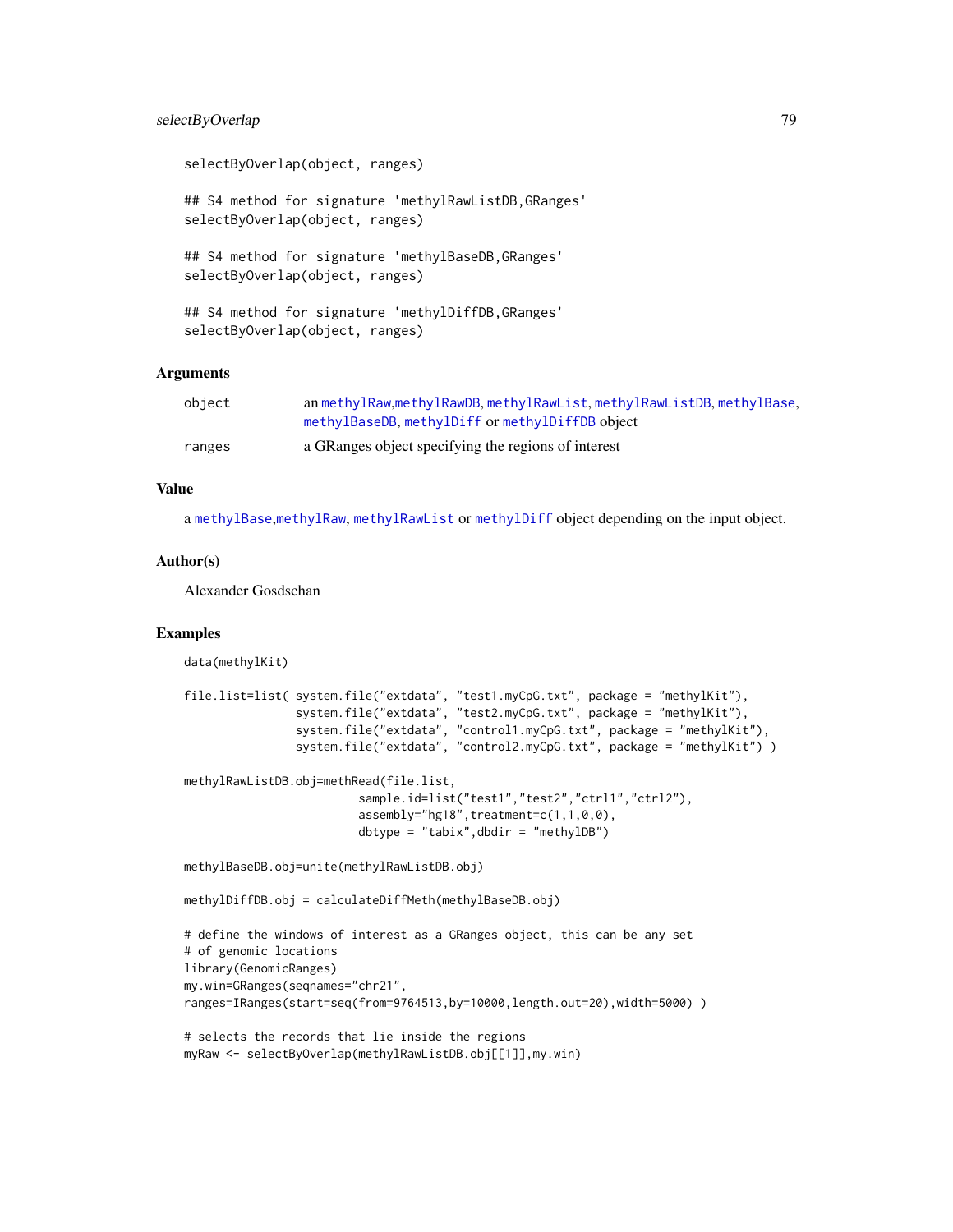```
# selects the records that lie inside the regions
myBase <- selectByOverlap(methylBaseDB.obj,my.win)
# selects the records that lie inside the regions
myDiff <- selectByOverlap(methylDiffDB.obj,my.win)
# selects the records that lie inside the regions
myRaw2 <- selectByOverlap(methylRawList.obj[[1]],my.win)
# selects the records that lie inside the regions
myRawList2 <- selectByOverlap(methylRawList.obj,my.win)
# selects the records that lie inside the regions
myBase2 <- selectByOverlap(methylBase.obj,my.win)
# selects the records that lie inside the regions
myDiff2 <- selectByOverlap(methylDiff.obj,my.win)
rm(methylRawListDB.obj)
rm(methylBaseDB.obj)
rm(methylDiffDB.obj)
```

```
unlink("methylDB", recursive=TRUE)
```
show,methylBase-method

*show method for methylKit classes*

#### Description

The show method works for methylRaw,methylRawDB, methylRawList,methylRawListDB, methylBase,methylBaseDB and methylDiff objects

#### Usage

```
## S4 method for signature 'methylBase'
show(object)
## S4 method for signature 'methylRaw'
show(object)
```
## S4 method for signature 'methylRawList' show(object)

```
## S4 method for signature 'methylDiff'
show(object)
```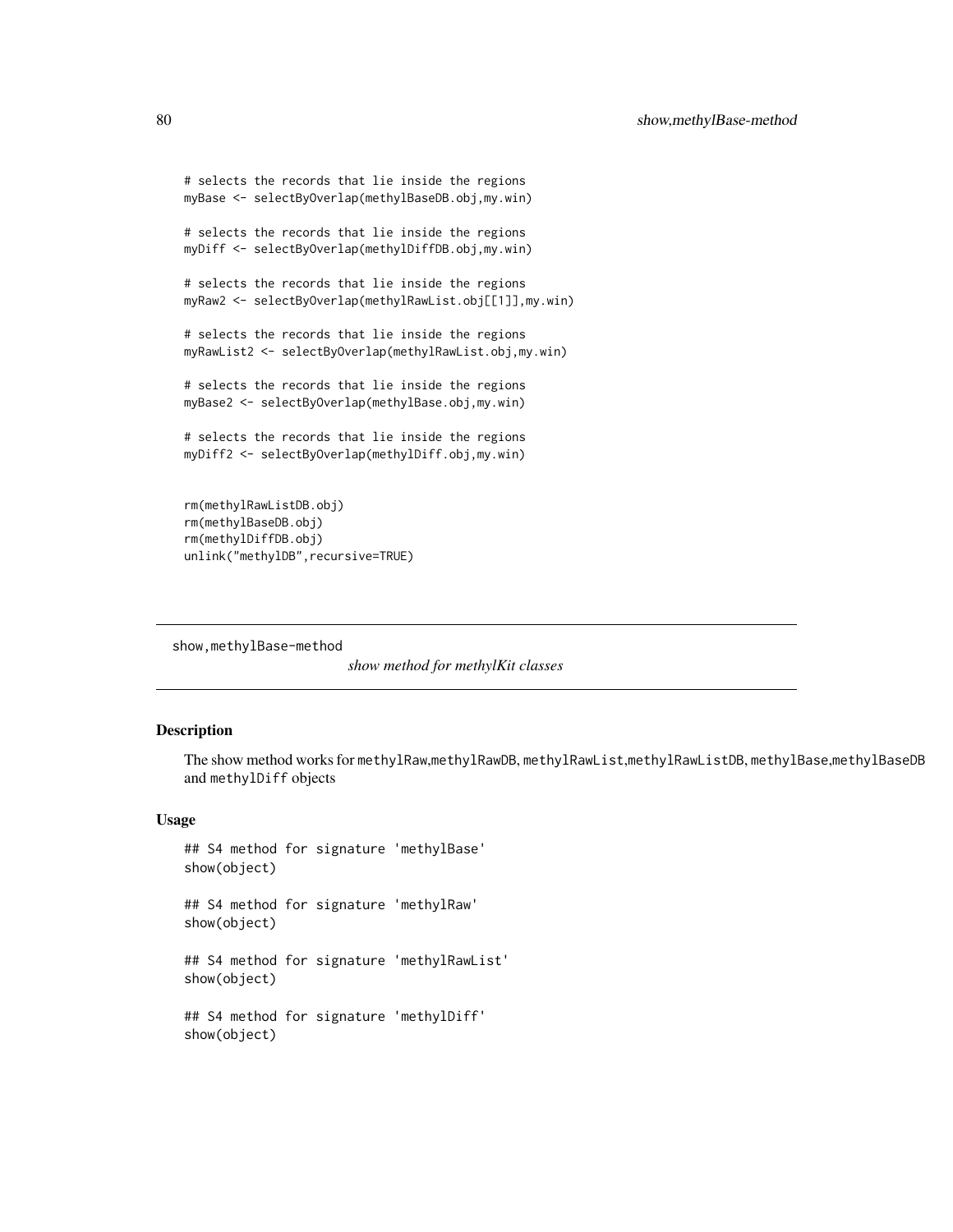# <span id="page-80-0"></span>tileMethylCounts 81

## S4 method for signature 'methylRawDB' show(object) ## S4 method for signature 'methylRawListDB' show(object)

## S4 method for signature 'methylBaseDB'

show(object)

## S4 method for signature 'methylDiffDB' show(object)

# Arguments

object any methylKit object

# Examples

```
data(methylKit)
methylDiff.obj
show(methylDiff.obj)
```
tileMethylCounts *Get methylated/unmethylated base counts for tilling windows*

# Description

The function summarizes methylated/unmethylated base counts over tilling windows accross genome. This function can be used when differential methylation analysis is preferable to tilling windows instead of base pairs.

#### Usage

tileMethylCounts(object,win.size=1000,step.size=1000,cov.bases=0,mc.cores=1,save.db,...)

```
## S4 method for signature 'methylRaw'
tileMethylCounts(
 object,
 win.size = 1000,
 step.size = 1000.
 cov.bases = 0,
 mc.core = 1,
 save.db = FALSE,...
)
```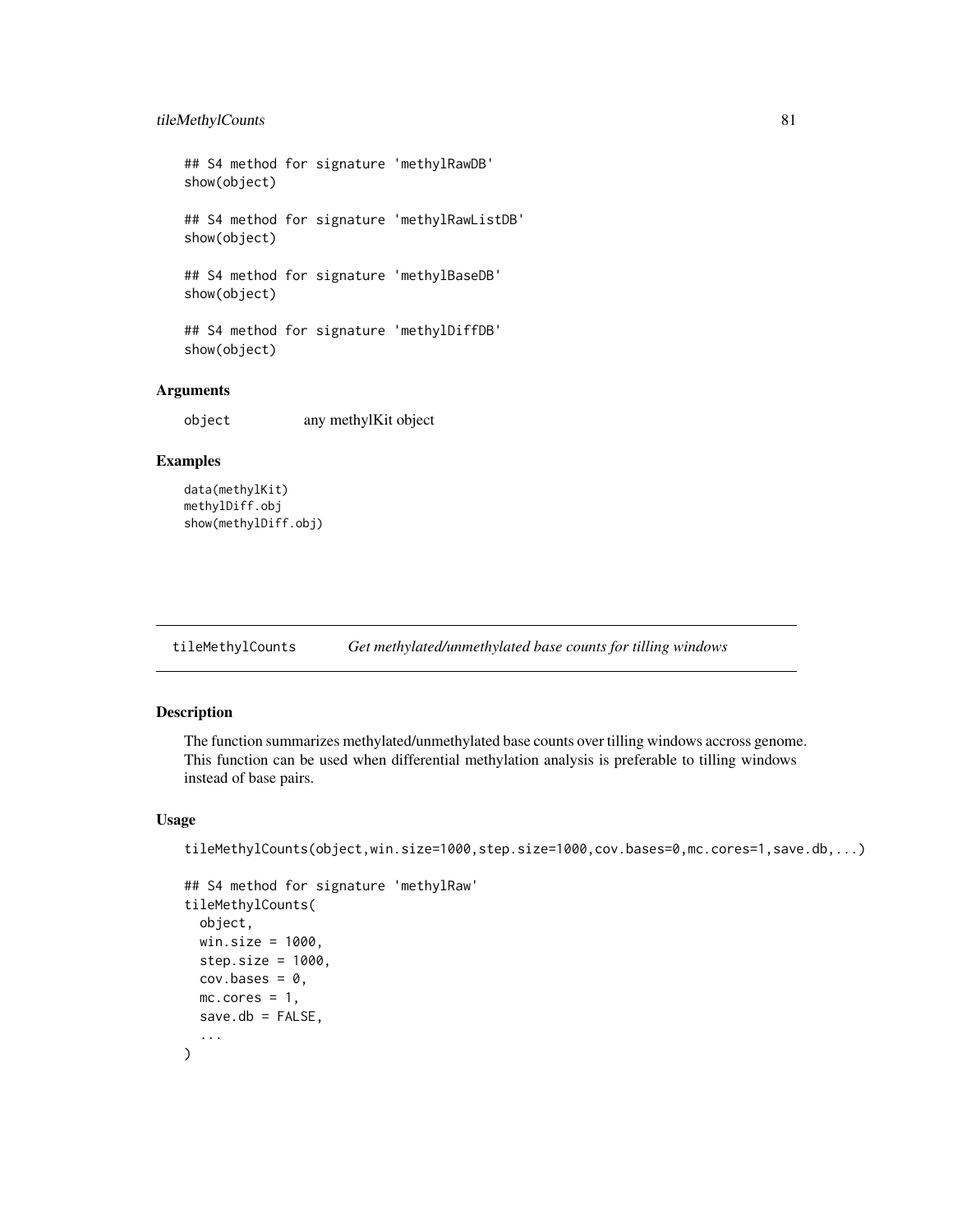```
## S4 method for signature 'methylRawList'
tileMethylCounts(
 object,
 win.size = 1000,
 step.size = 1000,
 cov.bases = 0,mc.cores = 1,
 save.db = FALSE,...
)
## S4 method for signature 'methylBase'
tileMethylCounts(
 object,
 win.size = 1000,
 step.size = 1000,
 cov.bases = 0,
 mc.cores = 1,
  save.db = FALSE,...
\mathcal{L}## S4 method for signature 'methylRawDB'
tileMethylCounts(
 object,
 win.size = 1000,
  step.size = 1000,
 cov.bases = 0,mc.core = 1,
  save.db = TRUE,
  ...
)
## S4 method for signature 'methylRawListDB'
tileMethylCounts(
 object,
 win.size = 1000,
  step.size = 1000,
 cov.bases = 0,mc.cores = 1,
  save.db = TRUE,
  ...
\mathcal{L}## S4 method for signature 'methylBaseDB'
tileMethylCounts(
 object,
```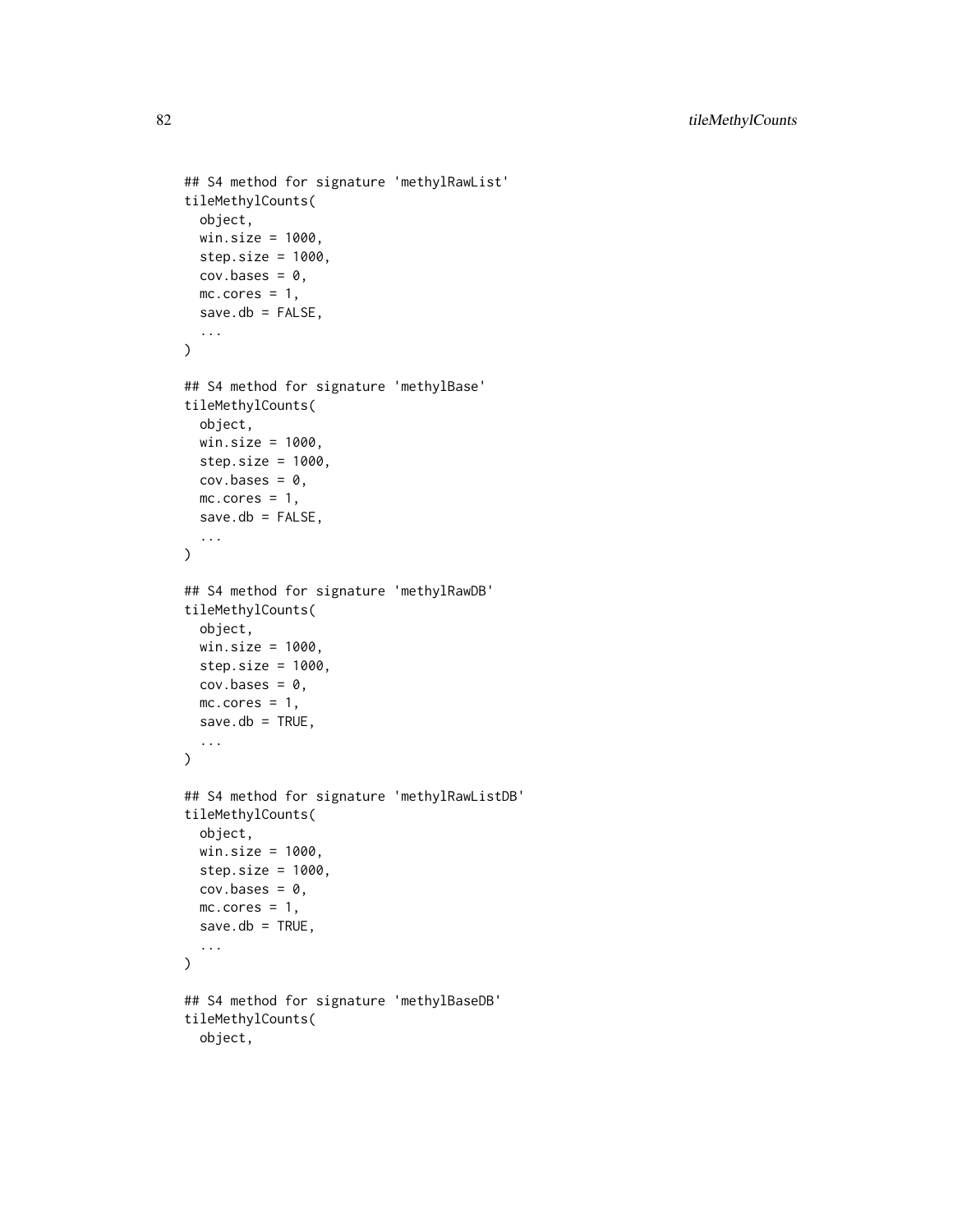# <span id="page-82-0"></span>tileMethylCounts 83

```
win.size = 1000,
step.size = 1000.
cov.bases = 0,
mc.cores = 1,
save.db = TRUE,...
```
#### Arguments

)

| object    | methylRaw, methylRawDB, methylRawList, methylRawListDB, methylBase<br>or methylBaseDB object containing base pair resolution methylation informa-<br>tion                                                                                                                                                    |
|-----------|--------------------------------------------------------------------------------------------------------------------------------------------------------------------------------------------------------------------------------------------------------------------------------------------------------------|
| win.size  | an integer for the size of the tiling windows                                                                                                                                                                                                                                                                |
| step.size | an integer for the step size of tiling windows                                                                                                                                                                                                                                                               |
| cov.bases | minimum number of bases to be covered in a given window                                                                                                                                                                                                                                                      |
| mc.cores  | number of cores to use when processing methylDB objects, default: 1, but al-<br>ways 1 for Windows)                                                                                                                                                                                                          |
| save.db   | A Logical to decide whether the resulting object should be saved as flat file<br>database or not, default: explained in Details sections                                                                                                                                                                     |
| $\ddots$  | optional Arguments used when save.db is TRUE                                                                                                                                                                                                                                                                 |
|           | suffix A character string to append to the name of the output flat file database,<br>only used if save.db is true, default actions: append "_tiled" to current filename<br>if database already exists or generate new file with filename "sampleID_tiled"<br>or "methylBase_tiled" dependent on input object |
|           | dbdir The directory where flat file database(s) should be stored, defaults to<br>getwd(), working directory for newly stored databases and to same directory for<br>already existing database                                                                                                                |

# Value

methylRaw,methylBase or methylRawList object

# Details

The parameter chunk.size is only used when working with methylRawDB, methylBaseDB or methylRawListDB objects, as they are read in chunk by chunk to enable processing large-sized objects which are stored as flat file database. Per default the chunk.size is set to 1M rows, which should work for most systems. If you encounter memory problems or have a high amount of memory available feel free to adjust the chunk.size.

The parameter save.db is per default TRUE for methylDB objects as methylRawDB, methylBaseDB or methylRawListDB, while being per default FALSE for methylRaw, methylBase or methylRawList. If you wish to save the result of an in-memory-calculation as flat file database or if the size of the database allows the calculation in-memory, then you might want to change the value of this parameter.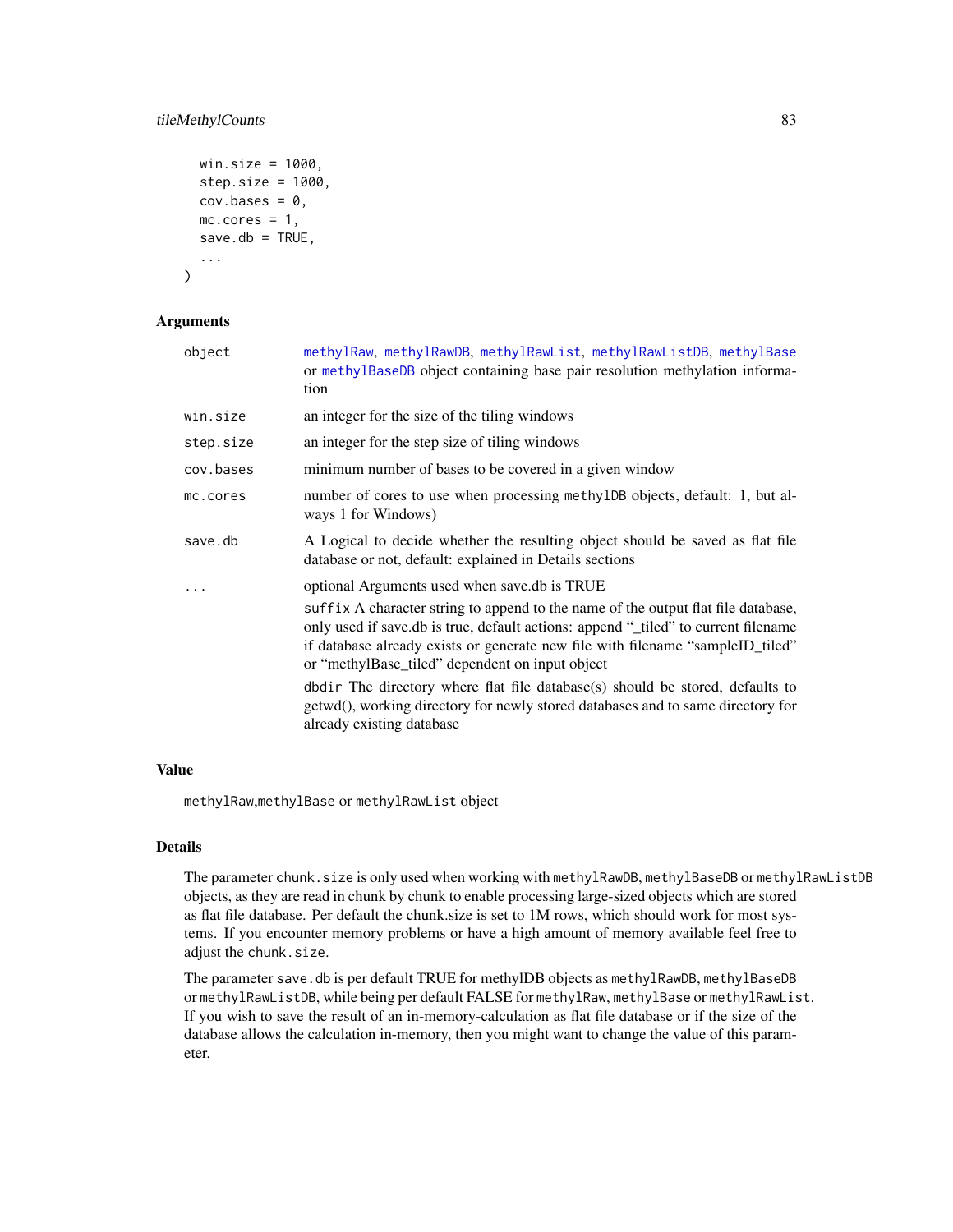#### Examples

data(methylKit)

```
tiled.methylRaw=tileMethylCounts(object=methylRawList.obj,win.size=1000,
                                 step.size=1000,cov.bases=0)
```
unite *unite methylRawList to a single table*

#### Description

This functions unites methylRawList and methylRawListDB objects that only bases with coverage from all samples are retained. The resulting object is either of class methylBase or methylBaseDB depending on input.

# Usage

```
unite(
 object,
 destrand = FALSE,
 min.per.group = NULL,
 chunk.size = 1e+06,mc.core = 1,
 save.db = FALSE,...
)
## S4 method for signature 'methylRawList'
unite(
 object,
  destrand = FALSE,
 min.per.group = NULL,
 chunk.size = 1e+06,mc.core = 1,
 save.db = FALSE,...
)
## S4 method for signature 'methylRawListDB'
unite(
 object,
  destrand = FALSE,
 min.per.group = NULL,
  chunk.size = 1e+06,mc.core = 1,
```
<span id="page-83-0"></span>84 unite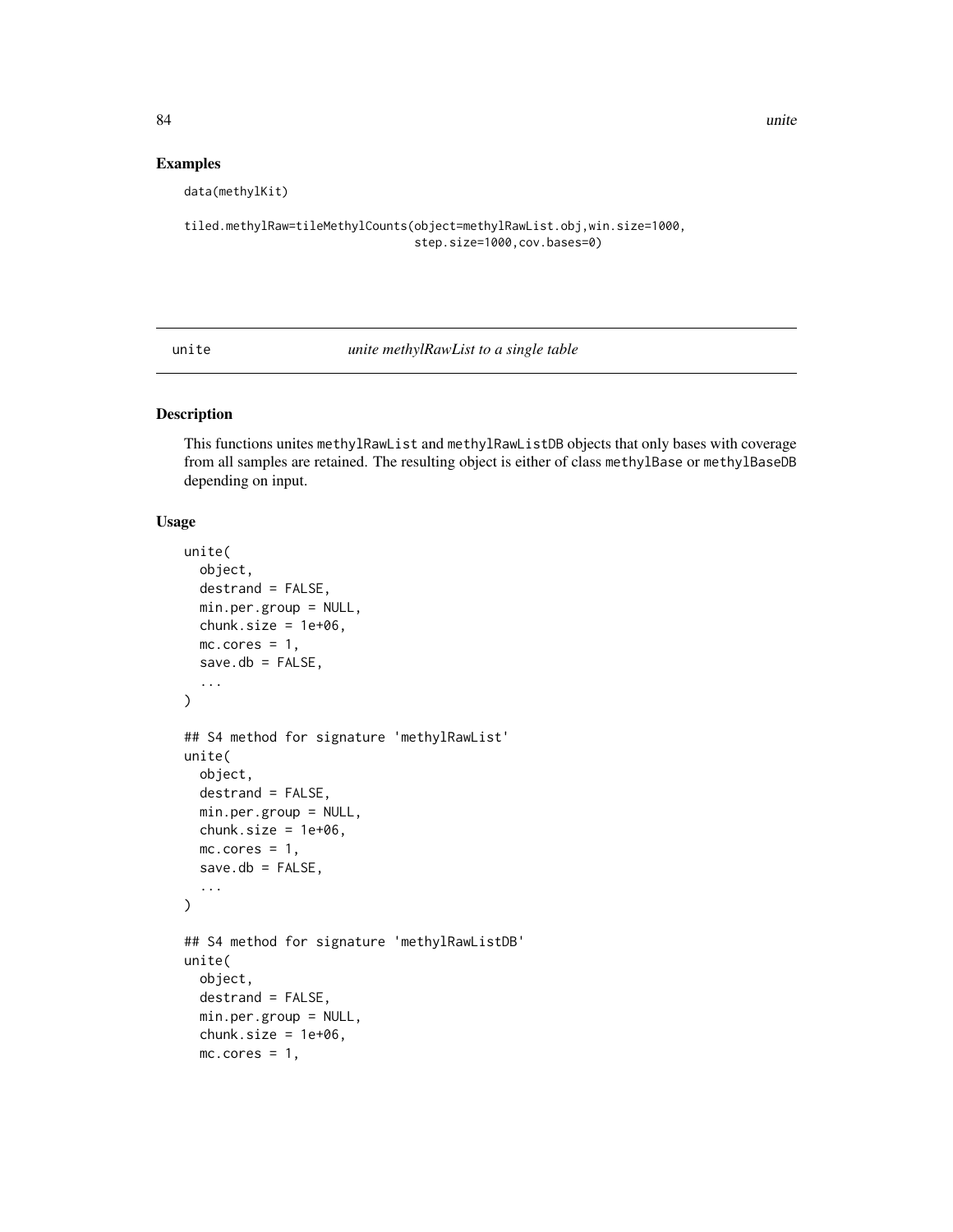unite 85

```
save.db = TRUE,
   ...
\mathcal{L}
```
# Arguments

| object        | a methylRawList or methylRawListDB object to be merged by common loca-<br>tions covered by reads                                                                                                                                                                                                                                                                                                                                                                                                                                                                                             |
|---------------|----------------------------------------------------------------------------------------------------------------------------------------------------------------------------------------------------------------------------------------------------------------------------------------------------------------------------------------------------------------------------------------------------------------------------------------------------------------------------------------------------------------------------------------------------------------------------------------------|
| destrand      | if TRUE, reads covering both strands of a CpG dinucleotide will be merged, do<br>not set to TRUE if not only interested in CpGs (default: FALSE). If the methyl-<br>RawList object contains regions rather than bases setting destrand to TRUE will<br>have no effect.                                                                                                                                                                                                                                                                                                                       |
| min.per.group | an integer denoting minimum number of samples per replicate needed to cover<br>a region/base. By default only regions/bases that are covered in all samples are<br>united as methylBase object, however by supplying an integer for this argument<br>users can control how many samples needed to cover region/base to be united<br>as methylBase object. For example, if min.per.group set to 2 and there are 3<br>replicates per condition, the bases/regions that are covered in at least 2 replicates<br>will be united and missing data for uncovered bases/regions will appear as NAs. |
| chunk.size    | Number of rows to be taken as a chunk for processing the methylRawListDB<br>objects, default: 1e6                                                                                                                                                                                                                                                                                                                                                                                                                                                                                            |
| mc.cores      | number of cores to use when processing methylRawListDB objects, default: 1,<br>but always 1 for Windows)                                                                                                                                                                                                                                                                                                                                                                                                                                                                                     |
| save.db       | A Logical to decide whether the resulting object should be saved as flat file<br>database or not, default: explained in Details sections                                                                                                                                                                                                                                                                                                                                                                                                                                                     |
|               | optional Arguments used when save.db is TRUE                                                                                                                                                                                                                                                                                                                                                                                                                                                                                                                                                 |
|               | suffix A character string to append to the name of the output flat file database,<br>only used if save.db is true, default actions: The default suffix is a 13-character<br>random string appended to the fixed prefix "methylBase", e.g. "methylBase_16d3047c1a254.txt.bgz".                                                                                                                                                                                                                                                                                                                |
|               | dbdir The directory where flat file database(s) should be stored, defaults to<br>getwd(), working directory for newly stored databases and to same directory for<br>already existing database                                                                                                                                                                                                                                                                                                                                                                                                |
|               | dbtype The type of the flat file database, currently only option is "tabix" (only<br>used for newly stored databases)                                                                                                                                                                                                                                                                                                                                                                                                                                                                        |

#### Value

a methylBase or methylBaseDB object depending on input

# Details

The parameter chunk.size is only used when working with methylRawDB or methylRawListDB objects, as they are read in chunk by chunk to enable processing large-sized objects which are stored as flat file database. Per default the chunk.size is set to 1M rows, which should work for most systems. If you encounter memory problems or have a high amount of memory available feel free to adjust the chunk.size.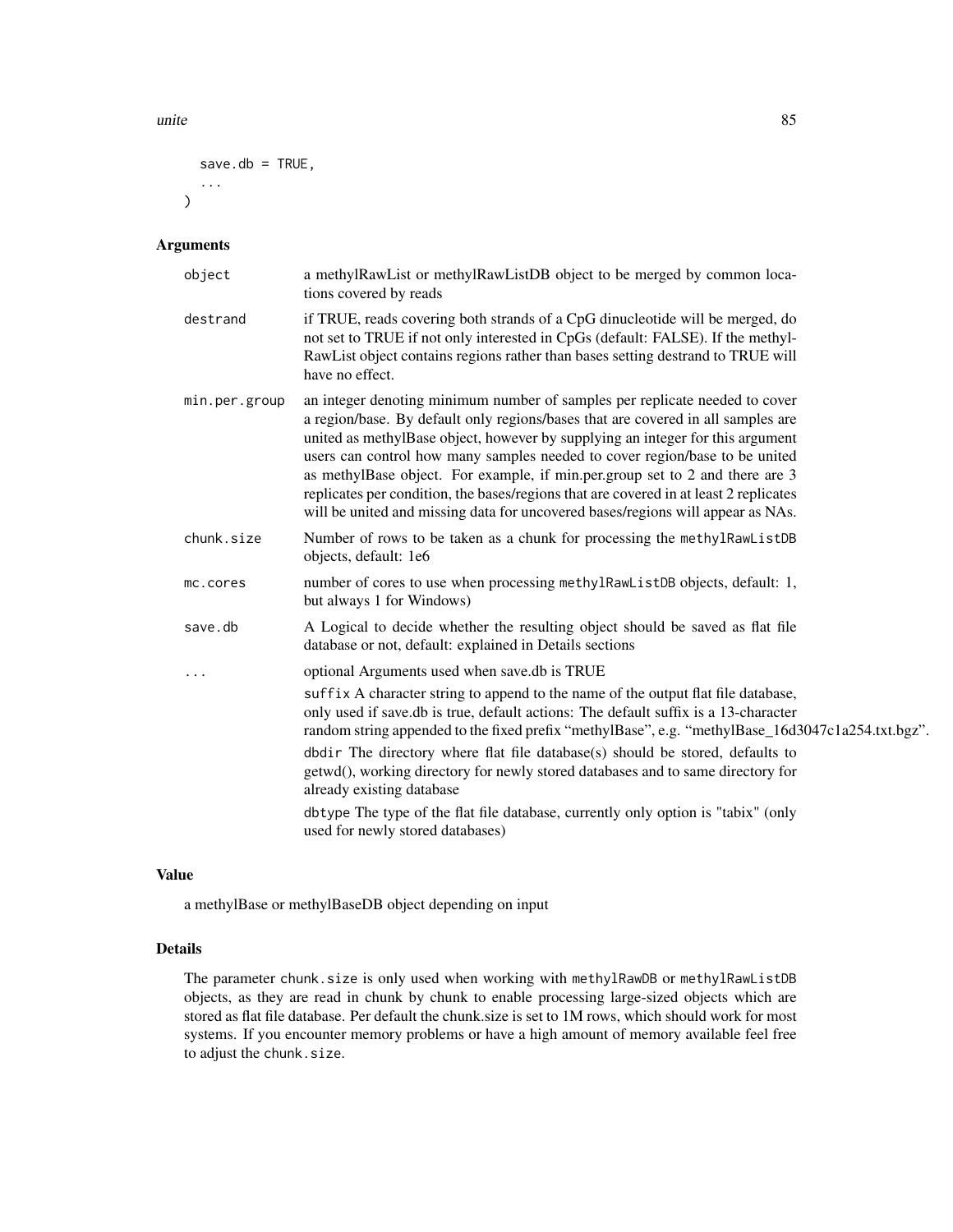The parameter save.db is per default TRUE for methylDB objects as methylRawListDB, while being per default FALSE for methylRawList. If you wish to save the result of an in-memorycalculation as flat file database or if the size of the database allows the calculation in-memory, then you might change the value of this parameter.

# Examples

```
data(methylKit)
## Following
my.methylBase=unite(methylRawList.obj)
my.methylBase=unite(methylRawList.obj,destrand=TRUE)
```

| updateMethObject | update methylKit objects The method updates object from earlier ver- |
|------------------|----------------------------------------------------------------------|
|                  | sions $(v0.9.1)$ to latest object.                                   |

# Description

update methylKit objects

The method updates object from earlier versions (<v0.9.1) to latest object.

#### Usage

```
updateMethObject(object)
```
# Arguments

object a methylKit object: methylRaw, methylRawList, methylBase or methylDiff

# Value

[methylRaw](#page-50-0),[methylDiff](#page-47-0),[methylBase](#page-44-0) or [methylRawList](#page-53-0) object @export @docType methods @rdname updateMethObject

<span id="page-85-0"></span>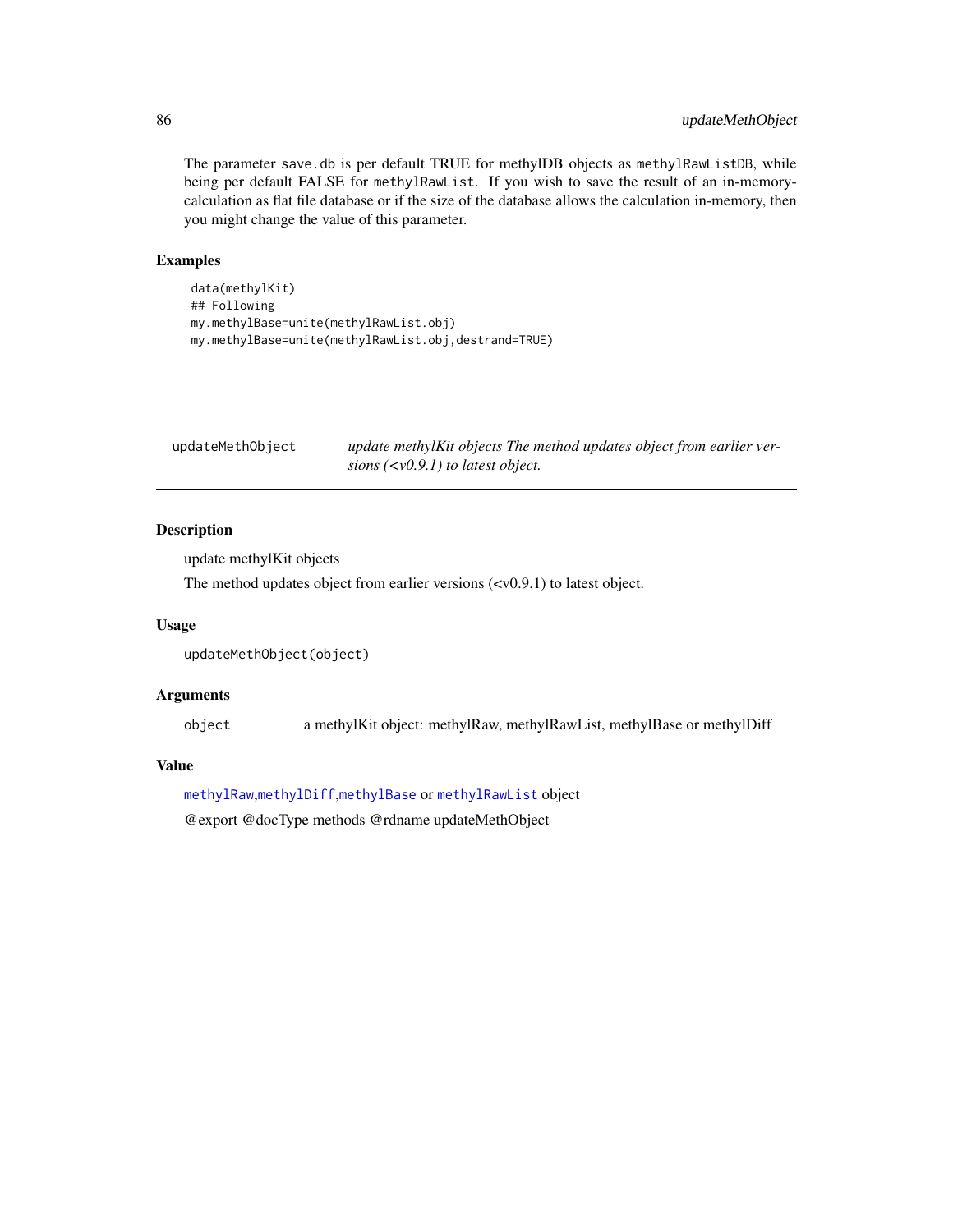# **Index**

[,methylBase,ANY,ANY,ANY-method *(*extract*)*, [18](#page-17-0) [,methylBaseDB,ANY,ANY,ANY-method *(*extract*)*, [18](#page-17-0) [,methylDiff,ANY,ANY,ANY-method *(*extract*)*, [18](#page-17-0) [,methylDiffDB,ANY,ANY,ANY-method *(*extract*)*, [18](#page-17-0) [,methylRaw,ANY,ANY,ANY-method *(*extract*)*, [18](#page-17-0) [,methylRawDB,ANY,ANY,ANY-method *(*extract*)*, [18](#page-17-0) adjust.methylC *(*methylKit-defunct*)*, [51](#page-50-1) adjustMethylC, [3](#page-2-0) adjustMethylC,methylRaw,methylRaw-method *(*adjustMethylC*)*, [3](#page-2-0) adjustMethylC,methylRawDB,methylRawDB-method *(*adjustMethylC*)*, [3](#page-2-0) adjustMethylC,methylRawList,methylRawList-method densityMclust, *[43](#page-42-0) (*adjustMethylC*)*, [3](#page-2-0) diffMethPerChr,methylDiff-method<br>| adjustMethylC,methylRawListDB,methylRawListDB-method *(*adjustMethylC*)*, [3](#page-2-0) annotate.WithFeature *(*methylKit-defunct*)*, [51](#page-50-1) annotate.WithGenicParts *(*methylKit-defunct*)*, [51](#page-50-1) as, *[46](#page-45-0)*, *[48](#page-47-1)[–50](#page-49-0)*, *[52,](#page-51-0) [53](#page-52-1)* assocComp, [5,](#page-4-0) *[68](#page-67-0)* barplot, *[18](#page-17-0)* bedgraph, [6](#page-5-0) bedgraph,methylDiff-method *(*bedgraph*)*, [6](#page-5-0) bedgraph,methylDiffDB-method *(*bedgraph*)*, [6](#page-5-0) bedgraph,methylRaw-method *(*bedgraph*)*, [6](#page-5-0) bedgraph,methylRawDB-method *(*bedgraph*)*, [6](#page-5-0) bedgraph,methylRawList-method *(*bedgraph*)*, [6](#page-5-0)

bedgraph,methylRawListDB-method *(*bedgraph*)*, [6](#page-5-0) calculateDiffMeth, [9,](#page-8-0) *[48,](#page-47-1) [49](#page-48-1)* calculateDiffMeth,methylBase-method *(*calculateDiffMeth*)*, [9](#page-8-0) calculateDiffMeth,methylBaseDB-method *(*calculateDiffMeth*)*, [9](#page-8-0) calculateDiffMethDSS, [12](#page-11-0) calculateDiffMethDSS,methylBase-method *(*calculateDiffMethDSS*)*, [12](#page-11-0) clusterSamples, [13](#page-12-0) clusterSamples,methylBase-method *(*clusterSamples*)*, [13](#page-12-0) clusterSamples,methylBaseDB-method *(*clusterSamples*)*, [13](#page-12-0) data.frame, *[10](#page-9-0)*, *[28](#page-27-0)*, *[46](#page-45-0)*, *[48](#page-47-1)*, *[52](#page-51-0)* dataSim, *[12](#page-11-0)*, [15](#page-14-0) diffMethPerChr, [17](#page-16-0) *(*diffMethPerChr*)*, [17](#page-16-0) diffMethPerChr,methylDiffDB-method *(*diffMethPerChr*)*, [17](#page-16-0) extract, [18,](#page-17-0) *[72](#page-71-0)* extract,methylBase,ANY-method *(*extract*)*, [18](#page-17-0) extract,methylBaseDB,ANY-method *(*extract*)*, [18](#page-17-0) extract,methylDiff,ANY-method *(*extract*)*, [18](#page-17-0) extract,methylDiffDB,ANY-method *(*extract*)*, [18](#page-17-0) extract,methylRaw,ANY-method *(*extract*)*, [18](#page-17-0) extract,methylRawDB,ANY-method *(*extract*)*, [18](#page-17-0) fastseg, *[42,](#page-41-0) [43](#page-42-0)*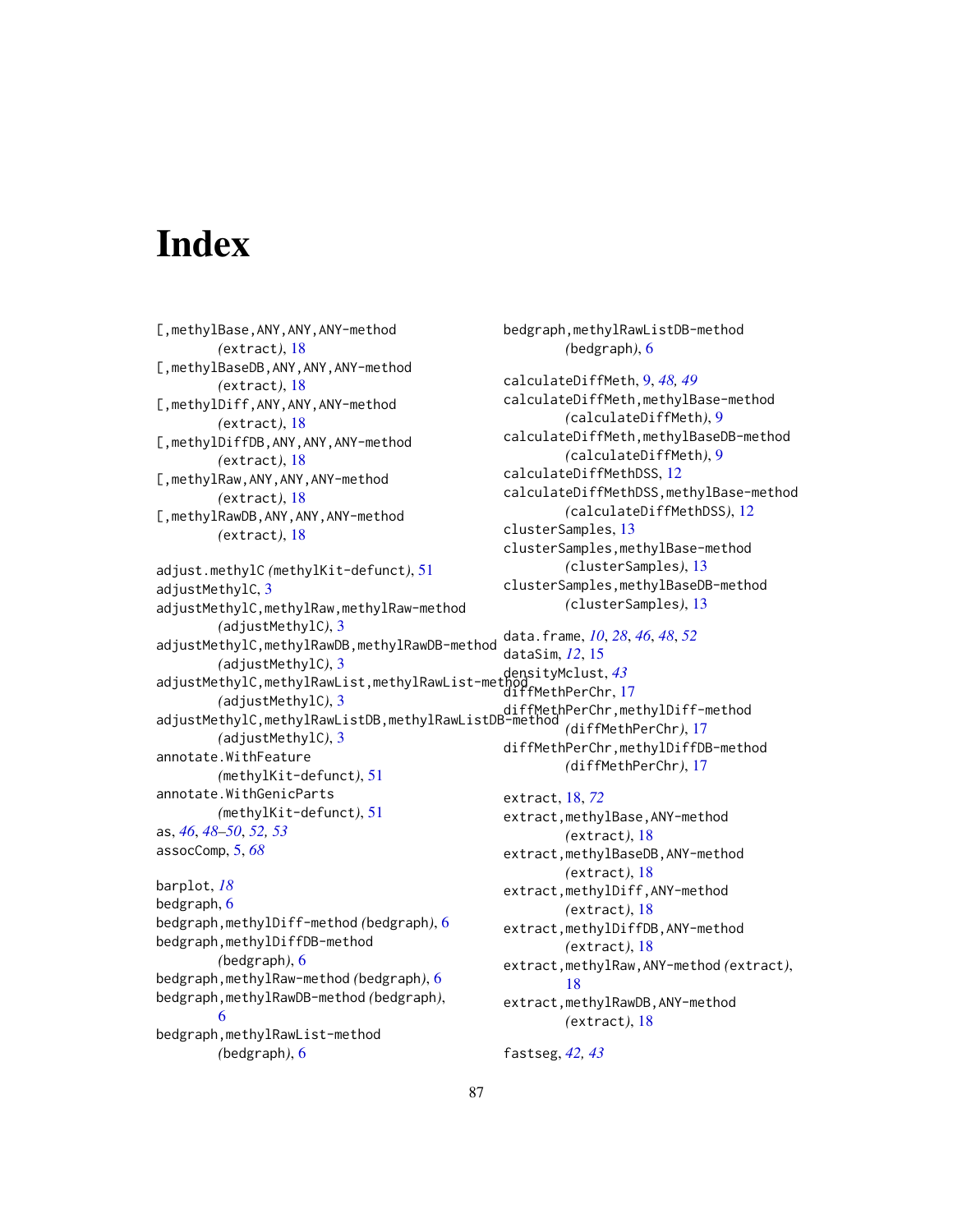filterByCoverage, [20](#page-19-0) filterByCoverage,methylRaw-method *(*filterByCoverage*)*, [20](#page-19-0) filterByCoverage,methylRawDB-method *(*filterByCoverage*)*, [20](#page-19-0) filterByCoverage,methylRawList-method *(*filterByCoverage*)*, [20](#page-19-0) filterByCoverage,methylRawListDB-method *(*filterByCoverage*)*, [20](#page-19-0) get.methylDiff *(*methylKit-defunct*)*, [51](#page-50-1) getAssembly, [22,](#page-21-0) *[46,](#page-45-0) [47](#page-46-1)*, *[49,](#page-48-1) [50](#page-49-0)*, *[52,](#page-51-0) [53](#page-52-1)* getAssembly,methylBase-method *(*getAssembly*)*, [22](#page-21-0) getAssembly,methylBaseDB-method *(*getAssembly*)*, [22](#page-21-0) getAssembly,methylDiff-method *(*getAssembly*)*, [22](#page-21-0) getAssembly,methylDiffDB-method *(*getAssembly*)*, [22](#page-21-0) getAssembly,methylRaw-method *(*getAssembly*)*, [22](#page-21-0) getAssembly,methylRawDB-method *(*getAssembly*)*, [22](#page-21-0) getContext, [24,](#page-23-0) *[46,](#page-45-0) [47](#page-46-1)*, *[49,](#page-48-1) [50](#page-49-0)*, *[52,](#page-51-0) [53](#page-52-1)* getContext,methylBase-method *(*getContext*)*, [24](#page-23-0) getContext,methylBaseDB-method *(*getContext*)*, [24](#page-23-0) getContext,methylDiff-method *(*getContext*)*, [24](#page-23-0) getContext,methylDiffDB-method *(*getContext*)*, [24](#page-23-0) getContext,methylRaw-method *(*getContext*)*, [24](#page-23-0) getContext,methylRawDB-method *(*getContext*)*, [24](#page-23-0) getCorrelation, [25](#page-24-0) getCorrelation,methylBase-method *(*getCorrelation*)*, [25](#page-24-0) getCorrelation,methylBaseDB-method *(*getCorrelation*)*, [25](#page-24-0) getCoverageStats, [26](#page-25-0) getCoverageStats,methylRaw-method *(*getCoverageStats*)*, [26](#page-25-0) getCoverageStats,methylRawDB-method *(*getCoverageStats*)*, [26](#page-25-0) getData, *[19](#page-18-0)*, [28,](#page-27-0) *[46,](#page-45-0) [47](#page-46-1)*, *[49,](#page-48-1) [50](#page-49-0)*, *[52,](#page-51-0) [53](#page-52-1)* getData,methylBase-method *(*getData*)*, [28](#page-27-0)

getData,methylBaseDB-method *(*getData*)*, [28](#page-27-0) getData,methylDiff-method *(*getData*)*, [28](#page-27-0) getData,methylDiffDB-method *(*getData*)*, [28](#page-27-0) getData,methylRaw-method *(*getData*)*, [28](#page-27-0) getData,methylRawDB-method *(*getData*)*, [28](#page-27-0) getDBPath, [29](#page-28-0) getDBPath,methylBaseDB-method *(*getDBPath*)*, [29](#page-28-0) getDBPath,methylDiffDB-method *(*getDBPath*)*, [29](#page-28-0) getDBPath,methylRawDB-method *(*getDBPath*)*, [29](#page-28-0) getDBPath,methylRawListDB-method *(*getDBPath*)*, [29](#page-28-0) getFeatsWithTargetsStats *(*methylKit-defunct*)*, [51](#page-50-1) getFlanks *(*methylKit-defunct*)*, [51](#page-50-1) getMembers *(*methylKit-defunct*)*, [51](#page-50-1) getMethylationStats, [30](#page-29-0) getMethylationStats,methylRaw-method *(*getMethylationStats*)*, [30](#page-29-0) getMethylationStats,methylRawDB-method *(*getMethylationStats*)*, [30](#page-29-0) getMethylDiff, [31](#page-30-0) getMethylDiff,methylDiff-method *(*getMethylDiff*)*, [31](#page-30-0) getMethylDiff,methylDiffDB-method *(*getMethylDiff*)*, [31](#page-30-0) getSampleID, [33](#page-32-0) getSampleID,methylBase-method *(*getSampleID*)*, [33](#page-32-0) getSampleID,methylBaseDB-method *(*getSampleID*)*, [33](#page-32-0) getSampleID,methylDiff-method *(*getSampleID*)*, [33](#page-32-0) getSampleID,methylDiffDB-method *(*getSampleID*)*, [33](#page-32-0) getSampleID,methylRaw-method *(*getSampleID*)*, [33](#page-32-0) getSampleID,methylRawDB-method *(*getSampleID*)*, [33](#page-32-0) getSampleID,methylRawList-method *(*getSampleID*)*, [33](#page-32-0) getSampleID,methylRawListDB-method *(*getSampleID*)*, [33](#page-32-0) getSampleID<- *(*getSampleID*)*, [33](#page-32-0)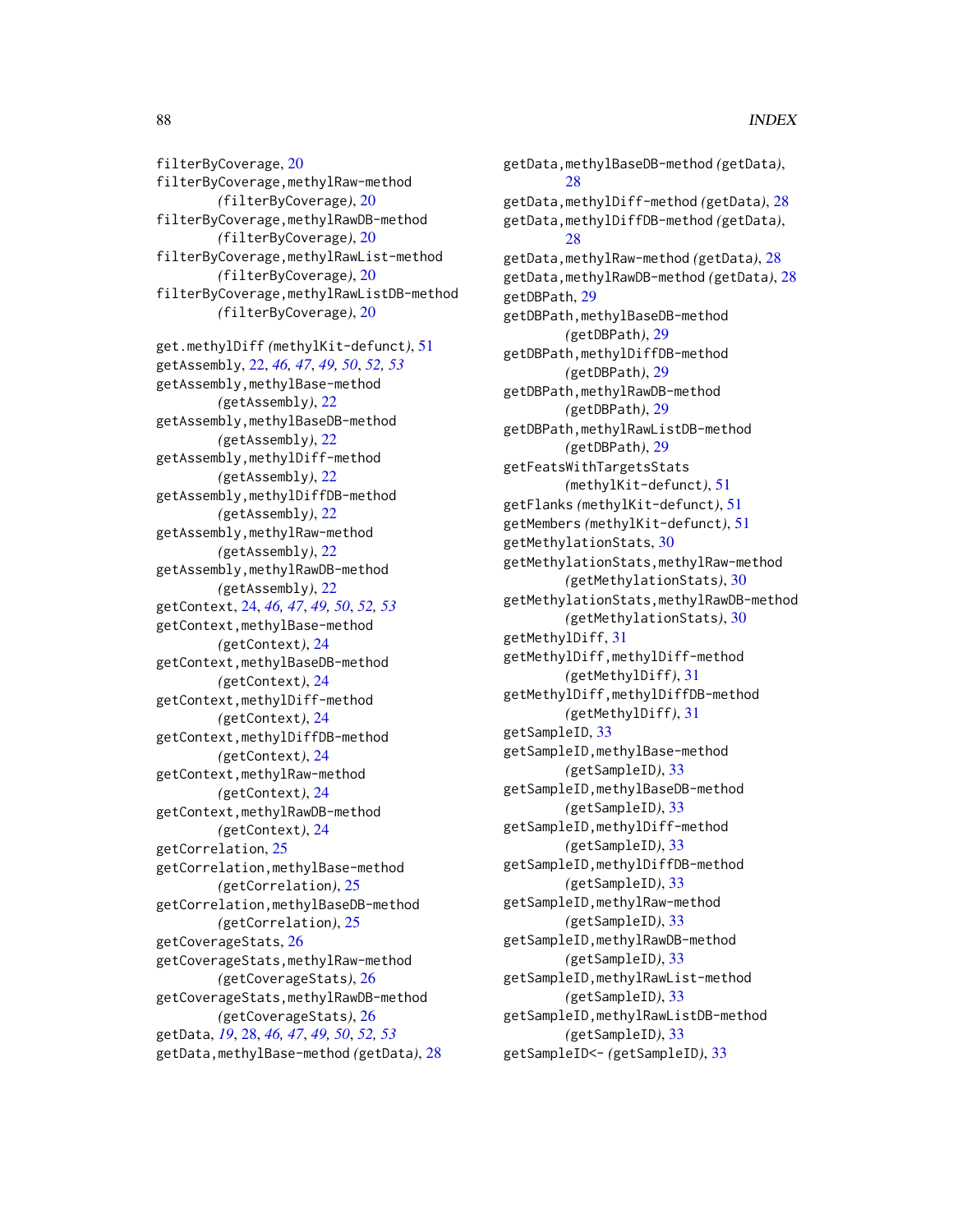getSampleID<-,methylBase-method *(*getSampleID*)*, [33](#page-32-0) getSampleID<-,methylBaseDB-method *(*getSampleID*)*, [33](#page-32-0) getSampleID<-,methylDiff-method *(*getSampleID*)*, [33](#page-32-0) getSampleID<-,methylDiffDB-method *(*getSampleID*)*, [33](#page-32-0) getSampleID<-,methylRaw-method *(*getSampleID*)*, [33](#page-32-0) getSampleID<-,methylRawDB-method *(*getSampleID*)*, [33](#page-32-0) getSampleID<-,methylRawList-method *(*getSampleID*)*, [33](#page-32-0) getSampleID<-,methylRawListDB-method *(*getSampleID*)*, [33](#page-32-0) getTargetAnnotationStats *(*methylKit-defunct*)*, [51](#page-50-1) getTreatment, [35](#page-34-0) getTreatment,getTreatment,methylDiffDB-method *(*getTreatment*)*, [35](#page-34-0) getTreatment,methylBase-method *(*getTreatment*)*, [35](#page-34-0) getTreatment,methylBaseDB-method *(*getTreatment*)*, [35](#page-34-0) getTreatment,methylDiff-method *(*getTreatment*)*, [35](#page-34-0) getTreatment,methylDiffDB-method *(*getTreatment*)*, [35](#page-34-0) getTreatment,methylRawList-method *(*getTreatment*)*, [35](#page-34-0) getTreatment,methylRawListDB-method *(*getTreatment*)*, [35](#page-34-0) getTreatment<- *(*getTreatment*)*, [35](#page-34-0) getTreatment<-,methylBase-method *(*getTreatment*)*, [35](#page-34-0) getTreatment<-,methylBaseDB-method *(*getTreatment*)*, [35](#page-34-0) getTreatment<-,methylDiff-method *(*getTreatment*)*, [35](#page-34-0) getTreatment<-,methylDiffDB-method *(*getTreatment*)*, [35](#page-34-0) getTreatment<-,methylRawList-method *(*getTreatment*)*, [35](#page-34-0) getTreatment<-,methylRawListDB-method *(*getTreatment*)*, [35](#page-34-0) GRanges, *[37](#page-36-0)*, *[43](#page-42-0)[–46](#page-45-0)*, *[48–](#page-47-1)[50](#page-49-0)*, *[52,](#page-51-0) [53](#page-52-1)*, *[68](#page-67-0)*, *[78](#page-77-0)* GRangesList, *[68](#page-67-0)*

hclust, *[13](#page-12-0)* hist, *[27](#page-26-0)*, *[31](#page-30-0)* joinSegmentNeighbours, [36,](#page-35-0) *[44](#page-43-0)* list, *[40](#page-39-0)*, *[54,](#page-53-1) [55](#page-54-1)* makeMethylDB, [37](#page-36-0) makeMethylDB,methylBase-method *(*makeMethylDB*)*, [37](#page-36-0) makeMethylDB,methylBase-methods *(*makeMethylDB*)*, [37](#page-36-0) makeMethylDB,methylDiff-method *(*makeMethylDB*)*, [37](#page-36-0) makeMethylDB,methylDiff-methods *(*makeMethylDB*)*, [37](#page-36-0) makeMethylDB,methylRaw-method *(*makeMethylDB*)*, [37](#page-36-0) makeMethylDB,methylRaw-methods *(*makeMethylDB*)*, [37](#page-36-0) makeMethylDB,methylRawList-method *(*makeMethylDB*)*, [37](#page-36-0) makeMethylDB,methylRawList-methods *(*makeMethylDB*)*, [37](#page-36-0) Mclust, *[43](#page-42-0)* methRead, [38,](#page-37-0) *[54,](#page-53-1) [55](#page-54-1)* methRead,character,ANY,ANY-method *(*methRead*)*, [38](#page-37-0) methRead,character,character,character-method *(*methRead*)*, [38](#page-37-0) methRead,character-method *(*methRead*)*, [38](#page-37-0) methRead,list,ANY,ANY-method *(*methRead*)*, [38](#page-37-0) methRead,list,list,character-method *(*methRead*)*, [38](#page-37-0) methSeg, *[37](#page-36-0)*, [42,](#page-41-0) *[45](#page-44-1)* methSeg2bed, *[44](#page-43-0)*, [44](#page-43-0) methylBase, *[5](#page-4-0)*, *[10](#page-9-0)*, *[19](#page-18-0)*, *[23,](#page-22-0) [24](#page-23-0)*, *[28](#page-27-0)*, *[33](#page-32-0)*, *[35](#page-34-0)*, *[37](#page-36-0)*, *[47,](#page-46-1) [48](#page-47-1)*, *[61,](#page-60-0) [62](#page-61-0)*, *[67,](#page-66-0) [68](#page-67-0)*, *[71](#page-70-0)*, *[73](#page-72-0)*, *[77](#page-76-0)*, *[79](#page-78-0)*, *[83](#page-82-0)*, *[86](#page-85-0)* methylBase *(*methylBase-class*)*, [45](#page-44-1) methylBase-class, [45](#page-44-1) methylBase.obj, [46](#page-45-0) methylBaseDB, *[5](#page-4-0)*, *[10](#page-9-0)*, *[19](#page-18-0)*, *[23,](#page-22-0) [24](#page-23-0)*, *[28,](#page-27-0) [29](#page-28-0)*, *[33](#page-32-0)[–35](#page-34-0)*, *[37](#page-36-0)*, *[61,](#page-60-0) [62](#page-61-0)*, *[66](#page-65-0)[–68](#page-67-0)*, *[71](#page-70-0)*, *[73](#page-72-0)*, *[77](#page-76-0)*, *[79](#page-78-0)*, *[83](#page-82-0)* methylBaseDB *(*methylBaseDB-class*)*, [47](#page-46-1) methylBaseDB-class, [47](#page-46-1)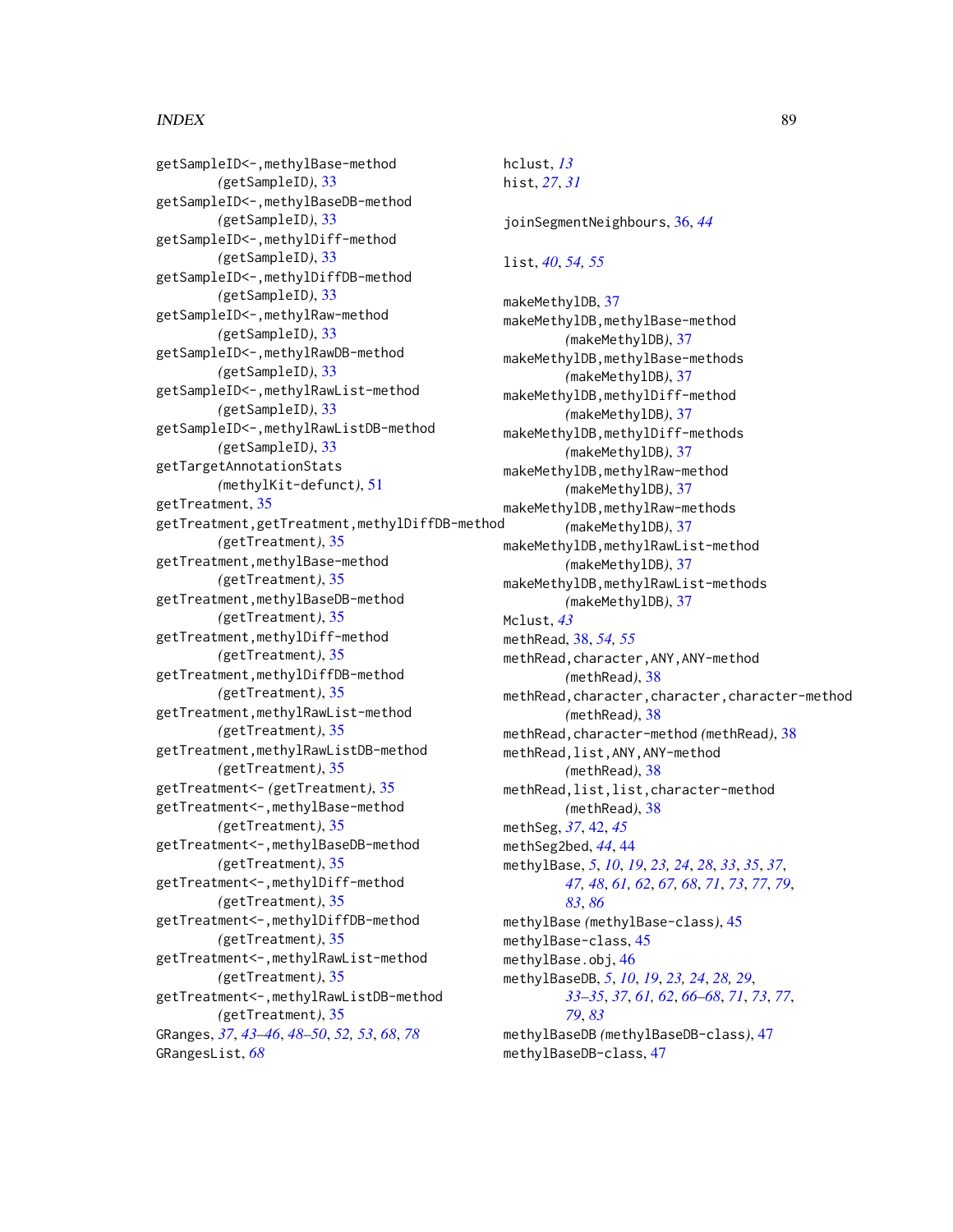methylDiff, *[6](#page-5-0)*, *[8](#page-7-0)*, *[11](#page-10-0)*, *[17–](#page-16-0)[19](#page-18-0)*, *[23,](#page-22-0) [24](#page-23-0)*, *[28](#page-27-0)*, *[31](#page-30-0)[–33](#page-32-0)*, *[35](#page-34-0)*, *[37](#page-36-0)*, *[43](#page-42-0)*, *[50](#page-49-0)*, *[77](#page-76-0)*, *[79](#page-78-0)*, *[86](#page-85-0)* methylDiff *(*methylDiff-class*)*, [48](#page-47-1) methylDiff-class, [48](#page-47-1) methylDiff.obj, [49](#page-48-1) methylDiffDB, *[6](#page-5-0)*, *[8](#page-7-0)*, *[29](#page-28-0)*, *[31–](#page-30-0)[35](#page-34-0)*, *[37](#page-36-0)*, *[43](#page-42-0)*, *[66](#page-65-0)*, *[79](#page-78-0)* methylDiffDB *(*methylDiffDB-class*)*, [49](#page-48-1) methylDiffDB-class, [49](#page-48-1) methylKit-defunct, [51](#page-50-1) methylRaw, *[6](#page-5-0)*, *[8](#page-7-0)*, *[19](#page-18-0)*, *[23,](#page-22-0) [24](#page-23-0)*, *[28](#page-27-0)*, *[33](#page-32-0)*, *[37](#page-36-0)*, *[43](#page-42-0)*, *[53,](#page-52-1) [54](#page-53-1)*, *[68](#page-67-0)*, *[71](#page-70-0)*, *[77](#page-76-0)*, *[79](#page-78-0)*, *[83](#page-82-0)*, *[86](#page-85-0)* methylRaw *(*methylRaw-class*)*, [51](#page-50-1) methylRaw-class, [51](#page-50-1) methylRawDB, *[6](#page-5-0)*, *[8](#page-7-0)*, *[19](#page-18-0)*, *[23,](#page-22-0) [24](#page-23-0)*, *[28,](#page-27-0) [29](#page-28-0)*, *[33](#page-32-0)*, *[37](#page-36-0)*, *[43](#page-42-0)*, *[55](#page-54-1)*, *[66](#page-65-0)*, *[68](#page-67-0)*, *[71](#page-70-0)*, *[77](#page-76-0)*, *[79](#page-78-0)*, *[83](#page-82-0)* methylRawDB *(*methylRawDB-class*)*, [53](#page-52-1) methylRawDB-class, [53](#page-52-1) methylRawList, *[6](#page-5-0)*, *[8](#page-7-0)*, *[33](#page-32-0)*, *[35](#page-34-0)*, *[37](#page-36-0)*, *[68](#page-67-0)*, *[71](#page-70-0)*, *[79](#page-78-0)*, *[83](#page-82-0)*, *[86](#page-85-0)* methylRawList *(*methylRawList-class*)*, [54](#page-53-1) methylRawList-class, [54](#page-53-1) methylRawList.obj, [55](#page-54-1) methylRawListDB, *[6](#page-5-0)*, *[8](#page-7-0)*, *[29](#page-28-0)*, *[33–](#page-32-0)[35](#page-34-0)*, *[37](#page-36-0)*, *[66](#page-65-0)*, *[68](#page-67-0)*, *[71](#page-70-0)*, *[79](#page-78-0)*, *[83](#page-82-0)* methylRawListDB *(*methylRawListDB-class*)*, [55](#page-54-1) methylRawListDB-class, [55](#page-54-1)

normalizeCoverage, [56](#page-55-0) normalizeCoverage,methylRawList-method *(*normalizeCoverage*)*, [56](#page-55-0) normalizeCoverage,methylRawListDB-method *(*normalizeCoverage*)*, [56](#page-55-0)

```
p.adjust, 10, 13
PCASamples, 58
PCASamples, methylBase-method
        (PCASamples), 58
PCASamples,methylBaseDB-method
        (PCASamples), 58
percMethylation, 60
percMethylation,methylBase-method
        (percMethylation), 60
percMethylation,methylBaseDB-method
        (percMethylation), 60
plotTargetAnnotation
        (methylKit-defunct), 51
pool, 12, 61
pool,methylBase-method (pool), 61
```
pool,methylBaseDB-method *(*pool*)*, [61](#page-60-0) prcomp, *[58](#page-57-0)* processBismarkAln, [63](#page-62-0) processBismarkAln,character,character,character-method *(*processBismarkAln*)*, [63](#page-62-0) processBismarkAln,list,list,character-method *(*processBismarkAln*)*, [63](#page-62-0)

qvalue, *[10](#page-9-0)*, *[13](#page-12-0)*

read, *[53](#page-52-1)* read *(*methylKit-defunct*)*, [51](#page-50-1) read.table, *[40](#page-39-0)* readMethylDB, [65](#page-64-0) reconstruct, [66](#page-65-0) reconstruct,ANY,methylBase-method *(*reconstruct*)*, [66](#page-65-0) reconstruct,ANY,methylBaseDB-method *(*reconstruct*)*, [66](#page-65-0) reconstruct,methylBase-method *(*reconstruct*)*, [66](#page-65-0) reconstruct,methylBaseDB-method *(*reconstruct*)*, [66](#page-65-0) regionCounts, [68](#page-67-0) regionCounts,methylBase,GRanges-method *(*regionCounts*)*, [68](#page-67-0) regionCounts,methylBase,GRangesList-method *(*regionCounts*)*, [68](#page-67-0) regionCounts,methylBaseDB,GRanges-method *(*regionCounts*)*, [68](#page-67-0) regionCounts,methylBaseDB,GRangesList-method *(*regionCounts*)*, [68](#page-67-0) regionCounts,methylRaw,GRanges-method *(*regionCounts*)*, [68](#page-67-0) regionCounts,methylRaw,GRangesList-method *(*regionCounts*)*, [68](#page-67-0) regionCounts,methylRawDB,GRanges-method *(*regionCounts*)*, [68](#page-67-0) regionCounts,methylRawDB,GRangesList-method *(*regionCounts*)*, [68](#page-67-0) regionCounts,methylRawList,GRanges-method *(*regionCounts*)*, [68](#page-67-0) regionCounts,methylRawList,GRangesList-method *(*regionCounts*)*, [68](#page-67-0) regionCounts,methylRawListDB,GRanges-method *(*regionCounts*)*, [68](#page-67-0) regionCounts,methylRawListDB,GRangesList-method *(*regionCounts*)*, [68](#page-67-0) removeComp, *[68](#page-67-0)*, [73](#page-72-0)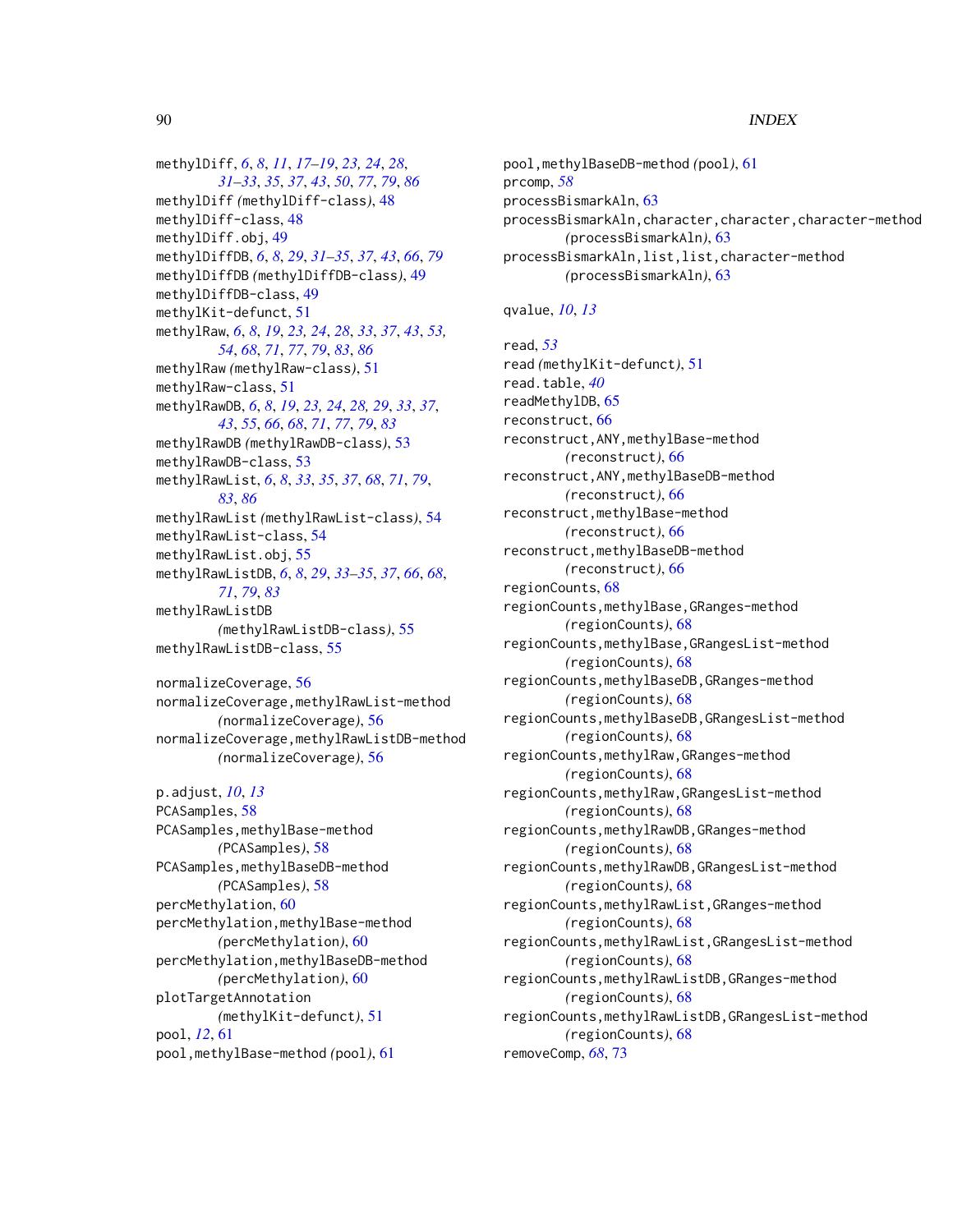removeComp, methylBase-method *(*removeComp*)*, [73](#page-72-0) removeComp,methylBaseDB-method *(*removeComp*)*, [73](#page-72-0) reorganize, *[12](#page-11-0)*, [74](#page-73-0) reorganize,methylBase-method *(*reorganize*)*, [74](#page-73-0) reorganize,methylBaseDB-method *(*reorganize*)*, [74](#page-73-0) reorganize,methylRawList-method *(*reorganize*)*, [74](#page-73-0) reorganize,methylRawListDB-method *(*reorganize*)*, [74](#page-73-0)

select, *[72](#page-71-0)*, [77](#page-76-0)

select,methylBase-method *(*select*)*, [77](#page-76-0) select,methylBaseDB-method *(*select*)*, [77](#page-76-0) select,methylDiff-method *(*select*)*, [77](#page-76-0) select,methylDiffDB-method *(*select*)*, [77](#page-76-0) select,methylRaw-method *(*select*)*, [77](#page-76-0) select,methylRawDB-method *(*select*)*, [77](#page-76-0) selectByOverlap, [78](#page-77-0) selectByOverlap,methylBase,GRanges-method *(*selectByOverlap*)*, [78](#page-77-0) selectByOverlap,methylBase-method *(*selectByOverlap*)*, [78](#page-77-0) selectByOverlap,methylBaseDB,GRanges-method *(*selectByOverlap*)*, [78](#page-77-0) selectByOverlap,methylBaseDB-method *(*selectByOverlap*)*, [78](#page-77-0) selectByOverlap,methylDiff,GRanges-method *(*selectByOverlap*)*, [78](#page-77-0) selectByOverlap,methylDiff-method *(*selectByOverlap*)*, [78](#page-77-0) selectByOverlap,methylDiffDB,GRanges-method *(*selectByOverlap*)*, [78](#page-77-0) selectByOverlap,methylDiffDB-method *(*selectByOverlap*)*, [78](#page-77-0) selectByOverlap,methylRaw,GRanges-method *(*selectByOverlap*)*, [78](#page-77-0) selectByOverlap,methylRaw-method *(*selectByOverlap*)*, [78](#page-77-0) selectByOverlap,methylRawDB,GRanges-method *(*selectByOverlap*)*, [78](#page-77-0) selectByOverlap,methylRawDB-method *(*selectByOverlap*)*, [78](#page-77-0) selectByOverlap,methylRawList,GRanges-method tileMethylCounts,methylRawList-method *(*selectByOverlap*)*, [78](#page-77-0)

selectByOverlap,methylRawList-method *(*selectByOverlap*)*, [78](#page-77-0) selectByOverlap,methylRawListDB,GRanges-method *(*selectByOverlap*)*, [78](#page-77-0) selectByOverlap,methylRawListDB-method *(*selectByOverlap*)*, [78](#page-77-0) show,methylBase *(*show,methylBase-method*)*, [80](#page-79-0) show, methylBase-method, [80](#page-79-0) show,methylBaseDB *(*show,methylBase-method*)*, [80](#page-79-0) show,methylBaseDB-method *(*show,methylBase-method*)*, [80](#page-79-0) show,methylDiff *(*show,methylBase-method*)*, [80](#page-79-0) show,methylDiff-method *(*show,methylBase-method*)*, [80](#page-79-0) show,methylDiffDB *(*show,methylBase-method*)*, [80](#page-79-0) show,methylDiffDB-method *(*show,methylBase-method*)*, [80](#page-79-0) show,methylRaw *(*show,methylBase-method*)*, [80](#page-79-0) show,methylRaw-method *(*show,methylBase-method*)*, [80](#page-79-0) show,methylRawDB *(*show,methylBase-method*)*, [80](#page-79-0) show, methylRawDB-method *(*show,methylBase-method*)*, [80](#page-79-0) show,methylRawList *(*show,methylBase-method*)*, [80](#page-79-0) show,methylRawList-method *(*show,methylBase-method*)*, [80](#page-79-0) show,methylRawListDB *(*show,methylBase-method*)*, [80](#page-79-0) show,methylRawListDB-method *(*show,methylBase-method*)*, [80](#page-79-0) tileMethylCounts, [81](#page-80-0) tileMethylCounts,methylBase-method *(*tileMethylCounts*)*, [81](#page-80-0) tileMethylCounts,methylBaseDB-method *(*tileMethylCounts*)*, [81](#page-80-0) tileMethylCounts,methylRaw-method *(*tileMethylCounts*)*, [81](#page-80-0) tileMethylCounts,methylRawDB-method *(*tileMethylCounts*)*, [81](#page-80-0)

```
(tileMethylCounts), 81
```